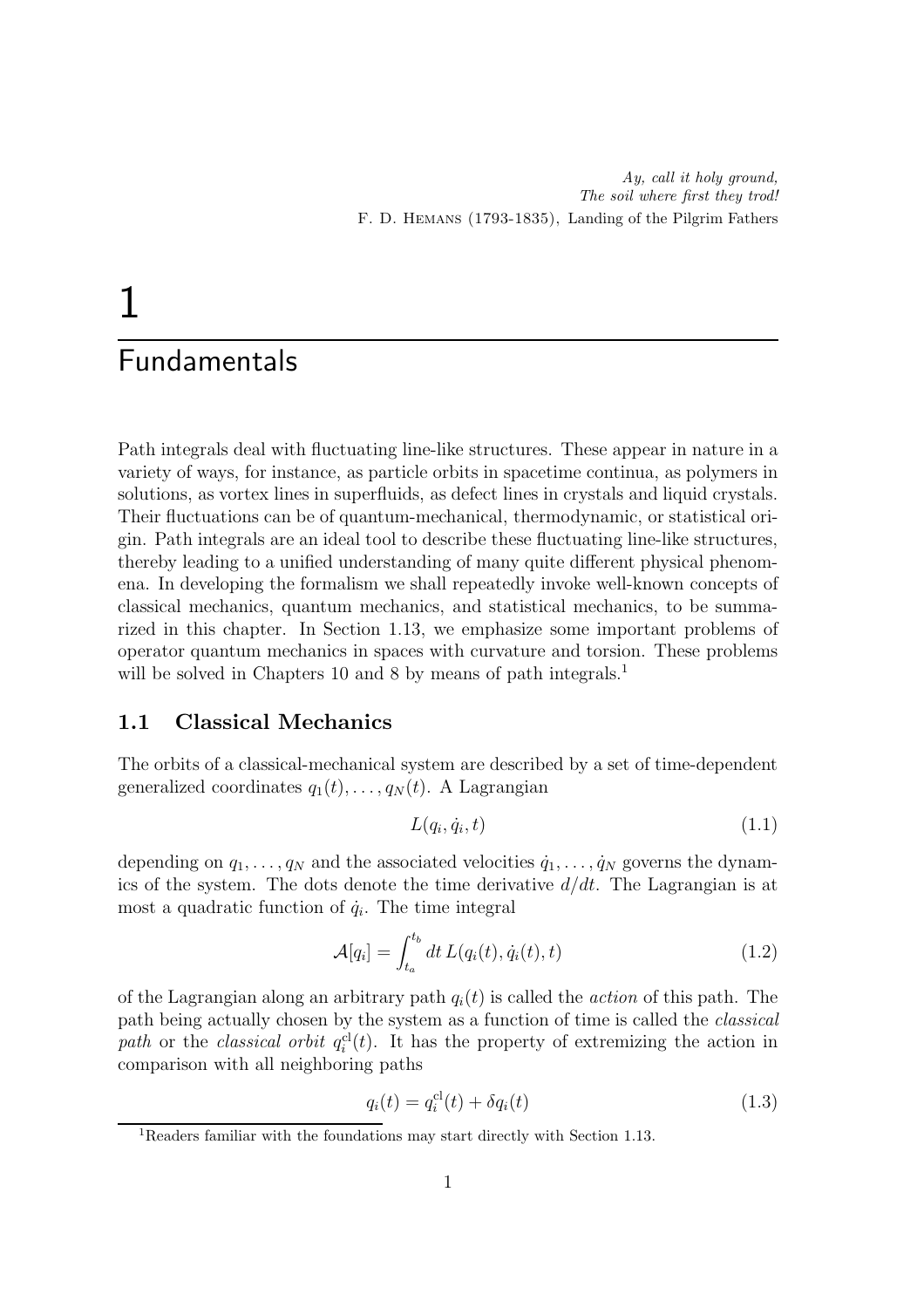having the same endpoints  $q(t_b)$ ,  $q(t_a)$ . To express this property formally, one introduces the variation of the action as the linear term in the Taylor expansion of  $\mathcal{A}[q_i]$  in powers of  $\delta q_i(t)$ :

$$
\delta \mathcal{A}[q_i] \equiv \{ \mathcal{A}[q_i + \delta q_i] - \mathcal{A}[q_i] \}_{\text{lin term in } \delta q_i} \quad . \tag{1.4}
$$

The extremal principle for the classical path is then

$$
\delta \mathcal{A}[q_i] \Big|_{q_i(t) = q_i^{\mathrm{cl}}(t)} = 0 \tag{1.5}
$$

for all variations of the path around the classical path,  $\delta q_i(t) \equiv q_i(t) - q_i^{cl}(t)$ , which vanish at the endpoints, i.e., which satisfy

$$
\delta q_i(t_a) = \delta q_i(t_b) = 0. \tag{1.6}
$$

Since the action is a time integral of a Lagrangian, the extremality property can be phrased in terms of differential equations. Let us calculate the variation of  $\mathcal{A}[q_i]$ explicitly:

$$
\delta \mathcal{A}[q_i] = \{ \mathcal{A}[q_i + \delta q_i] - \mathcal{A}[q_i] \}_{\text{lin}}
$$
  
\n
$$
= \int_{t_a}^{t_b} dt \{ L (q_i(t) + \delta q_i(t), \dot{q}_i(t) + \delta \dot{q}_i(t), t) - L (q_i(t), \dot{q}_i(t), t) \}_{\text{lin}}
$$
  
\n
$$
= \int_{t_a}^{t_b} dt \{ \frac{\partial L}{\partial q_i} \delta q_i(t) + \frac{\partial L}{\partial \dot{q}_i} \delta \dot{q}_i(t) \}
$$
  
\n
$$
= \int_{t_a}^{t_b} dt \{ \frac{\partial L}{\partial q_i} - \frac{d}{dt} \frac{\partial L}{\partial \dot{q}_i} \} \delta q_i(t) + \frac{\partial L}{\partial \dot{q}_i} \delta q_i(t) \Big|_{t_a}^{t_b}.
$$
 (1.7)

The last expression arises from a partial integration of the  $\delta \dot{q}_i$  term. Here, as in the entire text, repeated indices are understood to be summed (Einstein's summation *convention*). The endpoint terms (surface or *boundary terms*) with the time  $t$  equal to  $t_a$  and  $t_b$  may be dropped, due to (1.6). Thus we find for the classical orbit  $q_i^{\text{cl}}(t)$ the Euler-Lagrange equations:

$$
\frac{d}{dt}\frac{\partial L}{\partial \dot{q}_i} = \frac{\partial L}{\partial q_i}.\tag{1.8}
$$

There is an alternative formulation of classical dynamics which is based on a Legendre-transformed function of the Lagrangian called the Hamiltonian

$$
H \equiv \frac{\partial L}{\partial \dot{q}_i} \dot{q}_i - L(q_i, \dot{q}_i, t). \tag{1.9}
$$

Its value at any time is equal to the energy of the system. According to the general theory of Legendre transformations [1], the natural variables which  $H$  depends on are no longer  $q_i$  and  $\dot{q}_i$ , but  $q_i$  and the generalized momenta  $p_i$ , the latter being defined by the  $N$  equations

$$
p_i \equiv \frac{\partial}{\partial \dot{q}_i} L(q_i, \dot{q}_i, t). \tag{1.10}
$$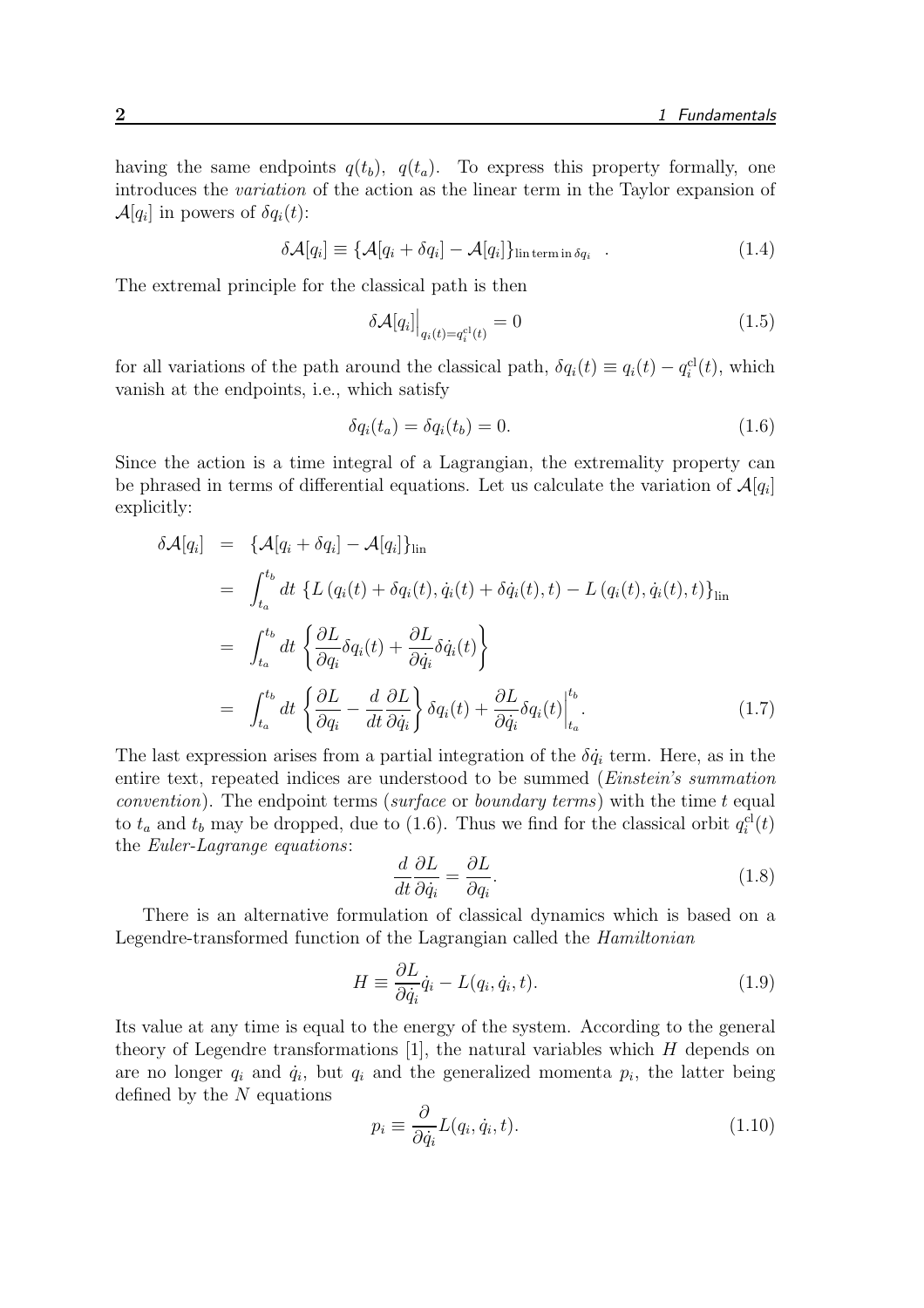In order to express the Hamiltonian  $H(p_i, q_i, t)$  in terms of its proper variables  $p_i, q_i$ , the equations (1.10) have to be solved for  $\dot{q}_i$  by a velocity function

$$
\dot{q}_i = v_i(p_i, q_i, t). \tag{1.11}
$$

This is possible provided the Hessian metric

$$
h_{ij}(q_i, \dot{q}_i, t) \equiv \frac{\partial^2}{\partial \dot{q}_i \partial \dot{q}_j} L(q_i, \dot{q}_i, t)
$$
\n(1.12)

is nonsingular. The result is inserted into (1.9), leading to the Hamiltonian as a function of  $p_i$  and  $q_i$ :

$$
H(p_i, q_i, t) = p_i v_i(p_i, q_i, t) - L(q_i, v_i(p_i, q_i, t), t).
$$
\n(1.13)

In terms of this Hamiltonian, the action is the following functional of  $p_i(t)$  and  $q_i(t)$ :

$$
\mathcal{A}[p_i, q_i] = \int_{t_a}^{t_b} dt \left[ p_i(t)\dot{q}_i(t) - H(p_i(t), q_i(t), t) \right]. \tag{1.14}
$$

This is the so-called *canonical form* of the action. The classical orbits are now specified by  $p_i^{\text{cl}}(t)$ ,  $q_i^{\text{cl}}(t)$ . They extremize the action in comparison with all neighboring orbits in which the coordinates  $q_i(t)$  are varied at fixed endpoints [see (1.3), (1.6)] whereas the momenta  $p_i(t)$  are varied without restriction:

$$
q_i(t) = q_i^{cl}(t) + \delta q_i(t), \qquad \delta q_i(t_a) = \delta q_i(t_b) = 0, p_i(t) = p_i^{cl}(t) + \delta p_i(t).
$$
 (1.15)

In general, the variation is

$$
\delta \mathcal{A}[p_i, q_i] = \int_{t_a}^{t_b} dt \left[ \delta p_i(t) \dot{q}_i(t) + p_i(t) \delta \dot{q}_i(t) - \frac{\partial H}{\partial p_i} \delta p_i - \frac{\partial H}{\partial q_i} \delta q_i \right]
$$
  

$$
= \int_{t_a}^{t_b} dt \left\{ \left[ \dot{q}_i(t) - \frac{\partial H}{\partial p_i} \right] \delta p_i - \left[ \dot{p}_i(t) + \frac{\partial H}{\partial q_i} \right] \delta q_i \right\}
$$
(1.16)  

$$
+ p_i(t) \delta q_i(t) \Big|_{t_a}^{t_b}.
$$

Since this variation has to vanish for the classical orbits, we find that  $p_i^{\text{cl}}(t), q_i^{\text{cl}}(t)$ must be solutions of the Hamilton equations of motion

$$
\dot{p}_i = -\frac{\partial H}{\partial q_i}, \n\dot{q}_i = \frac{\partial H}{\partial p_i}.
$$
\n(1.17)

These agree with the Euler-Lagrange equations (1.8) via (1.9) and (1.10), as can easily be verified. The 2N-dimensional space of all  $p_i$  and  $q_i$  is called the *phase* space.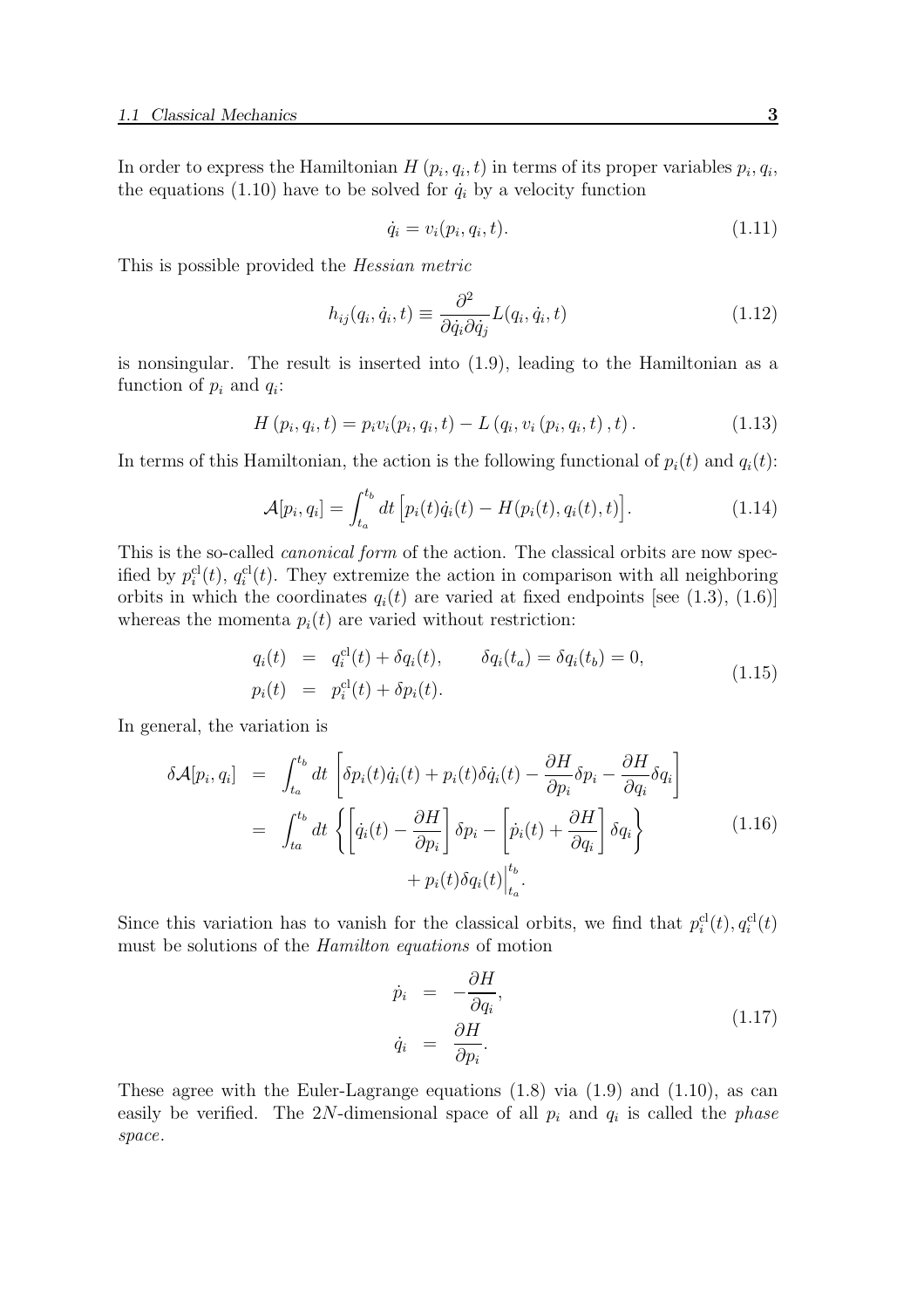An arbitrary function  $O(p_i(t), q_i(t), t)$  changes along an arbitrary path as follows:

$$
\frac{d}{dt}O(p_i(t), q_i(t), t) = \frac{\partial O}{\partial p_i}\dot{p}_i + \frac{\partial O}{\partial q_i}\dot{q}_i + \frac{\partial O}{\partial t}.
$$
\n(1.18)

If the path coincides with a classical orbit, we may insert (1.17) and find

$$
\frac{dO}{dt} = \frac{\partial H}{\partial p_i} \frac{\partial O}{\partial q_i} - \frac{\partial O}{\partial p_i} \frac{\partial H}{\partial q_i} + \frac{\partial O}{\partial t}
$$
\n
$$
\equiv \{H, O\} + \frac{\partial O}{\partial t}.
$$
\n(1.19)

Here we have introduced the symbol  $\{\ldots,\ldots\}$  called *Poisson brackets*:

$$
\{A, B\} \equiv \frac{\partial A}{\partial p_i} \frac{\partial B}{\partial q_i} - \frac{\partial B}{\partial p_i} \frac{\partial A}{\partial q_i},\tag{1.20}
$$

again with the Einstein summation convention for the repeated index i. The Poisson brackets have the obvious properties

$$
\{A, B\} = -\{B, A\} \qquad \text{antisymmetry}, \tag{1.21}
$$

$$
\{A, \{B, C\}\} + \{B, \{C, A\}\} + \{C, \{A, B\}\} = 0
$$
 Jacobi identity. (1.22)

If two quantities have vanishing Poisson brackets, they are said to commute.

The original Hamilton equations are a special case of (1.19):

$$
\frac{d}{dt}p_i = \{H, p_i\} = \frac{\partial H}{\partial p_j} \frac{\partial p_i}{\partial q_j} - \frac{\partial p_i}{\partial p_j} \frac{\partial H}{\partial q_j} = -\frac{\partial H}{\partial q_i}, \n\frac{d}{dt}q_i = \{H, q_i\} = \frac{\partial H}{\partial p_j} \frac{\partial q_i}{\partial q_j} - \frac{\partial q_i}{\partial p_j} \frac{\partial H}{\partial q_j} = \frac{\partial H}{\partial p_i}.
$$
\n(1.23)

By definition, the phase space variables  $p_i$ ,  $q_i$  satisfy the Poisson brackets

$$
\{p_i, q_j\} = \delta_{ij}, \n\{p_i, p_j\} = 0, \n\{q_i, q_j\} = 0.
$$
\n(1.24)

A function  $O(p_i, q_i)$  which has no *explicit* dependence on time and which, moreover, commutes with H (i.e.,  $\{O, H\} = 0$ ), is a *constant of motion* along the classical path, due to  $(1.19)$ . In particular, H itself is often time-independent, i.e., of the form

$$
H = H(p_i, q_i). \tag{1.25}
$$

Then, since H commutes with itself, the energy is a constant of motion.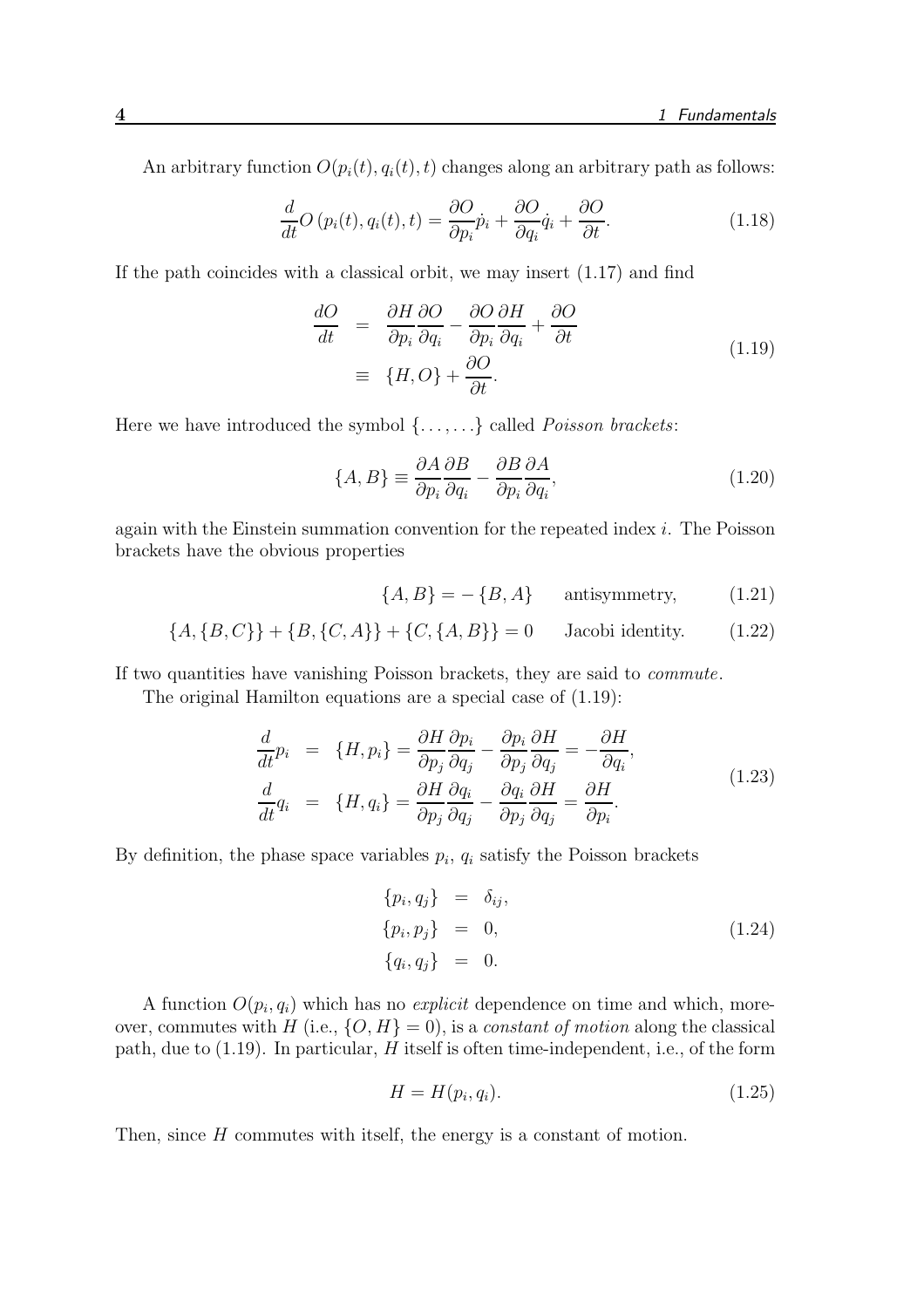The Lagrangian formalism has the virtue of being independent of the particular choice of the coordinates  $q_i$ . Let  $Q_i$  be any other set of coordinates describing the system which is connected with  $q_i$  by what is called a *local*<sup>2</sup> or *point transformation* 

$$
q_i = f_i(Q_j, t). \tag{1.26}
$$

Certainly, to be of use, this relation must be invertible, at least in some neighborhood of the classical path,

$$
Q_i = f^{-1}_i(q_j, t). \tag{1.27}
$$

Otherwise  $Q_i$  and  $q_i$  could not both parametrize the same system. Therefore,  $f_i$ must have a nonvanishing Jacobi determinant:

$$
\det\left(\frac{\partial f_i}{\partial Q_j}\right) \neq 0. \tag{1.28}
$$

In terms of  $Q_i$ , the initial Lagrangian takes the form

$$
L'\left(Q_j, \dot{Q}_j, t\right) \equiv L\left(f_i\left(Q_j, t\right), \dot{f}_i\left(Q_j, t\right), t\right) \tag{1.29}
$$

and the action reads

$$
\mathcal{A} = \int_{t_a}^{t_b} dt \, L' \left( Q_j(t), \dot{Q}_j(t), t \right) \n= \int_{t_a}^{t_b} dt \, L \left( f_i \left( Q_j(t), t \right), \dot{f}_i \left( Q_j(t), t \right), t \right).
$$
\n(1.30)

By performing variations  $\delta Q_j(t)$ ,  $\delta \dot{Q}_j(t)$  in the first expression while keeping  $\delta Q_j(t_a) = \delta Q_j(t_b) = 0$ , we find the equations of motion

$$
\frac{d}{dt}\frac{\partial L'}{\partial \dot{Q}_j} - \frac{\partial L'}{\partial Q_j} = 0.
$$
\n(1.31)

The variation of the lower expression, on the other hand, gives

$$
\delta \mathcal{A} = \int_{t_a}^{t_b} dt \left( \frac{\partial L}{\partial q_i} \delta f_i + \frac{\partial L}{\partial \dot{q}_i} \delta \dot{f}_i \right)
$$
  
= 
$$
\int_{t_a}^{t_b} dt \left( \frac{\partial L}{\partial q_i} - \frac{d}{dt} \frac{\partial L}{\partial \dot{q}_i} \right) \delta f_i + \frac{\partial L}{\partial \dot{q}_i} \delta f_i \Big|_{t_a}^{t_b}.
$$
 (1.32)

If  $\delta q_i$  is arbitrary, then so is  $\delta f_i$ . Moreover, with  $\delta q_i(t_a) = \delta q_i(t_b) = 0$ , also  $\delta f_i$ vanishes at the endpoints. Hence the extremum of the action is determined equally well by the Euler-Lagrange equations for  $Q_i(t)$  [as it was by those for  $q_i(t)$ ].

<sup>&</sup>lt;sup>2</sup>The word *local* means here at a specific time. This terminology is of common use in field theory where local means, more generally, at a specific spacetime point.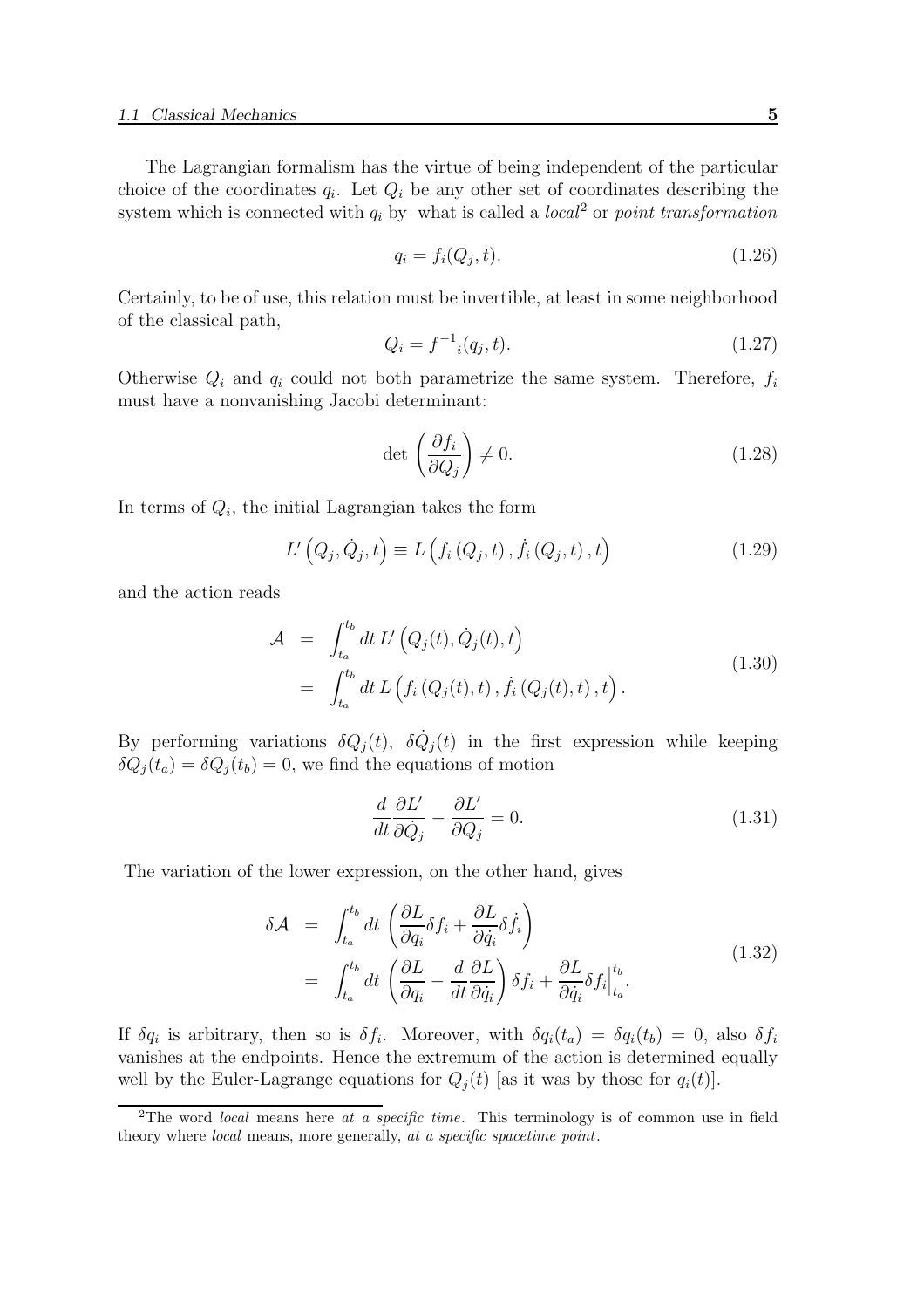Note that the locality property is quite restrictive for the transformation of the generalized velocities  $\dot{q}_i(t)$ . They will necessarily be linear in  $\dot{Q}_j$ :

$$
\dot{q}_i = \dot{f}_i(Q_j, t) = \frac{\partial f_i}{\partial Q_j} \dot{Q}_j + \frac{\partial f_i}{\partial t}.
$$
\n(1.33)

In phase space, there exists also the possibility of performing local changes of the canonical coordinates  $p_i$ ,  $q_i$  to new ones  $P_j$ ,  $Q_j$ . Let them be related by

$$
p_i = p_i(P_j, Q_j, t), q_i = q_i(P_j, Q_j, t),
$$
 (1.34)

with the inverse relations

$$
P_j = P_j(p_i, q_i, t), Q_j = Q_j(p_i, q_i, t).
$$
 (1.35)

However, while the Euler-Lagrange equations maintain their form under any local change of coordinates, the Hamilton equations do not hold, in general, for any transformed coordinates  $P_i(t)$ ,  $Q_i(t)$ . The local transformations  $p_i(t)$ ,  $q_i(t) \rightarrow P_i(t)$ ,  $Q_i(t)$ for which they hold, are referred to as canonical. They are characterized by the form invariance of the action, up to an arbitrary surface term,

$$
\int_{t_a}^{t_b} dt \, [p_i \dot{q}_i - H(p_i, q_i, t)] = \int_{t_a}^{t_b} dt \, [P_j \dot{Q}_j - H'(P_j, Q_j, t)] + F(P_j, Q_j, t)|_{t_a}^{t_b}, \qquad (1.36)
$$

where  $H'(P_j, Q_j, t)$  is some new Hamiltonian. Its relation with  $H(p_i, q_i, t)$  must be chosen in such a way that the equality of the action holds for any path  $p_i(t)$ ,  $q_i(t)$ connecting the same endpoints (at least any in some neighborhood of the classical orbits). If such an invariance exists then a variation of this action yields for  $P_i(t)$ and  $Q_j(t)$  the Hamilton equations of motion governed by  $H'$ :

$$
\dot{P}_i = -\frac{\partial H'}{\partial Q_i}, \n\dot{Q}_i = \frac{\partial H'}{\partial P_i}.
$$
\n(1.37)

The invariance (1.36) can be expressed differently by rewriting the integral on the left-hand side in terms of the new variables  $P_i(t)$ ,  $Q_i(t)$ ,

$$
\int_{t_a}^{t_b} dt \left\{ p_i \left( \frac{\partial q_i}{\partial P_j} \dot{P}_j + \frac{\partial q_i}{\partial Q_j} \dot{Q}_j + \frac{\partial q_i}{\partial t} \right) - H(p_i(P_j, Q_j, t), q_i(P_j, Q_j, t), t) \right\}, \quad (1.38)
$$

and subtracting it from the right-hand side, leading to

$$
\int_{t_a}^{t_b} \left\{ \left( P_j - p_i \frac{\partial q_i}{\partial Q_j} \right) dQ_j - p_i \frac{\partial q_i}{\partial P_j} dP_j - \left( H' + p_i \frac{\partial q_i}{\partial t} - H \right) dt \right\} = -F(P_j, Q_j, t) \Big|_{t_a}^{t_b}.
$$
\n(1.39)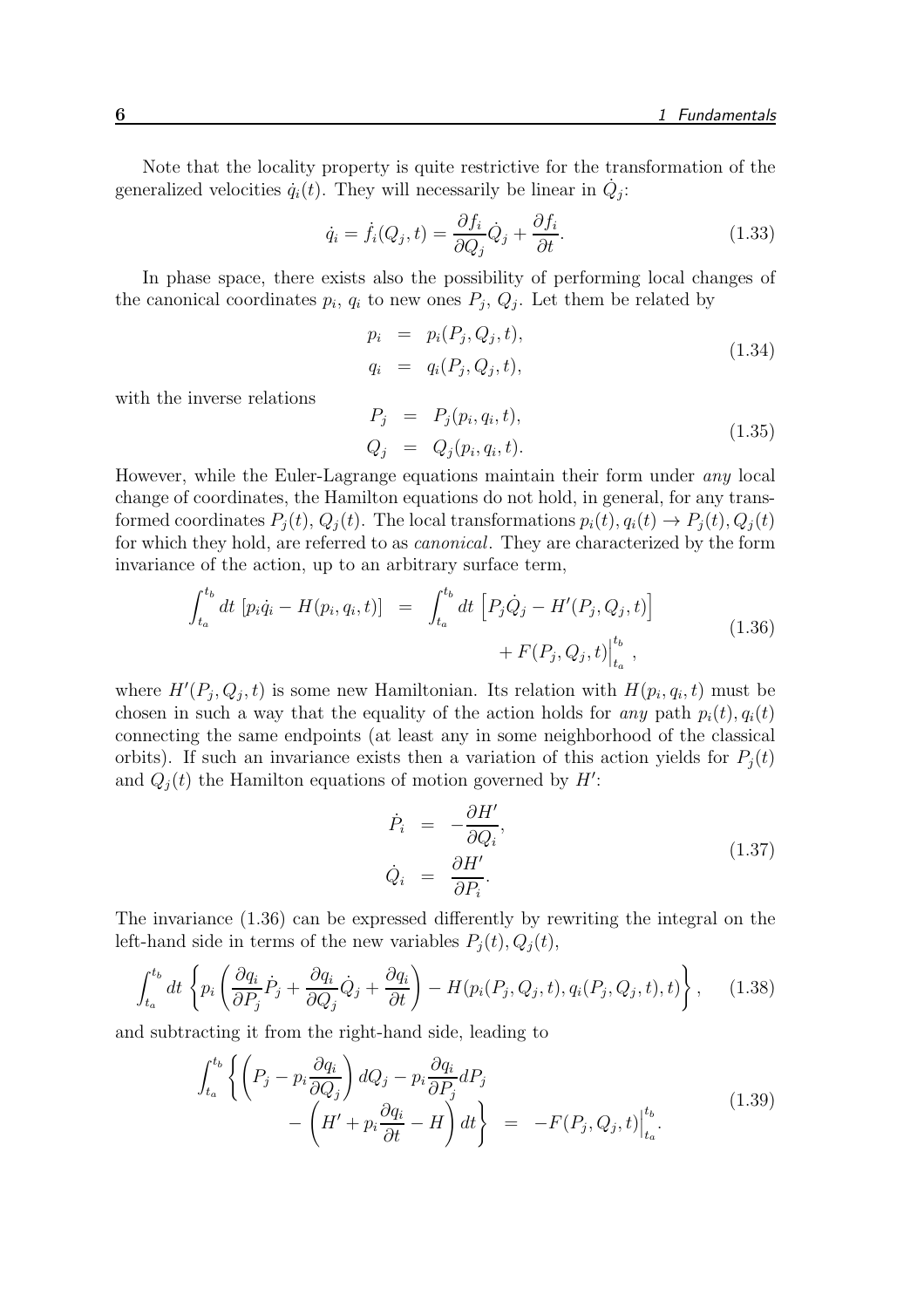The integral is now a line integral along a curve in the  $(2N+1)$ -dimensional space, consisting of the 2N-dimensional phase space variables  $p_i, q_i$  and of the time t. The right-hand side depends only on the endpoints. Thus we conclude that the integrand on the left-hand side must be a total differential. As such it has to satisfy the standard Schwarz integrability conditions [2], according to which all second derivatives have to be independent of the sequence of differentiation. Explicitly, these conditions are

$$
\frac{\partial p_i}{\partial P_k} \frac{\partial q_i}{\partial Q_l} - \frac{\partial q_i}{\partial P_k} \frac{\partial p_i}{\partial Q_l} = \delta_{kl},
$$
\n
$$
\frac{\partial p_i}{\partial P_k} \frac{\partial q_i}{\partial P_l} - \frac{\partial q_i}{\partial P_k} \frac{\partial p_i}{\partial P_l} = 0,
$$
\n
$$
\frac{\partial p_i}{\partial Q_k} \frac{\partial q_i}{\partial Q_l} - \frac{\partial q_i}{\partial Q_k} \frac{\partial p_i}{\partial Q_l} = 0,
$$
\n(1.40)

and

$$
\frac{\partial p_i}{\partial t} \frac{\partial q_i}{\partial P_l} - \frac{\partial q_i}{\partial t} \frac{\partial p_i}{\partial P_l} = \frac{\partial (H' - H)}{\partial P_l},
$$
\n
$$
\frac{\partial p_i}{\partial t} \frac{\partial q_i}{\partial Q_l} - \frac{\partial q_i}{\partial t} \frac{\partial p_i}{\partial Q_l} = \frac{\partial (H' - H)}{\partial Q_l}.
$$
\n(1.41)

The first three equations define the so-called *Lagrange brackets* in terms of which they are written as

$$
(P_k, Q_l) = \delta_{kl},
$$
  
\n
$$
(P_k, P_l) = 0,
$$
  
\n
$$
(Q_k, Q_l) = 0.
$$
\n(1.42)

Time-dependent coordinate transformations satisfying these equations are called symplectic. After a little algebra involving the matrix of derivatives

$$
J = \begin{pmatrix} \frac{\partial P_i}{\partial p_j} & \frac{\partial P_i}{\partial q_j} \\ \frac{\partial Q_i}{\partial p_j} & \frac{\partial Q_i}{\partial q_j} \end{pmatrix},\tag{1.43}
$$

its inverse

$$
J^{-1} = \begin{pmatrix} \frac{\partial p_i}{\partial P_j} & \frac{\partial p_i}{\partial Q_j} \\ \frac{\partial q_i}{\partial P_j} & \frac{\partial q_i}{\partial Q_j} \end{pmatrix},\tag{1.44}
$$

and the symplectic unit matrix

$$
E = \begin{pmatrix} 0 & \delta_{ij} \\ -\delta_{ij} & 0 \end{pmatrix}, \tag{1.45}
$$

we find that the Lagrange brackets (1.42) are equivalent to the Poisson brackets

$$
\begin{array}{rcl}\n\{P_k, Q_l\} & = & \delta_{kl}, \\
\{P_k, P_l\} & = & 0, \\
\{Q_k, Q_l\} & = & 0.\n\end{array} \tag{1.46}
$$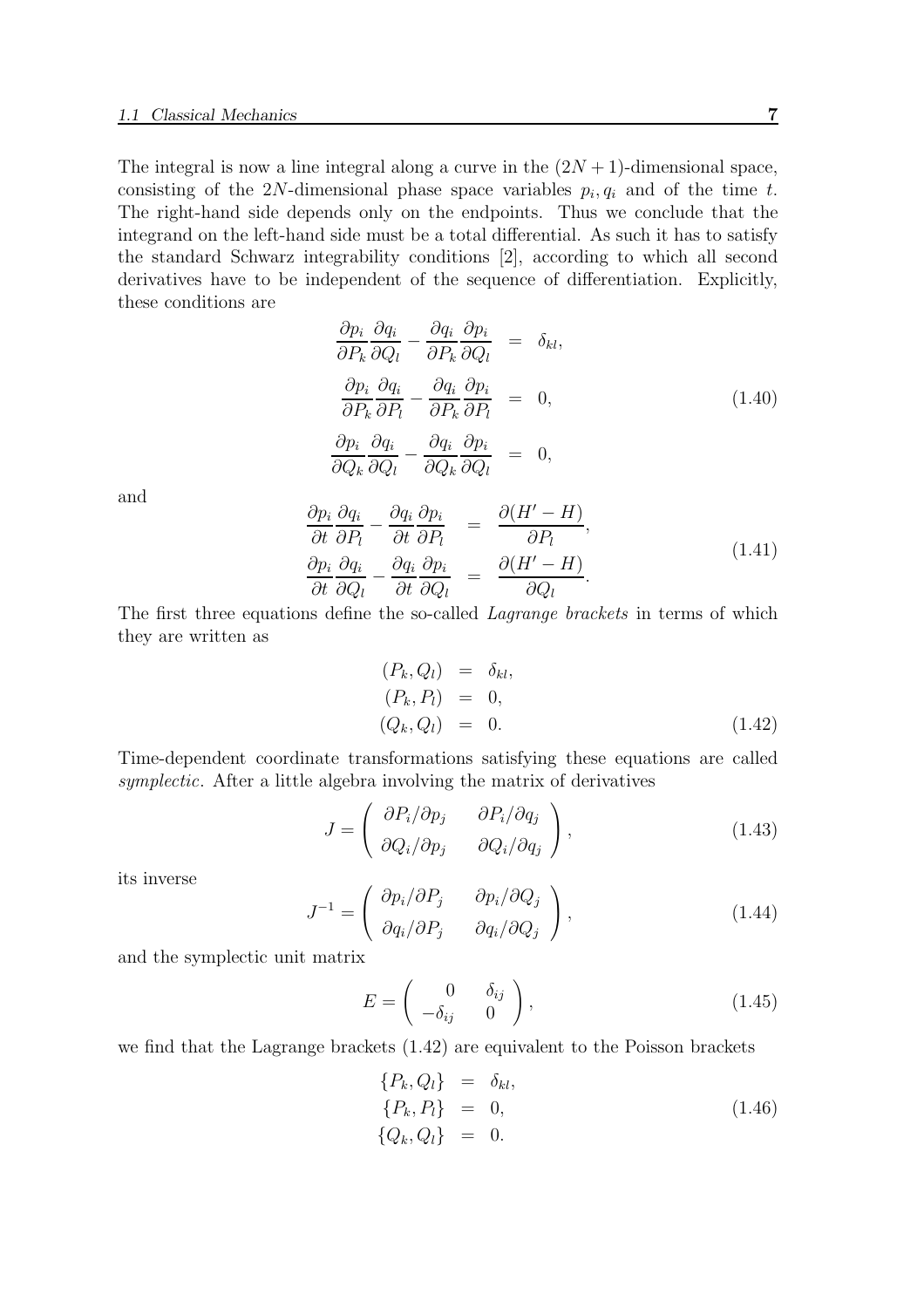This follows from the fact that the  $2N \times 2N$  matrix formed from the Lagrange brackets

$$
\mathcal{L} \equiv \begin{pmatrix} -(Q_i, P_j) & -(Q_i, Q_j) \\ (P_i, P_j) & (P_i, Q_j) \end{pmatrix}
$$
 (1.47)

can be written as  $(E^{-1}J^{-1}E)^TJ^{-1}$ , while an analogous matrix formed from the Poisson brackets

$$
\mathcal{P} \equiv \left( \begin{array}{cc} \{P_i, Q_j\} & -\{P_i, P_j\} \\ \{Q_i, Q_j\} & -\{Q_i, P_j\} \end{array} \right) \tag{1.48}
$$

is equal to  $J(E^{-1}JE)^T$ . Hence  $\mathcal{L} = \mathcal{P}^{-1}$ , so that (1.42) and (1.46) are equivalent to each other. Note that the Lagrange brackets (1.42) [and thus the Poisson brackets (1.46)] ensure  $p_i \dot{q}_i - P_j \dot{Q}_j$  to be a total differential of some function of  $P_j$  and  $Q_j$  in the 2N-dimensional phase space:

$$
p_i \dot{q}_i - P_j \dot{Q}_j = \frac{d}{dt} G(P_j, Q_j, t).
$$
 (1.49)

The Poisson brackets (1.46) for  $P_i, Q_i$  have the same form as those in Eqs. (1.24) for the original phase space variables  $p_i, q_i$ .

The other two equations (1.41) relate the new Hamiltonian to the old one. They can always be used to construct  $H'(P_j, Q_j, t)$  from  $H(p_i, q_i, t)$ . The Lagrange brackets (1.42) or Poisson brackets (1.46) are therefore both necessary and sufficient for the transformation  $p_i, q_i \rightarrow P_j, Q_j$  to be canonical.

A canonical transformation preserves the volume in phase space. This follows from the fact that the matrix product  $J(E^{-1}JE)^T$  is equal to the  $2N \times 2N$  unit matrix (1.48). Hence det  $(J) = \pm 1$  and

$$
\prod_{i} \int \left[ dp_i \, dq_i \right] = \prod_{j} \int \left[ dP_j \, dQ_j \right]. \tag{1.50}
$$

It is obvious that the process of canonical transformations is reflexive. It may be viewed just as well from the opposite side, with the roles of  $p_i, q_i$  and  $P_j, Q_j$ exchanged [we could just as well have considered the integrand (1.39) as a complete differential in  $P_j, Q_j, t$  space].

Once a system is described in terms of new canonical coordinates  $P_j, Q_j$ , we introduce the new Poisson brackets

$$
\{A, B\}' \equiv \frac{\partial A}{\partial P_j} \frac{\partial B}{\partial Q_j} - \frac{\partial B}{\partial P_j} \frac{\partial A}{\partial Q_j},\tag{1.51}
$$

and the equation of motion for an arbitrary observable quantity  $O(P_i(t), Q_i(t), t)$ becomes with (1.37)

$$
\frac{dO}{dt} = \{H', O\}' + \frac{\partial O}{\partial t},\tag{1.52}
$$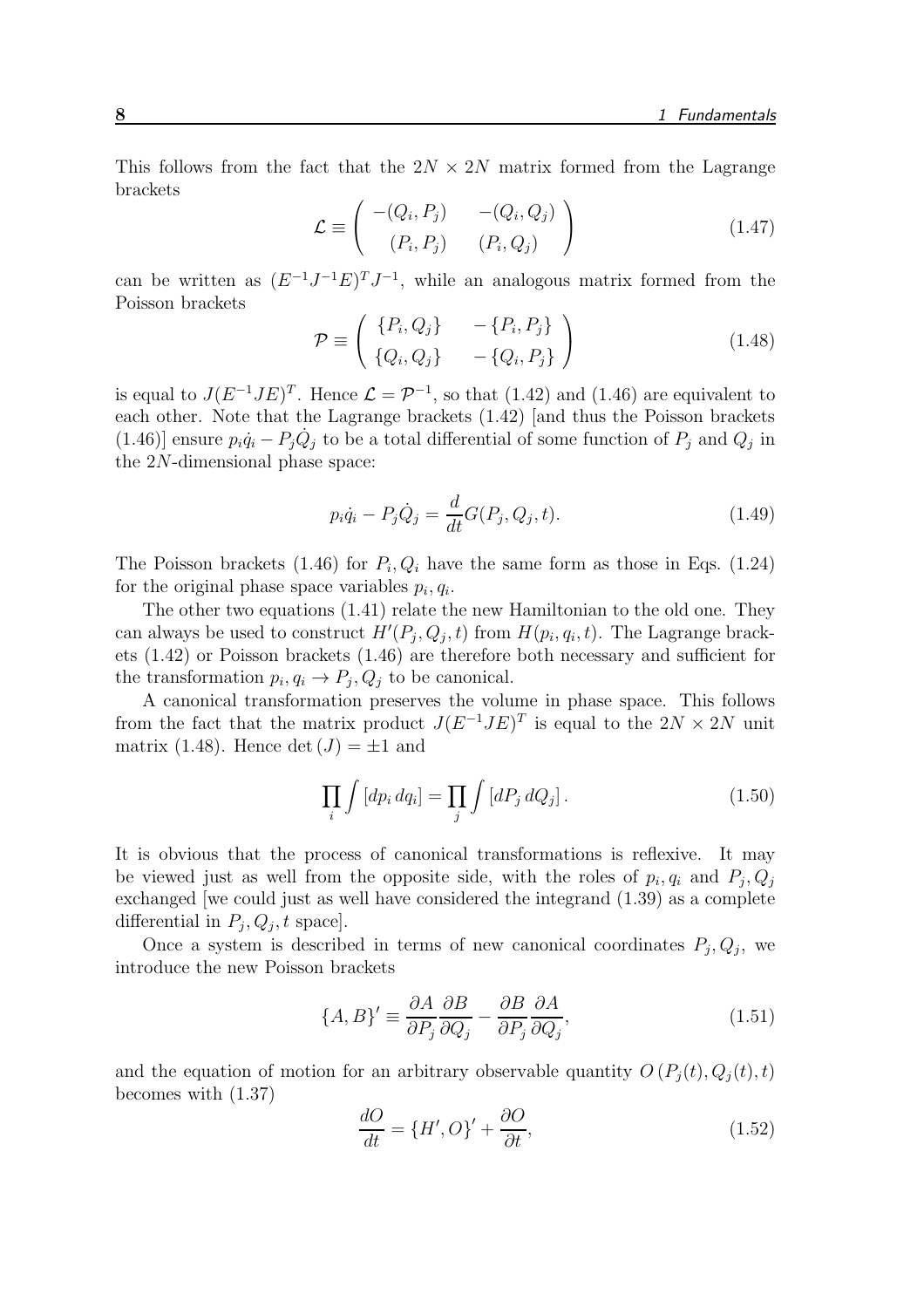by complete analogy with (1.19). The new Poisson brackets automatically guarantee the canonical commutation rules

$$
\begin{aligned}\n\{P_i, Q_j\}' &= \delta_{ij}, \\
\{P_i, P_j\}' &= 0, \\
\{Q_i, Q_j\}' &= 0.\n\end{aligned} \tag{1.53}
$$

A standard class of canonical transformations can be constructed by introducing a *generating function*  $F$  satisfying a relation of the type  $(1.36)$ , but depending explicitly on half an old and half a new set of canonical coordinates, for instance

$$
F = F(q_i, Q_j, t). \tag{1.54}
$$

One now considers the equation

$$
\int_{t_a}^{t_b} dt \left[ p_i \dot{q}_i - H(p_i, q_i, t) \right] = \int_{t_a}^{t_b} dt \left[ P_j \dot{Q}_j - H'(P_j, Q_j, t) + \frac{d}{dt} F(q_i, Q_j, t) \right], \quad (1.55)
$$

replaces  $P_j \dot{Q}_j$  by  $-\dot{P}_j Q_j + \frac{d}{dt} P_j Q_j$ , defines

$$
F(q_i, P_j, t) \equiv F(q_i, Q_j, t) + P_j Q_j,
$$

and works out the derivatives. This yields

$$
\int_{t_a}^{t_b} dt \left\{ p_i \dot{q}_i + \dot{P}_j Q_j - \left[ H(p_i, q_i, t) - H'(P_j, Q_j, t) \right] \right\}
$$
\n
$$
= \int_{t_a}^{t_b} dt \left\{ \frac{\partial F}{\partial q_i} (q_i, P_j, t) \dot{q}_i + \frac{\partial F}{\partial P_j} (q_i, P_j, t) \dot{P}_j + \frac{\partial F}{\partial t} (q_i, P_j, t) \right\}.
$$
\n(1.56)

A comparison of the two sides yields the equations for the canonical transformation

$$
p_i = \frac{\partial}{\partial q_i} F(q_i, P_j, t),
$$
  
\n
$$
Q_j = \frac{\partial}{\partial P_j} F(q_i, P_j, t).
$$
\n(1.57)

The second equation shows that the above relation between  $F(q_i, P_j, t)$  and  $F(q_i, Q_j, t)$  amounts to a Legendre transformation.

The new Hamiltonian is

$$
H'(P_j, Q_j, t) = H(p_i, q_i, t) + \frac{\partial}{\partial t} F(q_i, P_j, t). \tag{1.58}
$$

Instead of (1.54) we could, of course, also have chosen functions with other mixtures of arguments such as  $F(q_i, P_j, t), F(p_i, Q_j, t), F(p_i, P_j, t)$  to generate simple canonical transformations.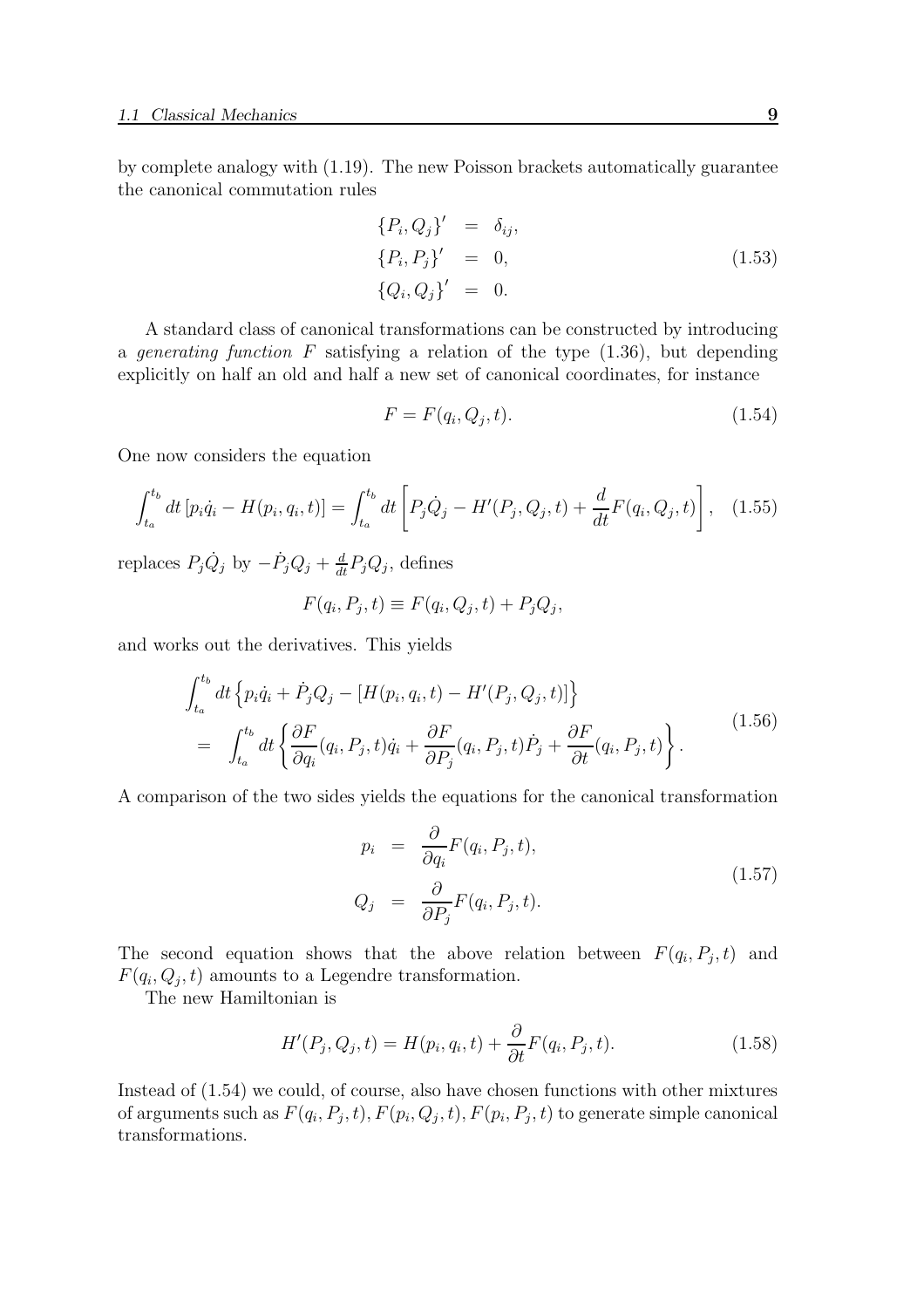A particularly important canonical transformation arises by choosing a generating function  $F(q_i, P_j)$  in such a way that it leads to time-independent momenta  $P_j \equiv \alpha_j$ . Coordinates  $Q_j$  with this property are called *cyclic*. To find cyclic coordinates we must search for a generating function  $F(q_j, P_j, t)$  which makes the transformed H′ in (1.58) vanish identically. Then all derivatives with respect to the coordinates vanish and the new momenta  $P_i$  are trivially constant. Thus we seek a solution of the equation

$$
\frac{\partial}{\partial t}F(q_i, P_j, t) = -H(p_i, q_i, t),\tag{1.59}
$$

where the momentum variables in the Hamiltonian obey the first equation of  $(1.57)$ . This leads to the following partial differential equation for  $F(q_i, P_j, t)$ :

$$
\partial_t F(q_i, P_j, t) = -H(\partial_{q_i} F(q_i, P_j, t), q_i, t),\tag{1.60}
$$

called the Hamilton-Jacobi equation. Here and in the sequel we shall often use the short notations for partial derivatives  $\partial_t \equiv \partial/\partial t$ ,  $\partial_{q_i} \equiv \partial/\partial_{q_i}$ .

A generating function which achieves this goal is supplied by the action functional (1.14). When following the classical solutions starting from a fixed initial point and running to all possible final points  $q_i$  at a time t, the associated actions of these solutions form a function  $A(q_i, t)$ . Expression (1.14) show that if a particle moves along a classical trajectory, and the path is varied without keeping the endpoints fixed, the action changes as a function of the end positions (1.16) by

$$
\delta \mathcal{A}[p_i, q_i] = p_i(t_b) \delta q_i(t_b) - p_i(t_a) \delta q_i(t_a). \tag{1.61}
$$

From this we deduce immediately the first of the equations (1.57), now for the generating function  $A(q_i, t)$ :

$$
p_i = \frac{\partial}{\partial q_i} A(q_i, t). \tag{1.62}
$$

Moreover, the function  $A(q_i, t)$  has the time derivative

$$
\frac{d}{dt}A(q_i(t),t) = p_i(t)\dot{q}_i(t) - H(p_i(t), q_i(t),t).
$$
\n(1.63)

Together with (1.62) this implies

$$
\partial_t A(q_i, t) = -H(p_i, q_i, t). \tag{1.64}
$$

If the momenta  $p_i$  on the right-hand side are replaced according to (1.62),  $A(q_i, t)$ is indeed seen to be a solution of the Hamilton-acobi differential equation:

$$
\partial_t A(q_i, t) = -H(\partial_{q_i} A(q_i, t), q_i, t). \tag{1.65}
$$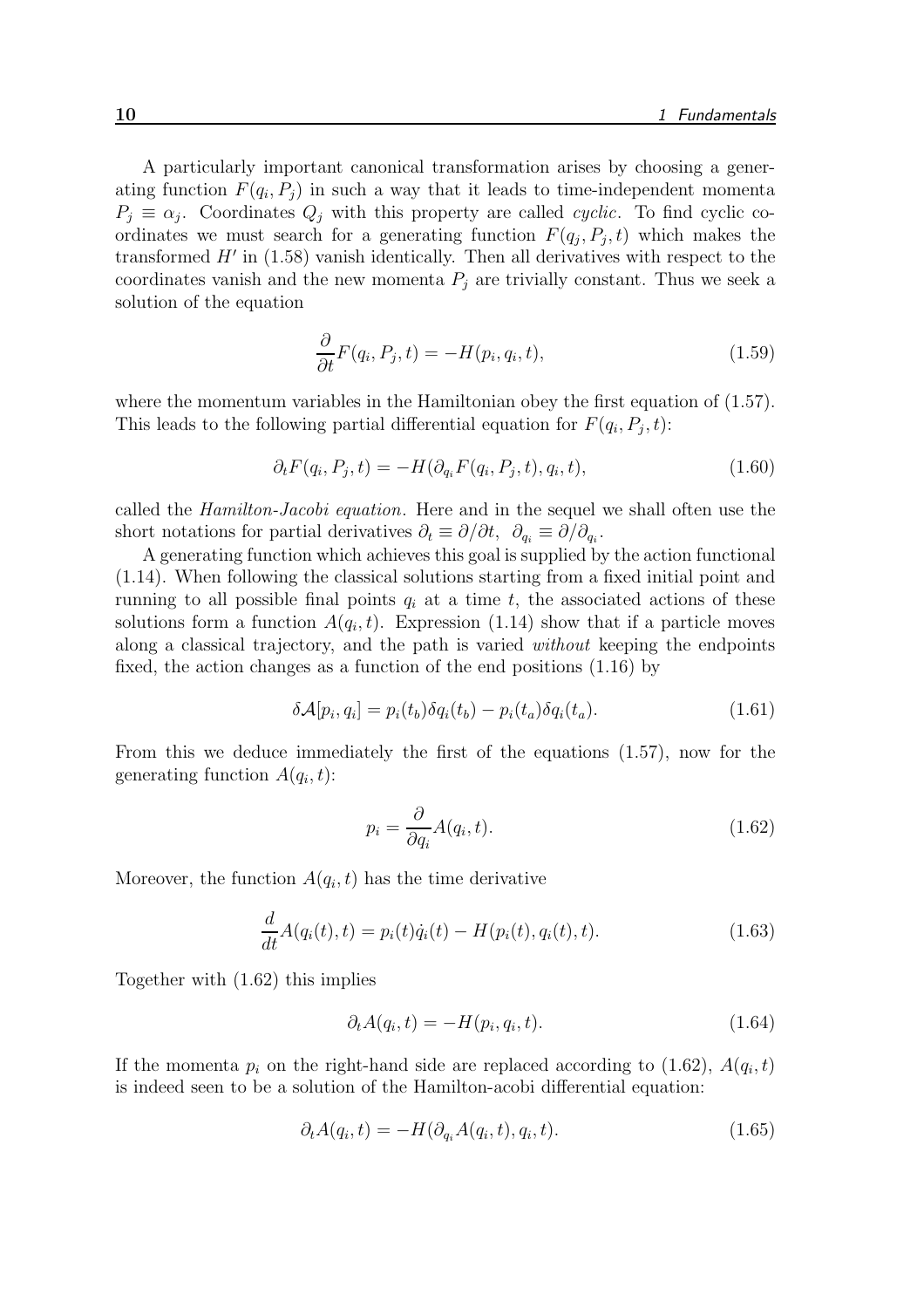# 1.2 Relativistic Mechanics in Curved Spacetime

The classical action of a relativistic spinless point particle in a curved fourdimensional spacetime is usually written as an integral

$$
\mathcal{A} = -Mc^2 \int d\tau L(q, \dot{q}) = -Mc^2 \int d\tau \sqrt{g_{\mu\nu} \dot{q}^\mu(\tau) \dot{q}^\nu(\tau)},
$$
(1.66)

where  $\tau$  is an arbitrary parameter of the trajectory. It can be chosen in the final trajectory to make  $L(q, \dot{q}) \equiv 1$ , in which case it coincides with the *proper time* of the particle. For arbitrary  $\tau$ , the Euler-Lagrange equation (1.8) reads

$$
\frac{d}{dt}\left[\frac{1}{L(q,\dot{q})}g_{\mu\nu}\dot{q}^{\nu}\right] = \frac{1}{2L(q,\dot{q})}\left(\partial_{\mu}g_{\kappa\lambda}\right)\dot{q}^{\kappa}\dot{q}^{\lambda}.\tag{1.67}
$$

If  $\tau$  is the proper time where  $L(q, \dot{q}) \equiv 1$ , this simplifies to

$$
\frac{d}{dt}\left(g_{\mu\nu}\dot{q}^{\nu}\right) = \frac{1}{2}\left(\partial_{\mu}g_{\kappa\lambda}\right)\dot{q}^{\kappa}\dot{q}^{\lambda},\tag{1.68}
$$

or

$$
g_{\mu\nu}\ddot{q}^{\nu} = \left(\frac{1}{2}\partial_{\mu}g_{\kappa\lambda} - \partial_{\lambda}g_{\mu\kappa}\right)\dot{q}^{\kappa}\dot{q}^{\lambda}.
$$
 (1.69)

For brevity, we have denoted partial derivatives  $\partial/\partial q^{\mu}$  by  $\partial_{\mu}$ . This partial derivative is supposed to apply only to the quantity right behind it. At this point one introduces the Christoffel symbol

$$
\bar{\Gamma}_{\lambda\nu\mu} \equiv \frac{1}{2} (\partial_{\lambda} g_{\nu\mu} + \partial_{\nu} g_{\lambda\mu} - \partial_{\mu} g_{\lambda\nu}), \qquad (1.70)
$$

and the Christoffel symbol of the second kind<sup>3</sup>

$$
\bar{\Gamma}_{\kappa\nu}^{\ \mu} \equiv g^{\mu\sigma} \bar{\Gamma}_{\kappa\nu\sigma}.\tag{1.71}
$$

Then (1.69) can be written as

$$
\ddot{q}^{\mu} + \bar{\Gamma}_{\kappa\lambda}{}^{\mu}\dot{q}^{\kappa}\dot{q}^{\lambda} = 0. \tag{1.72}
$$

Since the solutions of this equation minimize the length of a curve in spacetime, they are called geodesics.

<sup>&</sup>lt;sup>3</sup>In many textbooks, for instance S. Weinberg, *Gravitation and Cosmology*, Wiley, New York, 1972, the upper index and the third index in (1.70) stand at the first position. Our notation follows J.A. Schouten, Ricci Calculus, Springer, Berlin, 1954. It will allow for a closer analogy with gauge fields in the construction of the Riemann tensor as a covariant curl of the Christoffel symbol in Chapter 10. See H. Kleinert, Gauge Fields in Condensed Matter, Vol. II Stresses and Defects, World Scientific Publishing Co., Singapore 1989, pp. 744-1443 (http://www.physik.fu-berlin.de/~kleinert/b2).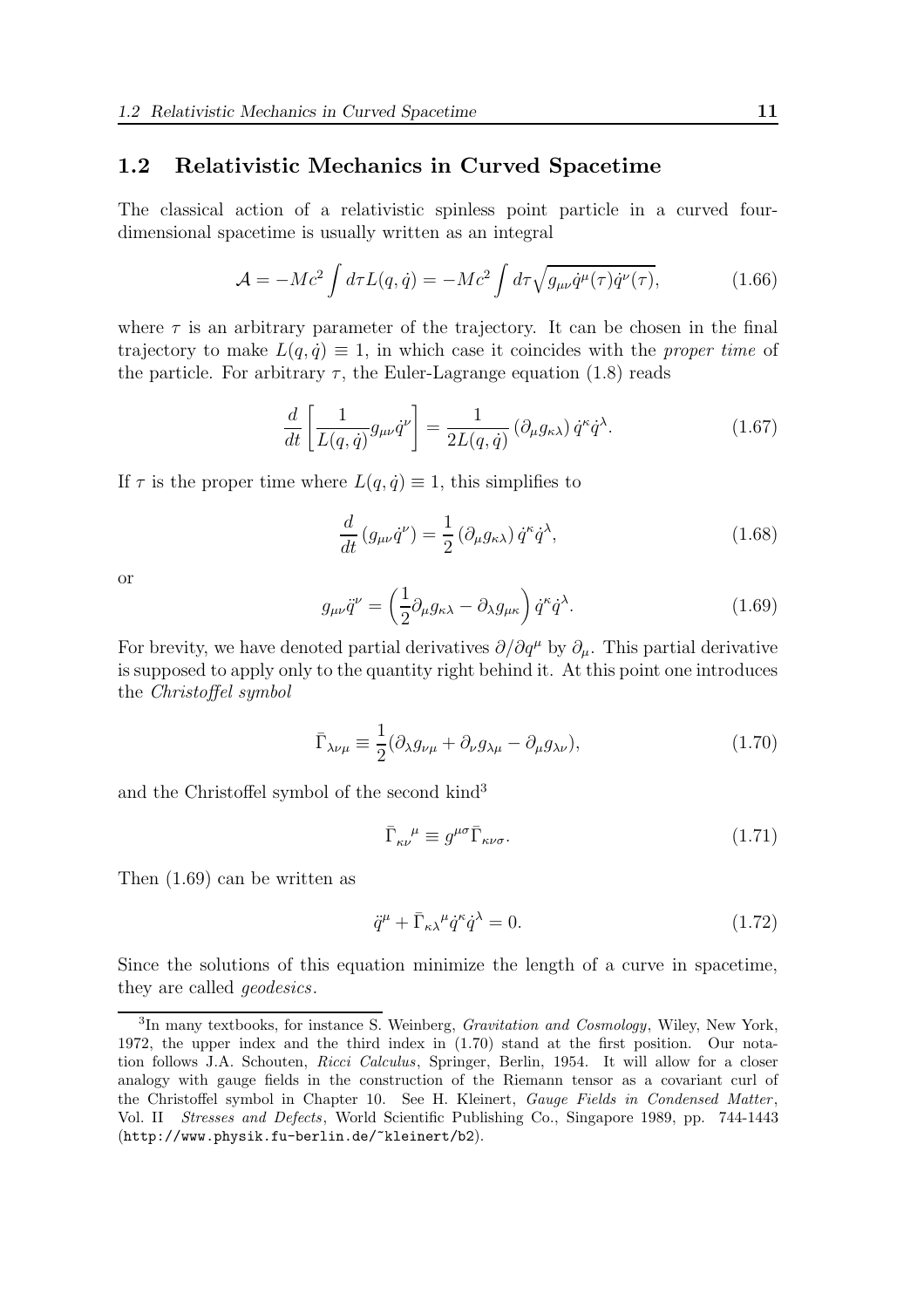# 1.3 Quantum Mechanics

Historically, the extension of classical mechanics to quantum mechanics became necessary in order to understand the stability of atomic orbits and the discrete nature of atomic spectra. It soon became clear that these phenomena reflect the fact that at a sufficiently short length scale, small material particles such as electrons behave like waves, called material waves. The fact that waves cannot be squeezed into an arbitrarily small volume without increasing indefinitely their frequency and thus their energy, prevents the collapse of the electrons into the nucleus, which would take place in classical mechanics. The discreteness of the atomic states of an electron are a manifestation of standing material waves in the atomic potential well, by analogy with the standing waves of electromagnetism in a cavity.

#### 1.3.1 Bragg Reflections and Interference

The most direct manifestation of the wave nature of small particles is seen in diffraction experiments on periodic structures, for example of electrons diffracted by a crystal. If an electron beam of fixed momentum p passes through a crystal, it emerges along sharply peaked angles. These are the well-known Bragg reflections. They look very similar to the interference patterns of electromagnetic waves. In fact, it is possible to use the same mathematical framework to explain these patterns as in electromagnetism. A free particle moving with momentum

$$
\mathbf{p} = (p^1, p^2, \dots, p^D). \tag{1.73}
$$

through a D-dimensional Euclidean space spanned by the Cartesian coordinate vectors

$$
\mathbf{x} = (x^1, x^2, \dots, x^D) \tag{1.74}
$$

is associated with a plane wave, whose field strength or wave function has the form

$$
\Psi_{\mathbf{p}}(\mathbf{x},t) = e^{i\mathbf{k}\mathbf{x}-i\omega t},\tag{1.75}
$$

where **k** is the *wave vector* pointing into the direction of **p** and  $\omega$  is the *wave fre*quency. Each scattering center, say at  $x'$ , becomes a source of a spherical wave with the spatial behavior  $e^{ikR}/R$  (with  $R \equiv |\mathbf{x} - \mathbf{x}'|$  and  $k \equiv |\mathbf{k}|$ ) and the wavelength  $\lambda = 2\pi/k$ . At the detector, all field strengths have to be added to the total field strength  $\Psi(\mathbf{x},t)$ . The absolute square of the total field strength,  $|\Psi(\mathbf{x},t)|^2$ , is proportional to the number of electrons arriving at the detector.

The standard experiment where these rules can most simply be applied consists of an electron beam impinging vertically upon a flat screen with two parallel slits a with spacing d. At a large distance  $R$  behind these, one observes the number of particles arriving per unit time (see Fig. 1.1)

$$
\frac{dN}{dt} \propto |\Psi_1 + \Psi_2|^2 \approx \left| e^{ik(R + \frac{1}{2}d\sin\varphi)} + e^{ik(R - \frac{1}{2}d\sin\varphi)} \right|^2 \frac{1}{R^2},\tag{1.76}
$$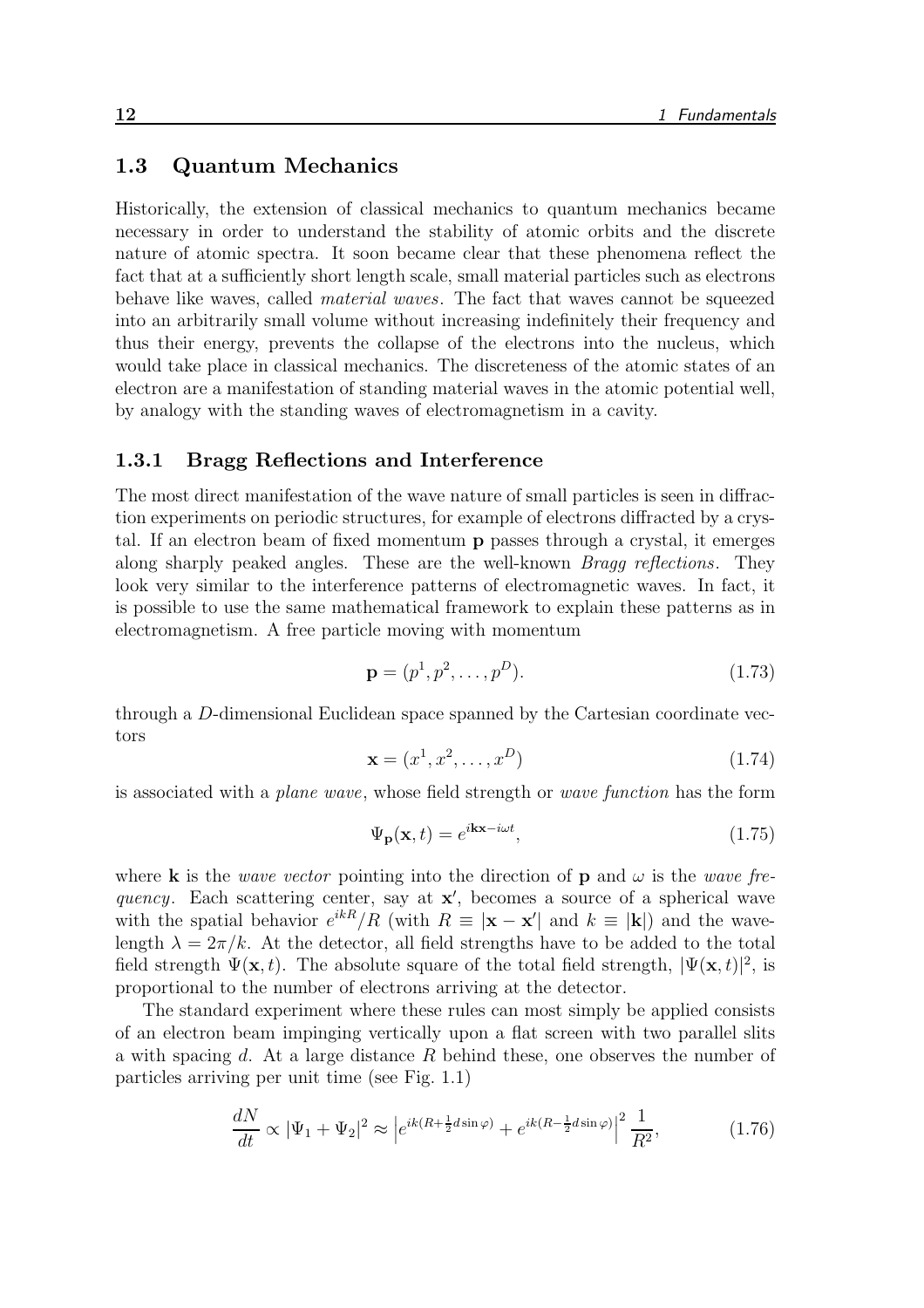

Figure 1.1 Probability distribution of particle behind double slit, being proportional to the absolute square of the sum of the two complex field strengths.

where  $\varphi$  is the angle of deflection from the normal.

Conventionally, the wave function  $\Psi(\mathbf{x},t)$  is normalized to describe a single particle. Its absolute square gives directly the probability density of the particle at the place **x** in space, i.e.,  $d^3x |\Psi(\mathbf{x}, t)|^2$  is the probability of finding the particle in the volume element  $d^3x$  around **x**.

#### 1.3.2 Matter Waves

From the experimentally observed relation between the momentum and the size of the angular deflection  $\varphi$  of the diffracted beam of the particles, one deduces the relation between momentum and wave vector

$$
\mathbf{p} = \hbar \mathbf{k},\tag{1.77}
$$

where  $\hbar$  is the universal *Planck constant* whose dimension is equal to that of an action,

$$
\hbar \equiv \frac{h}{2\pi} = 1.0545919(80) \times 10^{-27} \text{erg} \sec \tag{1.78}
$$

(the number in parentheses indicating the experimental uncertainty of the last two digits before it). A similar relation holds between the energy and the frequency of the wave  $\Psi(\mathbf{x}, t)$ . It may be determined by an absorption process in which a light wave hits an electron and kicks it out of the surface of a metal, the well-known photoelectric effect. From the threshold property of this effect one learns that an electromagnetic wave oscillating in time as  $e^{-i\omega t}$  can transfer to the electron the energy

$$
E = \hbar\omega,\tag{1.79}
$$

where the proportionality constant  $\hbar$  is the same as in (1.77). The reason for this lies in the properties of electromagnetic waves. On the one hand, their frequency  $\omega$ and the wave vector **k** satisfy the relation  $\omega/c = |\mathbf{k}|$ , where c is the light velocity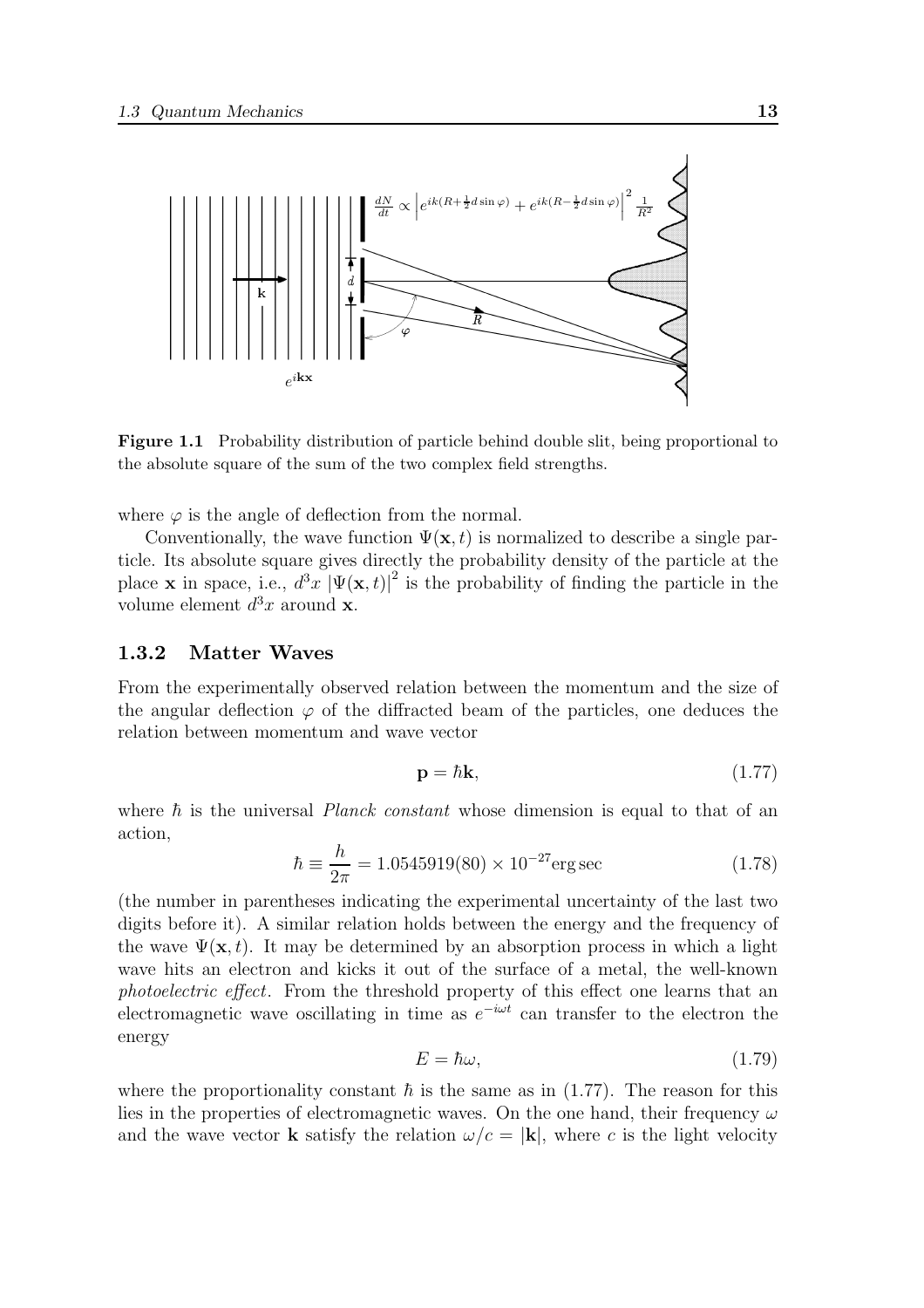defined to be  $c \equiv 299\,792.458 \,\mathrm{km/s}$ . On the other hand, energy and momentum are related by  $E/c = |\mathbf{p}|$ . Thus, the quanta of electromagnetic waves, the photons, certainly satisfy (1.77) and the constant  $\hbar$  must be the same as in Eq. (1.79).

With matter waves and photons sharing the same relations  $(1.77)$ , it is suggestive to postulate also the relation (1.79) between energy and frequency to be universal for the waves of all particles, massive and massless ones. All free particles of momentum **p** are described by a plane wave of wavelength  $\lambda = 2\pi/|\mathbf{k}| = 2\pi\hbar/|\mathbf{p}|$ , with the explicit form

$$
\Psi_{\mathbf{p}}(\mathbf{x},t) = \mathcal{N}e^{i(\mathbf{p}\mathbf{x} - E_{\mathbf{p}}t)/\hbar},\tag{1.80}
$$

where  $\mathcal N$  is some normalization constant. In a finite volume, the wave function is normalized to unity. In an infinite volume, this normalization makes the wave function vanish. To avoid this, the *current density* of the particle probability

$$
\mathbf{j}(\mathbf{x},t) \equiv -i\frac{\hbar}{2m}\psi^*(\mathbf{x},t) \stackrel{\leftrightarrow}{\nabla} \psi(\mathbf{x},t)
$$
 (1.81)

is normalized in some convenient way, where  $\overleftrightarrow{\mathbf{V}}$  is a short notation for the difference between forward- and backward-derivatives

$$
\psi^*(\mathbf{x},t) \stackrel{\leftrightarrow}{\nabla} \psi(\mathbf{x},t) \equiv \psi^*(\mathbf{x},t) \stackrel{\rightarrow}{\nabla} \psi(\mathbf{x},t) - \psi^*(\mathbf{x},t) \stackrel{\leftarrow}{\nabla} \psi(\mathbf{x},t) \equiv \psi^*(\mathbf{x},t) \nabla \psi(\mathbf{x},t) - [\nabla \psi^*(\mathbf{x},t)] \psi(\mathbf{x},t).
$$
 (1.82)

The energy  $E_p$  depends on the momentum of the particle in the classical way, i.e., for nonrelativistic material particles of mass M it is  $E_{\bf p}={\bf p}^2/2M$ , for relativistic ones  $E_{\mathbf{p}} = c\sqrt{\mathbf{p}^2 + M^2c^2}$ , and for massless particles such as photons  $E_{\mathbf{p}} = c|\mathbf{p}|$ . The common relation  $E_p = \hbar \omega$  for photons and matter waves is necessary to guarantee conservation of energy in quantum mechanics.

In general, both momentum and energy of a particle are not sharply defined as in the plane-wave function (1.80). Usually, a particle wave is some superposition of plane waves (1.80)

$$
\Psi(\mathbf{x},t) = \int \frac{d^3p}{(2\pi\hbar)^3} f(\mathbf{p}) e^{i(\mathbf{p}\mathbf{x} - E_{\mathbf{p}}t)/\hbar}.
$$
\n(1.83)

By the Fourier inversion theorem,  $f(\mathbf{p})$  can be calculated via the integral

$$
f(\mathbf{p}) = \int d^3x \, e^{-i\mathbf{p}\mathbf{x}/\hbar} \Psi(\mathbf{x}, 0). \tag{1.84}
$$

With an appropriate choice of  $f(\mathbf{p})$  it is possible to prepare  $\Psi(\mathbf{x}, t)$  in any desired form at some initial time, say at  $t = 0$ . For example,  $\Psi(\mathbf{x},0)$  may be a function sharply centered around a space point  $\bar{x}$ . Then  $f(\bf{p})$  is approximately a pure phase  $f(\mathbf{p}) \sim e^{-i\mathbf{p}\bar{\mathbf{x}}/\hbar}$ , and the wave contains all momenta with equal probability. Conversely, if the particle amplitude is spread out in space, its momentum distribution is confined to a small region. The limiting  $f(\mathbf{p})$  is concentrated at a specific momentum  $\bar{p}$ . The particle is found at each point in space with equal probability, with the amplitude oscillating like  $\Psi(\mathbf{x},t) \sim e^{i(\bar{\mathbf{p}}\mathbf{x} - E_{\bar{\mathbf{p}}}t)/\hbar}$ .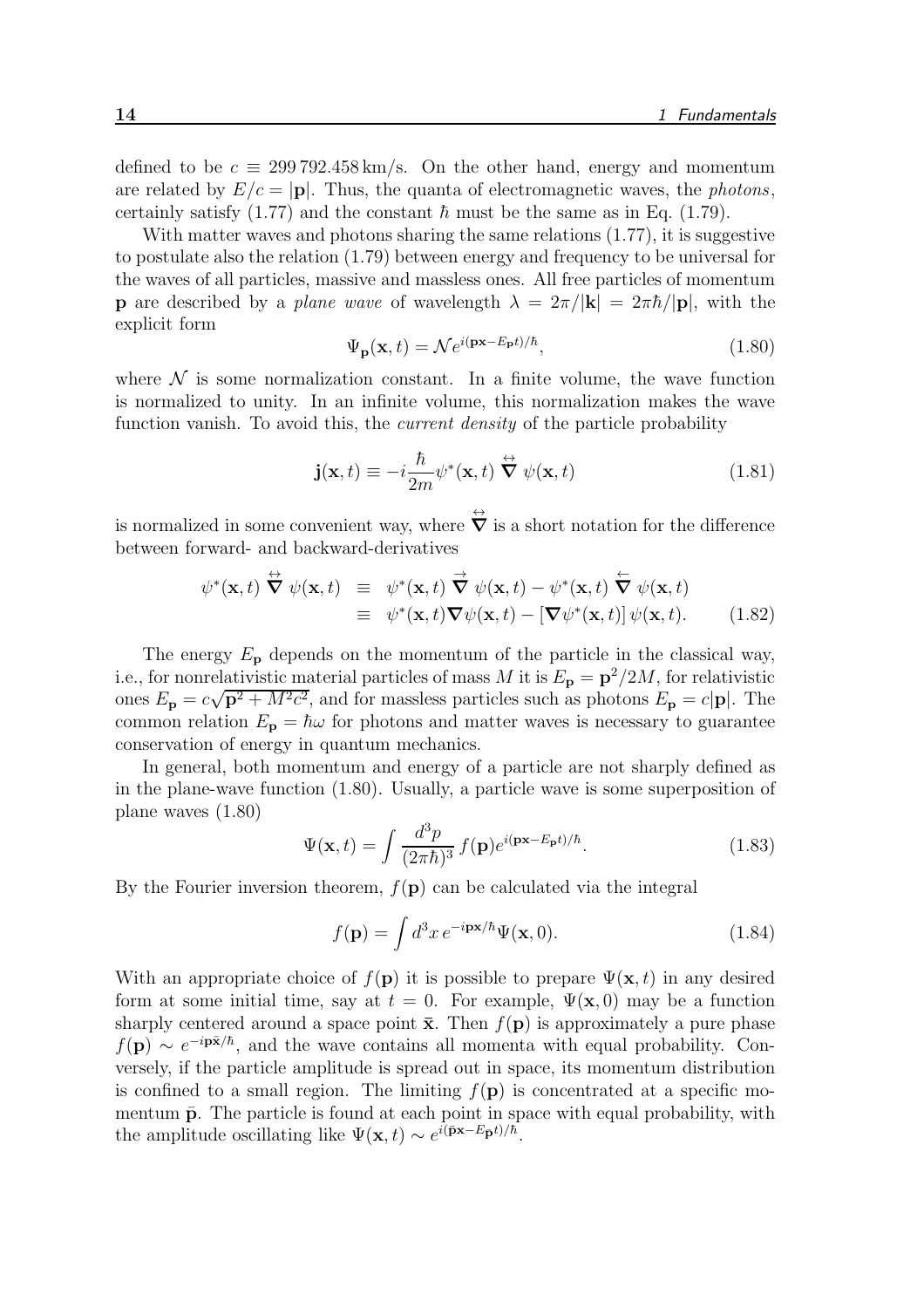In general, the width of  $\Psi(\mathbf{x},0)$  in space and of  $f(\mathbf{p})$  in momentum space are inversely proportional to each other:

$$
\Delta \mathbf{x} \, \Delta \mathbf{p} \sim \hbar. \tag{1.85}
$$

This is the content of Heisenberg's principle of uncertainty. If the wave is localized in a finite region of space while having at the same time a fairly well-defined average momentum  $\bar{p}$ , it is called a *wave packet*. The maximum in the associated probability density can be shown from (1.83) to move with a velocity

$$
\bar{\mathbf{v}} = \partial E_{\bar{\mathbf{p}}}/\partial \bar{\mathbf{p}}.\tag{1.86}
$$

This coincides with the velocity of a classical particle of momentum  $\bar{p}$ .

# 1.3.3 Schrödinger Equation

Suppose now that the particle is nonrelativistic and has a mass  $M$ . The classical Hamiltonian, and thus the energy  $E_{\mathbf{p}}$ , are given by

$$
H(\mathbf{p}) = E_{\mathbf{p}} = \frac{\mathbf{p}^2}{2M}.
$$
\n(1.87)

We may therefore derive the following identity for the wave field  $\Psi_{\bf p}({\bf x}, t)$ :

$$
\int \frac{d^3 p}{(2\pi\hbar)^3} f(\mathbf{p}) \left[ H(\mathbf{p}) - E_{\mathbf{p}} \right] e^{i(\mathbf{p}\mathbf{x} - E_{\mathbf{p}}t)/\hbar} = 0.
$$
 (1.88)

The arguments inside the brackets can be removed from the integral by observing that **p** and  $E_p$  inside the integral are equivalent to the differential operators

$$
\hat{\mathbf{p}} = -i\hbar \nabla, \n\hat{E} = i\hbar \partial_t
$$
\n(1.89)

outside. Then, Eq. (1.88) may be written as the differential equation

$$
[H(-i\hbar \nabla) - i\hbar \partial_t)]\Psi(\mathbf{x}, t) = 0.
$$
\n(1.90)

This is the *Schrödinger equation* for the wave function of a free particle. The equation suggests that the motion of a particle with an arbitrary Hamiltonian  $H(\mathbf{p}, \mathbf{x}, t)$ follows the straightforward generalization of (1.90)

$$
\left(\hat{H} - i\hbar\partial_t\right)\Psi(\mathbf{x}, t) = 0,\tag{1.91}
$$

where  $\hat{H}$  is the differential operator

$$
\hat{H} \equiv H(-i\hbar \nabla, \mathbf{x}, t). \tag{1.92}
$$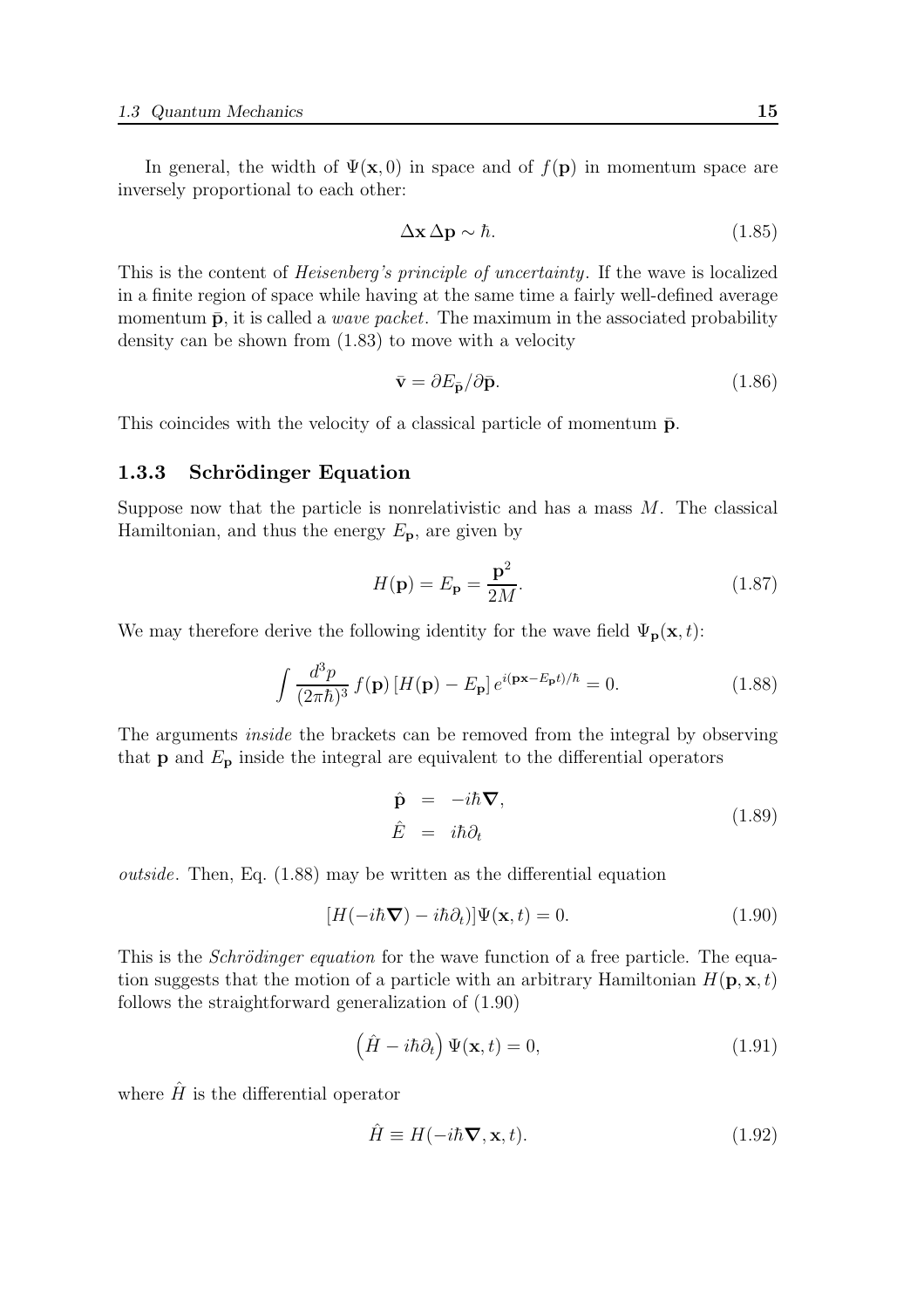The rule of obtaining  $\hat{H}$  from the classical Hamiltonian  $H(\mathbf{p}, \mathbf{x}, t)$  by the substitution  $\mathbf{p} \to \hat{\mathbf{p}} = -i\hbar \nabla$  will be referred to as the *correspondence principle*.<sup>4</sup> We shall see in Sections 1.13–1.15 that this simple correspondence principle holds only in Cartesian coordinates.

The Schrödinger operators (1.89) of momentum and energy satisfy with  $x$  and t the so-called canonical commutation relations

$$
[\hat{p}_i, x_j] = -i\hbar, \qquad [\hat{E}, t] = 0 = i\hbar. \tag{1.93}
$$

The linear combinations of the solutions of the Schrödinger equation  $(1.91)$  form, at each time t, a Hilbert space. If the Hamiltonian does not depend explicitly on time, If the Hamiltonian does not depend explicitly on time, the Hilbert space can be spanned by the energy eigenstates  $\Psi_{E_n}(\mathbf{x},t) = e^{-iE_n t/\hbar} \Psi_{E_n}(\mathbf{x})$ , where  $\Psi_{E_n}(\mathbf{x})$  are time-independent *stationary states*, which solve the time-independent Schrödinger equation

$$
\hat{H}(\hat{\mathbf{p}}, \mathbf{x})\Psi_{E_n}(\mathbf{x}) = E_n \Psi_{E_n}(\mathbf{x}).\tag{1.94}
$$

The validity of the Schrödinger theory  $(1.91)$  is confirmed by experiment, most notably for the Coulomb Hamiltonian

$$
H(\mathbf{p}, \mathbf{x}) = \frac{\mathbf{p}^2}{2M} - \frac{e^2}{r},\tag{1.95}
$$

which governs the quantum mechanics of the hydrogen atom in the center-of-mass coordinate system of electron and proton, where  $M$  is the reduced mass of the two particles.

Since the square of the wave function,  $|\Psi(\mathbf{x},t)|^2$ , is interpreted as the probability density of a single particle in a finite volume, the integral over the entire volume must be normalized to unity:

$$
\int d^3x \, |\Psi(\mathbf{x},t)|^2 = 1. \tag{1.96}
$$

For a stable particle, this normalization must remain the same at all times. If  $\Psi(\mathbf{x}, t)$  is to follow the Schrödinger equation (1.91), this is assured if and only if the Hamiltonian operator is Hermitian, $5$  i.e., if it satisfies for arbitrary wave functions  $\Psi_1, \Psi_2$  the equality

$$
\int d^3x \left[\hat{H}\Psi_2(\mathbf{x},t)\right]^* \Psi_1(\mathbf{x},t) = \int d^3x \,\Psi_2^*(\mathbf{x},t) \hat{H}\Psi_1(\mathbf{x},t). \tag{1.97}
$$

<sup>&</sup>lt;sup>4</sup>Our formulation of this principle is slightly stronger than the historical one used in the initial phase of quantum mechanics, which gave certain translation rules between classical and quantummechanical relations. The substitution rule for the momentum runs also under the name Jordan rule.

<sup>5</sup>Problems arising from unboundedness or discontinuities of the Hamiltonian and other quantum-mechanical operators, such as restrictions of the domains of definition, are ignored here since they are well understood. Correspondingly we do not distinguish between Hermitian and selfadjoint operators (see J. v. Neumann, Mathematische Grundlagen der Quantenmechanik, Springer, Berlin, 1932). Some quantum-mechanical operator subtleties will manifest themselves in this book as problems of path integration to be solved in Chapter 12. The precise relationship between the two calls for further detailed investigations.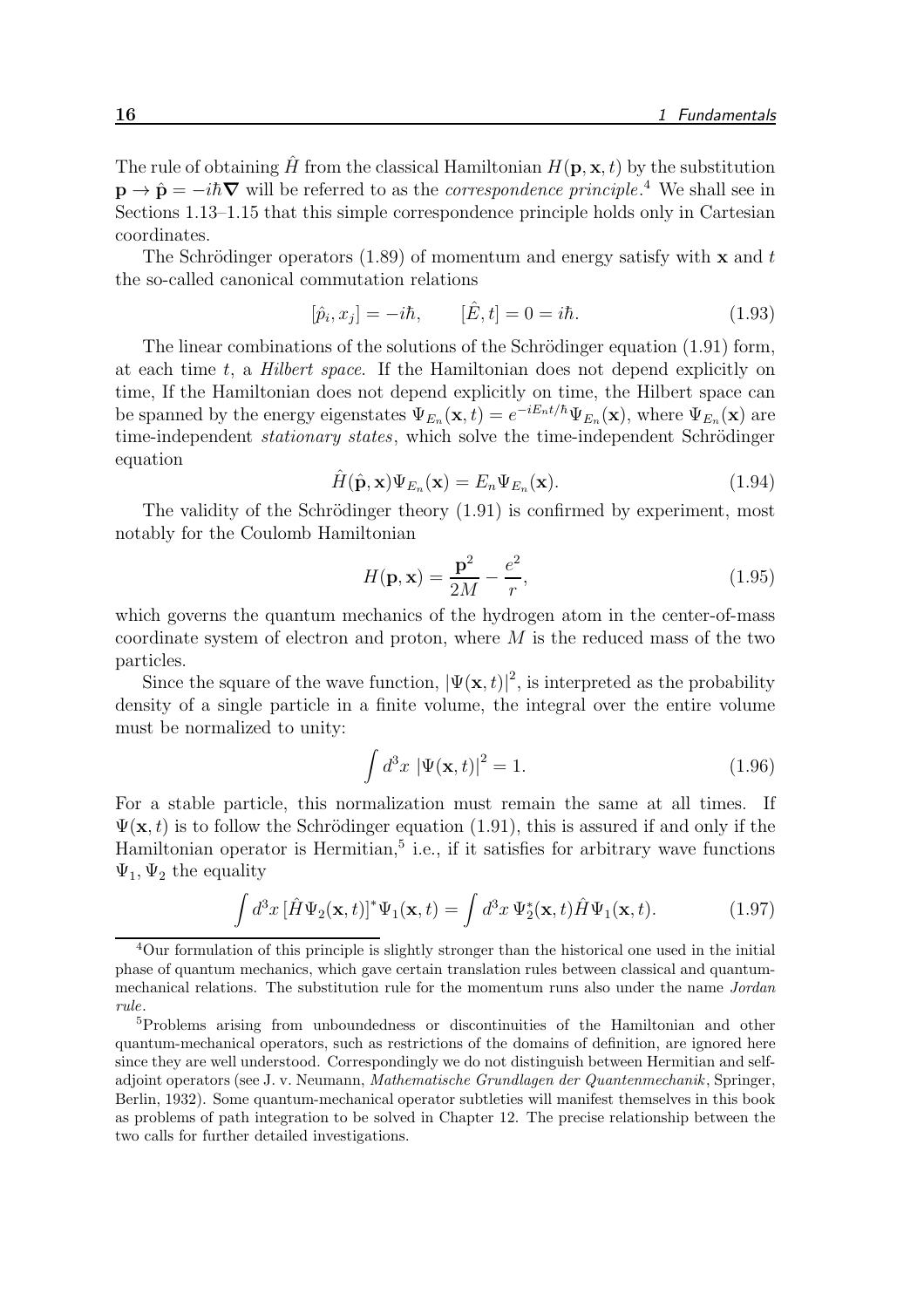The left-hand side defines the *Hermitian-adjoint*  $\hat{H}^{\dagger}$  of the operator  $\hat{H}$ , which satisfies the identity

$$
\int d^3x \, \Psi_2^*(\mathbf{x},t) \hat{H}^\dagger \Psi_1(\mathbf{x},t) \equiv \int d^3x \, [\hat{H}\Psi_2(\mathbf{x},t)]^* \Psi_1(\mathbf{x},t) \tag{1.98}
$$

for all wave functions  $\Psi_1(\mathbf{x}, t)$ ,  $\Psi_2(\mathbf{x}, t)$ . An operator  $\hat{H}$  is *Hermitian*, if it coincides with its Hermitian-adjoint  $\hat{H}^{\dagger}$ :

$$
\hat{H} = \hat{H}^{\dagger}.
$$
\n(1.99)

Let us calculate the time change of the integral over two arbitrary wave functions,  $\int d^3x \Psi_2^*(\mathbf{x},t) \Psi_1(\mathbf{x},t)$ . With the Schrödinger equation (1.91), this time change vanishes indeed as long as  $\hat{H}$  is Hermitian:

$$
i\hbar \frac{d}{dt} \int d^3x \Psi_2^*(\mathbf{x},t) \Psi_1(\mathbf{x},t)
$$
  
= 
$$
\int d^3x \Psi_2^*(\mathbf{x},t) \hat{H} \Psi_1(\mathbf{x},t) - \int d^3x \left[ \hat{H} \Psi_2(\mathbf{x},t) \right]^* \Psi_1(\mathbf{x},t) = 0.
$$
 (1.100)

This also implies the time independence of the normalization integral  $\int d^3x \, |\Psi(\mathbf{x},t)|^2 = 1.$ 

Conversely, if  $\hat{H}$  is not Hermitian, one can always find an eigenstate of  $\hat{H}$  whose norm changes with time: any eigenstate of  $(H - H^{\dagger})/i$  has this property.

Since  $\hat{\mathbf{p}} = -i\hbar \nabla$  and **x** are themselves Hermitian operators, H will automatically be a Hermitian operator if it is a sum of a kinetic and a potential energy:

$$
H(\mathbf{p}, \mathbf{x}, t) = T(\mathbf{p}, t) + V(\mathbf{x}, t). \tag{1.101}
$$

This is always the case for nonrelativistic particles in Cartesian coordinates x. If p and **x** appear in one and the same term of H, for instance as  $p^2x^2$ , the correspondence principle does not lead to a unique quantum-mechanical operator  $H$ . Then there seem to be, in principle, several Hermitian operators which, in the above example, can be constructed from the product of two  $\hat{\mathbf{p}}$  and two  $\hat{\mathbf{x}}$  operators [for instance  $\alpha \hat{\mathbf{p}}^2 \hat{\mathbf{x}}^2 + \beta \hat{\mathbf{x}}^2 \hat{\mathbf{p}}^2 + \gamma \hat{\mathbf{p}} \hat{\mathbf{x}}^2 \hat{\mathbf{p}}$  with  $\alpha + \beta + \gamma = 1$ . They all correspond to the same classical p 2x 2 . At first sight it appears as though only a comparison with experiment could select the correct operator ordering. This is referred to as the operator-ordering problem of quantum mechanics which has plagued many researchers in the past. If the ordering problem is caused by the geometry of the space in which the particle moves, there exists a surprisingly simple geometric principle which specifies the ordering in the physically correct way. Before presenting this in Chapter 10 we shall avoid ambiguities by assuming  $H(\mathbf{p}, \mathbf{x}, t)$  to have the standard form (1.101), unless otherwise stated.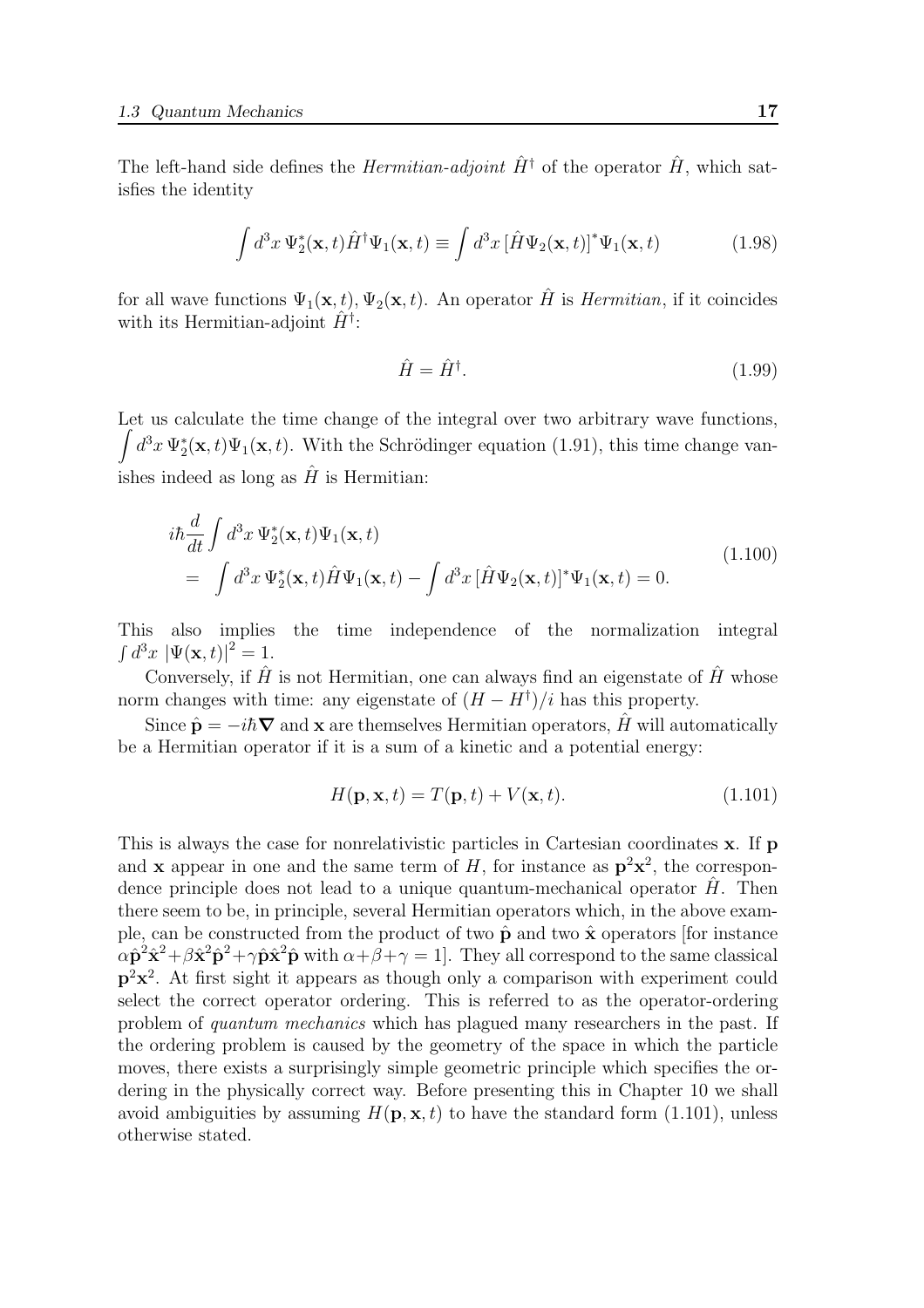# 1.3.4 Particle Current Conservation

The conservation of the total probability (1.96) is a consequence of a more general local conservation law linking the current density of the particle probability

$$
\mathbf{j}(\mathbf{x},t) \equiv -i\frac{\hbar}{2m}\psi(\mathbf{x},t) \stackrel{\leftrightarrow}{\nabla} \psi(\mathbf{x},t)
$$
 (1.102)

with the *probability density* 

$$
\rho(\mathbf{x},t) = \psi^*(\mathbf{x},t)\psi(\mathbf{x},t) \tag{1.103}
$$

via the relation

$$
\partial_t \rho(\mathbf{x}, t) = -\nabla \cdot \mathbf{j}(\mathbf{x}, t). \tag{1.104}
$$

By integrating this current conservation law over a volume V enclosed by a surface S, and using Green's theorem, one finds

$$
\int_{V} d^{3}x \, \partial_{t} \rho(\mathbf{x}, t) = -\int_{V} d^{3}x \, \mathbf{\nabla} \cdot \mathbf{j}(\mathbf{x}, t) = -\int_{S} d\mathbf{S} \cdot \mathbf{j}(\mathbf{x}, t), \tag{1.105}
$$

where dS are the directed infinitesimal surface elements. This equation states that the probability in a volume decreases by the same amount by which probability leaves the surface via the current  $\mathbf{j}(\mathbf{x}, t)$ .

By extending the integral (1.105) over the entire space and assuming the currents to vanish at spatial infinity, we recover the conservation of the total probability  $(1.96).$ 

More general dynamical systems with  $N$  particles in Euclidean space are parametrized in terms of 3N Cartesian coordinates  $\mathbf{x}_{\nu}$  ( $\nu = 1, \dots, N$ ). The Hamiltonian has the form

$$
H(\mathbf{p}_{\nu}, \mathbf{x}_{\nu}, t) = \sum_{\nu=1}^{N} \frac{\mathbf{p}_{\nu}^{2}}{2M_{\nu}} + V(\mathbf{x}_{\nu}, t), \qquad (1.106)
$$

where the arguments  $\mathbf{p}_{\nu}$ ,  $\mathbf{x}_{\nu}$  in H and V stand for all  $\mathbf{p}_{\nu}$ 's,  $\mathbf{x}_{\nu}$  with  $\nu = 1, 2, 3, ..., N$ . The wave function  $\Psi(\mathbf{x}_{\nu},t)$  satisfies the N-particle Schrödinger equation

$$
\left\{-\sum_{\nu=1}^{N}\left[\frac{\hbar^2}{2M_{\nu}}\partial_{\mathbf{x}_{\nu}}^2 + V(\mathbf{x}_{\nu},t)\right]\right\}\Psi(\mathbf{x}_{\nu},t) = i\hbar\partial_t\Psi(\mathbf{x}_{\nu},t). \tag{1.107}
$$

# 1.4 Dirac's Bra-Ket Formalism

Mathematically speaking, the wave function  $\Psi(\mathbf{x}, t)$  may be considered as a vector in an infinite-dimensional complex vector space called Hilbert space. The configuration space variable  $x$  plays the role of a continuous "index" of these vectors. An obvious contact with the usual vector notation may be established, in which a D-dimensional vector **v** is given in terms of its components  $v_i$  with a subscript  $i = 1, \ldots, D$ , by writing the argument **x** of  $\Psi(\mathbf{x}, t)$  as a subscript:

$$
\Psi(\mathbf{x},t) \equiv \Psi_{\mathbf{x}}(t). \tag{1.108}
$$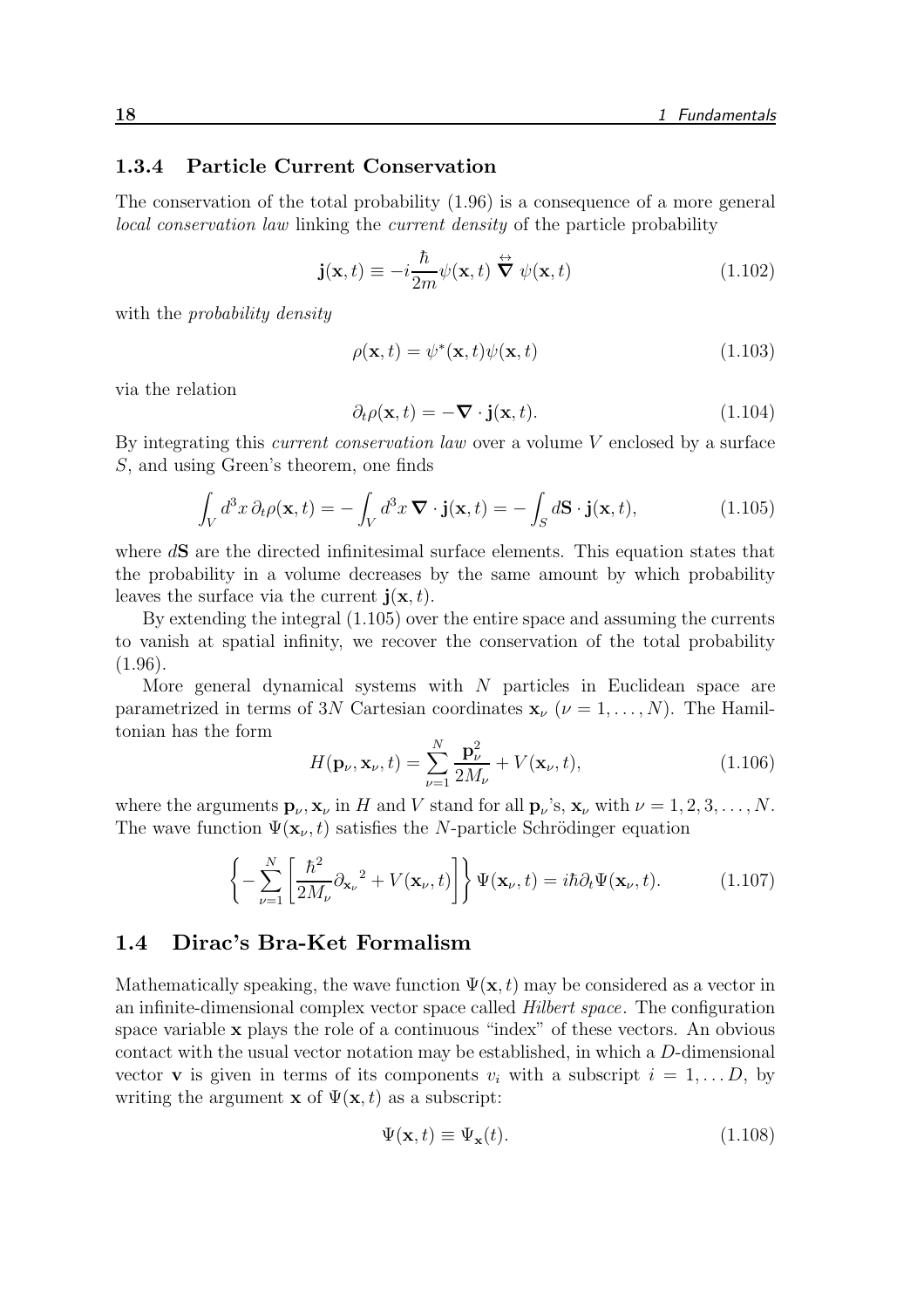The usual norm of a complex vector is defined by

$$
|\mathbf{v}|^2 = \sum_i v_i^* v_i. \tag{1.109}
$$

The continuous version of this is

$$
|\Psi|^2 = \int d^3x \, \Psi_{\mathbf{x}}^*(t) \Psi_{\mathbf{x}}(t) = \int d^3x \, \Psi^*(\mathbf{x}, t) \Psi(\mathbf{x}, t). \tag{1.110}
$$

The normalization condition (1.96) requires that the wave functions have the norm  $|\Psi| = 1$ , i.e., that they are unit vectors in the Hilbert space.

#### 1.4.1 Basis Transformations

In a vector space, there are many possible choices of orthonormal basis vectors  $b_i^a$ labeled by  $a = 1, \ldots, D$ , in terms of which<sup>6</sup>

$$
v_i = \sum_a b_i^a v_a,\tag{1.111}
$$

with the components  $v_a$  given by the scalar products

$$
v_a \equiv \sum_i b_i^{a*} v_i. \tag{1.112}
$$

The latter equation is a consequence of the *orthogonality relation*<sup>7</sup>

$$
\sum_{i} b_i^{a*} b_i^{a'} = \delta^{aa'}, \tag{1.113}
$$

which in a finite-dimensional vector space implies the *completeness relation* 

$$
\sum_{a} b_i^{a*} b_j^{a} = \delta^{ij}.
$$
\n(1.114)

In the space of wave functions (1.108) there exists a special set of basis functions called local basis functions of particular importance. It may be constructed in the following fashion: Imagine the continuum of space points to be coarse-grained into a cubic lattice of mesh size  $\epsilon$ , at positions

$$
\mathbf{x_n} = (n_1, n_2, n_3)\epsilon, \qquad n_{1,2,3} = 0, \pm 1, \pm 2, \dots \tag{1.115}
$$

Let  $h<sup>n</sup>(x)$  be a function that vanishes everywhere in space, except in a cube of size  $\epsilon^3$  centered around  $\mathbf{x}_n$ , i.e., for each component  $x_i$  of  $\mathbf{x}_i$ ,

$$
hn(\mathbf{x}) = \begin{cases} 1/\sqrt{\epsilon^3} & |x_i - x_{n\,i}| \le \epsilon/2, \quad i = 1, 2, 3. \\ 0 & \text{otherwise.} \end{cases}
$$
(1.116)

<sup>&</sup>lt;sup>6</sup>Mathematicians would expand more precisely  $v_i = \sum_a b_i^a v_a^{(b)}$ , but physicists prefer to shorten the notation by distinguishing the different components via different types of subscripts, using for the initial components  $i, j, k, \ldots$  and for the b-transformed components  $a, b, c, \ldots$ .

<sup>&</sup>lt;sup>7</sup>An orthogonality relation implies usually a unit norm and is thus really an *orthonormality* relation but this name is rarely used.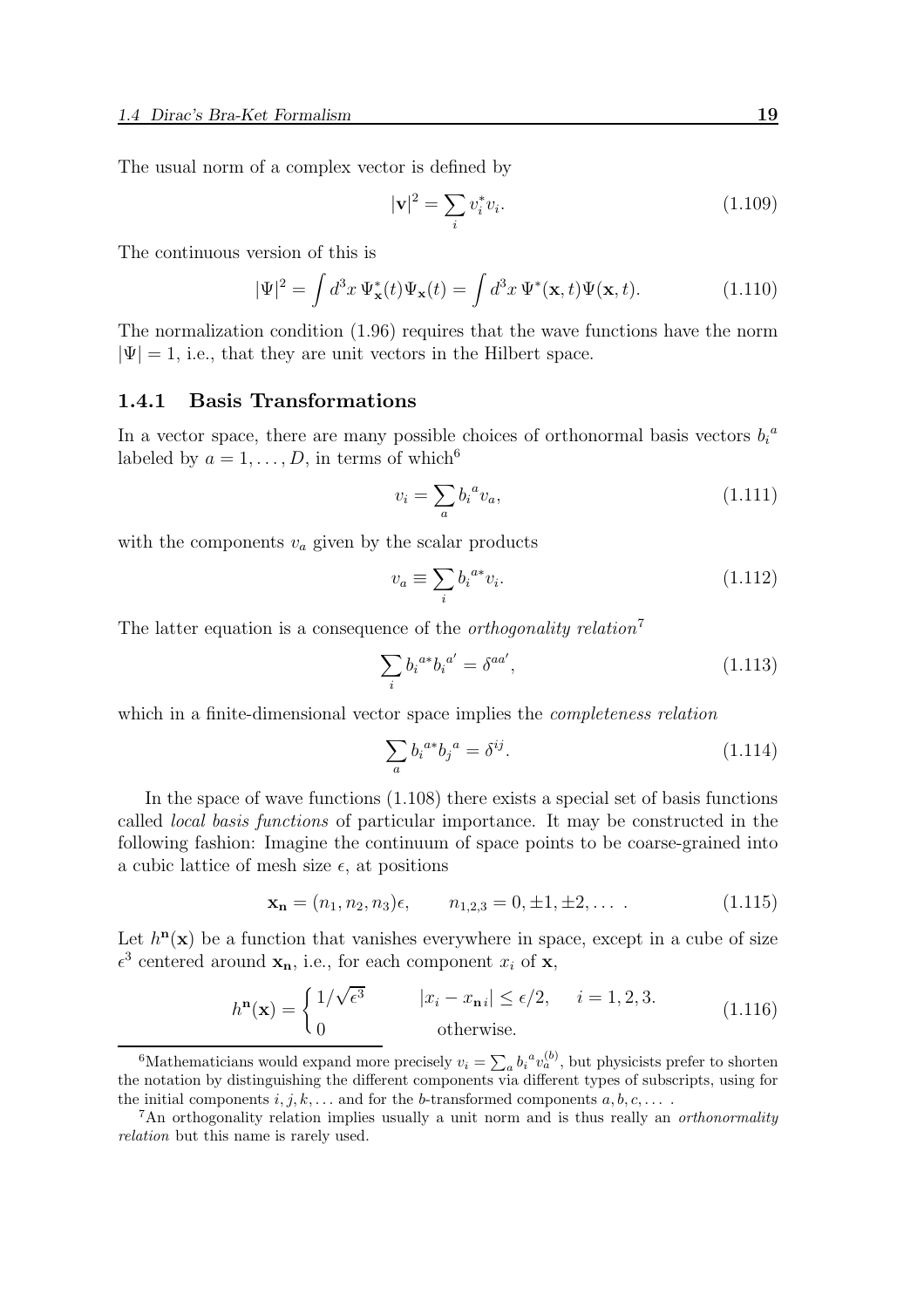These functions are certainly orthonormal:

$$
\int d^3x \, h^{\mathbf{n}}(\mathbf{x})^* h^{\mathbf{n}'}(\mathbf{x}) = \delta^{\mathbf{n}\mathbf{n}'}.
$$
\n(1.117)

Consider now the expansion

$$
\Psi(\mathbf{x},t) = \sum_{\mathbf{n}} h^{\mathbf{n}}(\mathbf{x}) \Psi_{\mathbf{n}}(t)
$$
\n(1.118)

with the coefficients

$$
\Psi_{\mathbf{n}}(t) = \int d^3x \, h^{\mathbf{n}}(\mathbf{x})^* \Psi(\mathbf{x}, t) \approx \sqrt{\epsilon^3} \Psi(\mathbf{x}_\mathbf{n}, t). \tag{1.119}
$$

It provides an excellent approximation to the true wave function  $\Psi(\mathbf{x}, t)$ , as long as the mesh size  $\epsilon$  is much smaller than the scale over which  $\Psi(\mathbf{x}, t)$  varies. In fact, if  $\Psi(\mathbf{x}, t)$  is integrable, the integral over the sum (1.118) will always converge to  $\Psi(\mathbf{x}, t)$ . The same convergence of discrete approximations is found in any scalar product, and thus in any observable probability amplitudes. They can all be calculated with arbitrary accuracy knowing the discrete components of the type (1.119) in the limit  $\epsilon \to 0$ . The functions  $h^{\mathbf{n}}(\mathbf{x})$  may therefore be used as an approximate basis in the same way as the previous basis functions  $f^a(\mathbf{x}), g^b(\mathbf{x})$ , with any desired accuracy depending on the choice of  $\epsilon$ .

In general, there are many possible orthonormal basis functions  $f^a(\mathbf{x})$  in the Hilbert space which satisfy the orthonormality relation

$$
\int d^3x f^a(\mathbf{x})^* f^{a'}(\mathbf{x}) = \delta^{aa'}, \qquad (1.120)
$$

in terms of which we can expand

$$
\Psi(\mathbf{x},t) = \sum_{a} f^{a}(\mathbf{x}) \Psi_{a}(t), \qquad (1.121)
$$

with the coefficients

$$
\Psi_a(t) = \int d^3x f^a(\mathbf{x})^* \Psi(\mathbf{x}, t). \tag{1.122}
$$

Suppose we use another orthonormal basis  $\tilde{f}^b(\mathbf{x})$  with the orthonormality relation

$$
\int d^3x \,\tilde{f}^b(\mathbf{x})^* \tilde{f}^{b'}(\mathbf{x}) = \delta^{bb'}, \qquad \sum_b \tilde{f}^b(\mathbf{x}) \tilde{f}^b(\mathbf{x}')^* = \delta^{(3)}(\mathbf{x} - \mathbf{x}'), \tag{1.123}
$$

to re-expand

$$
\Psi(\mathbf{x},t) = \sum_{b} \tilde{f}^{b}(\mathbf{x}) \tilde{\Psi}_{b}(t), \qquad (1.124)
$$

with the components

$$
\tilde{\Psi}_b(t) = \int d^3x \, \tilde{f}^b(\mathbf{x})^* \, \Psi(\mathbf{x}, t). \tag{1.125}
$$

Inserting (1.121) shows that the components are related to each other by

$$
\tilde{\Psi}_b(t) = \sum_a \left[ \int d^3x \, \tilde{f}^b(\mathbf{x})^* f^a(\mathbf{x}) \right] \Psi_a(t). \tag{1.126}
$$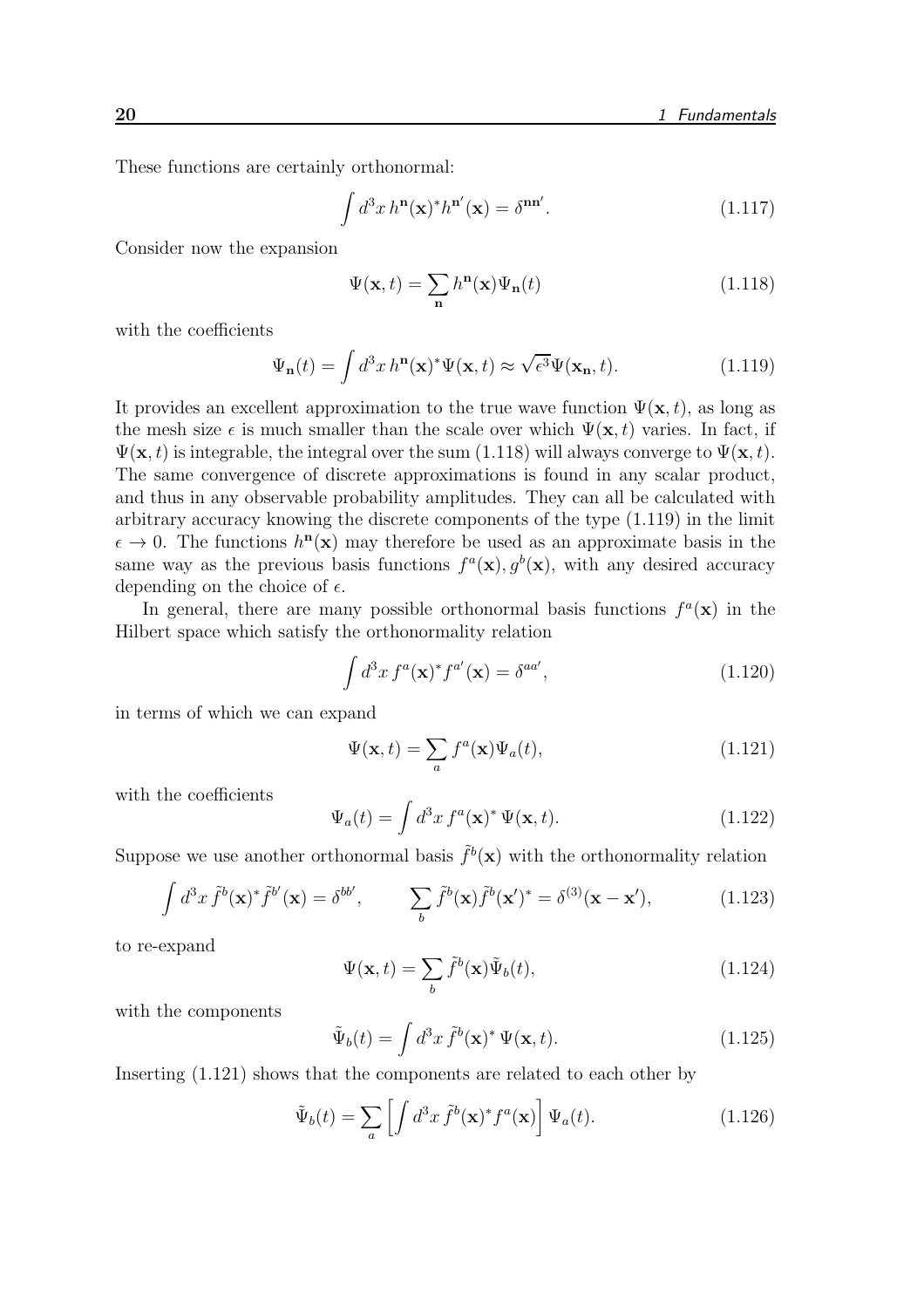#### 1.4.2 Bracket Notation

It is useful to write the scalar products between two wave functions occurring in the above basis transformations in the so-called bracket notation as

$$
\langle \tilde{b} | a \rangle \equiv \int d^3x \, \tilde{f}^b(\mathbf{x})^* f^a(\mathbf{x}). \tag{1.127}
$$

In this notation, the components of the state vector  $\Psi(\mathbf{x},t)$  in (1.122), (1.125) are

$$
\Psi_a(t) = \langle a|\Psi(t)\rangle, \n\tilde{\Psi}_b(t) = \langle \tilde{b}|\Psi(t)\rangle.
$$
\n(1.128)

The transformation formula (1.126) takes the form

$$
\langle \tilde{b} | \Psi(t) \rangle = \sum_{a} \langle \tilde{b} | a \rangle \langle a | \Psi(t) \rangle. \tag{1.129}
$$

The right-hand side of this equation may be formally viewed as a result of inserting the abstract relation

$$
\sum_{a} |a\rangle\langle a| = 1\tag{1.130}
$$

between  $\langle \tilde{b} |$  and  $| \Psi(t) \rangle$  on the left-hand side:

$$
\langle \tilde{b} | \Psi(t) \rangle = \langle \tilde{b} | 1 | \Psi(t) \rangle = \sum_{a} \langle \tilde{b} | a \rangle \langle a | \Psi(t) \rangle.
$$
 (1.131)

Since this expansion is only possible if the functions  $f^b(\mathbf{x})$  form a complete basis, the relation (1.130) is alternative, abstract way of stating the completeness of the basis functions. It may be referred to as completeness relation à la Dirac.

Since the scalar products are written in the form of brackets  $\langle a|a'\rangle$ , Dirac called the formal objects  $\langle a|$  and  $|a'\rangle$ , from which the brackets are composed, *bra* and *ket*, respectively. In the bracket notation, the orthonormality of the basis  $f^a(\mathbf{x})$  and  $g^b(\mathbf{x})$  may be expressed as follows:

$$
\langle a|a'\rangle = \int d^3x f^a(\mathbf{x})^* f^{a'}(\mathbf{x}) = \delta^{aa'},
$$
  

$$
\langle \tilde{b}|\tilde{b}'\rangle = \int d^3x \ \tilde{f}^b(\mathbf{x})^* \tilde{f}^{b'}(\mathbf{x}) = \delta^{bb'}.
$$
 (1.132)

In the same spirit we introduce abstract bra and ket vectors associated with the basis functions  $h^n(\mathbf{x})$  of Eq. (1.116), denoting them by  $\langle \mathbf{x}_n |$  and  $|\mathbf{x}_n \rangle$ , respectively, and writing the orthogonality relation (1.117) in bracket notation as

$$
\langle \mathbf{x_n} | \mathbf{x}_{n'} \rangle \equiv \int d^3x \, h^{\mathbf{n}}(\mathbf{x})^* h^{\mathbf{n'}}(\mathbf{x}) = \delta_{\mathbf{n}\mathbf{n'}}.\tag{1.133}
$$

The components  $\Psi_{n}(t)$  may be considered as the scalar products

$$
\Psi_{\mathbf{n}}(t) \equiv \langle \mathbf{x}_{\mathbf{n}} | \Psi(t) \rangle \approx \sqrt{\epsilon^3} \Psi(\mathbf{x}_{\mathbf{n}}, t). \tag{1.134}
$$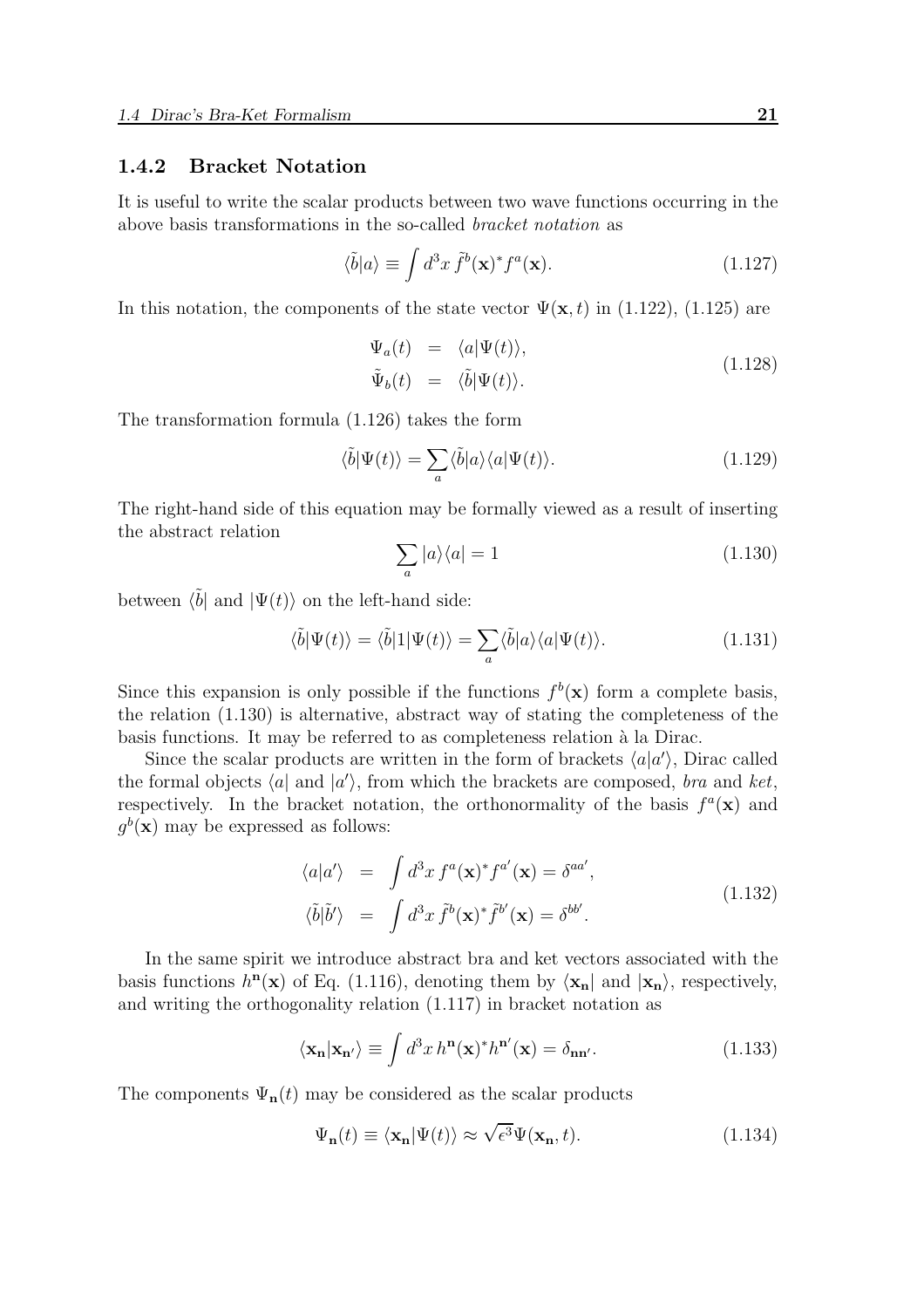Changes of basis vectors, for instance from  $|\mathbf{x}_n\rangle$  to the states  $|a\rangle$ , can be performed according to the rules developed above by inserting a completeness relation à la Dirac of the type (1.130). Thus we may expand

$$
\Psi_{\mathbf{n}}(t) = \langle \mathbf{x}_{\mathbf{n}} | \Psi(t) \rangle = \sum_{a} \langle \mathbf{x}_{\mathbf{n}} | a \rangle \langle a | \Psi(t) \rangle.
$$
 (1.135)

Also the inverse relation is true:

$$
\langle a|\Psi(t)\rangle = \sum_{\mathbf{n}} \langle a|\mathbf{x}_{\mathbf{n}}\rangle \langle \mathbf{x}_{\mathbf{n}}|\Psi(t)\rangle.
$$
 (1.136)

This is, of course, just an approximation to the integral

$$
\int d^3x \, h^{\mathbf{n}}(\mathbf{x})^* \langle \mathbf{x} | \Psi(t) \rangle. \tag{1.137}
$$

The completeness of the basis  $h^n(x)$  may therefore be expressed via the abstract relation

$$
\sum_{\mathbf{n}} |\mathbf{x}_{\mathbf{n}}\rangle\langle\mathbf{x}_{\mathbf{n}}| \approx 1. \tag{1.138}
$$

The approximate sign turns into an equality sign in the limit of zero mesh size,  $\epsilon \rightarrow 0.$ 

# 1.4.3 Continuum Limit

In ordinary calculus, finer and finer sums are eventually replaced by integrals. The same thing is done here. We define new continuous scalar products

$$
\langle \mathbf{x} | \Psi(t) \rangle \approx \frac{1}{\sqrt{\epsilon^3}} \langle \mathbf{x}_n | \Psi(t) \rangle, \tag{1.139}
$$

where  $x_n$  are the lattice points closest to x. With (1.134), the right-hand side is equal to  $\Psi(\mathbf{x_n}, t)$ . In the limit  $\epsilon \to 0$ , x and  $\mathbf{x_n}$  coincide and we have

$$
\langle \mathbf{x} | \Psi(t) \rangle \equiv \Psi(\mathbf{x}, t). \tag{1.140}
$$

The completeness relation can be used to write

$$
\langle a|\Psi(t)\rangle \approx \sum_{\mathbf{n}} \langle a|\mathbf{x}_{\mathbf{n}}\rangle \langle \mathbf{x}_{\mathbf{n}}|\Psi(t)\rangle
$$
  

$$
\approx \sum_{\mathbf{n}} \epsilon^3 \langle a|\mathbf{x}\rangle \langle \mathbf{x}|\Psi(t)\rangle \Big|_{\mathbf{x}=\mathbf{x}^{\mathbf{n}}}, \qquad (1.141)
$$

which in the limit  $\epsilon \to 0$  becomes

$$
\langle a|\Psi(t)\rangle = \int d^3x \,\langle a|\mathbf{x}\rangle\langle\mathbf{x}|\Psi(t)\rangle.
$$
 (1.142)

This may be viewed as the result of inserting the formal completeness relation of the limiting local bra and ket basis vectors  $\langle x |$  and  $|x \rangle$ ,

$$
\int d^3x \, |\mathbf{x}\rangle\langle\mathbf{x}| = 1,\tag{1.143}
$$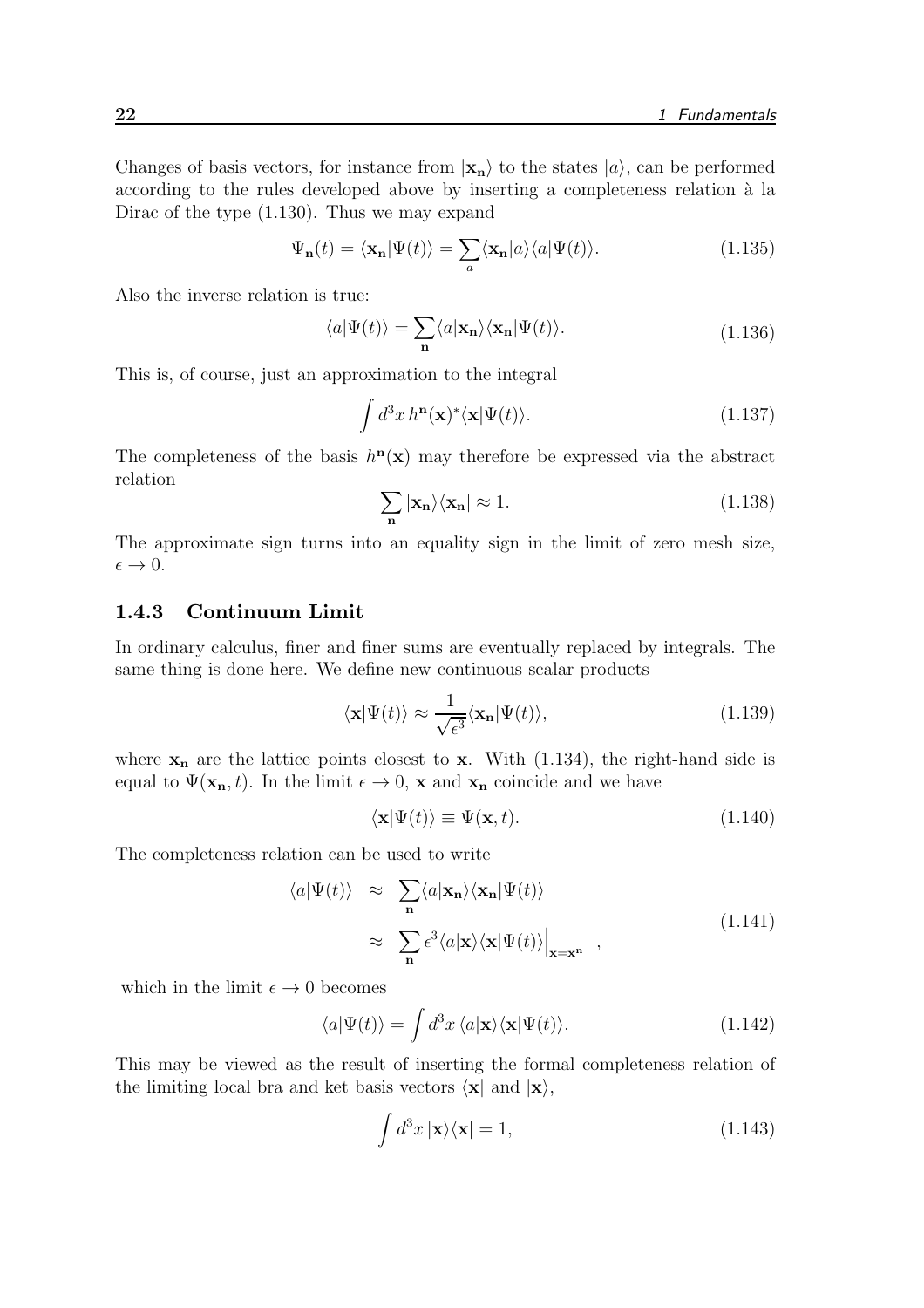evaluated between the vectors  $\langle a|$  and  $|\Psi(t)\rangle$ .

With the limiting local basis, the wave functions can be treated as components of the state vectors  $|\Psi(t)\rangle$  with respect to the local basis  $|\mathbf{x}\rangle$  in the same way as any other set of components in an arbitrary basis  $|a\rangle$ . In fact, the expansion

$$
\langle a|\Psi(t)\rangle = \int d^3x \,\langle a|\mathbf{x}\rangle\langle\mathbf{x}|\Psi(t)\rangle \tag{1.144}
$$

may be viewed as a re-expansion of a component of  $|\Psi(t)\rangle$  in one basis,  $|a\rangle$ , into those of another basis,  $|x\rangle$ , just as in (1.129).

In order to express all these transformation properties in a most compact notation, it has become customary to deal with an arbitrary physical state vector in a *basis-independent* way and denote it by a ket vector  $|\Psi(t)\rangle$ . This vector may be specified in any convenient basis by multiplying it with the corresponding completeness relation

$$
\sum_{a} |a\rangle\langle a| = 1,\tag{1.145}
$$

resulting in the expansion

$$
|\Psi(t)\rangle = \sum_{a} |a\rangle\langle a|\Psi(t)\rangle.
$$
 (1.146)

This can be multiplied with any bra vector, say  $\langle b|$ , from the left to obtain the expansion formula (1.131):

$$
\langle b|\Psi(t)\rangle = \sum_{a} \langle b|a\rangle \langle a|\Psi(t)\rangle.
$$
 (1.147)

The continuum version of the completeness relation (1.138) reads

$$
\int d^3x \, |\mathbf{x}\rangle\langle\mathbf{x}| = 1,\tag{1.148}
$$

and leads to the expansion

$$
|\Psi(t)\rangle = \int d^3x \, |\mathbf{x}\rangle\langle\mathbf{x}|\Psi(t)\rangle,\tag{1.149}
$$

in which the wave function  $\Psi(\mathbf{x}, t) = \langle \mathbf{x} | \Psi(t) \rangle$  plays the role of an xth component of the state vector  $|\Psi(t)\rangle$  in the local basis  $|\mathbf{x}\rangle$ . This, in turn, is the limit of the discrete basis vectors  $|\mathbf{x}_n\rangle$ ,

$$
|\mathbf{x}\rangle \approx \frac{1}{\sqrt{\epsilon^3}} |\mathbf{x}_n\rangle, \qquad (1.150)
$$

with  $x_n$  being the lattice points closest to x.

A vector can be described equally well in bra or in ket form. To apply the above formalism consistently, we observe that the scalar products

$$
\langle a|\tilde{b}\rangle = \int d^3x f^a(\mathbf{x})^* \tilde{f}^b(\mathbf{x}),
$$
  

$$
\langle \tilde{b}|a\rangle = \int d^3x \, \tilde{f}^b(\mathbf{x})^* f^a(\mathbf{x})
$$
\n(1.151)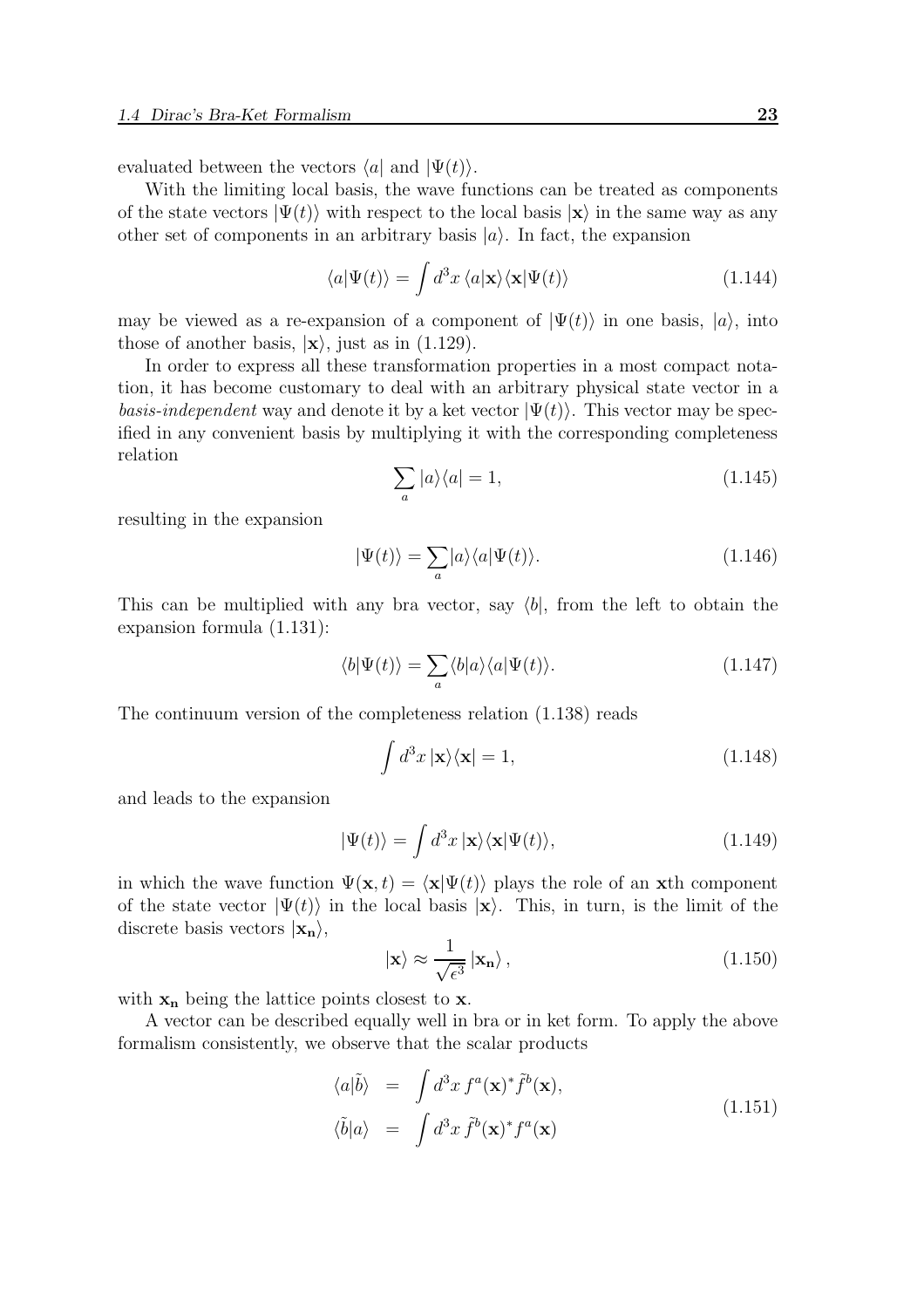satisfy the identity

$$
\langle \tilde{b} | a \rangle \equiv \langle a | \tilde{b} \rangle^*.
$$
\n(1.152)

Therefore, when expanding a ket vector as

$$
|\Psi(t)\rangle = \sum_{a} |a\rangle\langle a|\Psi(t)\rangle, \qquad (1.153)
$$

or a bra vector as

$$
\langle \Psi(t) | = \sum_{a} \langle \Psi(t) | a \rangle \langle a |, \tag{1.154}
$$

a multiplication of the first equation with the bra  $\langle x |$  and of the second with the ket  $|x\rangle$  produces equations which are complex-conjugate to each other.

#### 1.4.4 Generalized Functions

Dirac's bra-ket formalism is elegant and easy to handle. As far as the vectors  $|\mathbf{x}\rangle$  are concerned there is, however, one inconsistency with some fundamental postulates of quantum mechanics: When introducing state vectors, the norm was required to be unity in order to permit a proper probability interpretation of single-particle states. The limiting states  $|x\rangle$  introduced above do not satisfy this requirement. In fact, the scalar product between two different states  $\langle \mathbf{x} |$  and  $| \mathbf{x}' \rangle$  is

$$
\langle \mathbf{x} | \mathbf{x}' \rangle \approx \frac{1}{\epsilon^3} \langle \mathbf{x}_n | \mathbf{x}_{n'} \rangle = \frac{1}{\epsilon^3} \delta_{nn'}, \qquad (1.155)
$$

where  $\mathbf{x}_n$  and  $\mathbf{x}_n'$  are the lattice points closest to  $\mathbf{x}$  and  $\mathbf{x}'$ . For  $\mathbf{x} \neq \mathbf{x}'$ , the states are orthogonal. For  $\mathbf{x} = \mathbf{x}'$ , on the other hand, the limit  $\epsilon \to 0$  is infinite, approached in such a way that

$$
\epsilon^3 \sum_{\mathbf{n}'} \frac{1}{\epsilon^3} \delta_{\mathbf{n} \mathbf{n}'} = 1. \tag{1.156}
$$

Therefore, the limiting state  $|x\rangle$  is not a properly normalizable vector in the Hilbert space. For the sake of elegance, it is useful to weaken the requirement of normalizability (1.96) by admitting the limiting states  $|x\rangle$  to the physical Hilbert space. In fact, one admits all states which can be obtained by a limiting sequence from properly normalized state vectors.

The scalar product between states  $\langle \mathbf{x} | \mathbf{x}' \rangle$  is not a proper function. It is denoted by the symbol  $\delta^{(3)}(\mathbf{x} - \mathbf{x}')$  and called *Dirac*  $\delta$ -function:

$$
\langle \mathbf{x} | \mathbf{x}' \rangle \equiv \delta^{(3)}(\mathbf{x} - \mathbf{x}'). \tag{1.157}
$$

The right-hand side vanishes everywhere, except in the infinitely small box of width  $\epsilon$  around  $\mathbf{x} \approx \mathbf{x}'$ . Thus the  $\delta$ -function satisfies

$$
\delta^{(3)}(\mathbf{x} - \mathbf{x}') = 0 \quad \text{for} \quad \mathbf{x} \neq \mathbf{x}'. \tag{1.158}
$$

At  $\mathbf{x} = \mathbf{x}'$ , it is so large that its volume integral is unity:

$$
\int d^3x' \,\delta^{(3)}(\mathbf{x} - \mathbf{x}') = 1. \tag{1.159}
$$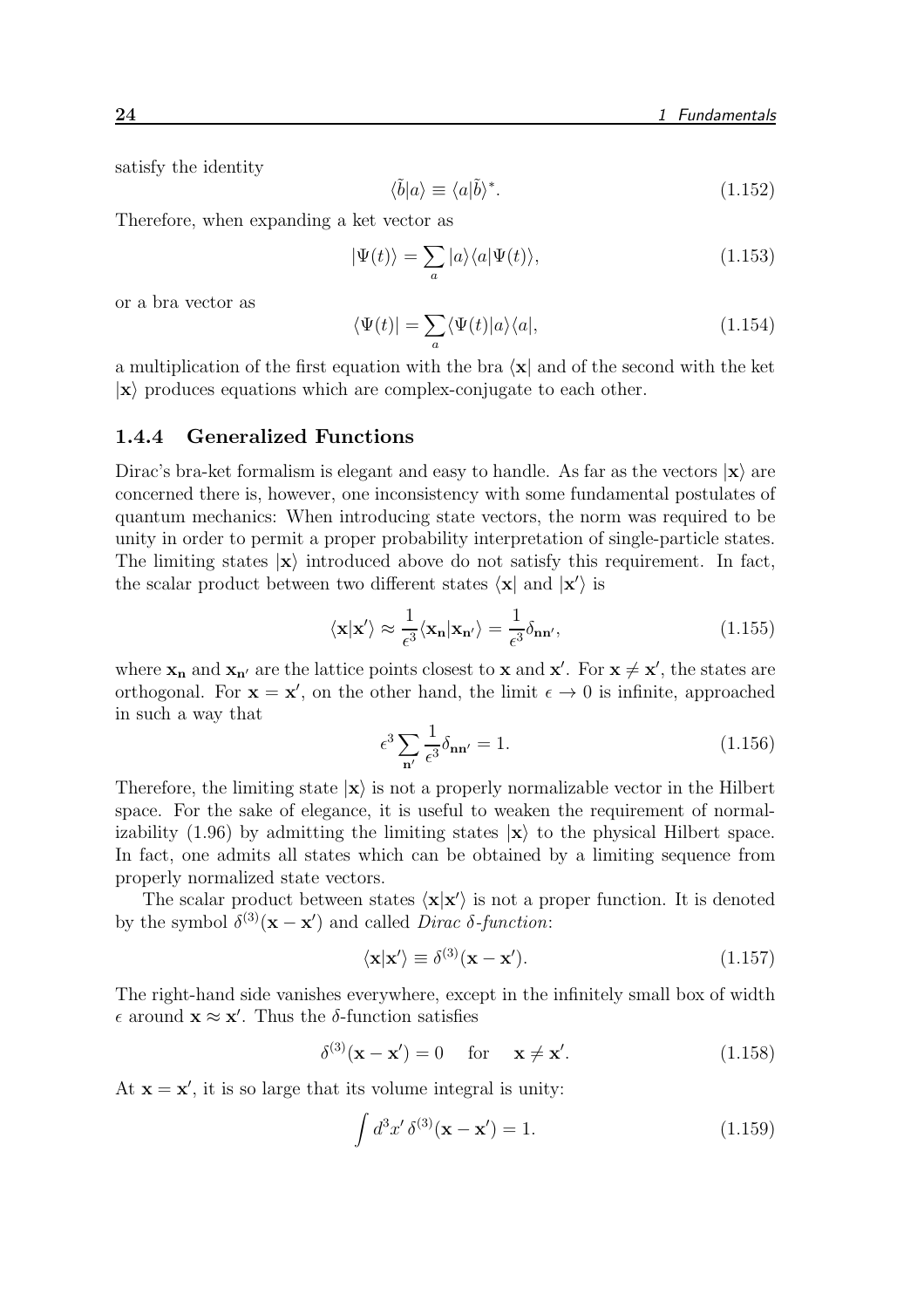Obviously, there exists no proper function that can satisfy both requirements, (1.158) and (1.159). Only the finite- $\epsilon$  approximation in (1.155) to the  $\delta$ -function are proper functions. In this respect, the scalar product  $\langle x|x'\rangle$  behaves just like the states  $|x\rangle$ themselves: Both are  $\epsilon \to 0$  -limits of properly defined mathematical objects.

Note that the integral Eq. (1.159) implies the following property of the  $\delta$ function:

$$
\delta^{(3)}(a(\mathbf{x} - \mathbf{x}')) = \frac{1}{|a|} \delta^{(3)}(\mathbf{x} - \mathbf{x}').
$$
 (1.160)

In one dimension, this leads to the more general relation

$$
\delta(f(x)) = \sum_{i} \frac{1}{|f'(x_i)|} \delta(x - x_i),
$$
\n(1.161)

where  $x_i$  are the simple zeros of  $f(x)$ .

In mathematics, one calls the  $\delta$ -function a *generalized function* or a *distribution*. It defines a linear functional of arbitrary smooth test functions  $f(\mathbf{x})$  which yields its value at any desired place x:

$$
\delta[f; \mathbf{x}] \equiv \int d^3x \, \delta^{(3)}(\mathbf{x} - \mathbf{x}') f(\mathbf{x}') = f(\mathbf{x}). \tag{1.162}
$$

Test functions are arbitrarily often differentiable functions with a sufficiently fast falloff at spatial infinity.

There exist a rich body of mathematical literature on distributions [3]. They form a linear space. This space is restricted in an essential way in comparison with ordinary functions: products of  $\delta$ -functions or any other distributions remain undefined. In Section 10.8.1 we shall find, however, that physics forces us to go beyond these rules. An important requirement of quantum mechanics is coordinate invariance. If we want to achieve this for the path integral formulation of quantum mechanics, we must set up a definite extension of the existing theory of distributions, which specifies uniquely integrals over products of distributions.

In quantum mechanics, the role of the test functions is played by the wave packets  $\Psi(\mathbf{x}, t)$ . By admitting the generalized states  $|\mathbf{x}\rangle$  to the Hilbert space, we also admit the scalar products  $\langle \mathbf{x} | \mathbf{x'} \rangle$  to the space of wave functions, and thus all distributions, although they are not normalizable.

#### 1.4.5 Schrödinger Equation in Dirac Notation

In terms of the bra-ket notation, the Schrödinger equation can be expressed in a basis-independent way as an operator equation

$$
\hat{H}|\Psi(t)\rangle \equiv H(\hat{\mathbf{p}}, \hat{\mathbf{x}}, t)|\Psi(t)\rangle = i\hbar \partial_t|\Psi(t)\rangle, \tag{1.163}
$$

to be supplemented by the following specifications of the canonical operators:

$$
\langle \mathbf{x} | \hat{\mathbf{p}} \equiv -i\hbar \nabla \langle \mathbf{x} |, \tag{1.164}
$$

$$
\langle \mathbf{x} | \hat{\mathbf{x}} \equiv \mathbf{x} \langle \mathbf{x} |. \tag{1.165}
$$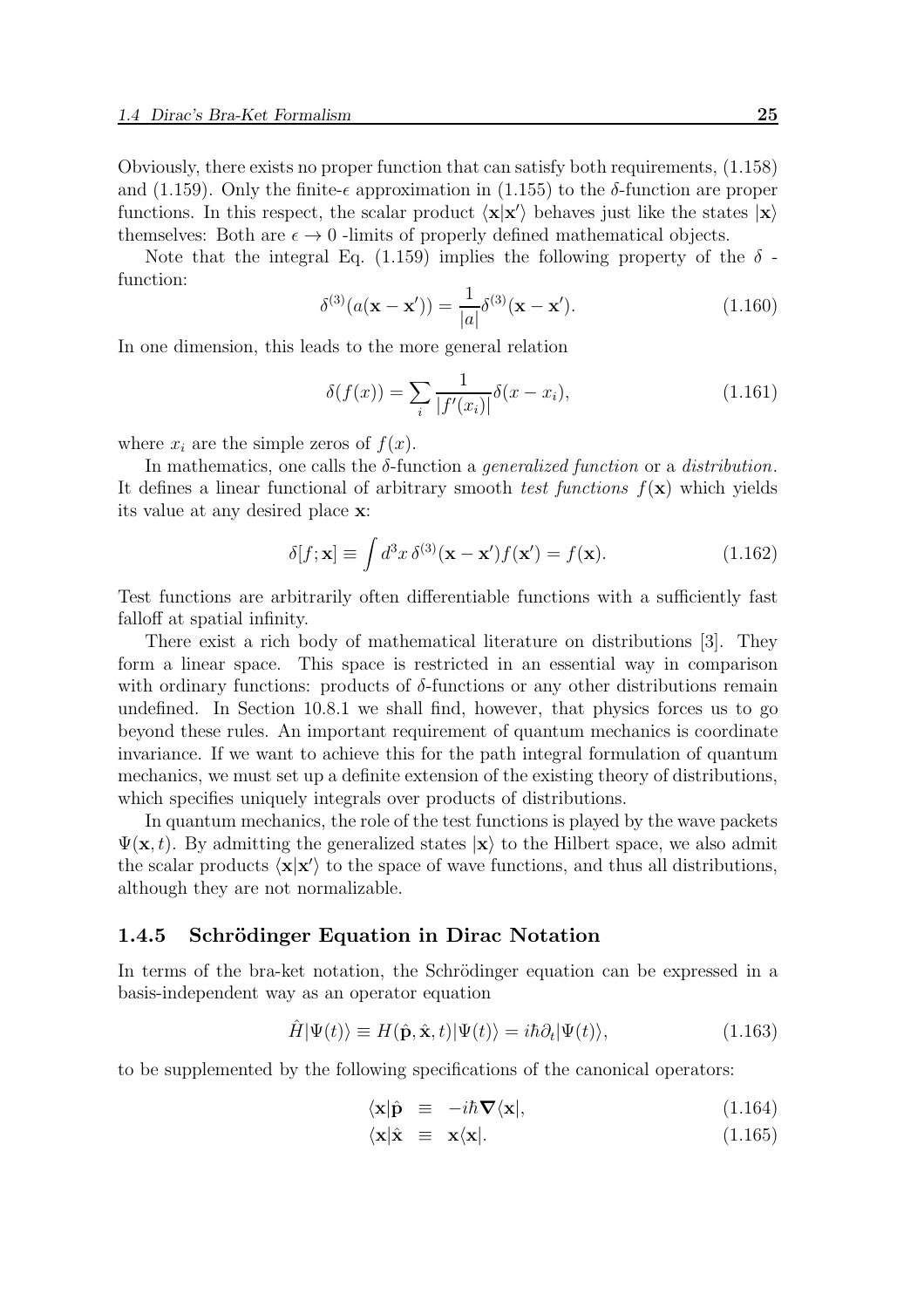Any matrix element can be obtained from these equations by multiplication from the right with an arbitrary ket vector; for instance with the local basis vector  $|\mathbf{x}'\rangle$ :

$$
\langle \mathbf{x} | \hat{\mathbf{p}} | \mathbf{x}' \rangle = -i\hbar \nabla \langle \mathbf{x} | \mathbf{x}' \rangle = -i\hbar \nabla \delta^{(3)} (\mathbf{x} - \mathbf{x}'), \qquad (1.166)
$$

$$
\langle \mathbf{x} | \hat{\mathbf{x}} | \mathbf{x'} \rangle = \mathbf{x} \langle \mathbf{x} | \mathbf{x'} \rangle = \mathbf{x} \delta^{(3)} (\mathbf{x} - \mathbf{x'}).
$$
 (1.167)

The original differential form of the Schrödinger equation  $(1.91)$  follows by multiplying the basis-independent Schrödinger equation (1.163) with the bra vector  $\langle \mathbf{x} |$ from the left:

$$
\langle \mathbf{x} | H(\hat{\mathbf{p}}, \hat{\mathbf{x}}, t) | \Psi(t) \rangle = H(-i\hbar \nabla, \mathbf{x}, t) \langle \mathbf{x} | \Psi(t) \rangle = i\hbar \partial_t \langle \mathbf{x} | \Psi(t) \rangle.
$$
 (1.168)

Obviously,  $\hat{\mathbf{p}}$  and  $\hat{\mathbf{x}}$  are Hermitian matrices in any basis,

$$
\langle a|\hat{\mathbf{p}}|a'\rangle = \langle a'|\hat{\mathbf{p}}|a\rangle^*,\tag{1.169}
$$

$$
\langle a|\hat{\mathbf{x}}|a'\rangle = \langle a'|\hat{\mathbf{x}}|a\rangle^*,\tag{1.170}
$$

and so is the Hamiltonian

$$
\langle a|\hat{H}|a'\rangle = \langle a'|\hat{H}|a\rangle^*,\tag{1.171}
$$

as long as it has the form (1.101).

The most general basis-independent operator that can be constructed in the generalized Hilbert space spanned by the states  $|\mathbf{x}\rangle$  is some function of  $\hat{\mathbf{p}}, \hat{\mathbf{x}}, t$ ,

$$
\hat{O}(t) \equiv O(\hat{\mathbf{p}}, \hat{\mathbf{x}}, t). \tag{1.172}
$$

In general, such an operator is called Hermitian if all its matrix elements have this property. In the basis-independent Dirac notation, the definition (1.97) of a Hermitian-adjoint operator  $\hat{O}^{\dagger}(t)$  implies the equality of the matrix elements

$$
\langle a|\hat{O}^{\dagger}(t)|a'\rangle \equiv \langle a'|\hat{O}(t)|a\rangle^*.
$$
 (1.173)

Thus we can rephrase Eqs.  $(1.169)$ – $(1.171)$  in the basis-independent form

$$
\hat{\mathbf{p}} = \hat{\mathbf{p}}^{\dagger}, \n\hat{\mathbf{x}} = \hat{\mathbf{x}}^{\dagger}, \n\hat{H} = \hat{H}^{\dagger}.
$$
\n(1.174)

The stationary states in Eq. (1.94) have a Dirac ket representation  $|E_n\rangle$ , and satisfy the time-independent operator equation

$$
\hat{H}|E_n\rangle = E_n|E_n\rangle. \tag{1.175}
$$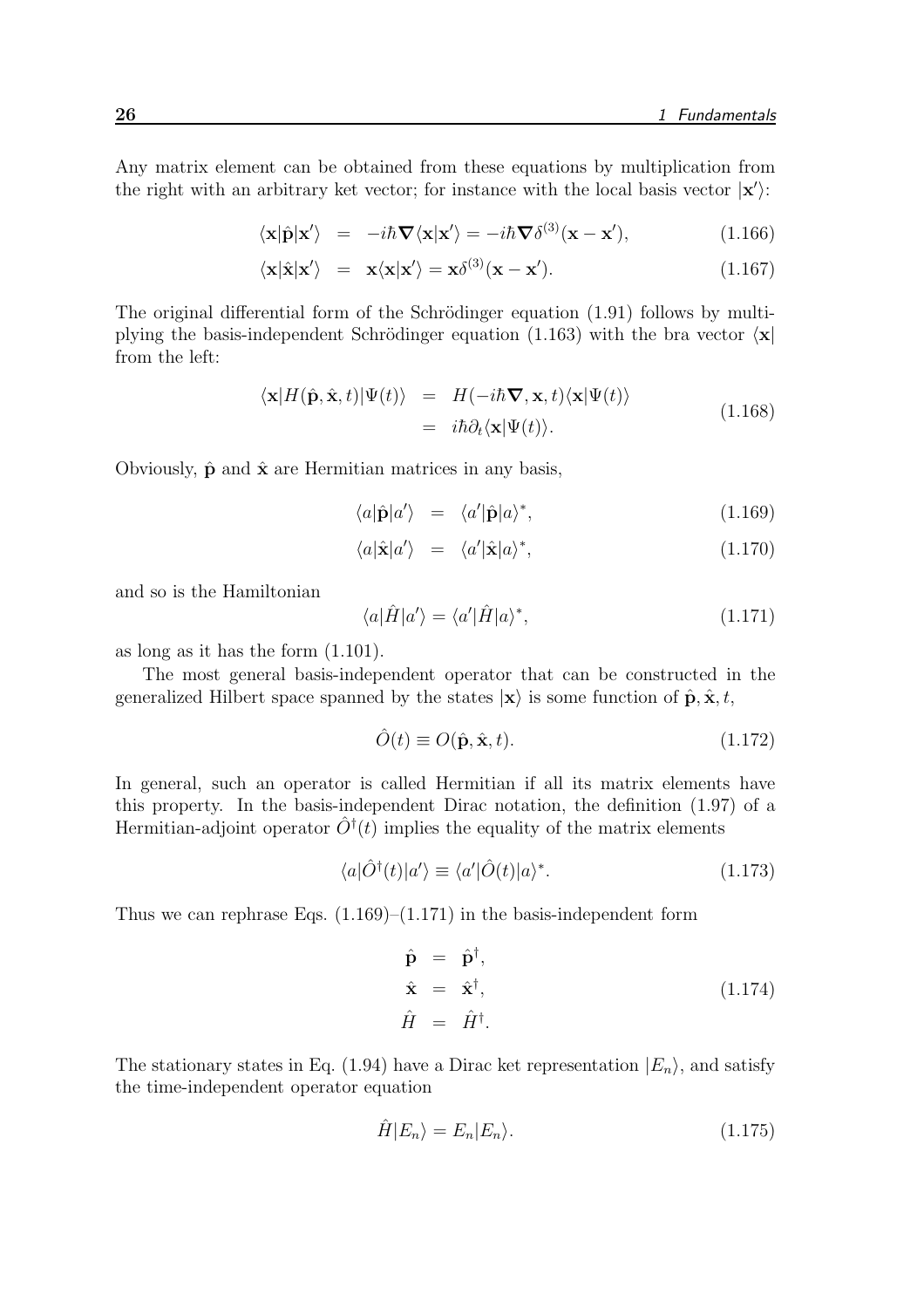#### 1.4.6 Momentum States

Let us now look at the momentum  $\hat{p}$ . Its eigenstates are given by the eigenvalue equation

$$
\hat{\mathbf{p}}|\mathbf{p}\rangle = \mathbf{p}|\mathbf{p}\rangle. \tag{1.176}
$$

By multiplying this with  $\langle x |$  from the left and using (1.164), we find the differential equation

$$
\langle \mathbf{x} | \hat{\mathbf{p}} | \mathbf{p} \rangle = -i\hbar \partial_{\mathbf{x}} \langle \mathbf{x} | \mathbf{p} \rangle = \mathbf{p} \langle \mathbf{x} | \mathbf{p} \rangle. \tag{1.177}
$$

The solution is

$$
\langle \mathbf{x} | \mathbf{p} \rangle \propto e^{i \mathbf{p} \mathbf{x}/\hbar}.
$$
 (1.178)

Up to a normalization factor, this is just a plane wave introduced before in Eq.  $(1.75)$ to describe free particles of momentum p.

In order for the states  $|p\rangle$  to have a finite norm, the system must be confined to a finite volume, say a cubic box of length  $L$  and volume  $L^3$ . Assuming periodic boundary conditions, the momenta are discrete with values

$$
\mathbf{p}^{\mathbf{m}} = \frac{2\pi\hbar}{L}(m_1, m_2, m_3), \quad m_i = 0, \pm 1, \pm 2, \dots \tag{1.179}
$$

Then we adjust the factor in front of  $\exp(i\mathbf{p}^{\mathbf{m}}\mathbf{x}/\hbar)$  to achieve unit normalization

$$
\langle \mathbf{x} | \mathbf{p}^{\mathbf{m}} \rangle = \frac{1}{\sqrt{L^3}} \exp(i \mathbf{p}^{\mathbf{m}} \mathbf{x} / \hbar), \qquad (1.180)
$$

and the discrete states  $|\mathbf{p}^{\mathbf{m}}\rangle$  satisfy

$$
\int d^3x \left| \langle \mathbf{x} | \mathbf{p}^{\mathbf{m}} \rangle \right|^2 = 1. \tag{1.181}
$$

The states  $|\mathbf{p}^{\mathbf{m}}\rangle$  are complete:

$$
\sum_{\mathbf{m}} |\mathbf{p}^{\mathbf{m}}\rangle\langle\mathbf{p}^{\mathbf{m}}| = 1.
$$
 (1.182)

We may use this relation and the matrix elements  $\langle x|p^m\rangle$  to expand any wave function within the box as

$$
\Psi(\mathbf{x},t) = \langle \mathbf{x} | \Psi(t) \rangle = \sum_{\mathbf{m}} \langle \mathbf{x} | \mathbf{p}^{\mathbf{m}} \rangle \langle \mathbf{p}^{\mathbf{m}} | \Psi(t) \rangle.
$$
 (1.183)

If the box is very large, the sum over the discrete momenta  $p^m$  can be approximated by an integral over the momentum space [4].

$$
\sum_{\mathbf{m}} \approx \int \frac{d^3 p L^3}{(2\pi\hbar)^3}.\tag{1.184}
$$

In this limit, the states  $|\mathbf{p}^{\mathbf{m}}\rangle$  may be used to define a continuum of basis vectors with an improper normalization

$$
|\mathbf{p}\rangle \approx \sqrt{L^3}|\mathbf{p}^{\mathbf{m}}\rangle,\tag{1.185}
$$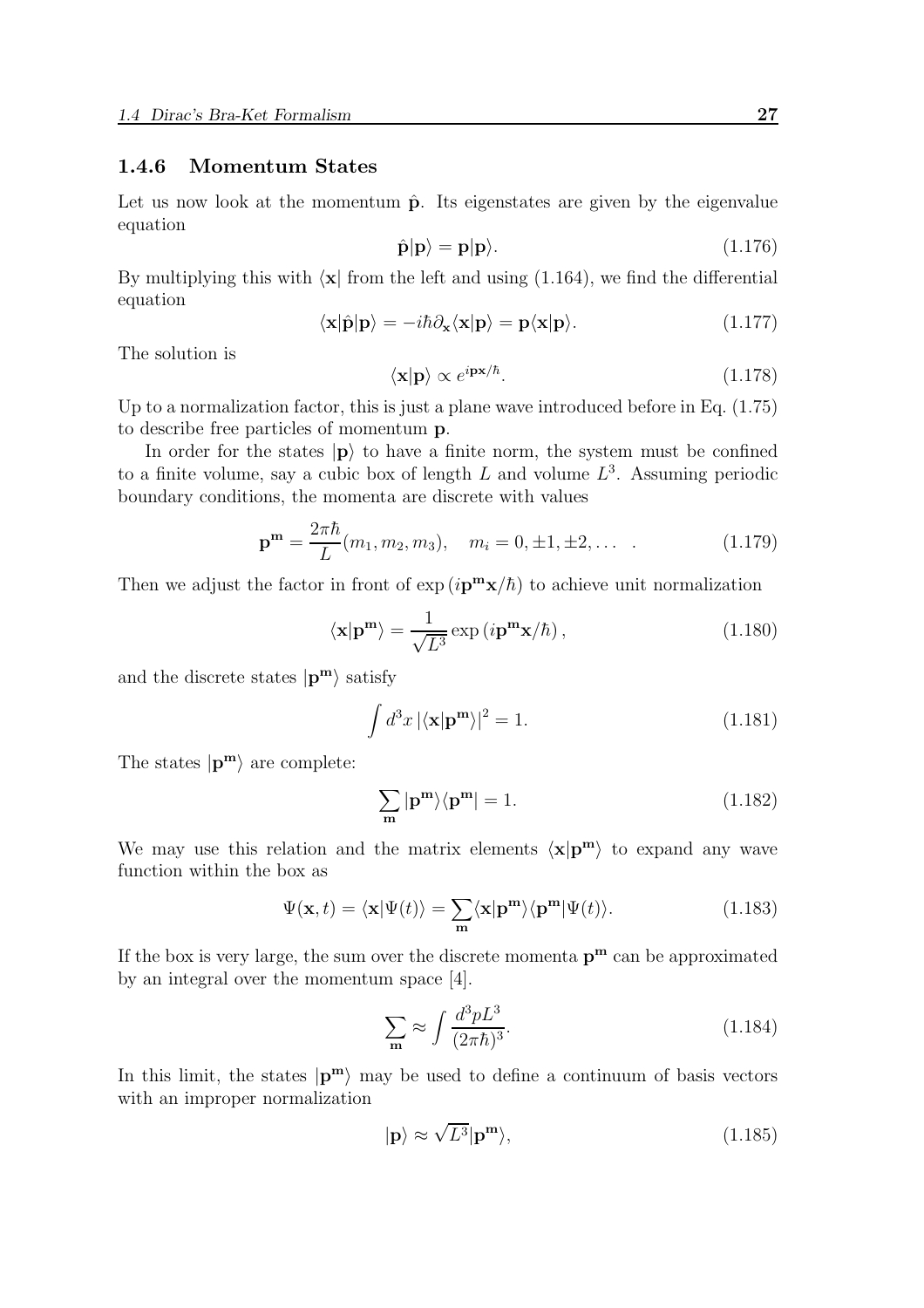in the same way as  $|x_n\rangle$  was used in (1.150) to define  $|x\rangle \sim (1/\sqrt{\epsilon^3})|x^n\rangle$ . The momentum states  $|p\rangle$  satisfy the orthogonality relation

$$
\langle \mathbf{p} | \mathbf{p}' \rangle = (2\pi \hbar)^3 \delta^{(3)} (\mathbf{p} - \mathbf{p}'), \tag{1.186}
$$

with  $\delta^{(3)}(\mathbf{p}-\mathbf{p}')$  being again the Dirac  $\delta$ -function. Their completeness relation reads

$$
\int \frac{d^3p}{(2\pi\hbar)^3} |\mathbf{p}\rangle \langle \mathbf{p}| = 1,
$$
\n(1.187)

such that the expansion (1.183) becomes

$$
\Psi(\mathbf{x},t) = \int \frac{d^3p}{(2\pi\hbar)^3} \langle \mathbf{x} | \mathbf{p} \rangle \langle \mathbf{p} | \Psi(t) \rangle, \tag{1.188}
$$

with the momentum eigenfunctions

$$
\langle \mathbf{x} | \mathbf{p} \rangle = e^{i \mathbf{p} \mathbf{x}/\hbar}.
$$
 (1.189)

This coincides precisely with the Fourier decomposition introduced above in the description of a general particle wave  $\Psi(\mathbf{x}, t)$  in (1.83), (1.84), with the identification

$$
\langle \mathbf{p} | \Psi(t) \rangle = f(\mathbf{p}) e^{-iE_{\mathbf{p}}t/\hbar}.
$$
\n(1.190)

The bra-ket formalism accommodates naturally the technique of Fourier transforms. The Fourier inversion formula is found by simply inserting into  $\langle \mathbf{p} | \Psi(t) \rangle$  a completeness relation  $\int d^3x |\mathbf{x}\rangle\langle\mathbf{x}| = 1$  which yields

$$
\langle \mathbf{p} | \Psi(t) \rangle = \int d^3x \, \langle \mathbf{p} | \mathbf{x} \rangle \langle \mathbf{x} | \Psi(t) \rangle = \int d^3x \, e^{-i\mathbf{p}\mathbf{x}/\hbar} \Psi(\mathbf{x}, t).
$$
 (1.191)

The amplitudes  $\langle \mathbf{p} | \Psi(t) \rangle$  are referred to as momentum space wave functions.

By inserting the completeness relation

$$
\int d^3x |\mathbf{x}\rangle\langle\mathbf{x}| = 1\tag{1.192}
$$

between the momentum states on the left-hand side of the orthogonality relation (1.186), we obtain the Fourier representation of the  $\delta$ -function (1.186):

$$
\langle \mathbf{p} | \mathbf{p}' \rangle = \int d^3x \, \langle \mathbf{p} | \mathbf{x} \rangle \langle \mathbf{x} | \mathbf{p}' \rangle
$$
\n
$$
= \int d^3x \, e^{-i(\mathbf{p} - \mathbf{p}') \mathbf{x}/\hbar} = (2\pi \hbar)^3 \delta^{(3)}(\mathbf{p} - \mathbf{p}'). \tag{1.193}
$$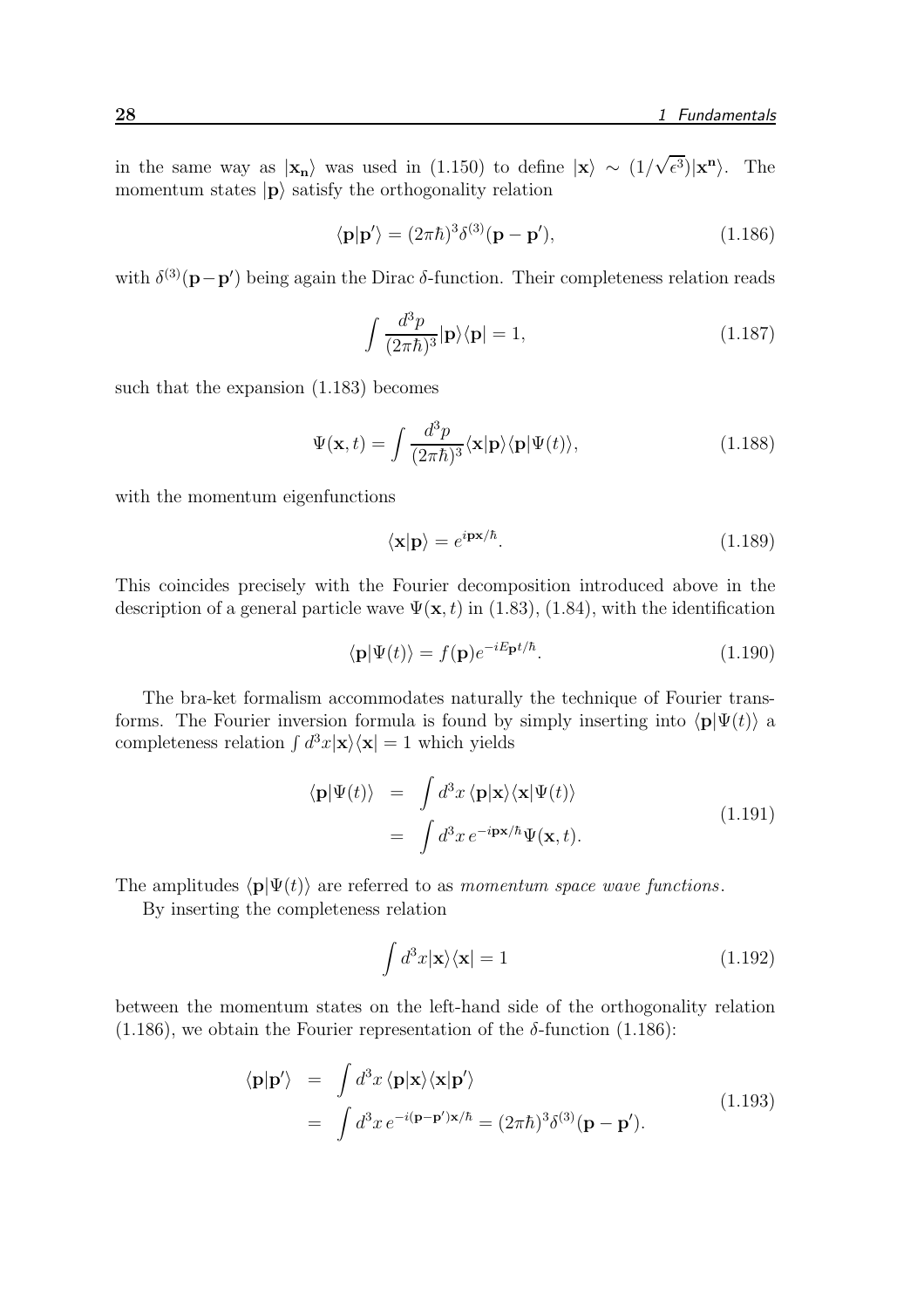# 1.4.7 Incompleteness and Poisson's Summation Formula

For many physical applications it is important to find out what happens to the completeness relation (1.148) if one restrict the integral so a subset of positions. Most relevant will be the one-dimensional integral,

$$
\int dx \, |x\rangle\langle x| = 1,\tag{1.194}
$$

restricted to a sum over equally spaced points  $x_n = na$ :

$$
\sum_{n=-N}^{N} |x_n\rangle \langle x_n|.
$$
\n(1.195)

Taking this sum between momentum eigenstates  $|p\rangle$ , we obtain

$$
\sum_{n=-N}^{N} \langle p|x_n\rangle \langle x_n|p'\rangle = \sum_{n=-N}^{N} \langle p|x_n\rangle \langle x_n|p'\rangle = \sum_{n=-N}^{N} e^{i(p-p')na/\hbar}
$$
(1.196)

For  $N \to \infty$  we can perform the sum with the help of *Poisson's summation formula* 

$$
\sum_{n=-\infty}^{\infty} e^{2\pi i \mu n} = \sum_{m=-\infty}^{\infty} \delta(\mu - m). \tag{1.197}
$$

Identifying  $\mu$  with  $(p - p')a/2\pi\hbar$ , we find using Eq. (1.160):

$$
\sum_{n=-\infty}^{\infty} \langle p | x_n \rangle \langle x_n | p' \rangle = \sum_{m=-\infty}^{\infty} \delta \left( \frac{(p-p')a}{2\pi\hbar} - m \right) = \sum_{m=-\infty}^{\infty} \frac{2\pi\hbar}{a} \delta \left( p - p' - \frac{2\pi\hbar m}{a} \right). (1.198)
$$

In order to prove the Poisson formula (1.197), we observe that the sum  $s(\mu) \equiv$  $\sum_{m} \delta(\mu - m)$  on the right-hand side is periodic in  $\mu$  with a unit period and has the Fourier series  $s(\mu) = \sum_{n=-\infty}^{\infty} s_n e^{2\pi i \mu n}$ . The Fourier coefficients are given by  $s_n = \int_{-\frac{1}{2}}^{\frac{1}{2}} d\mu s(\mu) e^{-2\pi i \mu n} \equiv 1$ . These are precisely the Fourier coefficients on the left-hand side.

For a finite N, the sum over n on the left-hand side of  $(1.197)$  yields

$$
\sum_{n=-N}^{N} e^{2\pi i \mu n} = 1 + \left( e^{2\pi i \mu} + e^{2\cdot 2\pi i \mu} + \dots + e^{N\cdot 2\pi i \mu} + \text{c.c.} \right)
$$
  
= 
$$
-1 + \left( \frac{1 - e^{2\pi i \mu (N+1)}}{1 - e^{2\pi i \mu}} + \text{c.c.} \right)
$$
  
= 
$$
1 + \frac{e^{2\pi i \mu} - e^{2\pi i \mu (N+1)}}{1 - e^{2\pi i \mu}} + \text{c.c.} = \frac{\sin \pi \mu (2N+1)}{\sin \pi \mu}.
$$
 (1.199)

This function is well known in wave optics (see Fig. 2.4). It determines the diffraction pattern of light behind a grating with  $2N + 1$  slits. It has large peaks at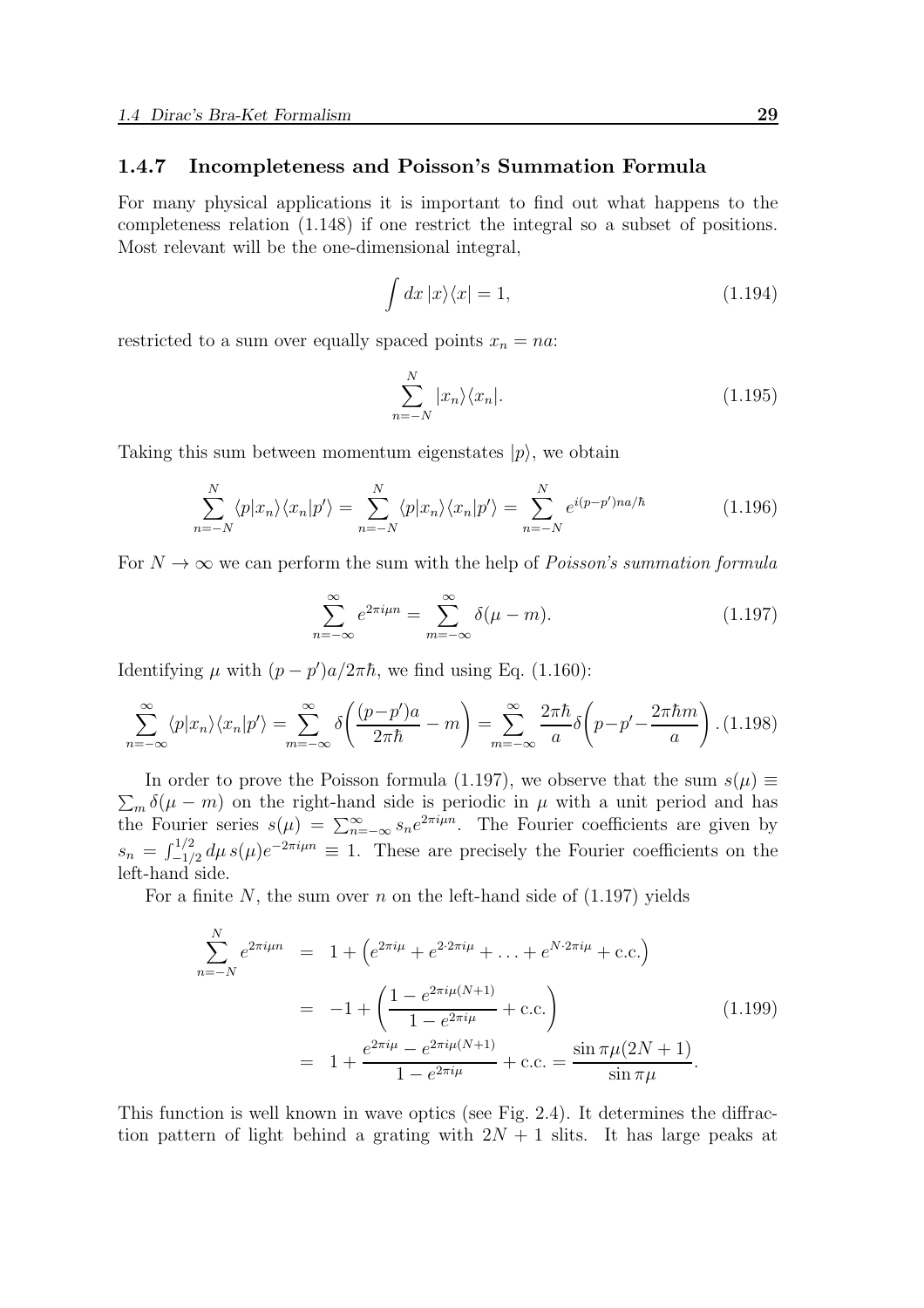

**Figure 1.2** Relevant function  $\sum_{n=-N}^{N} e^{2\pi i \mu n}$  in Poisson's summation formula. In the limit  $N \to \infty$ ,  $\mu$  is squeezed to the integer values.

 $\mu = 0, \pm 1, \pm 2, \pm 3, \ldots$  and  $N - 1$  small maxima between each pair of neighboring peaks, at  $\nu = (1+4k)/2(2N+1)$  for  $k = 1, ..., N-1$ . There are zeros at  $\nu = (1 + 2k)/(2N + 1)$  for  $k = 1, ..., N - 1$ .

Inserting  $\mu = (p - p')a/2\pi\hbar$  into (1.199), we obtain

$$
\sum_{n=-N}^{N} \langle p|x_n \rangle \langle x_n | p' \rangle = \frac{\sin (p-p')a(2N+1)/2\hbar}{\sin (p-p')a/2\hbar}.
$$
 (1.200)

Let us see how the right-hand side of (1.199) turns into the right-hand side of (1.197) in the limit  $N \to \infty$ . In this limit, the area under each large peak can be calculated by an integral over the central large peak plus a number  $n$  of small maxima next to it:

$$
\int_{-n/2N}^{n/2N} d\mu \frac{\sin \pi \mu (2N+1)}{\sin \pi \mu} = \int_{-n/2N}^{n/2N} d\mu \frac{\sin 2\pi \mu N \cos \pi \mu + \cos 2\pi \mu N \sin \pi \mu}{\sin \pi \mu}.
$$
\n(1.201)

Keeping a fixed ratio  $n/N \ll 1$ , we may replace in the integrand sin  $\pi\mu$  by  $\pi\mu$  and  $\cos \pi \mu$  by 1. Then the integral becomes, for  $N \to \infty$  at fixed  $n/N$ ,

$$
\int_{-n/2N}^{n/2N} d\mu \frac{\sin \pi \mu (2N+1)}{\sin \pi \mu} \xrightarrow{N \to \infty} \int_{-n/2N}^{n/2N} d\mu \frac{\sin 2\pi \mu N}{\pi \mu} + \int_{-n/2N}^{n/2N} d\mu \cos 2\pi \mu N
$$
  

$$
\xrightarrow{N \to \infty} \frac{1}{\pi} \int_{-\pi n}^{\pi n} dx \frac{\sin x}{x} + \frac{1}{2\pi N} \int_{-\pi n}^{\pi n} dx \cos x \xrightarrow{N \to \infty} 1,
$$
 (1.202)

where we have used the integral formula

$$
\int_{-\infty}^{\infty} dx \frac{\sin x}{x} = \pi.
$$
 (1.203)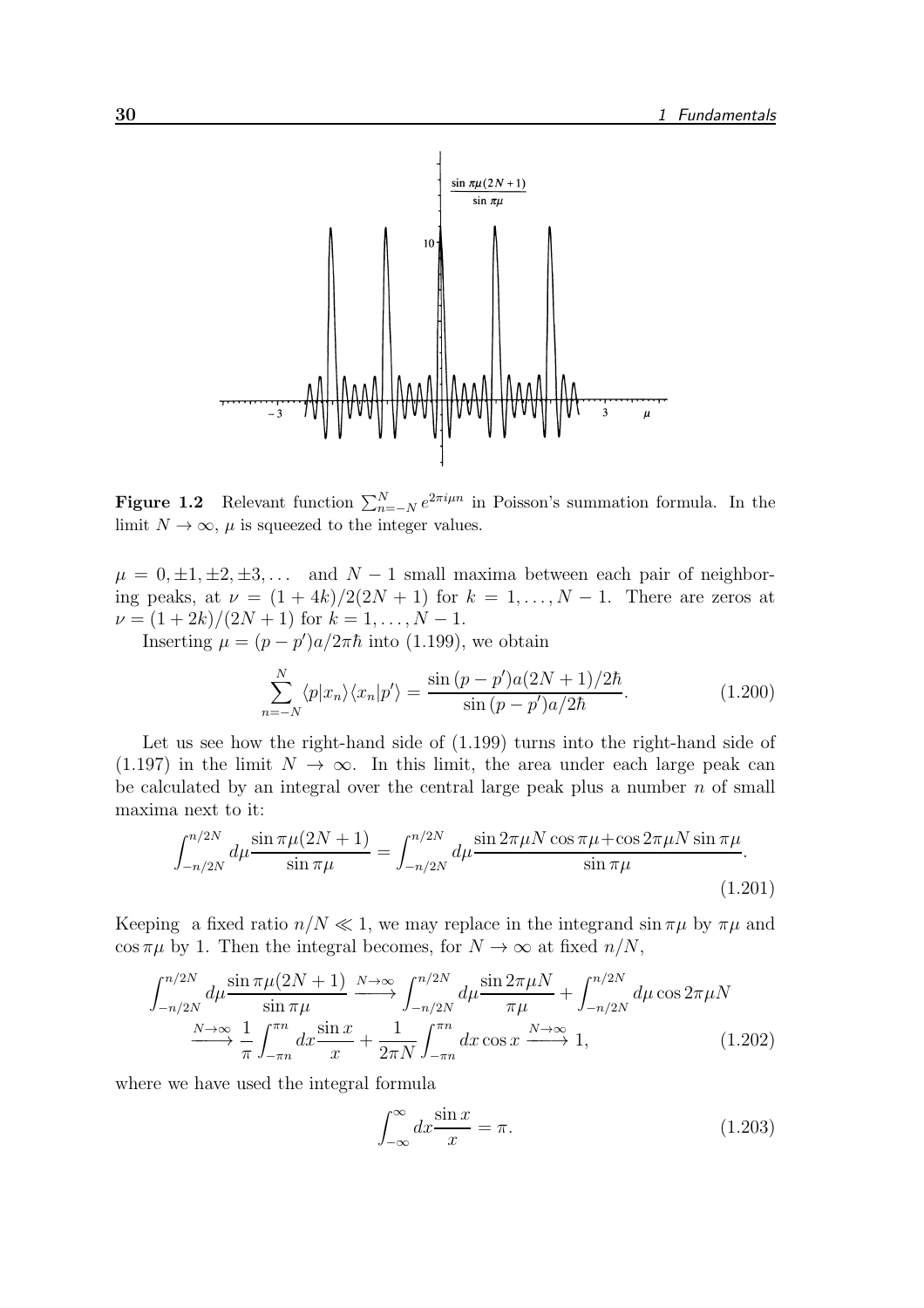In the limit  $N \to \infty$ , we find indeed (1.197) and thus (1.205).

There exists another useful way of expressing Poisson's formula. Consider an arbitrary smooth function  $f(\mu)$  which possesses a convergent sum

$$
\sum_{m=-\infty}^{\infty} f(m). \tag{1.204}
$$

Then Poisson's formula (1.197) implies that the sum can be rewritten as an integral and an auxiliary sum:

$$
\sum_{m=-\infty}^{\infty} f(m) = \int_{-\infty}^{\infty} d\mu \sum_{n=-\infty}^{\infty} e^{2\pi i \mu n} f(\mu).
$$
 (1.205)

The auxiliary sum over *n* squeezes  $\mu$  to the integer numbers.

# 1.5 Observables

Changes of basis vectors are an important tool in analyzing the physically observable content of a wave vector. Let  $A = A(\mathbf{p}, \mathbf{x})$  be an arbitrary time-independent real function of the phase space variables p and x. Important examples for such an A are **p** and **x** themselves, the Hamiltonian  $H(\mathbf{p}, \mathbf{x})$ , and the angular momentum  $\mathbf{L} = \mathbf{x} \times \mathbf{p}$ . Quantum-mechanically, there will be an observable operator associated with each such quantity. It is obtained by simply replacing the variables **p** and **x** in A by the corresponding operators  $\hat{\mathbf{p}}$  and  $\hat{\mathbf{x}}$ :

$$
\hat{A} \equiv A(\hat{\mathbf{p}}, \hat{\mathbf{x}}). \tag{1.206}
$$

This replacement rule is the extension of the correspondence principle for the Hamiltonian operator (1.92) to more general functions in phase space, converting them into observable operators. It must be assumed that the replacement leads to a unique Hermitian operator, i.e., that there is no ordering problem of the type discussed in context with the Hamiltonian  $(1.101)^8$  If there are ambiguities, the naive correspondence principle is insufficient to determine the observable operator. Then the correct ordering must be decided by comparison with experiment, unless it can be specified by means of simple geometric principles. This will be done for the Hamiltonian operator in Chapter 8.

Once an observable operator  $A$  is Hermitian, it has the useful property that the set of all eigenvectors  $|a\rangle$  obtained by solving the equation

$$
\hat{A}|a\rangle = a|a\rangle \tag{1.207}
$$

can be used as a basis to span the Hilbert space. Among the eigenvectors, there is always a choice of orthonormal vectors  $|a\rangle$  fulfilling the completeness relation

$$
\sum_{a} |a\rangle\langle a| = 1. \tag{1.208}
$$

<sup>&</sup>lt;sup>8</sup>Note that this is true for the angular momentum  $\mathbf{L} = \mathbf{x} \times \mathbf{p}$ .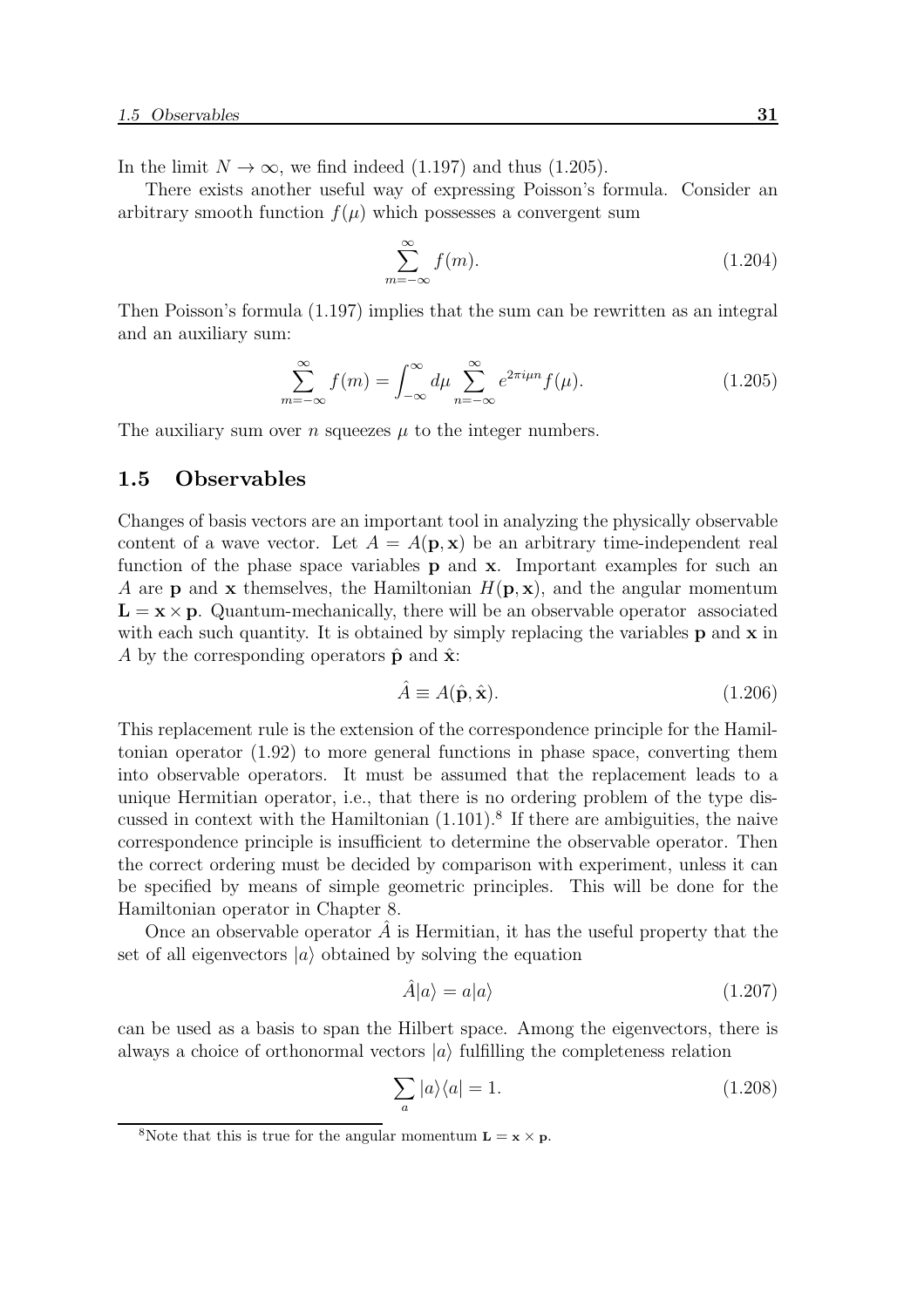The vectors  $|a\rangle$  can be used to extract physical information concerning the observable A from arbitrary state vector  $|\Psi(t)\rangle$ . For this we expand this vector in the basis  $|a\rangle$ :

$$
|\Psi(t)\rangle = \sum_{a} |a\rangle\langle a|\Psi(t)\rangle.
$$
 (1.209)

The components

$$
\langle a|\Psi(t)\rangle\tag{1.210}
$$

yield the probability amplitude for measuring the eigenvalue  $\alpha$  for the observable quantity A.

The wave function  $\Psi(\mathbf{x},t)$  itself is an example of this interpretation. If we write it as

$$
\Psi(\mathbf{x},t) = \langle \mathbf{x} | \Psi(t) \rangle, \tag{1.211}
$$

it gives the probability amplitude for measuring the eigenvalues x of the position operator  $\hat{\mathbf{x}}$ , i.e.,  $|\Psi(\mathbf{x},t)|^2$  is the probability density in **x**-space.

The expectation value of the observable operator (1.206) in the state  $|\Psi(t)\rangle$  is defined as the matrix element

$$
\langle \Psi(t) | \hat{A} | \Psi(t) \rangle \equiv \int d^3x \langle \Psi(t) | \mathbf{x} \rangle A(-i\hbar \mathbf{\nabla}, \mathbf{x}) \langle \mathbf{x} | \Psi(t) \rangle.
$$
 (1.212)

#### 1.5.1 Uncertainty Relation

We have seen before [see the discussion after  $(1.83)$ ,  $(1.84)$ ] that the amplitudes in real space and those in momentum space have widths inversely proportional to each other, due to the properties of Fourier analysis. If a wave packet is localized in real space with a width  $\Delta x$ , its momentum space wave function has a width  $\Delta p$  given by

$$
\Delta \mathbf{x} \, \Delta \mathbf{p} \sim \hbar. \tag{1.213}
$$

From the Hilbert space point of view this uncertainty relation can be shown to be a consequence of the fact that the operators  $\hat{\mathbf{x}}$  and  $\hat{\mathbf{p}}$  do not commute with each other, but the components satisfy the canonical commutation rules

$$
\begin{array}{rcl}\n[\hat{p}_i, \hat{x}_j] & = & -i\hbar \delta_{ij}, \\
[\hat{x}_i, \hat{x}_j] & = & 0, \\
[\hat{p}_i, \hat{p}_j] & = & 0.\n\end{array}\n\tag{1.214}
$$

In general, if an observable operator  $\hat{A}$  is measured to have a sharp value a in one state, this state must be an eigenstate of  $\hat{A}$  with an eigenvalue a:

$$
\hat{A}|a\rangle = a|a\rangle. \tag{1.215}
$$

This follows from the expansion

$$
|\Psi(t)\rangle = \sum_{a} |a\rangle\langle a|\Psi(t)\rangle, \qquad (1.216)
$$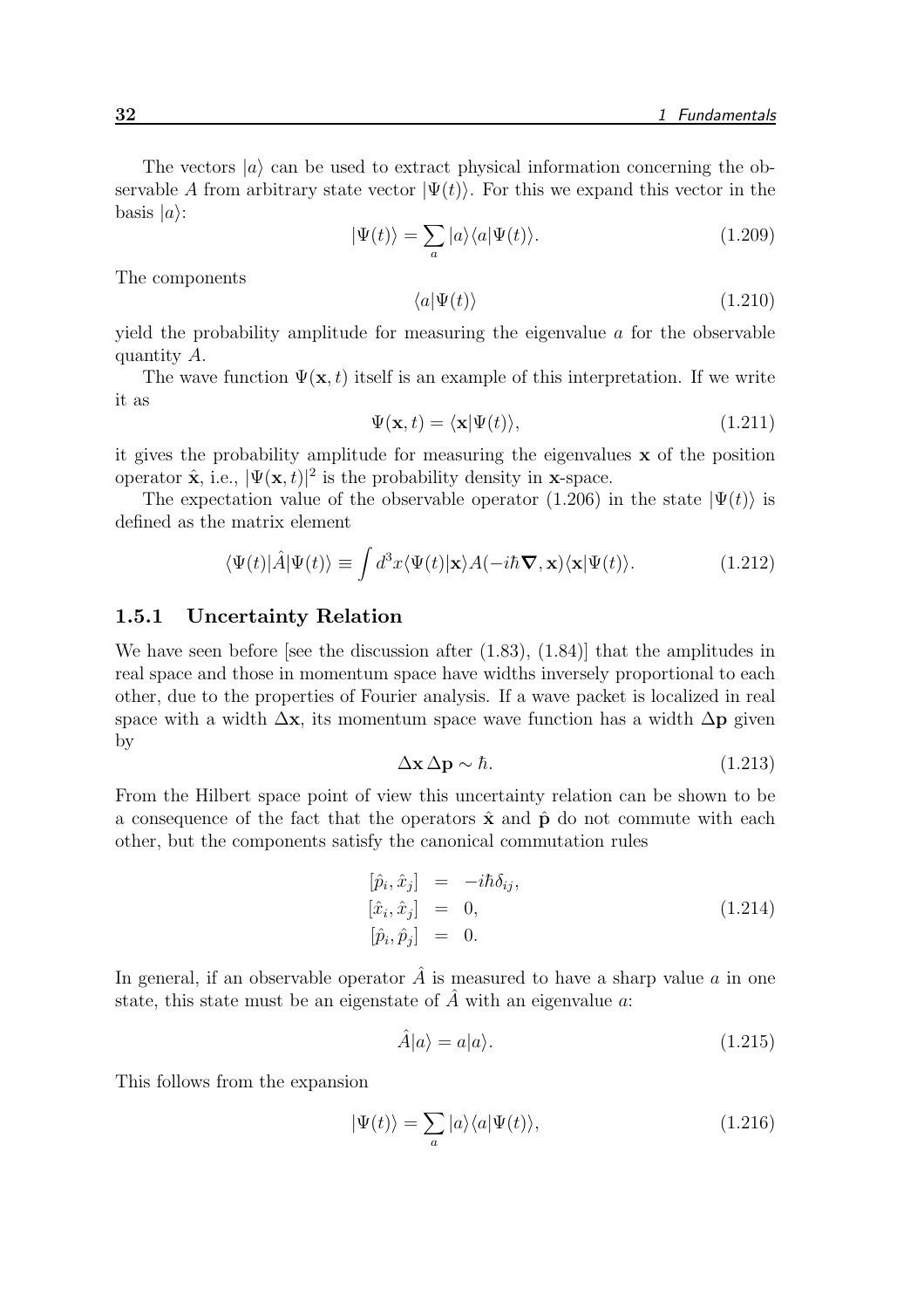in which  $|\langle a|\Psi(t)\rangle|^2$  is the probability to measure an arbitrary eigenvalue a. If this probability is sharply focused at a specific value of a, the state necessarily coincides with  $|a\rangle$ .

Given the set of all eigenstates  $|a\rangle$  of  $\hat{A}$ , we may ask under what circumstances another observable, say  $\hat{B}$ , can be measured sharply in each of these states. The requirement implies that the states  $|a\rangle$  are also eigenstates of  $\hat{B}$ ,

$$
\hat{B}|a\rangle = b_a|a\rangle,\tag{1.217}
$$

with some *a*-dependent eigenvalue  $b_a$ . If this is true for all  $|a\rangle$ ,

$$
\hat{B}\hat{A}|a\rangle = b_a a|a\rangle = ab_a|a\rangle = \hat{A}\hat{B}|a\rangle, \qquad (1.218)
$$

the operators  $\hat{A}$  and  $\hat{B}$  necessarily commute:

$$
[\hat{A}, \hat{B}] = 0.
$$
\n(1.219)

Conversely, it can be shown that a vanishing commutator is also sufficient for two observable operators to be simultaneously diagonalizable and thus to allow for simultaneous sharp measurements.

# 1.5.2 Density Matrix and Wigner Function

An important object for calculating observable properties of a quantum-mechanical system is the quantum mechanical density operator associated with a pure state

$$
\hat{\rho}(t) \equiv |\Psi(t)\rangle\langle\Psi(t)|,\tag{1.220}
$$

and the associated density matrix associated with a pure state

$$
\rho(\mathbf{x}_1, \mathbf{x}_2; t) = \langle \mathbf{x}_1 | \Psi(t) \rangle \langle \Psi(t) | \mathbf{x}_2 \rangle.
$$
 (1.221)

The expectation value of any function  $f(\mathbf{x}, \hat{\mathbf{p}})$  can be calculated from the trace

$$
\langle \Psi(t) | f(\mathbf{x}, \hat{\mathbf{p}}) | \Psi(t) \rangle = \text{tr} \left[ f(\mathbf{x}, \hat{\mathbf{p}}) \hat{\rho}(t) \right] = \int d^3x \langle \Psi(t) | \mathbf{x} \rangle f(\mathbf{x}, -i\hbar \boldsymbol{\nabla}) \langle \mathbf{x} | \Psi(t) \rangle. \tag{1.222}
$$

If we decompose the states  $|\Psi(t)\rangle$  into stationary eigenstates  $|E_n\rangle$  of the Hamiltonian operator  $\hat{H}$  [recall (1.175)],  $|\Psi(t)\rangle = \sum_{n}|E_n\rangle\langle E_n|\Psi(t)\rangle$ , then the density matrix has the expansion

$$
\hat{\rho}(t) \equiv \sum_{n,m} |E_n\rangle \rho_{nm}(t) \langle E_m| = \sum_{n,m} |E_n\rangle \langle E_n| \Psi(t) \rangle \langle \Psi(t) | E_m \rangle \langle E_m|.
$$
\n(1.223)

Wigner showed that the Fourier transform of the density matrix, the Wigner function

$$
W(\mathbf{X}, \mathbf{p}; t) \equiv \int \frac{d^3 \Delta x}{(2\pi \hbar)^3} e^{i\mathbf{p}\Delta \mathbf{x}/\hbar} \rho(\mathbf{X} + \Delta \mathbf{x}/2, \mathbf{X} - \Delta \mathbf{x}/2; t)
$$
 (1.224)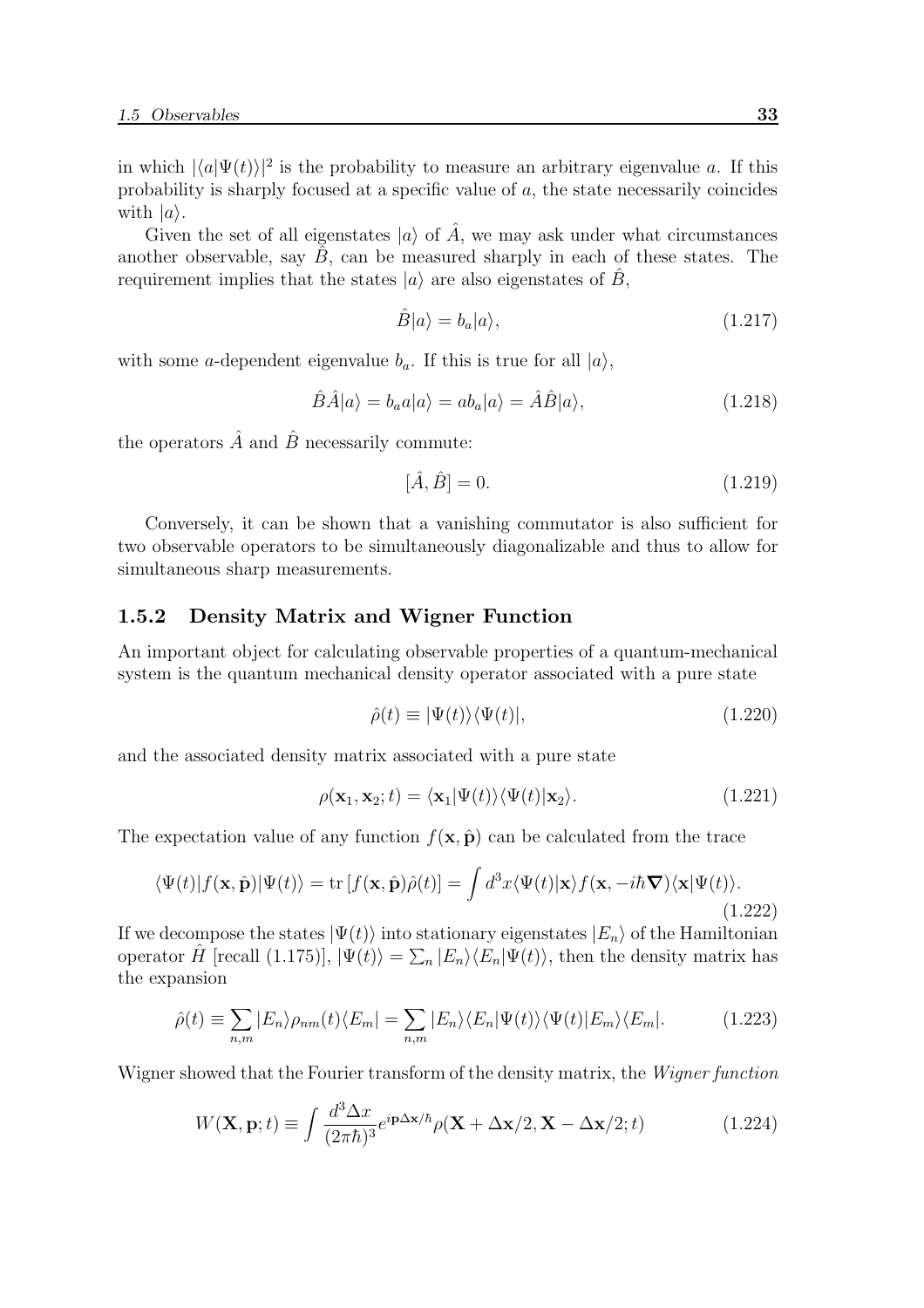satisfies, for a single particle of mass M in a potential  $V(\mathbf{x})$ , the Wigner-Liouville equation

$$
\left(\partial_t + \mathbf{v} \cdot \nabla_{\mathbf{X}}\right) W(\mathbf{X}, \mathbf{p}; t) = W_t(\mathbf{X}, \mathbf{p}; t), \quad \mathbf{v} \equiv \frac{\mathbf{p}}{M}, \quad (1.225)
$$

where

$$
W_t(\mathbf{X}, \mathbf{p}; t) \equiv \frac{2}{\hbar} \int \frac{d^3q}{(2\pi\hbar)^3} W(\mathbf{X}, \mathbf{p} - \mathbf{q}; t) \int d^3\Delta \mathbf{x} V(\mathbf{X} - \Delta \mathbf{x}/2) e^{i\mathbf{q}\Delta \mathbf{x}/\hbar}.
$$
 (1.226)

In the limit  $\hbar \to 0$ , we may expand  $W(\mathbf{X}, \mathbf{p}-\mathbf{q};t)$  in powers of q, and  $V(\mathbf{X}-\Delta \mathbf{x}/2)$ in powers of  $\Delta x$ , which we rewrite in front of the exponential  $e^{i\mathbf{q}\Delta x/\hbar}$  as powers of  $-i\hbar\nabla_{\bf q}$ . Then we perform the integral over  $\Delta {\bf x}$  to obtain  $(2\pi\hbar)^3 \delta^{(3)}({\bf q})$ , and perform the integral over  $q$  to obtain the classical *Liouville equation* for the probability density of the particle in phase space

$$
\left(\partial_t + \mathbf{v} \cdot \nabla_{\mathbf{X}}\right) W(\mathbf{X}, \mathbf{p}; t) = -F(\mathbf{X}) \nabla_{\mathbf{p}} W(\mathbf{X}, \mathbf{p}; t), \quad \mathbf{v} \equiv \frac{\mathbf{p}}{M},\tag{1.227}
$$

where  $F(\mathbf{X}) \equiv -\nabla_{\mathbf{X}} V(\mathbf{X})$  is the force associated with the potential  $V(\mathbf{X})$ .

#### 1.5.3 Generalization to Many Particles

All this development can be extended to systems of  $N$  distinguishable mass points with Cartesian coordinates  $x_1, \ldots, x_N$ . If  $H(\mathbf{p}_{\nu}, \mathbf{x}_{\nu}, t)$  is the Hamiltonian, the Schrödinger equation becomes

$$
H(\hat{\mathbf{p}}_{\nu}, \hat{\mathbf{x}}_{\nu}, t) | \Psi(t) \rangle = i\hbar \partial_t | \Psi(t) \rangle.
$$
 (1.228)

We may introduce a complete local basis  $|\mathbf{x}_1, \dots, \mathbf{x}_N\rangle$  with the properties

$$
\langle \mathbf{x}_1, \dots, \mathbf{x}_N | \mathbf{x}'_1, \dots, \mathbf{x}'_N \rangle = \delta^{(3)}(\mathbf{x}_1 - \mathbf{x}'_1) \cdots \delta^{(3)}(\mathbf{x}_N - \mathbf{x}'_N),
$$
  

$$
\int d^3 x_1 \cdots d^3 x_N | \mathbf{x}_1, \dots, \mathbf{x}_N \rangle \langle \mathbf{x}_1, \dots, \mathbf{x}_N | = 1,
$$
 (1.229)

and define

$$
\langle \mathbf{x}_1, \dots, \mathbf{x}_N | \hat{\mathbf{p}}_\nu = -i\hbar \partial_{\mathbf{x}_\nu} \langle \mathbf{x}_1, \dots, \mathbf{x}_N |,
$$
  
\n
$$
\langle \mathbf{x}_1, \dots, \mathbf{x}_N | \hat{\mathbf{x}}_\nu = \mathbf{x}_\nu \langle \mathbf{x}_1, \dots, \mathbf{x}_N |.
$$
\n(1.230)

The Schrödinger equation for N particles  $(1.107)$  follows from  $(1.228)$  by multiplying it from the left with the bra vectors  $\langle \mathbf{x}_1, \ldots, \mathbf{x}_N |$ . In the same way, all other formulas given above can be generalized to N-body state vectors.

#### 1.6 Time Evolution Operator

If the Hamiltonian operator possesses no explicit time dependence, the basisindependent Schrödinger equation  $(1.163)$  can be integrated to find the wave function  $|\Psi(t)\rangle$  at any time  $t_b$  from the state at any other time  $t_a$ 

$$
|\Psi(t_b)\rangle = e^{-i(t_b - t_a)\hat{H}/\hbar}|\Psi(t_a)\rangle.
$$
 (1.231)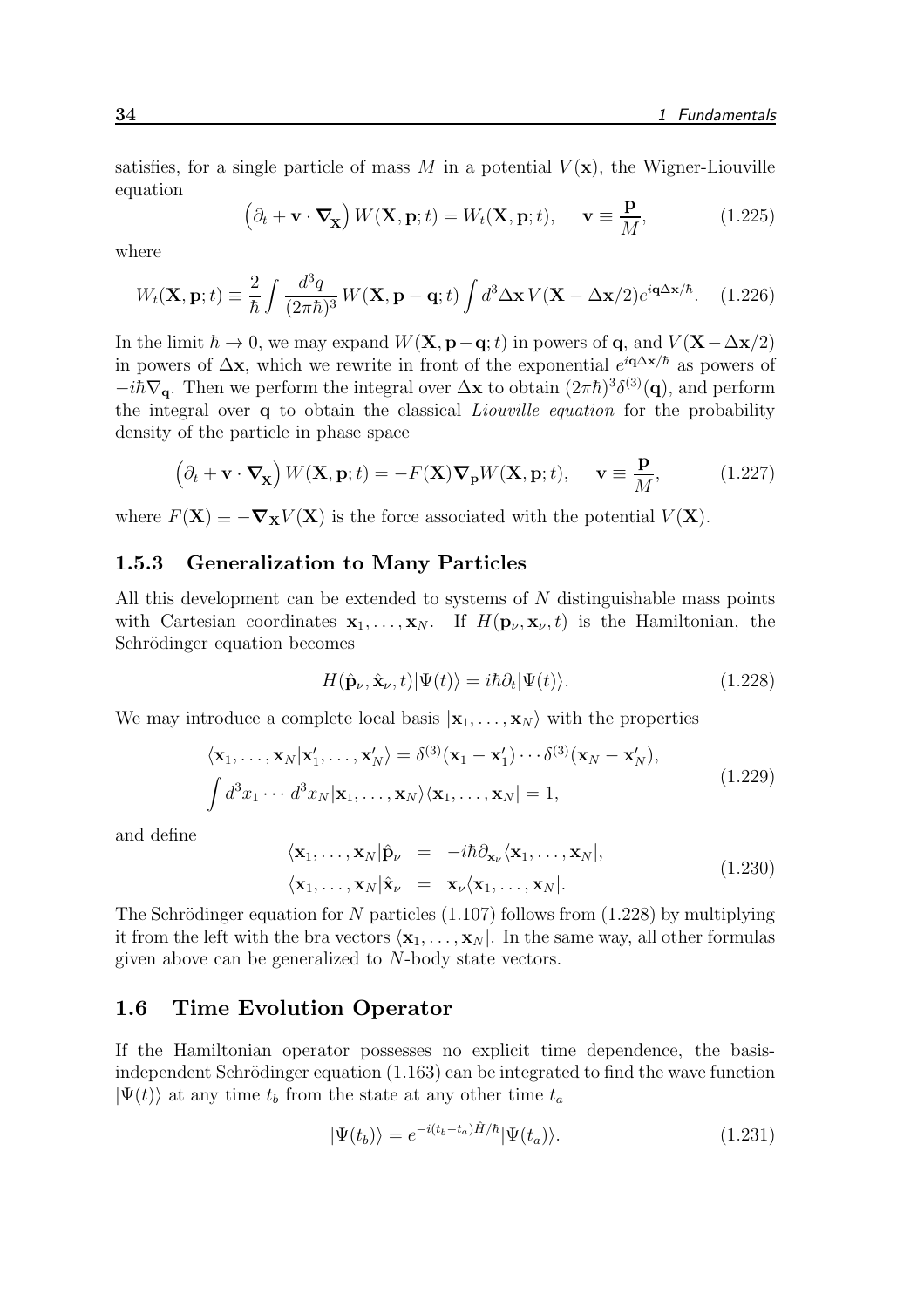The operator

$$
\hat{U}(t_b, t_a) = e^{-i(t_b - t_a)\hat{H}/\hbar} \tag{1.232}
$$

is called the time evolution operator . It satisfies the differential equation

$$
i\hbar \partial_{t_b} \hat{U}(t_b, t_a) = \hat{H} \hat{U}(t_b, t_a). \tag{1.233}
$$

Its inverse is obtained by interchanging the order of  $t_b$  and  $t_a$ :

$$
\hat{U}^{-1}(t_b, t_a) \equiv e^{i(t_b - t_a)\hat{H}/\hbar} = \hat{U}(t_a, t_b).
$$
\n(1.234)

As an exponential of i times a Hermitian operator,  $\hat{U}$  is a *unitary operator* satisfying

$$
\hat{U}^{\dagger} = \hat{U}^{-1}.\tag{1.235}
$$

Indeed,

$$
\hat{U}^{\dagger}(t_b, t_a) = e^{i(t_b - t_a)\hat{H}^{\dagger}/\hbar} \n= e^{i(t_b - t_a)\hat{H}/\hbar} = \hat{U}^{-1}(t_b, t_a).
$$
\n(1.236)

If  $H(\hat{\mathbf{p}}, \hat{\mathbf{x}}, t)$  depends explicitly on time, the integration of the Schrödinger equation (1.163) is somewhat more involved. The solution may be found iteratively: For  $t_b > t_a$ , the time interval is sliced into a large number  $N + 1$  of small pieces of thickness  $\epsilon$  with  $\epsilon \equiv (t_b - t_a)/(N + 1)$ , slicing once at each time  $t_n = t_a + n\epsilon$  for  $n = 0, \ldots, N + 1$ . We then use the Schrödinger equation (1.163) to relate the wave function in each slice approximately to the previous one:

$$
|\Psi(t_a + \epsilon)\rangle \approx \left(1 - \frac{i}{\hbar} \int_{t_a}^{t_a + \epsilon} dt \hat{H}(t)\right) |\Psi(t_a)\rangle,
$$
  
\n
$$
|\Psi(t_a + 2\epsilon)\rangle \approx \left(1 - \frac{i}{\hbar} \int_{t_a + \epsilon}^{t_a + 2\epsilon} dt \hat{H}(t)\right) |\Psi(t_a + \epsilon)\rangle,
$$
  
\n
$$
\vdots
$$
  
\n
$$
|\Psi(t_a + (N+1)\epsilon)\rangle \approx \left(1 - \frac{i}{\hbar} \int_{t_a + N\epsilon}^{t_a + (N+1)\epsilon} dt \hat{H}(t)\right) |\Psi(t_a + N\epsilon)\rangle.
$$
 (1.237)

From the combination of these equations we extract the evolution operator as a product

$$
\hat{U}(t_b, t_a) \approx \left(1 - \frac{i}{\hbar} \int_{t_N}^{t_b} dt'_{N+1} \hat{H}(t'_{N+1})\right) \times \cdots \times \left(1 - \frac{i}{\hbar} \int_{t_a}^{t_1} dt'_1 \hat{H}(t'_1)\right). \tag{1.238}
$$

By multiplying out the product and going to the limit  $N \to \infty$  we find the series

$$
\hat{U}(t_b, t_a) = 1 - \frac{i}{\hbar} \int_{t_a}^{t_b} dt'_1 \hat{H}(t'_1) + \left(\frac{-i}{\hbar}\right)^2 \int_{t_a}^{t_b} dt'_2 \int_{t_a}^{t'_2} dt'_1 \hat{H}(t'_2) \hat{H}(t'_1) \n+ \left(\frac{-i}{\hbar}\right)^3 \int_{t_a}^{t_b} dt'_3 \int_{t_a}^{t'_3} dt'_2 \int_{t_a}^{t'_2} dt'_1 \hat{H}(t'_3) \hat{H}(t'_2) \hat{H}(t'_1) + \dots ,
$$
\n(1.239)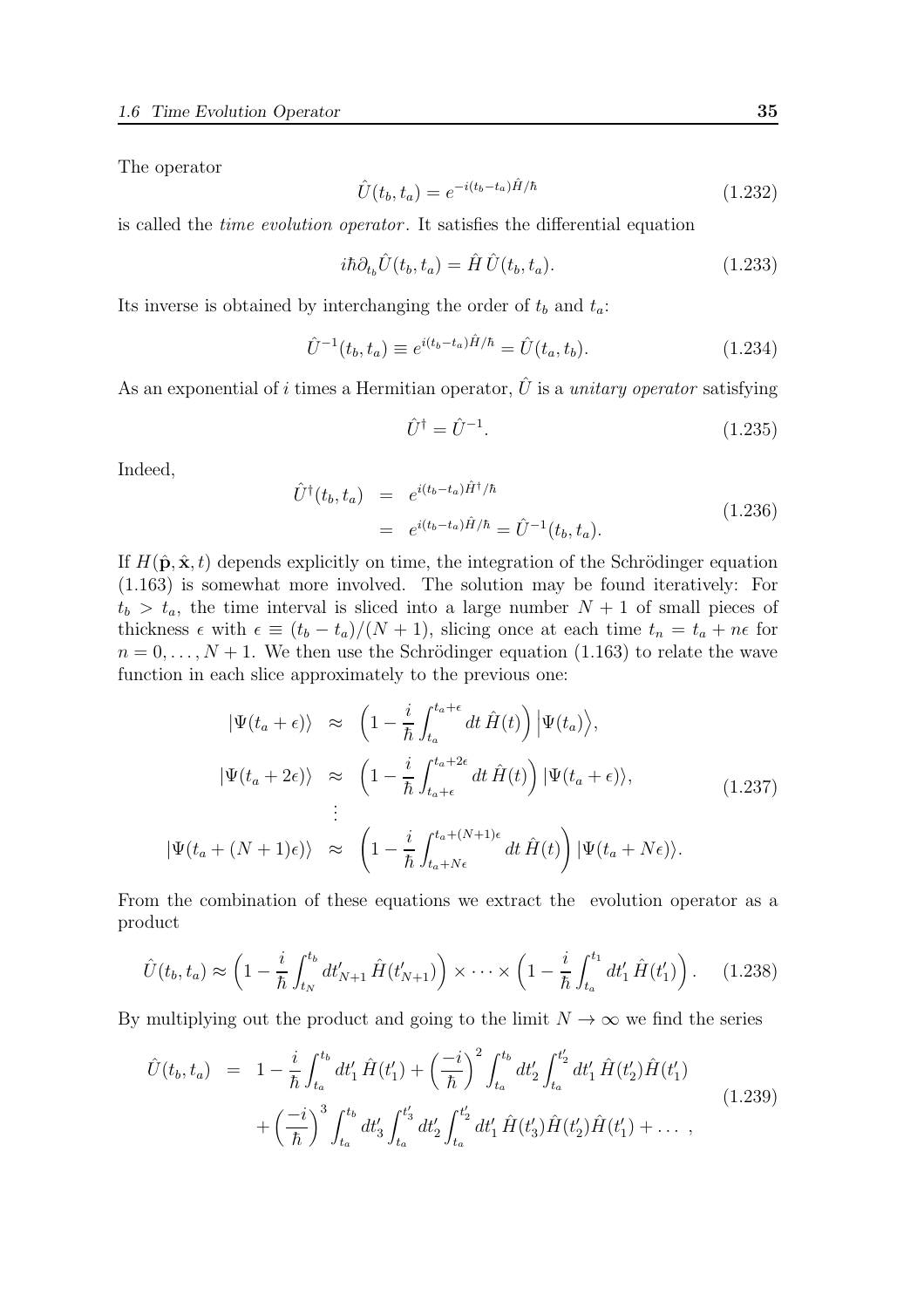

Figure 1.3 Illustration of time-ordering procedure in Eq. (1.243).

known as the Neumann-Liouville expansion or Dyson series. An interesting modification of this is the so-called Magnus expansion to be derived in Eq. (2A.25).

Note that each integral has the time arguments in the Hamilton operators ordered causally: Operators with later times stand to left of those with earlier times. It is useful to introduce a time-ordering operator which, when applied to an arbitrary product of operators,

$$
\hat{O}_n(t_n)\cdots\hat{O}_1(t_1),\tag{1.240}
$$

reorders the times successively. More explicitly we define

$$
\hat{T}(\hat{O}_n(t_n)\cdots\hat{O}_1(t_1)) \equiv \hat{O}_{i_n}(t_{i_n})\cdots\hat{O}_{i_1}(t_{i_1}),
$$
\n(1.241)

where  $t_{i_n}, \ldots, t_{i_1}$  are the times  $t_n, \ldots, t_1$  relabeled in the causal order, so that

$$
t_{i_n} > t_{i_{n-1}} > \ldots > t_{i_1}.\tag{1.242}
$$

Any c-number factors in (1.241) can be pulled out in front of the  $\hat{T}$  operator. With this formal operator, the Neumann-Liouville expansion can be rewritten in a more compact way. Take, for instance, the third term in (1.239)

$$
\int_{t_a}^{t_b} dt_2 \int_{t_a}^{t_2} dt_1 \hat{H}(t_2) \hat{H}(t_1).
$$
 (1.243)

The integration covers the triangle above the diagonal in the square  $t_1, t_2 \in [t_a, t_b]$ in the  $(t_1, t_2)$  plane (see Fig. 1.2). By comparing this with the missing integral over the lower triangle

$$
\int_{t_a}^{t_b} dt_2 \int_{t_2}^{t_b} dt_1 \hat{H}(t_2) \hat{H}(t_1) \tag{1.244}
$$

we see that the two expressions coincide except for the order of the operators. This can be corrected with the use of a time-ordering operator  $T$ . The expression

$$
\hat{T} \int_{t_a}^{t_b} dt_2 \int_{t_2}^{t_b} dt_1 \hat{H}(t_2) \hat{H}(t_1) \tag{1.245}
$$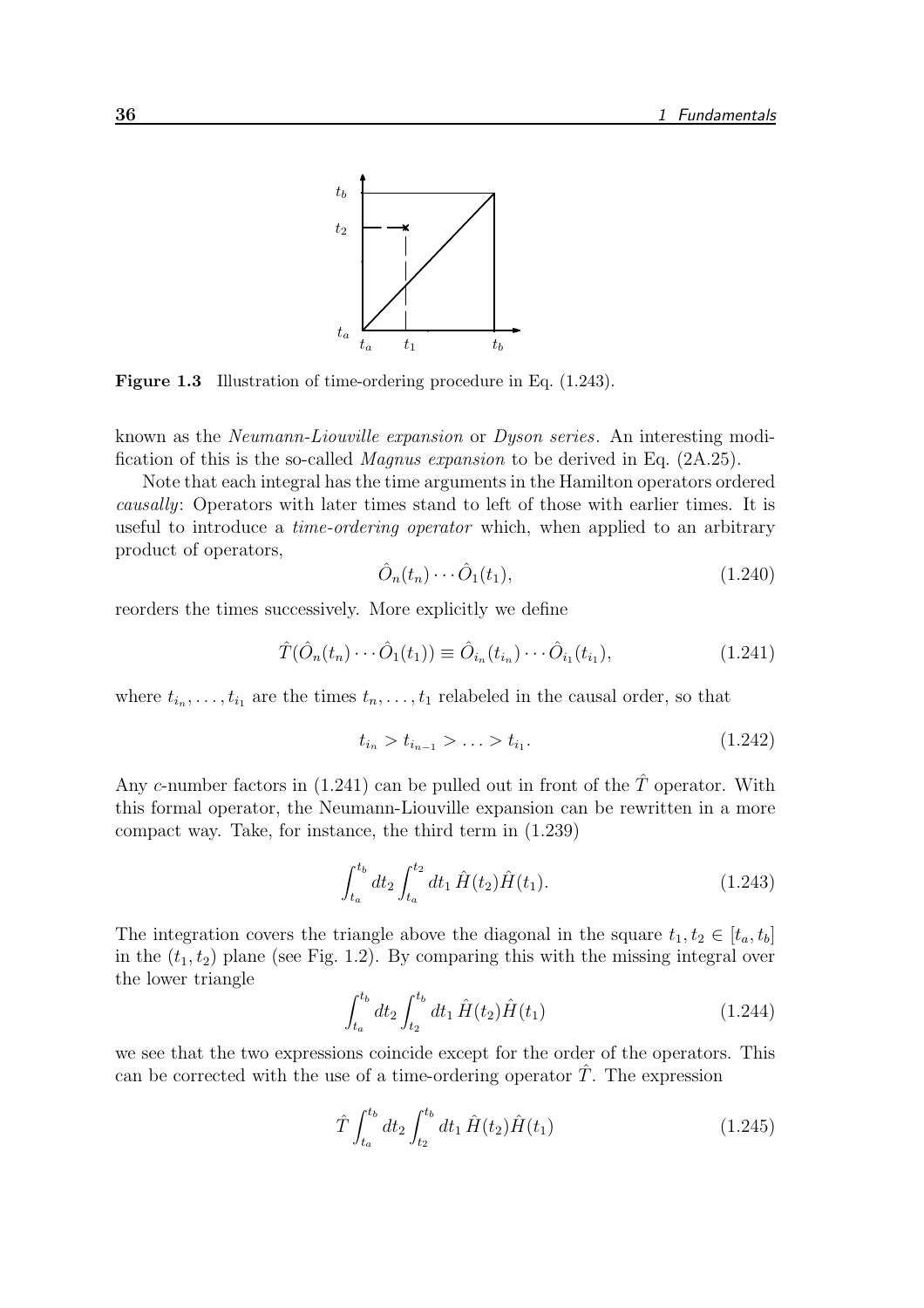is equal to (1.243) since it may be rewritten as

$$
\int_{t_a}^{t_b} dt_2 \int_{t_2}^{t_b} dt_1 \hat{H}(t_1) \hat{H}(t_2)
$$
\n(1.246)

or, after interchanging the order of integration, as

$$
\int_{t_a}^{t_b} dt_1 \int_{t_a}^{t_1} dt_2 \hat{H}(t_1) \hat{H}(t_2).
$$
 (1.247)

Apart from the dummy integration variables  $t_2 \leftrightarrow t_1$ , this double integral coincides with  $(1.243)$ . Since the time arguments are properly ordered,  $(1.243)$  can trivially be multiplied with the time-ordering operator. The conclusion of this discussion is that (1.243) can alternatively be written as

$$
\frac{1}{2}\hat{T}\int_{t_a}^{t_b} dt_2 \int_{t_a}^{t_b} dt_1 \hat{H}(t_2)\hat{H}(t_1).
$$
\n(1.248)

On the right-hand side, the integrations now run over the full square in the  $t_1, t_2$ plane so that the two integrals can be factorized into

$$
\frac{1}{2}\hat{T}\left(\int_{t_a}^{t_b} dt \,\hat{H}(t)\right)^2.
$$
\n(1.249)

Similarly, we may rewrite the *n*th-order term of  $(1.239)$  as

$$
\frac{1}{n!}\hat{T}\int_{t_a}^{t_b} dt_n \int_{t_a}^{t_b} dt_{n-1} \cdots \int_{t_a}^{t_b} dt_1 \hat{H}(t_n) \hat{H}(t_{n-1}) \cdots \hat{H}(t_1) \n= \frac{1}{n!}\hat{T}\bigg[\int_{t_a}^{t_b} dt \hat{H}(t)\bigg]^n.
$$
\n(1.250)

The time evolution operator  $\hat{U}(t_b, t_a)$  has therefore the series expansion

$$
\hat{U}(t_b, t_a) = 1 - \frac{i}{\hbar} \hat{T} \int_{t_a}^{t_b} dt \,\hat{H}(t) + \frac{1}{2!} \left(\frac{-i}{\hbar}\right)^2 \hat{T} \Bigl(\int_{t_a}^{t_b} dt \,\hat{H}(t)\Bigr)^2 \n+ \dots + \frac{1}{n!} \left(\frac{-i}{\hbar}\right)^n \hat{T} \Bigl(\int_{t_a}^{t_b} dt \,\hat{H}(t)\Bigr)^n + \dots
$$
\n(1.251)

The right-hand side of  $\hat{T}$  contains simply the power series expansion of the exponential so that we can write

$$
\hat{U}(t_b, t_a) = \hat{T} \exp\left\{-\frac{i}{\hbar} \int_{t_a}^{t_b} dt \,\hat{H}(t)\right\}.
$$
\n(1.252)

If  $\hat{H}$  does not depend on the time, the time-ordering operation is superfluous, the integral can be done trivially, and we recover the previous result (1.232).

Note that a small variation  $\delta \hat{H}(t)$  of  $\hat{H}(t)$  changes  $\hat{U}(t_b, t_a)$  by

$$
\delta\hat{U}(t_b, t_a) = -\frac{i}{\hbar} \int_{t_a}^{t_b} dt' \hat{T} \exp\left\{-\frac{i}{\hbar} \int_{t'}^{t_b} dt \hat{H}(t)\right\} \delta\hat{H}(t') \hat{T} \exp\left\{-\frac{i}{\hbar} \int_{t_a}^{t'} dt \hat{H}(t)\right\}
$$

$$
= -\frac{i}{\hbar} \int_{t_a}^{t_b} dt' \hat{U}(t_b, t') \delta\hat{H}(t') \hat{U}(t', t_a). \tag{1.253}
$$

A simple application for this relation is given in Appendix 1A.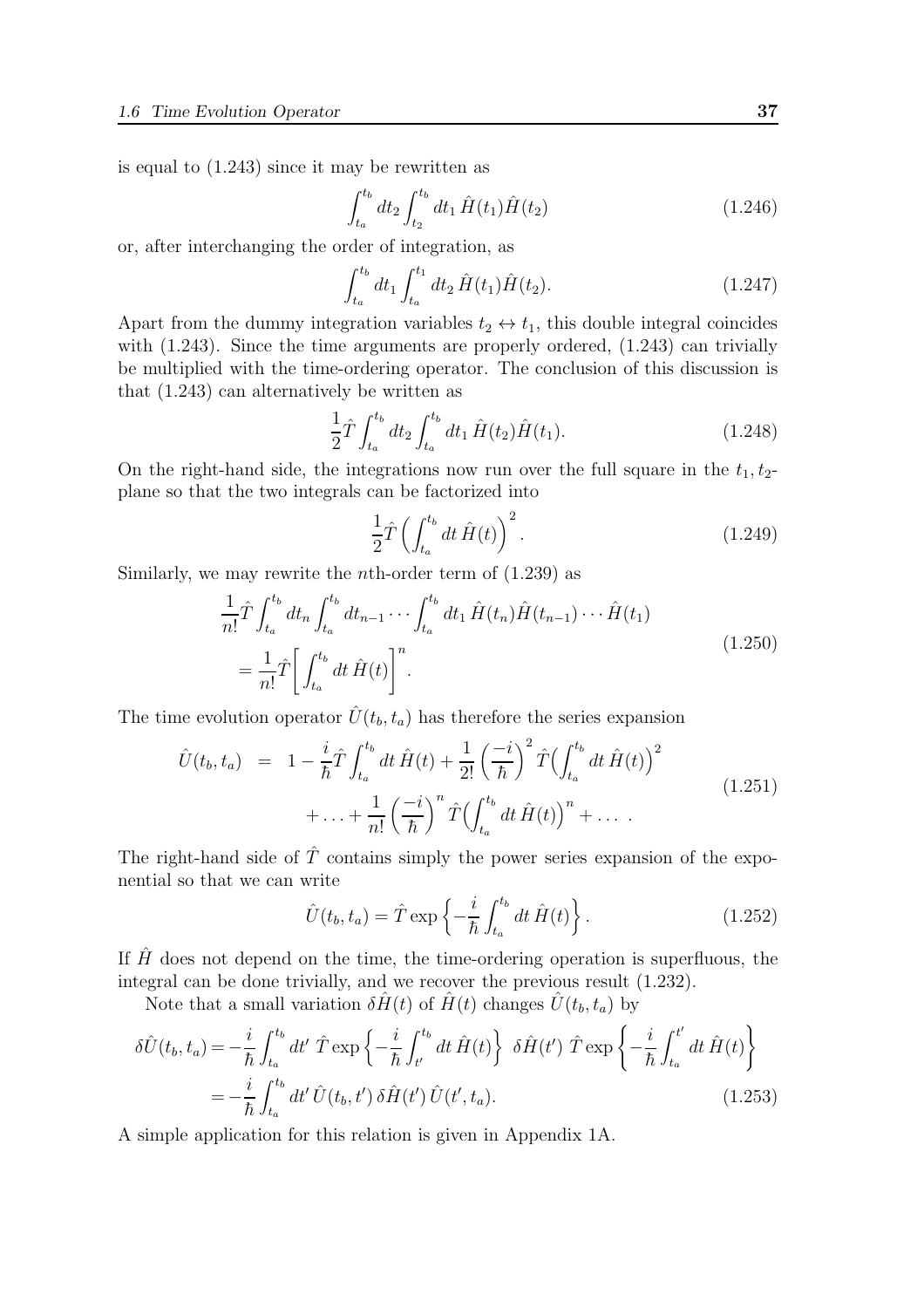# 1.7 Properties of the Time Evolution Operator

By construction,  $\hat{U}(t_b, t_a)$  has some important properties:

#### a) Fundamental composition law

If two time translations are performed successively, the corresponding operators  $\hat{U}$ are related by

$$
\hat{U}(t_b, t_a) = \hat{U}(t_b, t')\hat{U}(t', t_a), \qquad t' \in (t_a, t_b).
$$
\n(1.254)

This composition law makes the operators  $\hat{U}$  a representation of the abelian group of time translations. For time-independent Hamiltonians with  $\hat{U}(t_b, t_a)$  given by  $(1.232)$ , the proof of  $(1.254)$  is trivial. In the general case  $(1.252)$ , it follows from the simple manipulation valid for  $t_b > t_a$ :

$$
\hat{T} \exp\left(-\frac{i}{\hbar} \int_{t'}^{t_b} \hat{H}(t) dt\right) \hat{T} \exp\left(-\frac{i}{\hbar} \int_{t_a}^{t'} \hat{H}(t) dt\right)
$$
\n
$$
= \hat{T} \left[ \exp\left(-\frac{i}{\hbar} \int_{t'}^{t_b} \hat{H}(t) dt\right) \exp\left(-\frac{i}{\hbar} \int_{t_a}^{t'} \hat{H}(t) dt\right) \right]
$$
\n
$$
= \hat{T} \exp\left(-\frac{i}{\hbar} \int_{t_a}^{t_b} \hat{H}(t) dt\right).
$$
\n(1.255)

b) Unitarity

The expression (1.252) for the time evolution operator  $\hat{U}(t_b, t_a)$  was derived only for the causal (or retarded) time arguments, i.e., for  $t_b$  later than  $t_a$ . We may, however, define  $\hat{U}(t_b, t_a)$  also for the *anticausal* (or *advanced*) case where  $t_b$  lies before  $t_a$ . To be consistent with the above composition law (1.254), we must have

$$
\hat{U}(t_b, t_a) \equiv \hat{U}(t_a, t_b)^{-1}.
$$
\n(1.256)

Indeed, when considering two states at successive times

$$
|\Psi(t_a)\rangle = \hat{U}(t_a, t_b)|\Psi(t_b)\rangle,
$$
\n(1.257)

the order of succession is inverted by multiplying both sides by  $\hat{U}^{-1}(t_a, t_b)$ :

$$
|\Psi(t_b)\rangle = \hat{U}(t_a, t_b)^{-1} |\Psi(t_a)\rangle, \quad t_b < t_a. \tag{1.258}
$$

The operator on the right-hand side is defined to be the time evolution operator  $\hat{U}(t_b, t_a)$  from the later time  $t_a$  to the earlier time  $t_b$ .

If the Hamiltonian is independent of time, with the time evolution operator being

$$
\hat{U}(t_a, t_b) = e^{-i(t_a - t_b)\hat{H}/\hbar}, \qquad t_a > t_b,
$$
\n(1.259)

the unitarity of the operator  $\hat{U}(t_b, t_a)$  is obvious:

$$
\hat{U}^{\dagger}(t_b, t_a) = \hat{U}(t_b, t_a)^{-1}, \qquad t_b < t_a.
$$
\n(1.260)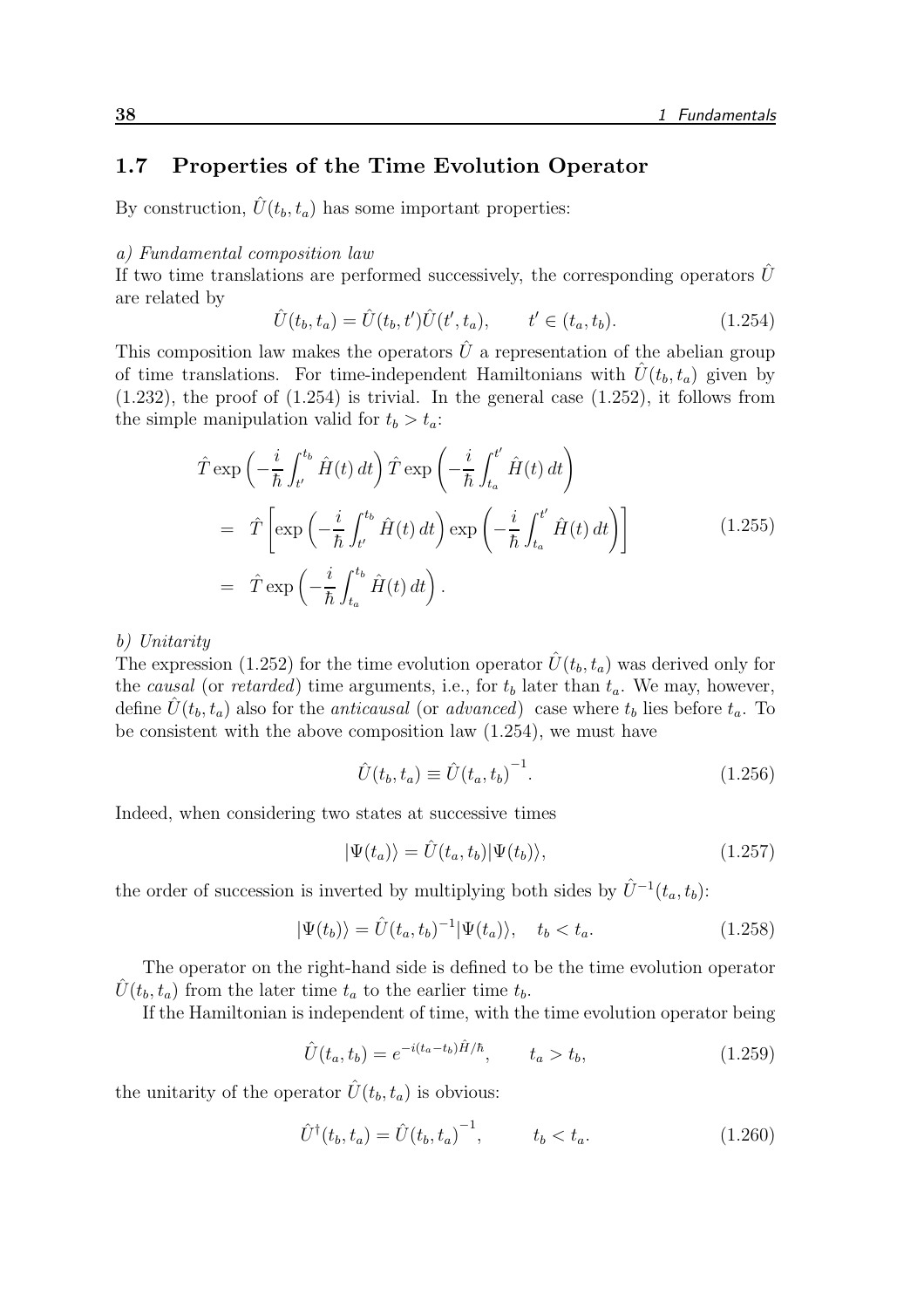Let us verify this property for a general time-dependent Hamiltonian. There, a direct solution of the Schrödinger equation  $(1.163)$  for the state vector shows that the operator  $\hat{U}(t_b, t_a)$  for  $t_b < t_a$  has a representation just like (1.252), except for a reversed time order of its arguments. One writes this in the form [compare (1.252)]

$$
\hat{U}(t_b, t_a) = \hat{T} \exp\left\{\frac{i}{\hbar} \int_{t_a}^{t_b} \hat{H}(t) dt\right\},\qquad(1.261)
$$

where  $\hat{\overline{T}}$  denotes the time-antiordering operator, with an obvious definition analogous to (1.241), (1.242). This operator satisfies the relation

$$
\left[\hat{T}\left(\hat{O}_1(t_1)\hat{O}_2(t_2)\right)\right]^{\dagger} = \hat{\overline{T}}\left(\hat{O}_2^{\dagger}(t_2)\hat{O}_1^{\dagger}(t_1)\right),\tag{1.262}
$$

with an obvious generalization to the product of  $n$  operators. We can therefore conclude right away that

$$
\hat{U}^{\dagger}(t_b, t_a) = \hat{U}(t_a, t_b), \quad t_b > t_a.
$$
\n(1.263)

With  $\hat{U}(t_a, t_b) \equiv \hat{U}(t_b, t_a)^{-1}$ , this proves the unitarity relation (1.260), in general.

c) Schrödinger equation for  $\hat{U}(t_b, t_a)$ 

Since the operator  $\hat{U}(t_b, t_a)$  rules the relation between arbitrary wave functions at different times,

$$
|\Psi(t_b)\rangle = \hat{U}(t_b, t_a)|\Psi(t_a)\rangle, \qquad (1.264)
$$

the Schrödinger equation (1.228) implies that the operator  $\hat{U}(t_b, t_a)$  satisfies the corresponding equations

$$
i\hbar \partial_t \hat{U}(t, t_a) = \hat{H}\hat{U}(t, t_a), \qquad (1.265)
$$

$$
i\hbar \partial_t \hat{U}(t, t_a)^{-1} = -\hat{U}(t, t_a)^{-1} \hat{H}, \qquad (1.266)
$$

with the initial condition

$$
\hat{U}(t_a, t_a) = 1.
$$
\n(1.267)

# 1.8 Heisenberg Picture of Quantum Mechanics

The unitary time evolution operator  $\hat{U}(t, t_a)$  may be used to give a different formulation of quantum mechanics bearing the closest resemblance to classical mechanics. This formulation, called the *Heisenberg picture* of quantum mechanics, is in a way more closely related to classical mechanics than the Schrödinger formulation. Many classical equations remain valid by simply replacing the canonical variables  $p_i(t)$ and  $q_i(t)$  in phase space by Heisenberg *operators*, to be denoted by  $p_{Hi}(t)$ ,  $q_{Hi}(t)$ . Originally, Heisenberg postulated that they are matrices, but later it became clear that these matrices had to be functional matrix elements of operators, whose indices can be partly continuous. The classical equations hold for the Heisenberg operators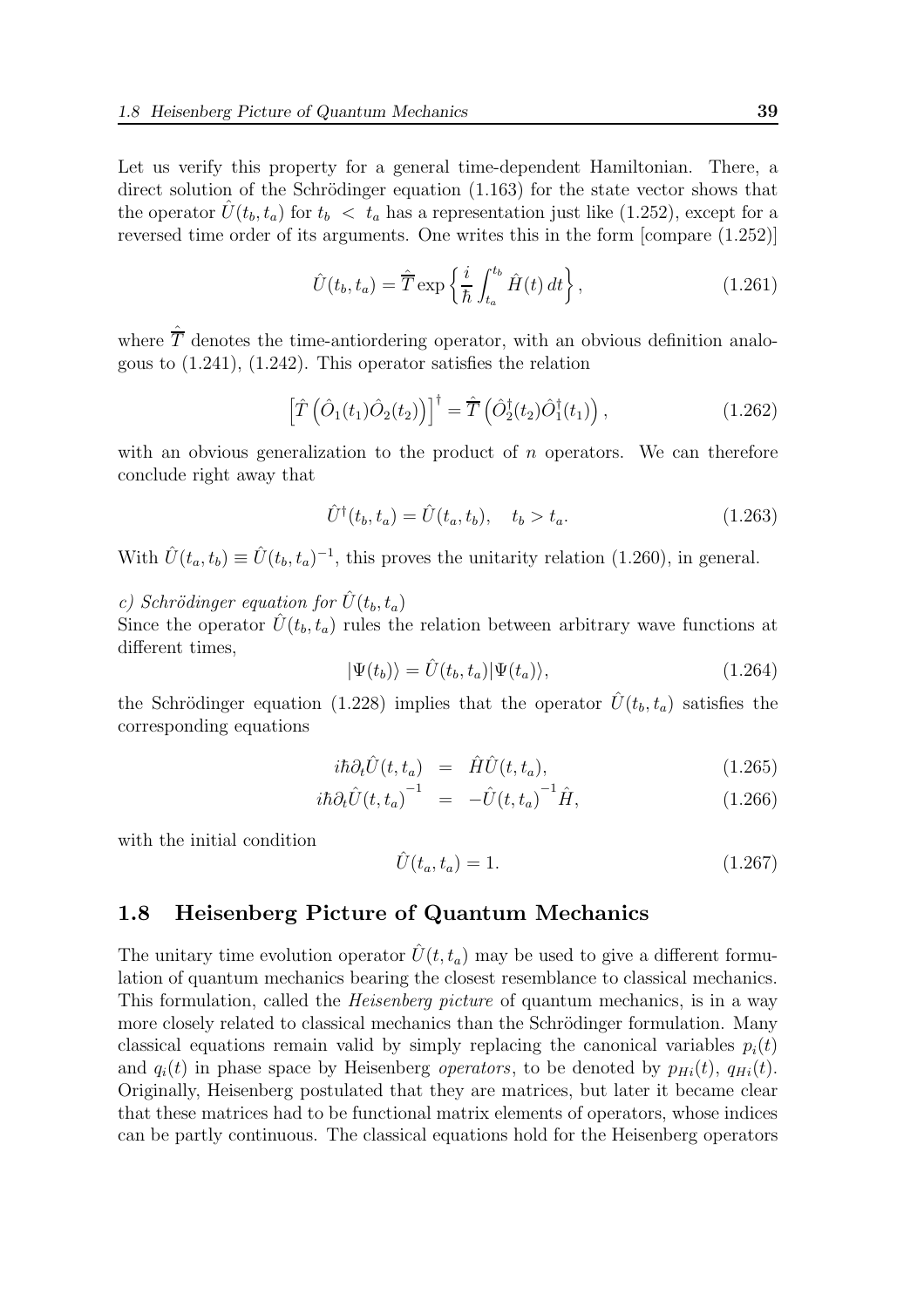and as long as the canonical commutation rules (1.93) are respected at any given time. In addition,  $q_i(t)$  must be Cartesian coordinates. In this case we shall always use the notation  $x_i$  for the position variable, as in Section 1.4, rather than  $q_i$ . The corresponding Heisenberg operators are  $\hat{x}_{Hi}(t)$ . Suppressing the subscripts i, the canonical equal-time commutation rules are

$$
[\hat{p}_H(t), \hat{x}_H(t)] = -i\hbar,
$$
  
\n
$$
[\hat{p}_H(t), \hat{p}_H(t)] = 0,
$$
  
\n
$$
[\hat{x}_H(t), \hat{x}_H(t)] = 0.
$$
\n(1.268)

According to Heisenberg, classical equations involving Poisson brackets remain valid if the Poisson brackets are replaced by  $i/\hbar$  times the matrix commutators at equal times. The canonical commutation relations (1.268) are a special case of this rule, recalling the fundamental Poisson brackets (1.24). The Hamilton equations of motion (1.23) turn into the Heisenberg equations

$$
\frac{d}{dt}\hat{p}_H(t) = \frac{i}{\hbar} \left[ \hat{H}_H, \hat{p}_H(t) \right],
$$
\n
$$
\frac{d}{dt}\hat{x}_H(t) = \frac{i}{\hbar} \left[ \hat{H}_H, \hat{x}_H(t) \right],
$$
\n(1.269)

where

$$
\hat{H}_H \equiv H(\hat{p}_H(t), \hat{x}_H(t), t) \tag{1.270}
$$

is the Hamiltonian in the Heisenberg picture. Similarly, the equation of motion for an arbitrary observable function  $O(p_i(t), x_i(t), t)$  derived in (1.19) goes over into the matrix commutator equation for the Heisenberg operator

$$
\hat{O}_H(t) \equiv O(\hat{p}_H(t), \hat{x}_H(t), t), \qquad (1.271)
$$

namely,

$$
\frac{d}{dt}\hat{O}_H = \frac{i}{\hbar}[\hat{H}_H, \hat{O}_H] + \frac{\partial}{\partial t}\hat{O}_H.
$$
\n(1.272)

These rules are referred to as Heisenberg's correspondence principle.

The relation between Schrödinger's and Heisenberg's picture is supplied by the time evolution operator. Let  $\hat{O}$  be an arbitrary observable in the Schrödinger description

$$
\hat{O}(t) \equiv O(\hat{p}, \hat{x}, t). \tag{1.273}
$$

If the states  $|\Psi_a(t)\rangle$  are an arbitrary complete set of solutions of the Schrödinger equation, where a runs through discrete and continuous indices, the operator  $O(t)$ can be specified in terms of its functional matrix elements

$$
O_{ab}(t) \equiv \langle \Psi_a(t) | \hat{O}(t) | \Psi_b(t) \rangle.
$$
 (1.274)

We can now use the unitary operator  $\hat{U}(t, 0)$  to go to a new time-independent basis  $|\Psi_{Ha}\rangle$ , defined by

$$
|\Psi_a(t)\rangle \equiv \hat{U}(t,0)|\Psi_{Ha}\rangle. \tag{1.275}
$$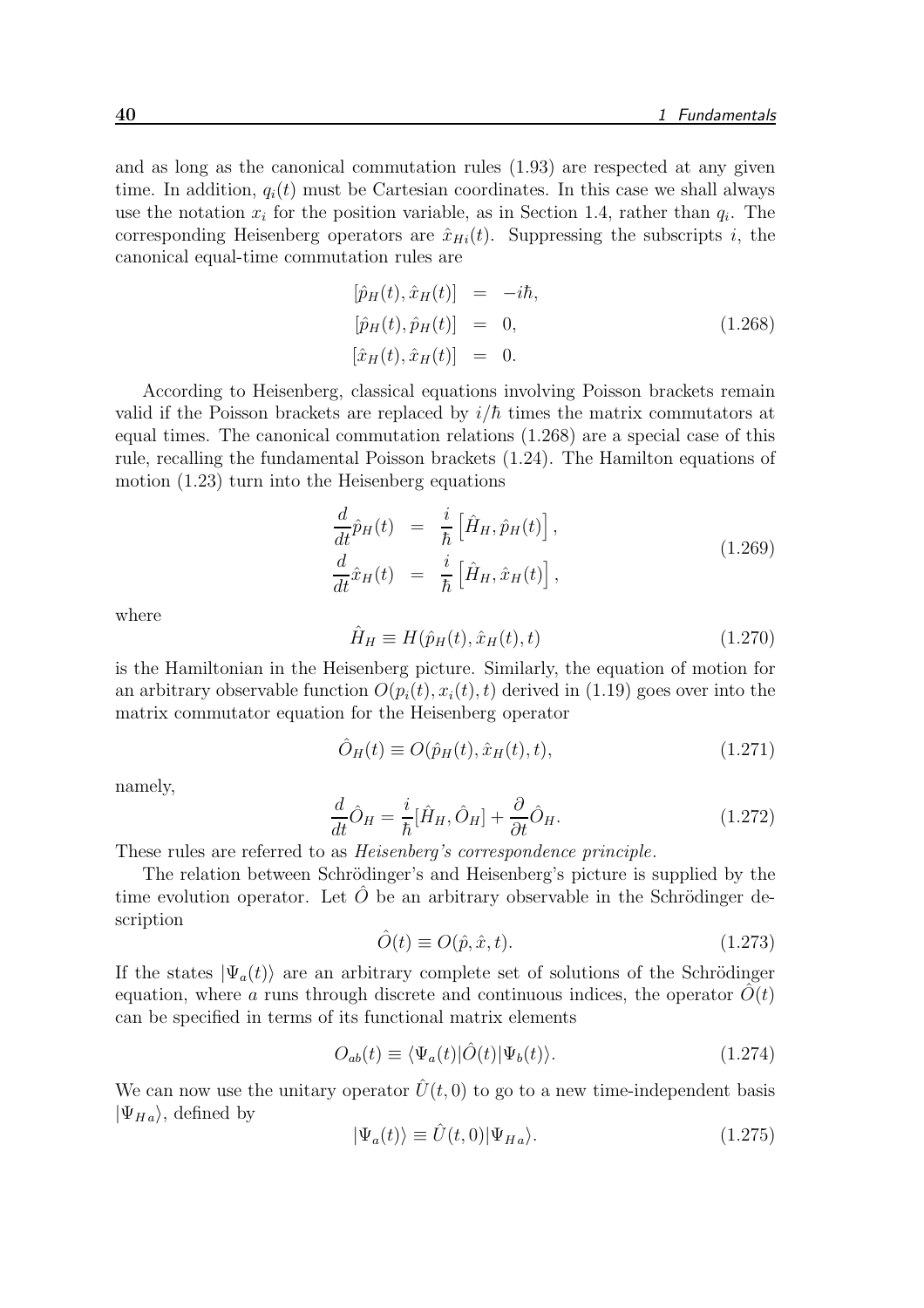Simultaneously, we transform the Schrödinger operators of the canonical coordinates  $\hat{p}$  and  $\hat{x}$  into the time-dependent canonical Heisenberg operators  $\hat{p}_H(t)$  and  $\hat{x}_H(t)$  via

$$
\hat{p}_H(t) \equiv \hat{U}(t,0)^{-1} \hat{p} \hat{U}(t,0), \qquad (1.276)
$$

$$
\hat{x}_H(t) \equiv \hat{U}(t,0)^{-1} \hat{x} \hat{U}(t,0). \qquad (1.277)
$$

At the time  $t = 0$ , the Heisenberg operators  $\hat{p}_H(t)$  and  $\hat{x}_H(t)$  coincide with the timeindependent Schrödinger operators  $\hat{p}$  and  $\hat{x}$ , respectively. An arbitrary observable  $\tilde{O}(t)$  is transformed into the associated Heisenberg operator as

$$
\hat{O}_H(t) \equiv \hat{U}(t, t_a)^{-1} O(\hat{p}, \hat{x}, t) \hat{U}(t, t_a)
$$
\n
$$
\equiv O(\hat{p}_H(t), \hat{x}_H(t), t).
$$
\n(1.278)

The Heisenberg matrices  $O_H(t)_{ab}$  are then obtained from the Heisenberg operators  $\hat{O}_H(t)$  by sandwiching  $\hat{O}_H(t)$  between the time-independent basis vectors  $|\Psi_{Ha}\rangle$ :

$$
O_H(t)_{ab} \equiv \langle \Psi_{Ha} | \hat{O}_H(t) | \Psi_{Hb} \rangle.
$$
 (1.279)

Note that the time dependence of these matrix elements is now completely due to the time dependence of the operators,

$$
\frac{d}{dt}O_H(t)_{ab} \equiv \langle \Psi_{Ha} | \frac{d}{dt}\hat{O}_H(t) | \Psi_{Hb} \rangle.
$$
\n(1.280)

This is in contrast to the Schrödinger representation  $(1.274)$ , where the right-hand side would have contained two more terms from the time dependence of the wave functions. Due to the absence of such terms in (1.280) it is possible to study the equation of motion of the Heisenberg matrices independently of the basis by considering directly the Heisenberg operators. It is straightforward to verify that they do indeed satisfy the rules of Heisenberg's correspondence principle. Consider the time derivative of an arbitrary observable  $\hat{O}_H(t)$ ,

$$
\frac{d}{dt}\hat{O}_H(t) = \left(\frac{d}{dt}\hat{U}^{-1}(t,t_a)\right)\hat{O}(t)\hat{U}(t,t_a) \n+ \hat{U}^{-1}(t,t_a)\left(\frac{\partial}{\partial t}\hat{O}(t)\right)\hat{U}(t,t_a) + \hat{U}^{-1}(t,t_a)\hat{O}(t)\left(\frac{d}{dt}\hat{U}(t,t_a)\right),
$$

which can be rearranged as

$$
\left[ \left( \frac{d}{dt} \hat{U}^{-1}(t, t_a) \right) \hat{U}(t, t_a) \right] \hat{U}^{-1}(t, t_a) \hat{O}(t) \hat{U}(t, t_a)
$$
\n
$$
+ \left[ \hat{U}^{-1}(t, t_a) \hat{O}(t) \hat{U}(t, t_a) \right] \hat{U}^{-1}(t, t_a) \frac{d}{dt} \hat{U}(t, t_a) + \hat{U}^{-1}(t, t_a) \left( \frac{\partial}{\partial t} \hat{O}(t) \right) \hat{U}(t, t_a).
$$
\n(1.281)

Using (1.265), we obtain

$$
\frac{d}{dt}\hat{O}_H(t) = \frac{i}{\hbar} \left[ \hat{U}^{-1} \hat{H} \hat{U}, \hat{O}_H \right] + \hat{U}^{-1} \left( \frac{\partial}{\partial t} \hat{O}(t) \right) \hat{U}.
$$
\n(1.282)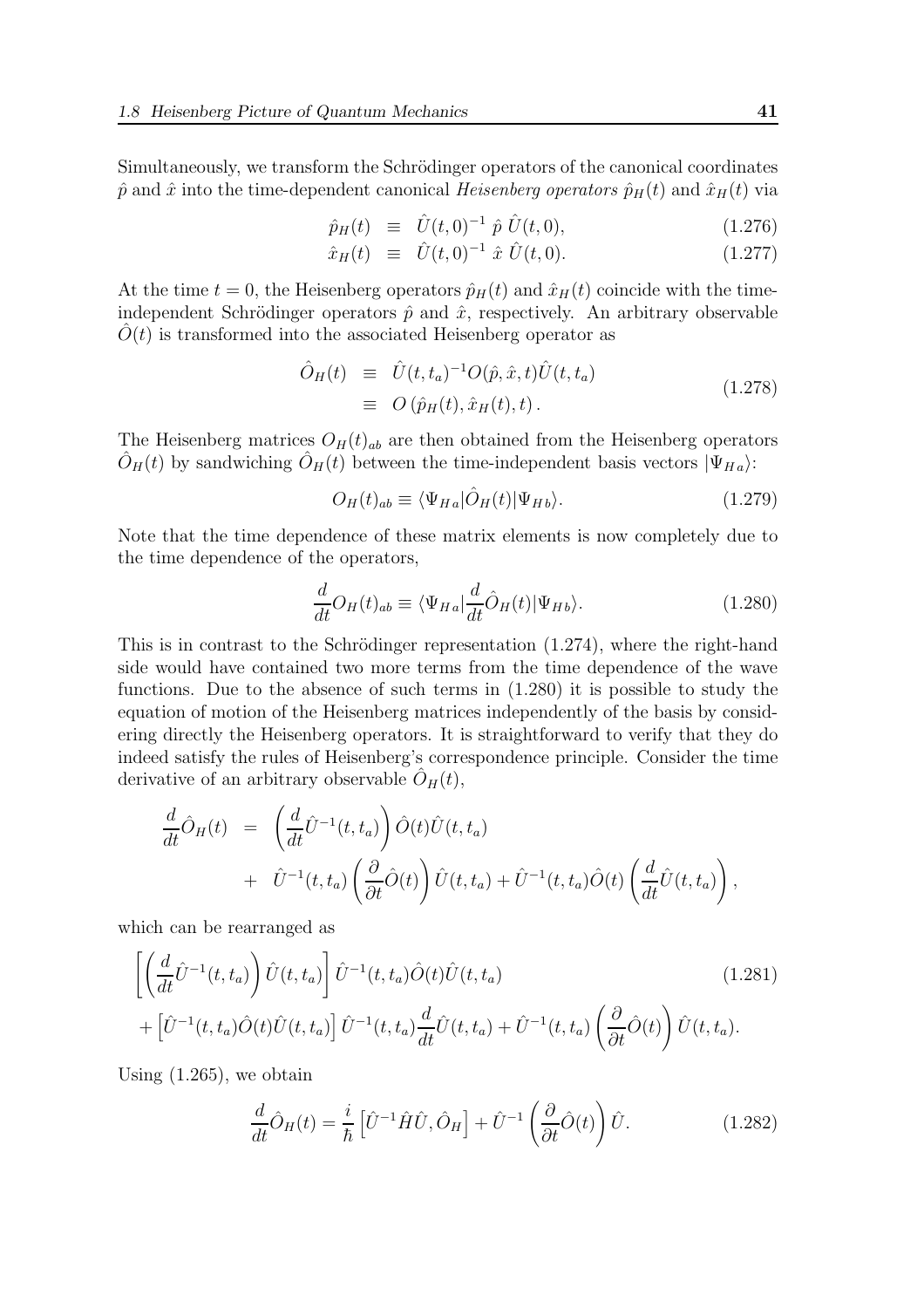After inserting (1.278), we find the equation of motion for the Heisenberg operator:

$$
\frac{d}{dt}\hat{O}_H(t) = \frac{i}{\hbar} \left[ \hat{H}_H, \hat{O}_H(t) \right] + \left( \frac{\partial}{\partial t} \hat{O} \right)_H(t). \tag{1.283}
$$

By sandwiching this equation between the complete time-independent basis states  $|\Psi_a\rangle$  in the Hilbert space, it holds for the matrices and turns into the Heisenberg equation of motion. For the phase space variables  $p_H(t)$ ,  $x_H(t)$  themselves, these equations reduce, of course, to the Hamilton equations of motion (1.269).

Thus we have shown that Heisenberg's matrix quantum mechanics is completely equivalent to Schrödinger's quantum mechanics, and that the Heisenberg matrices obey the same Hamilton equations as the classical observables.

#### 1.9 Interaction Picture and Perturbation Expansion

For some physical systems, the Hamiltonian operator can be split into two contributions

$$
\hat{H} = \hat{H}_0 + \hat{V},\tag{1.284}
$$

where  $\hat{H}_0$  is a so-called free Hamiltonian operator for which the Schrödinger equation  $\hat{H}_0|\psi(t)\rangle = i\hbar\partial_t|\psi(t)\rangle$  can be solved, and  $\hat{V}$  is an interaction potential which perturbs these solutions slightly. In this case it is useful to describe the system in Dirac's interaction picture. We remove the time evolution of the unperturbed Schrödinger solutions and define the states

$$
|\psi_I(t)\rangle \equiv e^{i\hat{H}_0 t/\hbar}|\psi(t)\rangle.
$$
 (1.285)

Their time evolution comes entirely from the interaction potential  $\hat{V}$ . It is governed by the time evolution operator

$$
\hat{U}_I(t_b, t_a) \equiv e^{iH_0t_b/\hbar} e^{-iH(t_b - t_a)/\hbar} e^{-iH_0t_a/\hbar}, \tag{1.286}
$$

and reads

$$
|\psi_I(t_b)\rangle = \hat{U}_I(t_b, t_a)|\psi_I(t_a)\rangle.
$$
 (1.287)

If  $\hat{V} = 0$ , the states  $|\psi_I(t_b)\rangle$  are time-independent and coincide with the Heisenberg states (1.275) of the operator  $\hat{H}_0$ .

The operator  $\hat{U}_I(t_b, t_a)$  satisfies the equation of motion

$$
i\hbar \partial_{t_b} \hat{U}_I(t_b, t_a) = V_I(t_b) \hat{U}_I(t_b, t_a), \qquad (1.288)
$$

where

$$
\hat{V}_I(t) \equiv e^{iH_0 t/\hbar} \hat{V} e^{-iH_0 t/\hbar} \tag{1.289}
$$

is the potential in the interaction picture. This equation of motion can be turned into an integral equation

$$
\hat{U}_I(t_b, t_a) = 1 - \frac{i}{\hbar} \int_{t_a}^{t_b} dt V_I(t) \hat{U}_I(t, t_a).
$$
\n(1.290)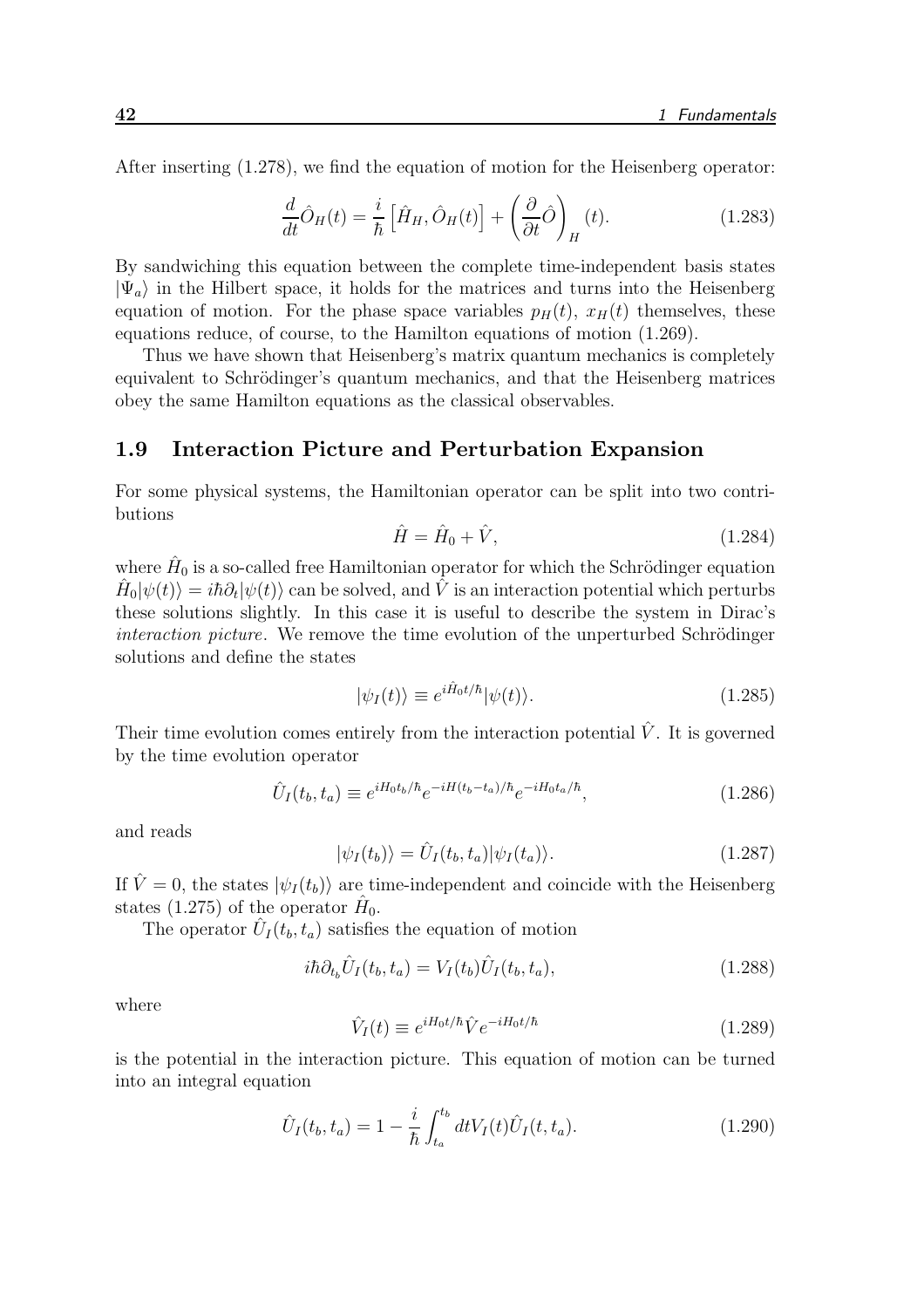Inserting Eq. (1.289), this reads

$$
\hat{U}_I(t_b, t_a) = 1 - \frac{i}{\hbar} \int_{t_a}^{t_b} dt \, e^{i\hat{H}_0 t/\hbar} V e^{-i\hat{H}_0 t/\hbar} \hat{U}_I(t, t_a).
$$
\n(1.291)

This equation can be iterated to find a perturbation expansion for the operator  $\hat{U}_I(t_b, t_a)$  in powers of the interaction potential:

$$
\hat{U}_I(t_b, t_a) = 1 - \frac{i}{\hbar} \int_{t_a}^{t_b} dt \, e^{i\hat{H}_0 t/\hbar} V e^{-i\hat{H}_0 t/\hbar} \n+ \left( -\frac{i}{\hbar} \right)^2 \int_{t_a}^{t_b} dt \int_{t_a}^t dt' \, e^{i\hat{H}_0 t/\hbar} V e^{-i\hat{H}_0 (t-t')/\hbar} V e^{-i\hat{H}_0 t'/\hbar} + \dots
$$
\n(1.292)

Inserting on the left-hand side the operator (1.286) and multiplying the equation from the left by  $e^{-i\hat{H}_0t_b/\hbar}$  and from the right by  $e^{i\hat{H}_0t_a/\hbar}$ , this can also be rewritten as

$$
e^{-iH(t_b-t_a)/\hbar} = e^{-iH_0(t_b-t_a)/\hbar} - \frac{i}{\hbar} \int_{t_a}^{t_b} dt \, e^{-i\hat{H}_0(t_b-t)/\hbar} V e^{-i\hat{H}_0(t-t_a)/\hbar} + \left(-\frac{i}{\hbar}\right)^2 \int_{t_a}^{t_b} dt \int_{t_a}^t dt' \, e^{-i\hat{H}_0(t_b-t)/\hbar} V e^{-i\hat{H}_0(t-t')/\hbar} V e^{-i\hat{H}_0(t'-t_a)/\hbar} + \dots \qquad (1.293)
$$

This expansion is seen to be the recursive solution of the integral equation

$$
e^{-iH(t_b-t_a)/\hbar} = e^{-iH_0(t_b-t_a)/\hbar} - \frac{i}{\hbar} \int_{t_a}^{t_b} dt \, e^{-i\hat{H}_0(t_b-t)/\hbar} V e^{-i\hat{H}(t-t_a)/\hbar}.\tag{1.294}
$$

Note that the lowest-order correction agrees with the previous formula (1.253)

Another way of writing the expansion (1.293) is

$$
e^{-iH(t_b - t_a)/\hbar} = e^{-iH_0t_b/\hbar} \hat{T} \exp\left\{-\frac{i}{\hbar} \int_{t_a}^{t_b} dt \, e^{i\hat{H}_0 t/\hbar} V e^{-i\hat{H}_0 t/\hbar}\right\} e^{iHt_a/\hbar}.\tag{1.295}
$$

This may be recorded as a mathematical operator formula

$$
e^{T(\hat{A}+\hat{B})} = \hat{T}e^{\int_0^T dt e^{(T-t)\hat{A}}\hat{B}e^{t\hat{A}}} = e^{T\hat{A}}\hat{T}e^{\int_0^T dt e^{-t\hat{A}}\hat{B}e^{t\hat{A}}}.
$$
(1.296)

Due to the time-ordering operator, the right-hand side cannot be evaluated with the help Lie's expansion formula, also known as Hadamard's lemma

$$
e^{-t\hat{A}}\hat{B}e^{t\hat{A}} = \hat{B} - t[\hat{A}, \hat{B}] + \frac{t^2}{2!}[\hat{A}, [\hat{A}, \hat{B}]] + \dots
$$
 (1.297)

Due to  $\hat{T}$ , the evaluation is considerably more involved and relegated to Appendix 2A. The proper expression of the right-hand side is referred to as the Campbell-Baker-Hausdorff expansion

A simple consequence of Hadamard's lemma is a variation formula for a timedependent operator  $\hat{A}(t)$ :

$$
\delta e^{\hat{A}(t)} = \int_0^1 dt e^{(1-t)\hat{A}} \,\delta \hat{A} \, e^{t\hat{A}},\tag{1.298}
$$

which follows from (1.297) by setting  $\hat{B} = \delta \hat{A}$  and expanding  $e^{T(\hat{A} + \delta \hat{A})} - e^{T\hat{A}}$  to lowest order in  $\delta \hat{A}$ . This is, of course, just another way of expressing Eq. (1.253).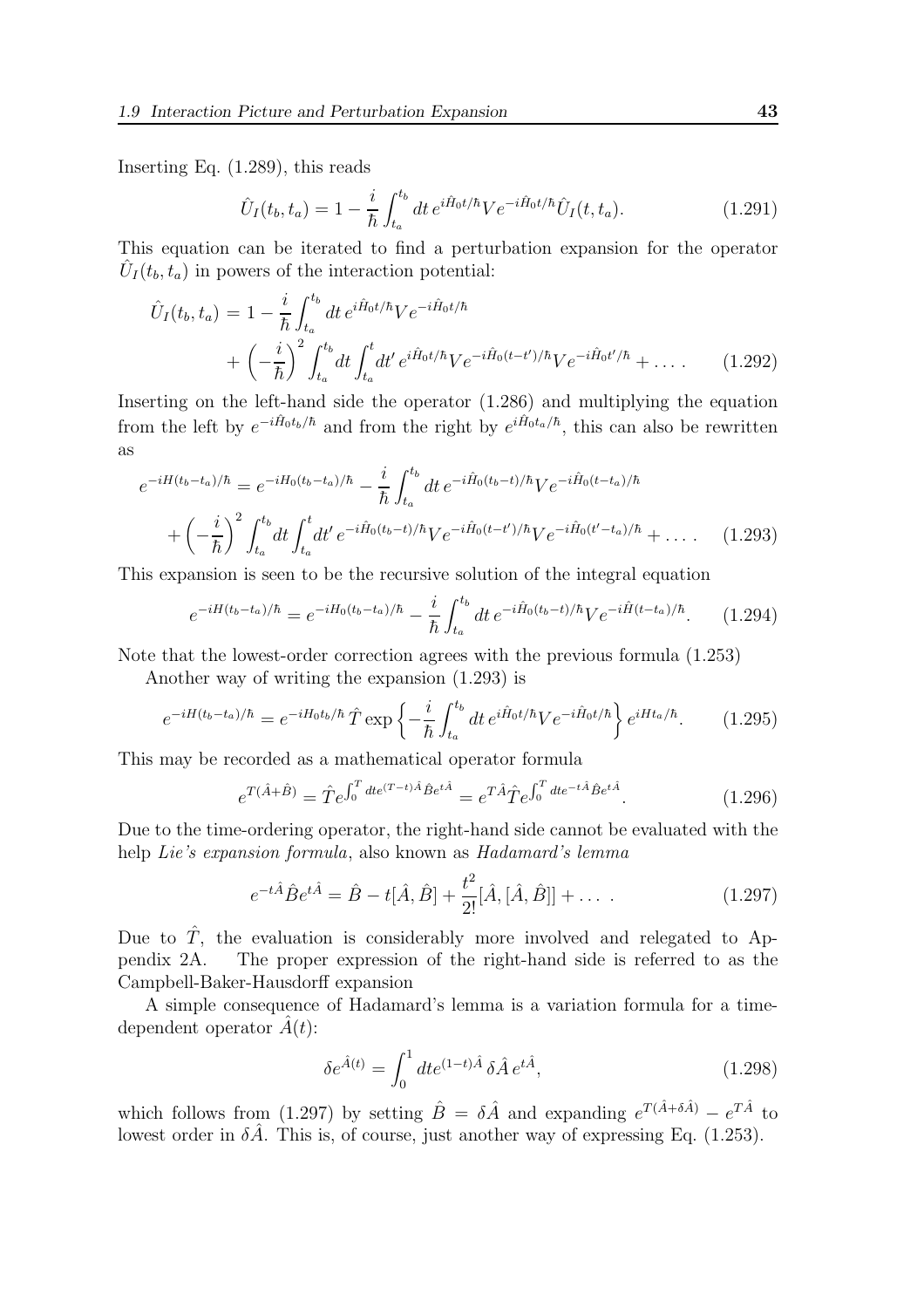#### 1.10 Time Evolution Amplitude

In the subsequent development, an important role will be played by the matrix elements of the time evolution operator in the localized basis states,

$$
(\mathbf{x}_b t_b | \mathbf{x}_a t_a) \equiv \langle \mathbf{x}_b | \hat{U}(t_b, t_a) | \mathbf{x}_a \rangle.
$$
 (1.299)

They are referred to as *time evolution* amplitudes. The functional matrix  $(\mathbf{x}_b t_b | \mathbf{x}_a t_a)$ is also called the propagator of the system. For a system with a time-independent Hamiltonian operator where  $\hat{U}(t_b, t_a)$  is given by (1.259), the propagator is simply

$$
(\mathbf{x}_b t_b | \mathbf{x}_a t_a) = \langle \mathbf{x}_b | \exp[-i\hat{H}(t_b - t_a)/\hbar] | \mathbf{x}_a \rangle.
$$
 (1.300)

Due to the operator equations  $(1.265)$ , the propagator satisfies the Schrödinger equation

$$
\left[H(-i\hbar\partial_{\mathbf{x}_b}, \mathbf{x}_b, t_b) - i\hbar\partial_{t_b}\right](\mathbf{x}_b t_b | \mathbf{x}_a t_a) = 0. \tag{1.301}
$$

In the quantum mechanics of nonrelativistic particles, only the propagators from earlier to later times will be relevant. It is therefore customary to introduce the so-called *causal time evolution operator* or *retarded time evolution operator*:<sup>9</sup>

$$
\hat{U}^R(t_b, t_a) \equiv \begin{cases}\n\hat{U}(t_b, t_a), & t_b \ge t_a, \\
0, & t_b < t_a,\n\end{cases}
$$
\n(1.302)

and the associated causal time evolution amplitude or retarded time evolution amplitude

$$
(\mathbf{x}_b t_b | \mathbf{x}_a t_a)^R \equiv \langle \mathbf{x}_b | \hat{U}^R(t_b, t_a) | \mathbf{x}_a \rangle.
$$
 (1.303)

Since this differs from (1.299) only for  $t<sub>b</sub> < t<sub>a</sub>$ , and since all formulas in the subsequent text will be used only for  $t_b > t_a$ , we shall often omit the superscript R. To abbreviate the case distinction in  $(1.302)$ , it is convenient to use the *Heaviside* function defined by

$$
\Theta(t) \equiv \begin{cases} 1 & \text{for } t > 0, \\ 0 & \text{for } t \le 0, \end{cases} \tag{1.304}
$$

and write

$$
U^{R}(t_{b},t_{a}) \equiv \Theta(t_{b}-t_{a})\hat{U}(t_{b},t_{a}), \qquad (\mathbf{x}_{b}t_{b}|\mathbf{x}_{a}t_{a})^{R} \equiv \Theta(t_{b}-t_{a})(\mathbf{x}_{b}t_{b}|\mathbf{x}_{a}t_{a}). \quad (1.305)
$$

There exists also another Heaviside function which differs from (1.304) only by the value at  $t_b = t_a$ :

$$
\Theta^R(t) \equiv \begin{cases} 1 & \text{for} \quad t \ge 0, \\ 0 & \text{for} \quad t < 0. \end{cases} \tag{1.306}
$$

Both Heaviside functions have the property that their derivative yields Dirac's  $\delta$ -function

$$
\partial_t \Theta(t) = \delta(t). \tag{1.307}
$$

 $9^9$ Compare this with the retarded *Green functions* to be introduced in Section 18.1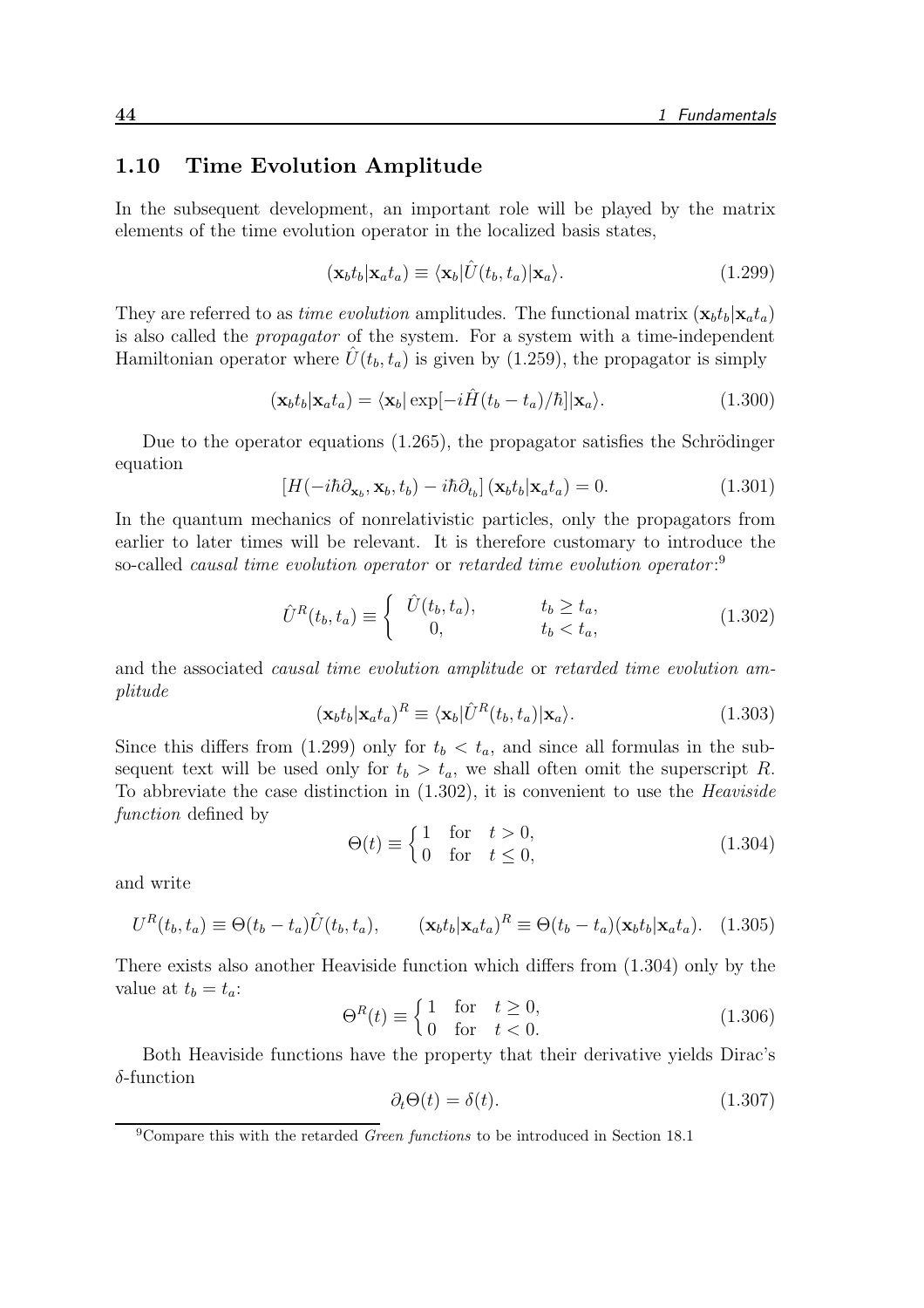If it is not important which Θ-function is used we shall ignore the superscript.

The retarded propagator satisfies the Schrödinger equation

$$
\left[H(-i\hbar\partial_{\mathbf{x}_b},\mathbf{x}_b,t_b)^R - i\hbar\partial_{t_b}\right](\mathbf{x}_b t_b|\mathbf{x}_a t_a)^R = -i\hbar\delta(t_b-t_a)\delta^{(3)}(\mathbf{x}_b-\mathbf{x}_a). \tag{1.308}
$$

The nonzero right-hand side arises from the extra term

$$
-i\hbar \left[\partial_{t_b} \Theta(t_b - t_a)\right] \langle \mathbf{x}_b t_b | \mathbf{x}_a t_a \rangle = -i\hbar \delta(t_b - t_a) \langle \mathbf{x}_b t_b | \mathbf{x}_a t_a \rangle = -i\hbar \delta(t_b - t_a) \langle \mathbf{x}_b t_a | \mathbf{x}_a t_a \rangle
$$
\n(1.309)

and the initial condition  $\langle \mathbf{x}_b t_a | \mathbf{x}_a t_a \rangle = \langle \mathbf{x}_b | \mathbf{x}_a \rangle$ , due to (1.267).

If the Hamiltonian does not depend on time, the propagator depends only on the time difference  $t = t_b - t_a$ . The retarded propagator vanishes for  $t < 0$ . Functions  $f(t)$  with this property have a characteristic Fourier transform. The integral

$$
\tilde{f}(E) \equiv \int_0^\infty dt \ f(t)e^{iEt/\hbar} \tag{1.310}
$$

is an analytic function in the upper half of the complex energy plane. This analyticity property is necessary and sufficient to produce a factor  $\Theta(t)$  when inverting the Fourier transform via the energy integral

$$
f(t) \equiv \int_{-\infty}^{\infty} \frac{dE}{2\pi\hbar} \,\tilde{f}(E) e^{-iEt/\hbar}.\tag{1.311}
$$

For  $t < 0$ , the contour of integration may be closed by an infinite semicircle in the upper half-plane at no extra cost. Since the contour encloses no singularities, it can be contracted to a point, yielding  $f(t) = 0$ .

The Heaviside function  $\Theta(t)$  itself is the simplest retarded function, with a Fourier representation containing just a single pole just below the origin of the complex energy plane:

$$
\Theta(t) = \int_{-\infty}^{\infty} \frac{dE}{2\pi} \frac{i}{E + i\eta} e^{-iEt},
$$
\n(1.312)

where  $\eta$  is an infinitesimally small positive number. The integral representation is undefined for  $t = 0$  and there are, in fact, infinitely many possible definitions for the Heaviside function depending on the value assigned to the function at the origin. A special role is played by the average of the Heaviside functions (1.306) and (1.304), which is equal to  $1/2$  at the origin:

$$
\bar{\Theta}(t) \equiv \begin{cases} 1 & \text{for } t > 0, \\ \frac{1}{2} & \text{for } t = 0, \\ 0 & \text{for } t < 0. \end{cases}
$$
 (1.313)

Usually, the difference in the value at the origin does not matter since the Heaviside function appears only in integrals accompanied by some smooth function  $f(t)$ . This makes the Heaviside function a distribution with respect to smooth test functions  $f(t)$  as defined in Eq. (1.162). All three distributions  $\Theta_r(t)$ ,  $\Theta^l(t)$ , and  $\bar{\Theta}(t)$  define the same linear functional of the test functions by the integral

$$
\Theta[f] = \int dt \,\Theta(t - t') f(t'),\tag{1.314}
$$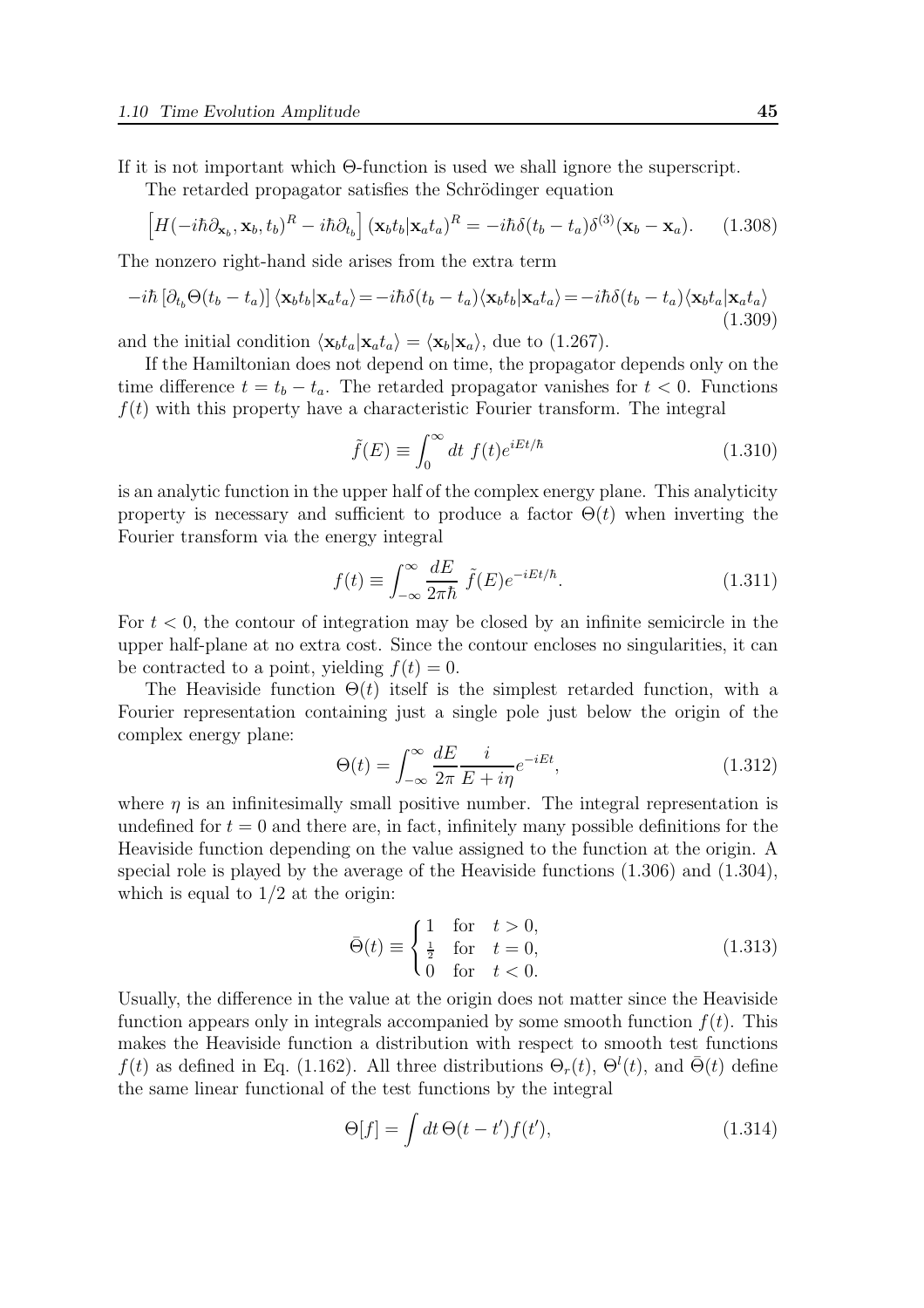and this is an element in the linear space of all distributions.

As announced after Eq. (1.162), path integrals will specify, in addition, integrals over products of distribution and thus give rise to an important extension of the theory of distributions in Chapter 10. In this, the Heaviside function  $\bar{\Theta}(t-t')$  plays the main role.

While discussing the concept of distributions let us introduce, for later use, the closely related distribution

$$
\epsilon(t - t') \equiv \Theta(t - t') - \Theta(t' - t) = \bar{\Theta}(t - t') - \bar{\Theta}(t' - t),
$$
\n(1.315)

which is a step function jumping at the origin from  $-1$  to 1 as follows:

$$
\epsilon(t - t') = \begin{cases}\n1 & \text{for} \quad t > t', \\
0 & \text{for} \quad t = t', \\
-1 & \text{for} \quad t < t'.\n\end{cases}\n\tag{1.316}
$$

## 1.11 Fixed-Energy Amplitude

The Fourier-transform of the retarded time evolution amplitude (1.303)

$$
(\mathbf{x}_b|\mathbf{x}_a)_E = \int_{-\infty}^{\infty} dt_b e^{iE(t_b - t_a)/\hbar} (\mathbf{x}_b t_b|\mathbf{x}_b t_a)^R = \int_{t_a}^{\infty} dt_b e^{iE(t_b - t_a)/\hbar} (\mathbf{x}_b t_b|\mathbf{x}_a t_a)
$$
(1.317)

is called the fixed-energy amplitude.

If the Hamiltonian does not depend on time, we insert here Eq. (1.300) and find that the fixed-energy amplitudes are matrix elements

$$
(\mathbf{x}_b|\mathbf{x}_a)_E = \langle \mathbf{x}_b|\hat{R}(E)|\mathbf{x}_a\rangle \tag{1.318}
$$

of the so-called resolvent operator

$$
\hat{R}(E) = \frac{i\hbar}{E - \hat{H} + i\eta},\tag{1.319}
$$

which is the Fourier transform of the retarded time evolution operator  $(1.302)$ :

$$
\hat{R}(E) = \int_{-\infty}^{\infty} dt_b e^{iE(t_b - t_a)/\hbar} \hat{U}^R(t_b, t_a) = \int_{t_a}^{\infty} dt_b e^{iE(t_b - t_a)/\hbar} \hat{U}(t_b, t_a).
$$
(1.320)

Let us suppose that the time-independent Schrödinger equation is completely solved, i.e., that one knows all solutions  $|\psi_n\rangle$  of the equation

$$
\hat{H}|\psi_n\rangle = E_n|\psi_n\rangle. \tag{1.321}
$$

These satisfy the completeness relation

$$
\sum_{n} |\psi_n\rangle\langle\psi_n| = 1,\tag{1.322}
$$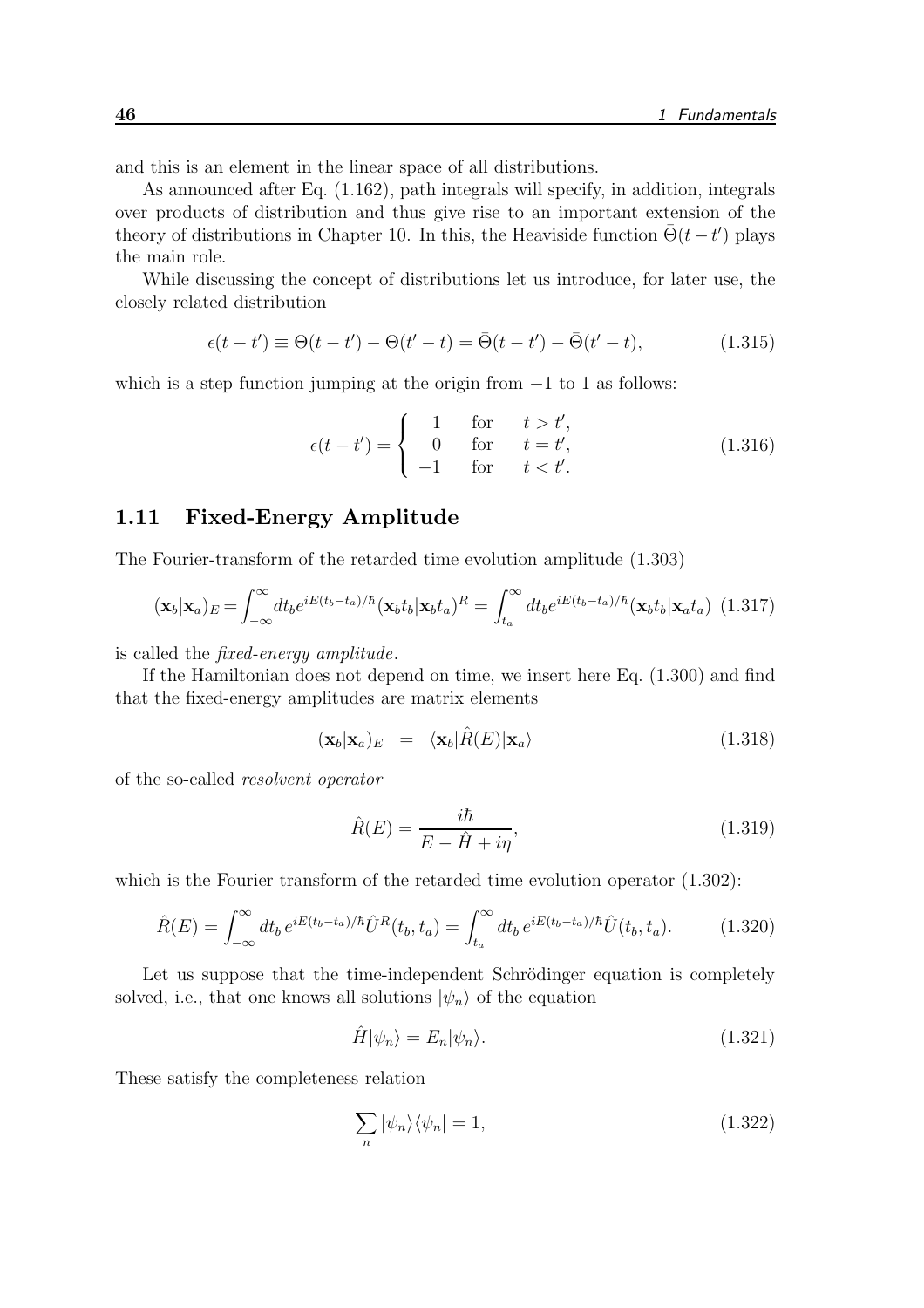which can be inserted on the right-hand side of (1.300) between the Dirac brackets leading to the spectral representation

$$
(\mathbf{x}_b t_b | \mathbf{x}_a t_a) = \sum_n \psi_n(\mathbf{x}_b) \psi_n^*(\mathbf{x}_a) \exp\left[-iE_n(t_b - t_a)/\hbar\right],\tag{1.323}
$$

with

$$
\psi_n(\mathbf{x}) = \langle \mathbf{x} | \psi_n \rangle \tag{1.324}
$$

being the wave functions associated with the eigenstates  $|\psi_n\rangle$ . Applying the Fourier transform (1.317), we obtain

$$
(\mathbf{x}_b|\mathbf{x}_a)_E = \sum_n \psi_n(\mathbf{x}_b)\psi_n^*(\mathbf{x}_a)R_n(E) = \sum_n \psi_n(\mathbf{x}_b)\psi_n^*(\mathbf{x}_a)\frac{i\hbar}{E - E_n + i\eta}.\tag{1.325}
$$

The fixed-energy amplitude (1.317) contains as much information on the system as the time evolution amplitude, which is recovered from it by the inverse Fourier transformation

$$
(\mathbf{x}_b t_a | \mathbf{x}_a t_a) = \int_{-\infty}^{\infty} \frac{dE}{2\pi\hbar} e^{-iE(t_b - t_a)/\hbar} (\mathbf{x}_b | \mathbf{x}_a)_{E}.
$$
 (1.326)

The small in-shift in the energy E in  $(1.325)$  may be thought of as being attached to each of the energies  $E_n$ , which are thus placed by an infinitesimal piece below the real energy axis. Then the exponential behavior of the wave functions is slightly damped, going to zero at infinite time:

$$
e^{-i(E_n - i\eta)t/\hbar} \to 0. \tag{1.327}
$$

This so-called *in*-prescription ensures the causality of the Fourier representation (1.326). When doing the Fourier integral (1.326), the exponential  $e^{iE(t_b-t_a)/\hbar}$  makes it always possible to close the integration contour along the energy axis by an infinite semicircle in the complex energy plane, which lies in the upper half-plane for  $t_b < t_a$ and in the lower half-plane for  $t_b > t_a$ . The *in*-prescription guarantees that for  $t_b < t_a$ , there is no pole inside the closed contour making the propagator vanish. For  $t_b > t_a$ , on the other hand, the poles in the lower half-plane give, via Cauchy's residue theorem, the spectral representation  $(1.323)$  of the propagator. An *in*-prescription will appear in another context in Section 2.3.

If the eigenstates are nondegenerate, the residues at the poles of (1.325) render directly the products of eigenfunctions (barring degeneracies which must be discussed separately). For a system with a continuum of energy eigenvalues, there is a cut in the complex energy plane which may be thought of as a closely spaced sequence of poles. In general, the wave functions are recovered from the discontinuity of the amplitudes  $(\mathbf{x}_b|\mathbf{x}_a)_{E}$  across the cut, using the formula

$$
\operatorname{disc}\left(\frac{i\hbar}{E - E_n}\right) \equiv \frac{i\hbar}{E - E_n + i\eta} - \frac{i\hbar}{E - E_n - i\eta} = 2\pi\hbar\delta(E - E_n). \tag{1.328}
$$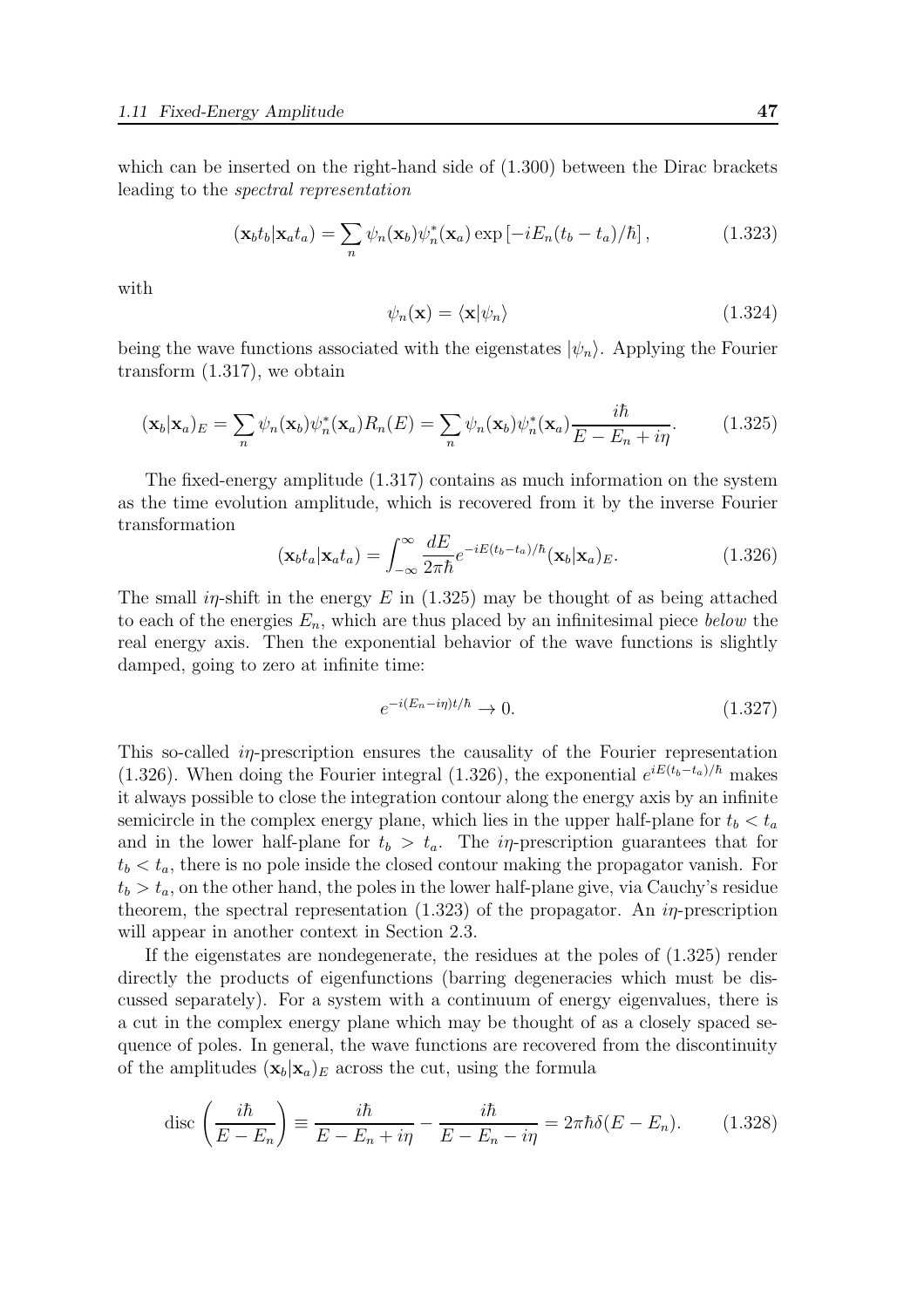Here we have employed the relation<sup>10</sup>, valid inside integrals over  $E$ :

$$
\frac{1}{E - E_n \pm i\eta} = \frac{\mathcal{P}}{E - E_n} \mp i\pi \delta(E - E_n),\tag{1.329}
$$

where  $\mathcal P$  indicates that the principal value of the integral has to be taken.

The energy integral over the discontinuity of the fixed-energy amplitude (1.325)  $(\mathbf{x}_b|\mathbf{x}_a)_E$  reproduces the completeness relation (1.322) taken between the local states  $\langle \mathbf{x}_b |$  and  $| \mathbf{x}_a \rangle$ ,

$$
\int_{-\infty}^{\infty} \frac{dE}{2\pi\hbar} \text{disc}(\mathbf{x}_b|\mathbf{x}_a)_E = \sum_n \psi_n(\mathbf{x}_b) \psi_n^*(\mathbf{x}_a) = \langle \mathbf{x}_b|\mathbf{x}_a \rangle = \delta^{(D)}(\mathbf{x}_b - \mathbf{x}_a). \tag{1.330}
$$

The completeness relation reflects the following property of the resolvent operator:

$$
\int_{-\infty}^{\infty} \frac{dE}{2\pi\hbar} \text{disc}\,\hat{R}(E) = \hat{1}.\tag{1.331}
$$

In general, the system possesses also a continuous spectrum, in which case the completeness relation contains a spectral integral and (1.322) has the form

$$
\sum_{n} |\psi_{n}\rangle\langle\psi_{n}| + \int d\nu |\psi_{\nu}\rangle\langle\psi_{\nu}| = 1.
$$
 (1.332)

The continuum causes a branch cut along in the complex energy plane, and (1.330) includes an integral over the discontinuity along the cut. The cut will mostly be omitted, for brevity.

## 1.12 Free-Particle Amplitudes

For a free particle with a Hamiltonian operator  $\hat{H} = \hat{\mathbf{p}}^2/2M$ , the spectrum is continuous. The eigenfunctions are (1.189) with energies  $E(\mathbf{p}) = \mathbf{p}^2/2M$ . Inserting the completeness relation (1.187) into Eq. (1.300), we obtain for the time evolution amplitude of a free particle the Fourier representation

$$
(\mathbf{x}_b t_b | \mathbf{x}_a t_a) = \int \frac{d^D p}{(2\pi \hbar)^D} \exp\left\{ \frac{i}{\hbar} \left[ \mathbf{p}(\mathbf{x}_b - \mathbf{x}_a) - \frac{\mathbf{p}^2}{2M} (t_b - t_a) \right] \right\}.
$$
 (1.333)

The momentum integrals can easily be done. First we perform a quadratic completion in the exponent and rewrite it as

$$
\mathbf{p}(\mathbf{x}_b - \mathbf{x}_a) - \frac{1}{2M}\mathbf{p}^2(t_b - t_a) = \frac{1}{2M} \left( \mathbf{p} - \frac{1}{M} \frac{\mathbf{x}_b - \mathbf{x}_a}{t_b - t_a} \right)^2 (t_b - t_a) - \frac{M}{2} \frac{(\mathbf{x}_b - \mathbf{x}_a)^2}{t_b - t_a}.
$$
\n(1.334)

<sup>&</sup>lt;sup>10</sup>This is often referred to as *Sochocki's formula*. It is the beginning of an expansion in powers of  $\eta > 0$ :  $1/(x \pm i\eta) = \mathcal{P}/x \mp i\pi\delta(x) + \eta [\pi\delta'(x) \pm i\frac{d_x \mathcal{P}}{x}] + \mathcal{O}(\eta^2)$ .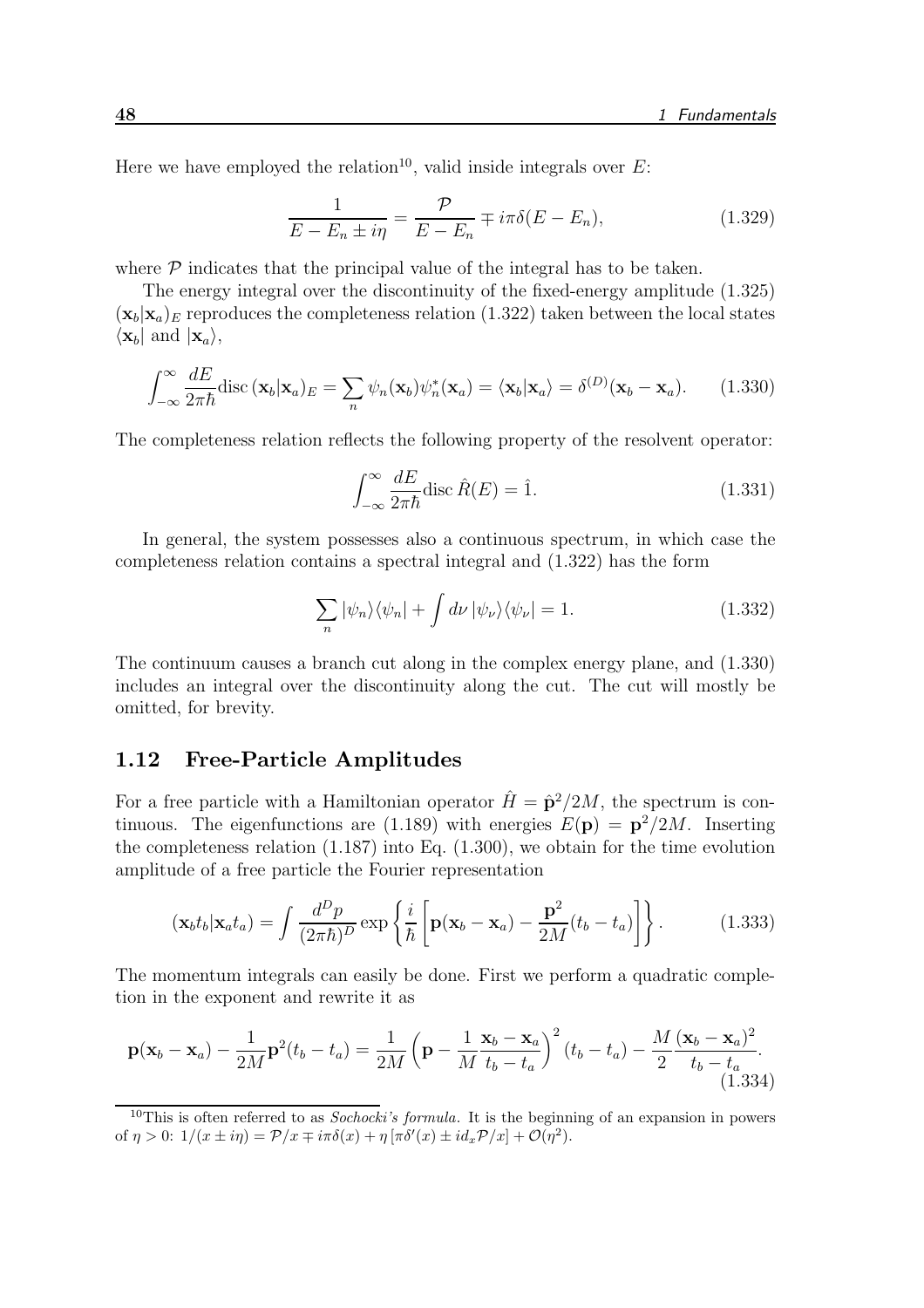Then we replace the integration variables by the shifted momenta  $p' = p (\mathbf{x}_b - \mathbf{x}_a) / (t_b - t_a) M$ , and the amplitude (1.333) becomes

$$
(\mathbf{x}_b t_b | \mathbf{x}_a t_a) = F(t_b - t_a) \exp\left[\frac{i}{\hbar} \frac{M}{2} \frac{(\mathbf{x}_b - \mathbf{x}_a)^2}{t_b - t_a}\right],
$$
\n(1.335)

where  $F(t_b - t_a)$  is the integral over the shifted momenta

$$
F(t_b - t_a) \equiv \int \frac{d^D p'}{(2\pi\hbar)^D} \exp\left\{-\frac{i}{\hbar} \frac{\mathbf{p'}^2}{2M}(t_b - t_a)\right\}.
$$
 (1.336)

This can be performed using the Fresnel integral formula

$$
\int_{-\infty}^{\infty} \frac{dp}{\sqrt{2\pi}} \exp\left(i\frac{a}{2}p^2\right) = \frac{1}{\sqrt{|a|}} \begin{cases} \sqrt{i}, & a > 0, \\ 1/\sqrt{i}, & a < 0. \end{cases}
$$
(1.337)

Here the square root  $\sqrt{i}$  denotes the phase factor  $e^{i\pi/4}$ : This follows from the Gauss formula

$$
\int_{-\infty}^{\infty} \frac{dp}{\sqrt{2\pi}} \exp\left(-\frac{\alpha}{2}p^2\right) = \frac{1}{\sqrt{\alpha}}, \quad \text{Re}\,\alpha > 0,\tag{1.338}
$$

by continuing  $\alpha$  analytically from positive values into the right complex half-plane. As long as  $\text{Re}\,\alpha > 0$ , this is straightforward. On the boundaries, i.e., on the positive and negative imaginary axes, one has to be careful. At  $\alpha = \pm ia + \eta$  with  $a \geq$  $\frac{1}{6}$  and infinitesimal  $\eta > 0$ , the integral is certainly convergent yielding (1.337). But the integral also converges for  $\eta = 0$ , as can easily be seen by substituting  $x^2 = z$ . See Appendix 1B.

Note that differentiation of Eq. (1.338) with respect to  $\alpha$  yields the more general Gaussian integral formula

$$
\int_{-\infty}^{\infty} \frac{dp}{\sqrt{2\pi}} p^{2n} \exp\left(-\frac{\alpha}{2}p^2\right) = \frac{1}{\sqrt{\alpha}} \frac{(2n-1)!!}{\alpha^n} \quad \text{Re}\,\alpha > 0,\tag{1.339}
$$

where  $(2n-1)!!$  is defined as the product  $(2n-1) \cdot (2n-3) \cdots 1$ . For odd powers  $p^{2n+1}$ , the integral vanishes. In the Fresnel formula (1.337), an extra integrand  $p^{2n}$ produces a factor  $(i/a)^n$ .

Since the Fresnel formula is a special analytically continued case of the Gauss formula, we shall in the sequel always speak of Gaussian integrations and use Fresnel's name only if the imaginary nature of the quadratic exponent is to be emphasized.

Applying this formula to (1.336), we obtain

$$
F(t_b - t_a) = \frac{1}{\sqrt{2\pi i\hbar(t_b - t_a)/M}} D,
$$
\n(1.340)

so that the full time evolution amplitude of a free massive point particle is

$$
(\mathbf{x}_b t_b | \mathbf{x}_a t_a) = \frac{1}{\sqrt{2\pi i\hbar (t_b - t_a)/M}} \exp\left[\frac{i}{\hbar} \frac{M}{2} \frac{(\mathbf{x}_b - \mathbf{x}_a)^2}{t_b - t_a}\right].
$$
 (1.341)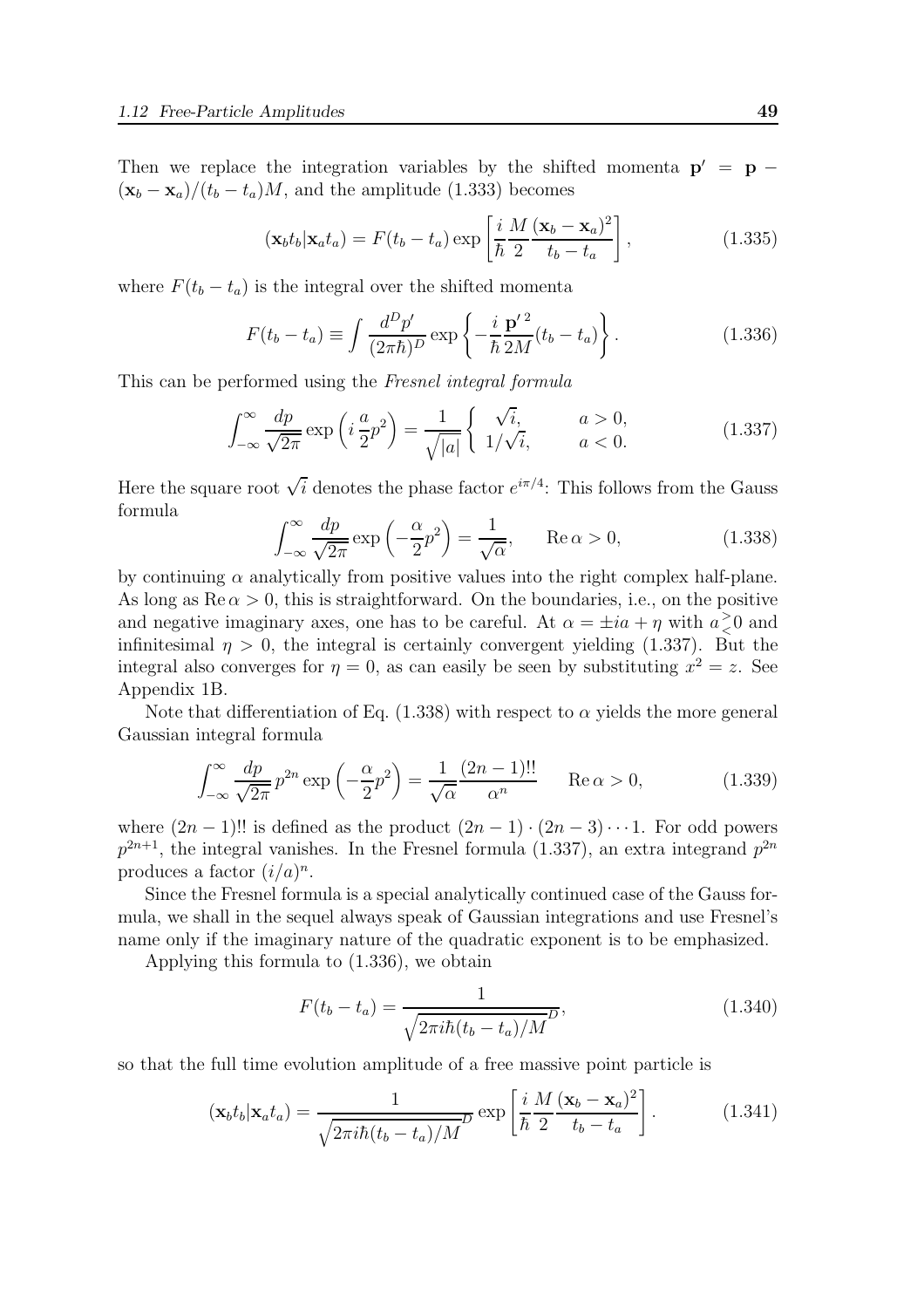In the limit  $t_b \to t_a$ , the left-hand side becomes the scalar product  $\langle x_b | x_a \rangle =$  $\delta^{(D)}(\mathbf{x}_b - \mathbf{x}_a)$ , implying the following limiting formula for the  $\delta$ -function

$$
\delta^{(D)}(\mathbf{x}_b - \mathbf{x}_a) = \lim_{t_b - t_a \to 0} \frac{1}{\sqrt{2\pi i\hbar (t_b - t_a)/M}} \exp\left[\frac{i}{\hbar} \frac{M}{2} \frac{(\mathbf{x}_b - \mathbf{x}_a)^2}{t_b - t_a}\right].
$$
 (1.342)

Inserting Eq. (1.333) into (1.317), we have for the fixed-energy amplitude the integral representation

$$
(\mathbf{x}_b|\mathbf{x}_a)_E = \int_0^\infty d(t_b - t_a) \int \frac{d^D p}{(2\pi\hbar)^D} \exp\left\{\frac{i}{\hbar} \left[\mathbf{p}(\mathbf{x}_b - \mathbf{x}_a) + (t_b - t_a) \left(E - \frac{\mathbf{p}^2}{2M}\right)\right]\right\}.
$$
\n(1.343)

Performing the time integration yields

$$
(\mathbf{x}_b|\mathbf{x}_a)_E = \int \frac{d^D p}{(2\pi\hbar)^D} \exp[i\mathbf{p}(\mathbf{x}_b - \mathbf{x}_a)] \frac{i\hbar}{E - \mathbf{p}^2/2M + i\eta}, \quad (1.344)
$$

where we have inserted a damping factor  $e^{-\eta(t_b-t_a)}$  into the integral to ensure convergence at large  $t_b - t_a$ . For a more explicit result it is more convenient to calculate the Fourier transform (1.341):

$$
(\mathbf{x}_b|\mathbf{x}_a)_E = \int_0^\infty d(t_b - t_a) \frac{1}{\sqrt{2\pi i\hbar (t_b - t_a)/M}} \exp\left\{\frac{i}{\hbar} \left[E(t_b - t_a) + \frac{M}{2} \frac{(\mathbf{x}_b - \mathbf{x}_a)^2}{t_b - t_a}\right]\right\}.
$$
\n(1.345)

For  $E < 0$ , we set

$$
\kappa \equiv \sqrt{-2ME/\hbar^2},\tag{1.346}
$$

and perform the integral with the help of the formula<sup>11</sup>

$$
\int_0^\infty dt \, t^{\nu - 1} e^{-i\gamma t + i\beta/t} = 2 \left(\frac{\beta}{\gamma}\right)^{\nu/2} e^{-i\nu\pi/2} K_{-\nu} (2\sqrt{\beta \gamma}),\tag{1.347}
$$

where  $K_{\nu}(z)$  is the modified Bessel function which satifies  $K_{\nu}(z) = K_{-\nu}(z)^{12}$  The result is

$$
(\mathbf{x}_b|\mathbf{x}_a)_E = -i\frac{2M}{\hbar} \frac{\kappa^{D-2}}{(2\pi)^{D/2}} \frac{K_{D/2-1}(\kappa R)}{(\kappa R)^{D/2-1}},\tag{1.348}
$$

where  $R \equiv |\mathbf{x}_b - \mathbf{x}_a|$ . The simplest modified Bessel function is<sup>13</sup>

$$
K_{1/2}(z) = K_{-1/2}(z) = \sqrt{\frac{\pi}{2z}}e^{-z},\tag{1.349}
$$

<sup>&</sup>lt;sup>11</sup>I.S. Gradshteyn and I.M. Ryzhik, *Table of Integrals, Series, and Products*, Academic Press, New York, 1980, Formulas 3.471.10, 3.471.11, and 8.432.6

 $12$ *ibid.*, Formula 8.486.16

<sup>&</sup>lt;sup>13</sup>M. Abramowitz and I. Stegun, *Handbook of Mathematical Functions*, Dover, New York, 1965, Formula 10.2.17.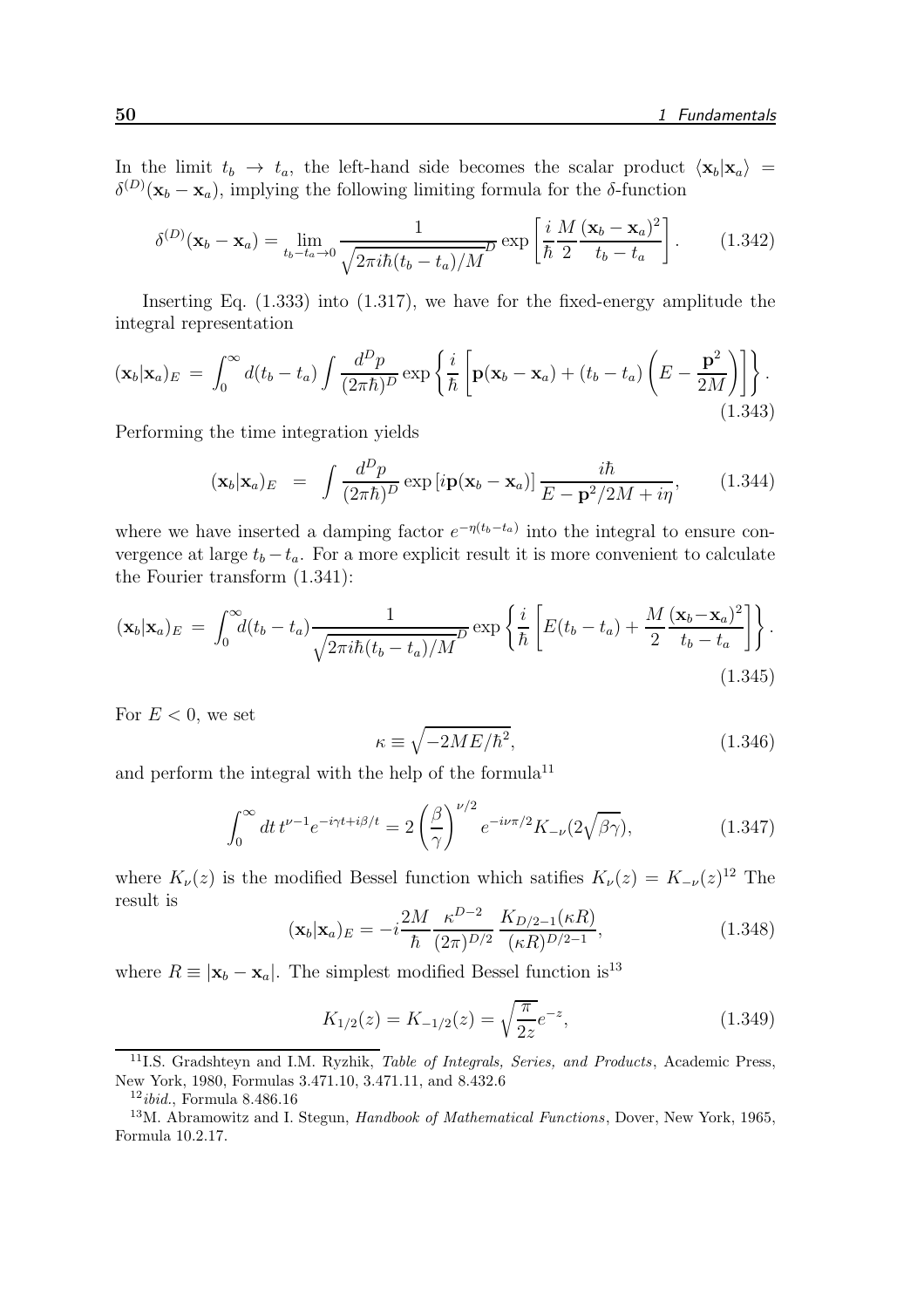so that we find for  $D = 1, 2, 3$ , the amplitudes

$$
-i\frac{M}{\hbar}\frac{1}{\kappa}e^{-\kappa R}, \qquad -i\frac{M}{\hbar}\frac{1}{\pi}K_0(\kappa R), \qquad -i\frac{M}{\hbar}\frac{1}{2\pi R}e^{-\kappa R}.\tag{1.350}
$$

At  $R = 0$ , the amplitude (1.348) is finite for all  $D \leq 2$ , where we can use the small-argument behavior of the associated Bessel function<sup>14</sup>

$$
K_{\nu}(z) = K_{-\nu}(z) \approx \frac{1}{2} \Gamma(\nu) \left(\frac{z}{2}\right)^{-\nu} \quad \text{for} \quad \text{Re}\,\nu > 0,\tag{1.351}
$$

to obtain

$$
(\mathbf{x}|\mathbf{x})_E = -i\frac{2M}{\hbar} \frac{\kappa^{D-2}}{(4\pi)^{D/2}} \Gamma(1 - D/2).
$$
 (1.352)

This result can be continued analytically to  $D > 2$ , which will be needed later (for example in Subsection 4.9.4).

For  $E > 0$  we set

$$
k \equiv \sqrt{2ME/\hbar^2} \tag{1.353}
$$

and use the formula $^{15}$ 

$$
\int_0^\infty dt t^{\nu-1} e^{i\gamma t + i\beta/t} = i\pi \left(\frac{\beta}{\gamma}\right)^{\nu/2} e^{-i\nu\pi/2} H_{-\nu}^{(1)}(2\sqrt{\beta\gamma}),\tag{1.354}
$$

where  $H_{\nu}^{(1)}(z)$  is the Hankel function, to find

$$
(\mathbf{x}_b|\mathbf{x}_a)_E = \frac{M\pi}{\hbar} \frac{k^{D-2}}{(2\pi)^{D/2}} \frac{H_{D/2-1}^{(1)}(kR)}{(kR)^{D/2-1}}.
$$
\n(1.355)

The relation<sup>16</sup>

$$
K_{\nu}(-iz) = \frac{\pi}{2} i e^{i\nu\pi/2} H_{\nu}^{(1)}(z)
$$
\n(1.356)

connects the two formulas with each other when continuing the energy from negative to positive values, which replaces  $\kappa$  by  $e^{-i\pi/2}k = -ik$ .

For large distances, the asymptotic behavior $17$ 

$$
K_{\nu}(z) \approx \sqrt{\frac{\pi}{2z}} e^{-z}, \qquad H_{\nu}^{(1)}(z) \approx \sqrt{\frac{2}{\pi z}} e^{i(z - \nu \pi/2 - \pi/4)}
$$
 (1.357)

shows that the fixed-energy amplitude behaves for  $E < 0$  like

$$
(\mathbf{x}_b|\mathbf{x}_a)_E \approx -i\frac{M}{\hbar} \kappa^{D-2} \frac{1}{(2\pi)^{(D-1)/2}} \frac{1}{(\kappa R)^{(D-1)/2}} e^{-\kappa R/\hbar}, \tag{1.358}
$$

and for  $E > 0$  like

$$
(\mathbf{x}_b|\mathbf{x}_a)_E \approx \frac{M}{\hbar} k^{D-2} \frac{1}{(2\pi i)^{(D-1)/2}} \frac{1}{(kR)^{(D-1)/2}} e^{ikR/\hbar}.
$$
 (1.359)

For  $D = 1$  and 3, these asymptotic expressions hold for all R.

 $14$ *ibid.*, Formula 9.6.9.

 $15$ *ibid.*, Formulas 3.471.11 and 8.421.7.

 $16$ *ibid.*, Formula 8.407.1.

 $17$ *ibid.*, Formulas 8.451.6 and 8.451.3.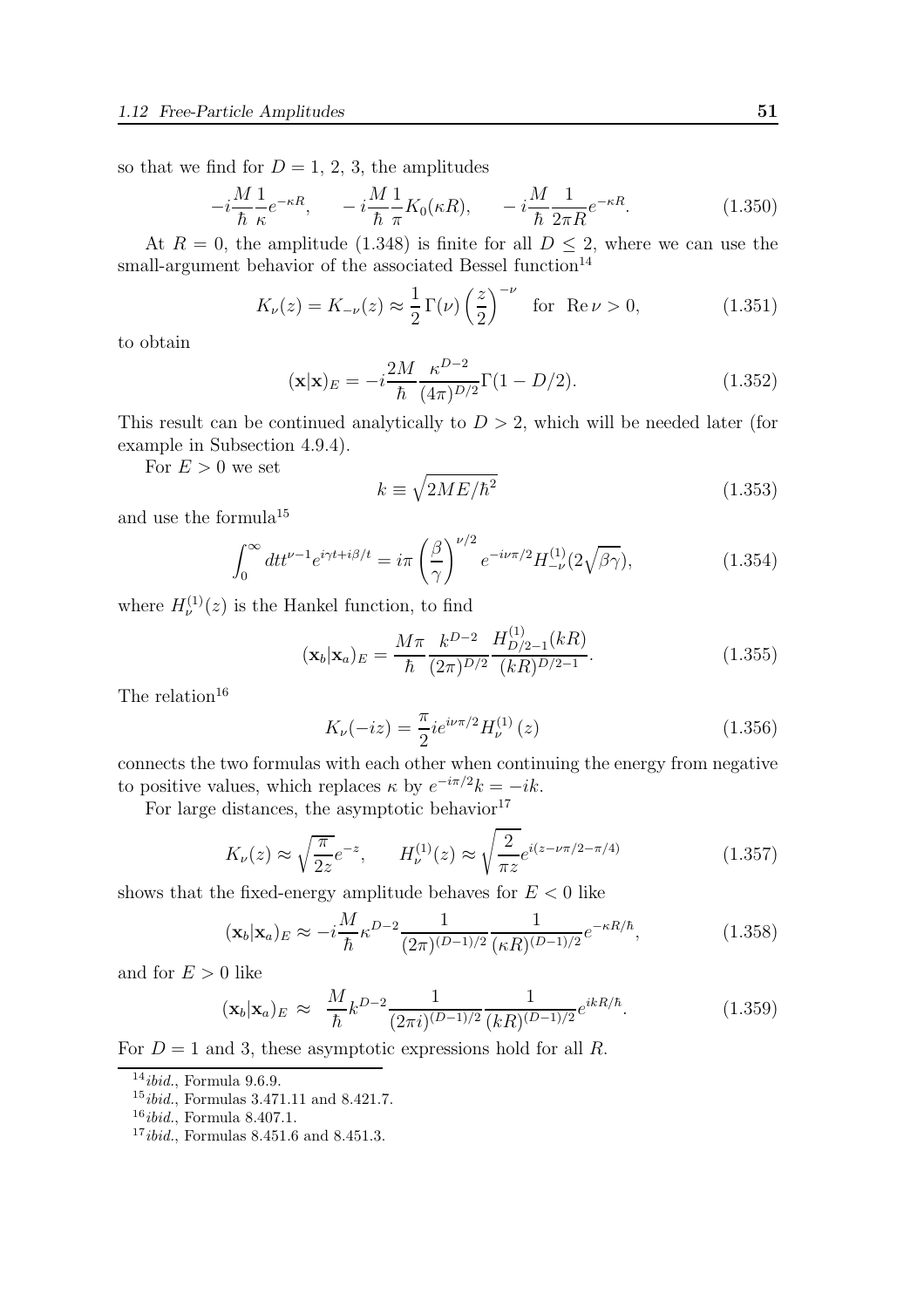#### 1.13 Quantum Mechanics of General Lagrangian Systems

An extension of the quantum-mechanical formalism to systems described by a set of completely general Lagrange coordinates  $q_1, \ldots, q_N$  is not straightforward. Only in the special case of  $q_i$   $(i = 1, \ldots, N)$  being merely a curvilinear reparametrization of a D-dimensional Euclidean space are the above correspondence rules sufficient to quantize the system. Then  $N = D$  and a variable change from  $x^i$  to  $q_j$  in the Schrödinger equation leads to the correct quantum mechanics. It will be useful to label the curvilinear coordinates by Greek superscripts and write  $q^{\mu}$  instead of  $q_j$ . This will help when we write all ensuing equations in a form that is manifestly covariant under coordinate transformations. In the original definition of generalized coordinates in Eq. (1.1), this was unnecessary since transformation properties were ignored. For the Cartesian coordinates we shall use Latin indices alternatively as sub- or superscripts. The coordinate transformation  $x^i = x^i(q^{\mu})$  implies the relation between the derivatives  $\partial_{\mu} \equiv \partial / \partial q^{\mu}$  and  $\partial_{i} \equiv \partial / \partial x^{i}$ :

$$
\partial_{\mu} = e^{i}{}_{\mu}(q)\partial_{i},\tag{1.360}
$$

with the transformation matrix

$$
e^{i}_{\ \mu}(q) \equiv \partial_{\mu}x^{i}(q) \tag{1.361}
$$

called basis D-ad (in 3 dimensions triad, in 4 dimensions tetrad, etc.). Let  $e_i^{\mu}(q) = \partial q^{\mu}/\partial x^i$  be the inverse matrix (assuming it exists) called the *reciprocal* D-ad, satisfying with  $e^i_{\mu}$  the orthogonality and completeness relations

$$
e^{i}_{\ \mu} e^{i}_{i} = \delta_{\mu}{}^{\nu}, \quad e^{i}_{\ \mu} e^{i}_{j}{}^{\mu} = \delta^{i}_{\ j}.
$$
 (1.362)

Then, (1.360) is inverted to

$$
\partial_i = e_i^{\mu}(q)\partial_{\mu} \tag{1.363}
$$

and yields the curvilinear transform of the Cartesian quantum-mechanical momentum operators

$$
\hat{p}_i = -i\hbar \partial_i = -i\hbar e_i^{\mu}(q)\partial_{\mu}.
$$
\n(1.364)

The free-particle Hamiltonian operator

$$
\hat{H}_0 = \hat{T} = \frac{1}{2M}\hat{\mathbf{p}}^2 = -\frac{\hbar^2}{2M}\nabla^2\tag{1.365}
$$

goes over into

$$
\hat{H}_0 = -\frac{\hbar^2}{2M}\Delta,\tag{1.366}
$$

where  $\Delta$  is the Laplacian expressed in curvilinear coordinates:

$$
\Delta = \partial_i^2 = e^{i\mu} \partial_\mu e_i^{\nu} \partial_\nu
$$
  
=  $e^{i\mu} e_i^{\nu} \partial_\mu \partial_\nu + (e^{i\mu} \partial_\mu e_i^{\nu}) \partial_\nu.$  (1.367)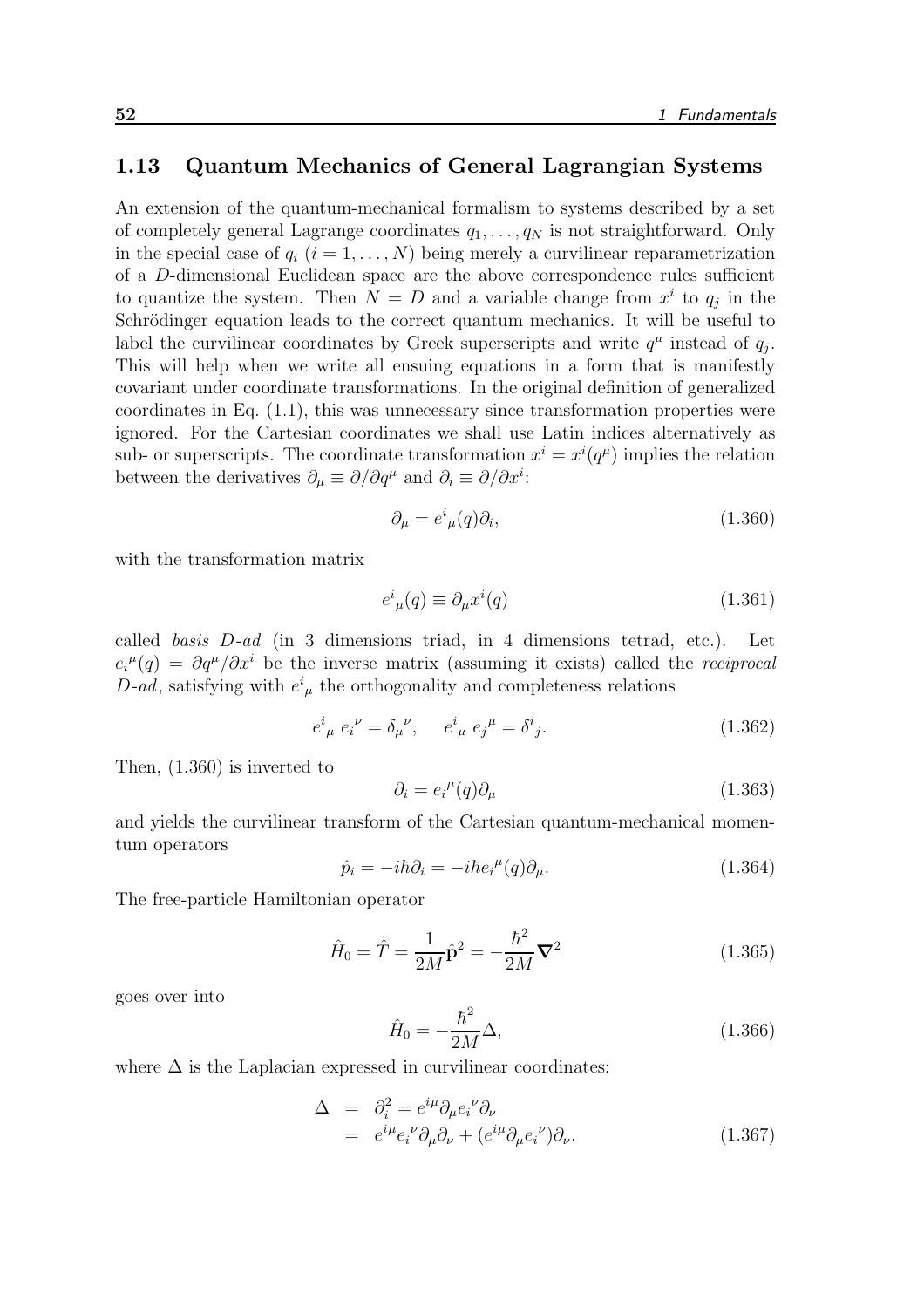At this point one introduces the metric tensor

$$
g_{\mu\nu}(q) \equiv e_{i\mu}(q)e^i_{\ \nu}(q),\tag{1.368}
$$

its inverse

$$
g^{\mu\nu}(q) = e^{i\mu}(q)e^{i\nu}(q), \qquad (1.369)
$$

defined by  $g^{\mu\nu}g_{\nu\lambda} = \delta^{\mu}{}_{\lambda}$ , and the so-called *affine connection* 

$$
\Gamma_{\mu\nu}{}^{\lambda}(q) = -e^{i}{}_{\nu}(q)\partial_{\mu}e_{i}{}^{\lambda}(q) = e_{i}{}^{\lambda}(q)\partial_{\mu}e^{i}{}_{\nu}(q). \qquad (1.370)
$$

Then the Laplacian takes the form

$$
\Delta = g^{\mu\nu}(q)\partial_{\mu}\partial_{\nu} - \Gamma_{\mu}^{\ \mu\nu}(q)\partial_{\nu},\tag{1.371}
$$

with  $\Gamma_{\mu}{}^{\lambda\nu}$  being defined as the *contraction* 

$$
\Gamma_{\mu}{}^{\lambda\nu} \equiv g^{\lambda\kappa} \Gamma_{\mu\kappa}{}^{\nu}.
$$
\n(1.372)

The reason why (1.368) is called a metric tensor is obvious: An infinitesimal square distance between two points in the original Cartesian coordinates

$$
ds^2 \equiv d\mathbf{x}^2 \tag{1.373}
$$

becomes in curvilinear coordinates

$$
ds^{2} = \frac{\partial \mathbf{x}}{\partial q^{\mu}} \frac{\partial \mathbf{x}}{\partial q^{\nu}} dq^{\mu} dq^{\nu} = g_{\mu\nu}(q) dq^{\mu} dq^{\nu}.
$$
 (1.374)

The infinitesimal volume element  $d^D x$  is given by

$$
d^D x = \sqrt{g} d^D q,\tag{1.375}
$$

where

$$
g(q) \equiv \det\left(g_{\mu\nu}(q)\right) \tag{1.376}
$$

is the determinant of the metric tensor. Using this determinant, we form the quantity

$$
\Gamma_{\mu} \equiv g^{-1/2} (\partial_{\mu} g^{1/2}) = \frac{1}{2} g^{\lambda \kappa} (\partial_{\mu} g_{\lambda \kappa}) \tag{1.377}
$$

and see that it is equal to the once-contracted connection

$$
\Gamma_{\mu} = \Gamma_{\mu\lambda}{}^{\lambda}.\tag{1.378}
$$

With the inverse metric (1.369) we have furthermore

$$
\Gamma_{\mu}^{\ \mu\nu} = -\partial_{\mu}g^{\mu\nu} - \Gamma_{\mu}^{\ \nu\mu}.\tag{1.379}
$$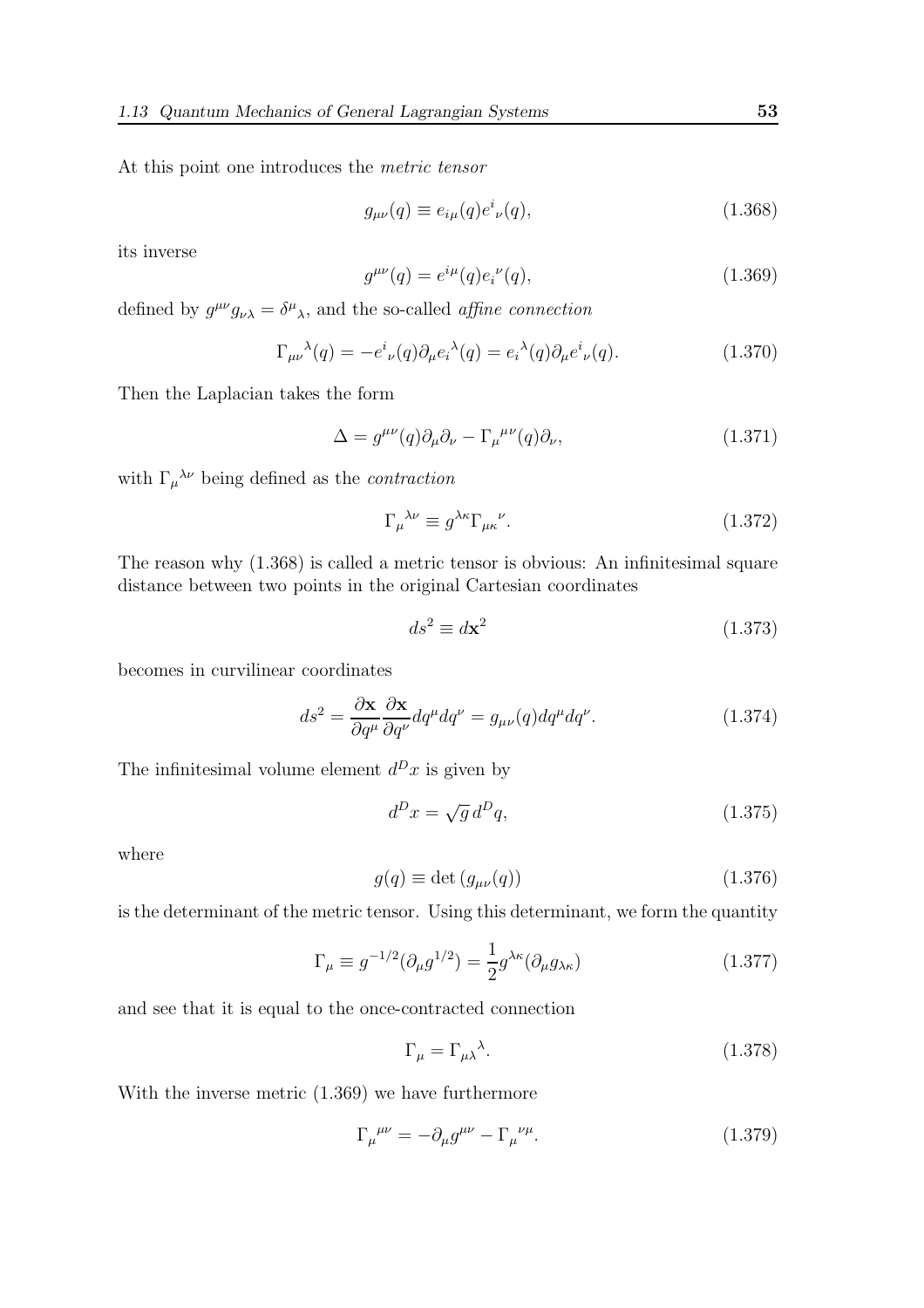We now take advantage of the fact that the derivatives  $\partial_{\mu}, \partial_{\nu}$  applied to the coordinate transformation  $x^{i}(q)$  commute causing  $\Gamma_{\mu\nu}^{\,\,\,\lambda}$  to be symmetric in  $\mu\nu$ , i.e.,  $\Gamma_{\mu\nu}^{\,\,\,\lambda}$  $=\Gamma_{\nu\mu}{}^{\lambda}$  and hence  $\Gamma_{\mu}{}^{\nu\mu}=\Gamma^{\nu}$ . Together with (1.377) we find the rotation

$$
\Gamma_{\mu}^{\ \mu\nu} = -\frac{1}{\sqrt{g}} (\partial_{\mu} g^{\mu\nu} \sqrt{g}), \qquad (1.380)
$$

which allows the Laplace operator  $\Delta$  to be rewritten in the more compact form

$$
\Delta = \frac{1}{\sqrt{g}} \partial_{\mu} g^{\mu \nu} \sqrt{g} \partial_{\nu}.
$$
\n(1.381)

This expression is called the *Laplace-Beltrami operator*.<sup>18</sup>

Thus we have shown that for a Hamiltonian in a Euclidean space

$$
H(\hat{\mathbf{p}}, \mathbf{x}) = \frac{1}{2M}\hat{\mathbf{p}}^2 + V(\mathbf{x}),\tag{1.382}
$$

the Schrödinger equation in curvilinear coordinates becomes

$$
\hat{H}\psi(q,t) \equiv \left[ -\frac{\hbar^2}{2M}\Delta + V(q) \right] \psi(q,t) = i\hbar \partial_t \psi(q,t), \qquad (1.383)
$$

where  $V(q)$  is short for  $V(\mathbf{x}(q))$ . The scalar product of two wave functions  $\int d^D x \psi_2^*(\mathbf{x}, t) \psi_1(\mathbf{x}, t)$ , which determines the transition amplitudes of the system, transforms into

$$
\int d^D q \sqrt{g} \psi_2^*(q, t) \psi_1(q, t). \tag{1.384}
$$

It is important to realize that this Schrödinger equation would not be obtained by a straightforward application of the canonical formalism to the coordinatetransformed version of the Cartesian Lagrangian

$$
L(\mathbf{x}, \dot{\mathbf{x}}) = \frac{M}{2}\dot{\mathbf{x}}^2 - V(\mathbf{x}).
$$
\n(1.385)

With the velocities transforming as

$$
\dot{x}^i = e^i{}_{\mu}(q)\dot{q}^{\mu},\tag{1.386}
$$

the Lagrangian becomes

$$
L(q, \dot{q}) = \frac{M}{2} g_{\mu\nu}(q) \dot{q}^{\mu} \dot{q}^{\nu} - V(q). \qquad (1.387)
$$

Up to a factor  $M$ , the metric is equal to the Hessian metric of the system, which depends here only on  $q^{\mu}$  [recall (1.12)]:

$$
H_{\mu\nu}(q) = Mg_{\mu\nu}(q). \tag{1.388}
$$

<sup>&</sup>lt;sup>18</sup>More details will be given later in Eqs.  $(11.12)$ – $(11.18)$ .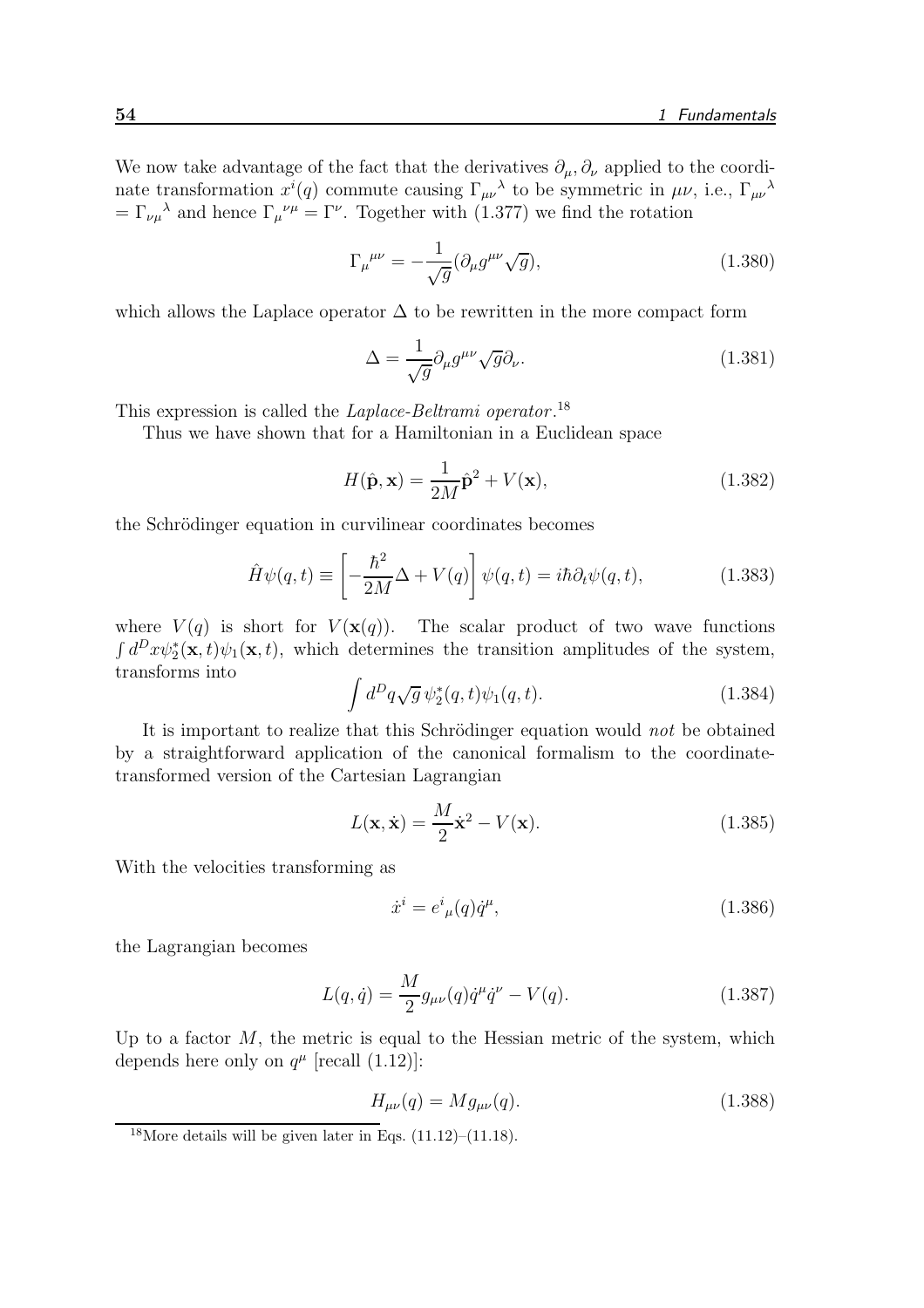The canonical momenta are

$$
p_{\mu} \equiv \frac{\partial L}{\partial \dot{q}^{\mu}} = M g_{\mu\nu} \dot{q}^{\nu}.
$$
 (1.389)

The associated quantum-mechanical momentum operators  $\hat{p}_{\mu}$  have to be Hermitian in the scalar product (1.384) and must satisfy the canonical commutation rules  $(1.268):$ 

$$
\begin{array}{rcl}\n[\hat{p}_{\mu}, \hat{q}^{\nu}] & = & -i\hbar \delta_{\mu}{}^{\nu}, \\
[\hat{q}^{\mu}, \hat{q}^{\nu}] & = & 0, \\
[\hat{p}_{\mu}, \hat{p}_{\nu}] & = & 0.\n\end{array} \tag{1.390}
$$

An obvious solution is

$$
\hat{p}_{\mu} = -i\hbar g^{-1/4} \partial_{\mu} g^{1/4}, \quad \hat{q}^{\mu} = q^{\mu}.
$$
 (1.391)

The commutation rules are true for  $-i\hbar g^{-z}\partial_{\mu}g^{z}$  with any power z, but only  $z = 1/4$ produces a Hermitian momentum operator:

$$
\int d^3q \sqrt{g} \Psi_2^*(q,t) [-i\hbar g^{-1/4} \partial_\mu g^{1/4} \Psi_1(q,t)] = \int d^3q \, g^{1/4} \Psi_2^*(q,t) [-i\hbar \partial_\mu g^{1/4} \Psi_1(q,t)]
$$
  
= 
$$
\int d^3q \sqrt{g} \left[-i\hbar g^{-1/4} \partial_\mu g^{1/4} \Psi_2(q,t)\right]^* \Psi_1(q,t),
$$
 (1.392)

as is easily verified by partial integration.

In terms of the quantity (1.377), this can also be rewritten as

$$
\hat{p}_{\mu} = -i\hbar (\partial_{\mu} + \frac{1}{2}\Gamma_{\mu}). \tag{1.393}
$$

Consider now the classical Hamiltonian associated with the Lagrangian (1.387), which by (1.389) is simply

$$
H = p_{\mu}\dot{q}^{\mu} - L = \frac{1}{2M}g_{\mu\nu}(q)p^{\mu}p^{\nu} + V(q). \qquad (1.394)
$$

When trying to turn this expression into a Hamiltonian operator, we encounter the operator-ordering problem discussed in connection with Eq.  $(1.101)$ . The correspondence principle requires replacing the momenta  $p_{\mu}$  by the momentum operators  $\hat{p}_{\mu}$ , but it does not specify the position of these operators with respect to the coordinates  $q^{\mu}$  contained in the inverse metric  $g^{\mu\nu}(q)$ . An important constraint is provided by the required Hermiticity of the Hamiltonian operator, but this is not sufficient for a unique specification. We may, for instance, define the canonical Hamiltonian operator as

$$
\hat{H}_{\text{can}} \equiv \frac{1}{2M} \hat{p}^{\mu} g_{\mu\nu}(q) \hat{p}^{\nu} + V(q),\tag{1.395}
$$

in which the momentum operators have been arranged symmetrically around the inverse metric to achieve Hermiticity. This operator, however, is not equal to the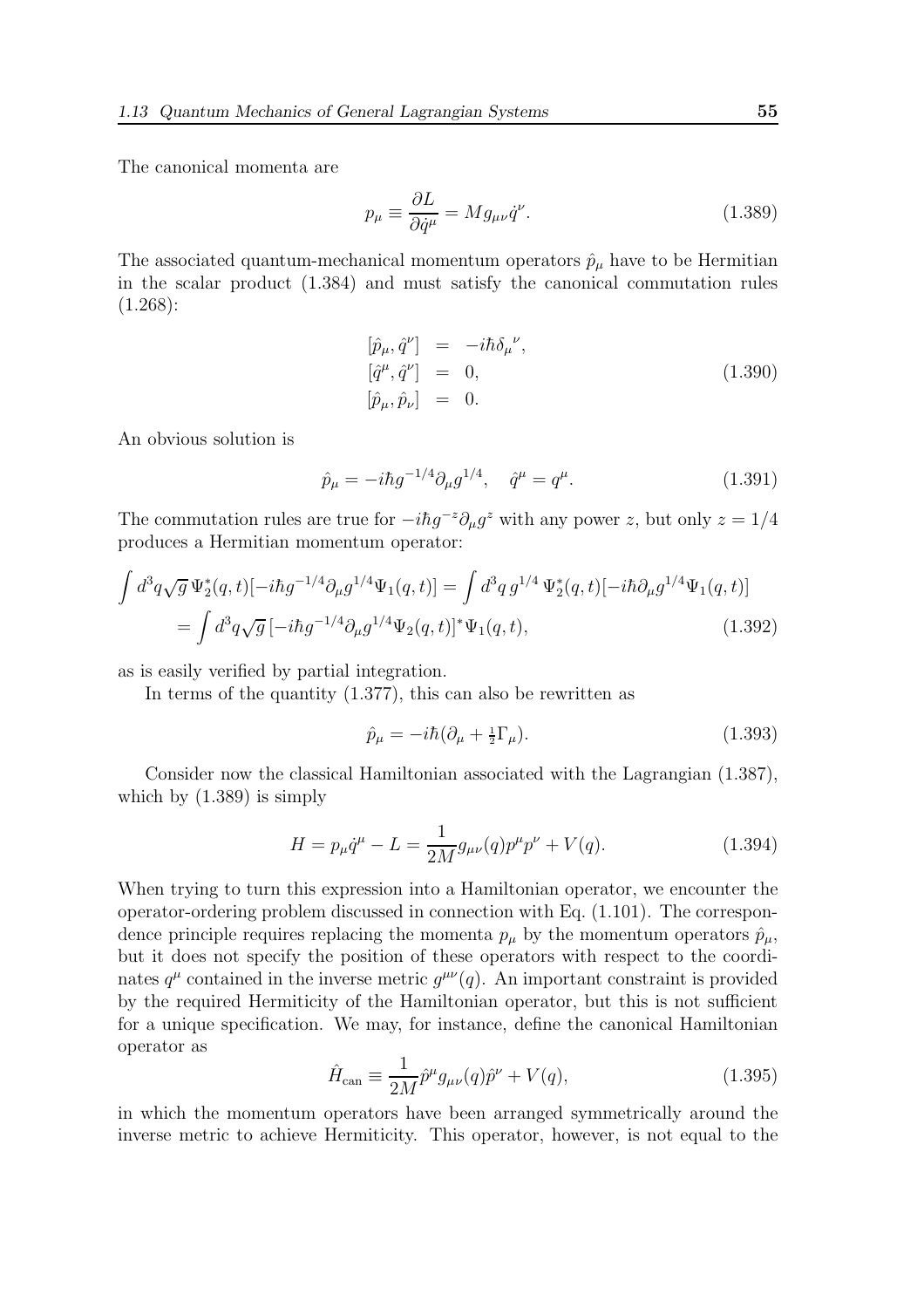correct Schrödinger operator in  $(1.383)$ . The kinetic term contains what we may call the canonical Laplacian

$$
\Delta_{\text{can}} = \left(\partial_{\mu} + \frac{1}{2}\Gamma_{\mu}\right)g^{\mu\nu}(q)\left(\partial_{\nu} + \frac{1}{2}\Gamma_{\nu}\right). \tag{1.396}
$$

It differs from the Laplace-Beltrami operator (1.381) in (1.383) by

$$
\Delta - \Delta_{\text{can}} = -\frac{1}{2} \partial_{\mu} (g^{\mu\nu} \Gamma_{\nu}) - \frac{1}{4} g^{\mu\nu} \Gamma_{\nu} \Gamma_{\mu}. \qquad (1.397)
$$

The correct Hamiltonian operator could be obtained by suitably distributing pairs of dummy factors of  $g^{1/4}$  and  $g^{-1/4}$  symmetrically between the canonical operators [5]:

$$
\hat{H} = \frac{1}{2M} g^{-1/4} \hat{p}_{\mu} g^{1/4} g^{\mu \nu}(q) g^{1/4} \hat{p}_{\nu} g^{-1/4} + V(q). \tag{1.398}
$$

This operator has the same classical limit (1.394) as (1.395). Unfortunately, the correspondence principle does not specify how the classical factors have to be ordered before being replaced by operators.

The simplest system exhibiting the breakdown of the canonical quantization rules is a free particle in a plane described by radial coordinates  $q^1 = r, q^2 = \varphi$ :

$$
x^1 = r \cos \varphi, \quad x^2 = r \sin \varphi. \tag{1.399}
$$

Since the infinitesimal square distance is  $ds^2 = dr^2 + r^2 d\varphi^2$ , the metric reads

$$
g_{\mu\nu} = \left(\begin{array}{cc} 1 & 0\\ 0 & r^2 \end{array}\right)_{\mu\nu}.\tag{1.400}
$$

It has a determinant

$$
g = r^2 \tag{1.401}
$$

and an inverse

$$
g^{\mu\nu} = \left(\begin{array}{cc} 1 & 0\\ 0 & r^{-2} \end{array}\right)^{\mu\nu}.\tag{1.402}
$$

The Laplace-Beltrami operator becomes

$$
\Delta = \frac{1}{r} \partial_r r \partial_r + \frac{1}{r^2} \partial_\varphi^2.
$$
\n(1.403)

The canonical Laplacian, on the other hand, reads

$$
\Delta_{\text{can}} = (\partial_r + 1/2r)^2 + \frac{1}{r^2} \partial_\varphi^2
$$
  
=  $\partial_r^2 + \frac{1}{r} \partial_r - \frac{1}{4r^2} + \frac{1}{r^2} \partial_\varphi^2.$  (1.404)

The discrepancy (1.397) is therefore

$$
\Delta_{\text{can}} - \Delta = -\frac{1}{4r^2}.\tag{1.405}
$$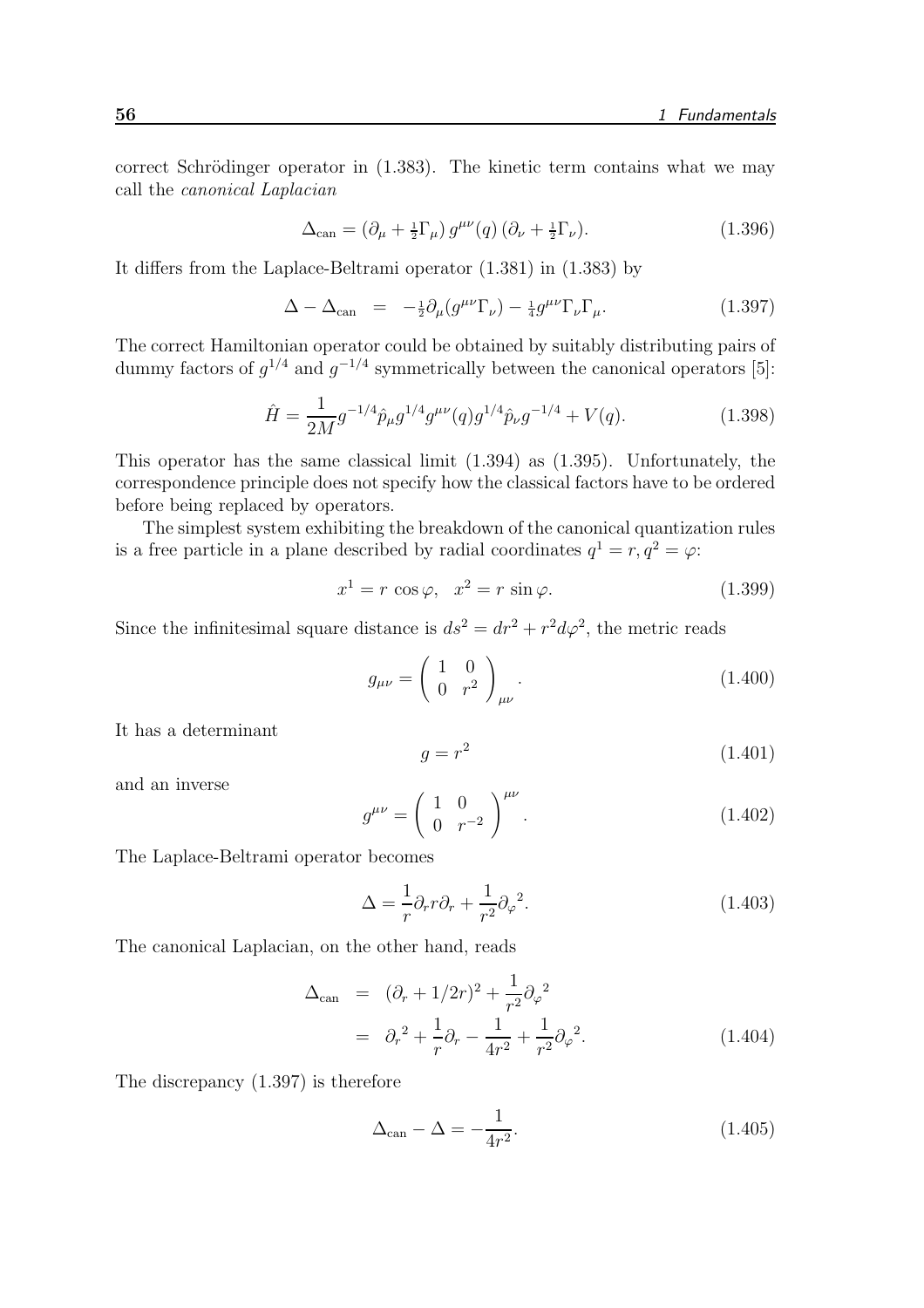Note that this discrepancy arises even though there is no apparent ordering problem in the naively quantized canonical expression  $\hat{p}^{\mu}g_{\mu\nu}(q)\,\hat{p}^{\nu}$  in (1.404). Only the need to introduce dummy  $g^{1/4}$ - and  $g^{-1/4}$ -factors creates such problems, and a specification of the order is required to obtain the correct result.

If the Lagrangian coordinates  $q_i$  do not merely reparametrize a Euclidean space but specify the points of a general geometry, we cannot proceed as above and derive the Laplace-Beltrami operator by a coordinate transformation of a Cartesian Laplacian. With the canonical quantization rules being unreliable in curvilinear coordinates there are, at first sight, severe difficulties in quantizing such a system. This is why the literature contains many proposals for handling this problem [6]. Fortunately, a large class of non-Cartesian systems allows for a unique quantummechanical description on completely different grounds. These systems have the common property that their Hamiltonian can be expressed in terms of the generators of a group of motion in the general coordinate frame. For symmetry reasons, the correspondence principle must then be imposed not on the Poisson brackets of the canonical variables  $p$  and  $q$ , but on those of the group generators and the coordinates. The brackets containing two group generators specify the structure of the group, those containing a generator and a coordinate specify the defining representation of the group in configuration space. The replacement of these brackets by commutation rules constitutes the proper generalization of the canonical quantization from Cartesian to non-Cartesian coordinates. It is called group quantization. The replacement rule will be referred to as the group correspondence principle. The canonical commutation rules in Euclidean space may be viewed as a special case of the commutation rules between group generators, i.e., of the Lie algebra of the group. In a Cartesian coordinate frame, the group of motion is the Euclidean group containing translations and rotations. The generators of translations and rotations are the momenta and the angular momenta, respectively. According to the group correspondence principle, the Poisson brackets between the generators and the coordinates are to be replaced by commutation rules. Thus, in a Euclidean space, the commutation rules between group generators and coordinates lead to the canonical quantization rules, and this appears to be the deeper reason why the canonical rules are correct. In systems whose energy depends on generators of the group of motion other than those of translations, for instance on the angular momenta, the commutators between the generators have to be used for quantization rather than the canonical commutators between positions and momenta.

The prime examples for such systems are a particle on the surface of a sphere or a spinning top whose quantization will now be discussed.

#### 1.14 Particle on the Surface of a Sphere

For a particle moving on the surface of a sphere of radius  $r$  with coordinates

$$
x^{1} = r \sin \theta \cos \varphi, \quad x^{2} = r \sin \theta \sin \varphi, \quad x^{3} = r \cos \theta,
$$
 (1.406)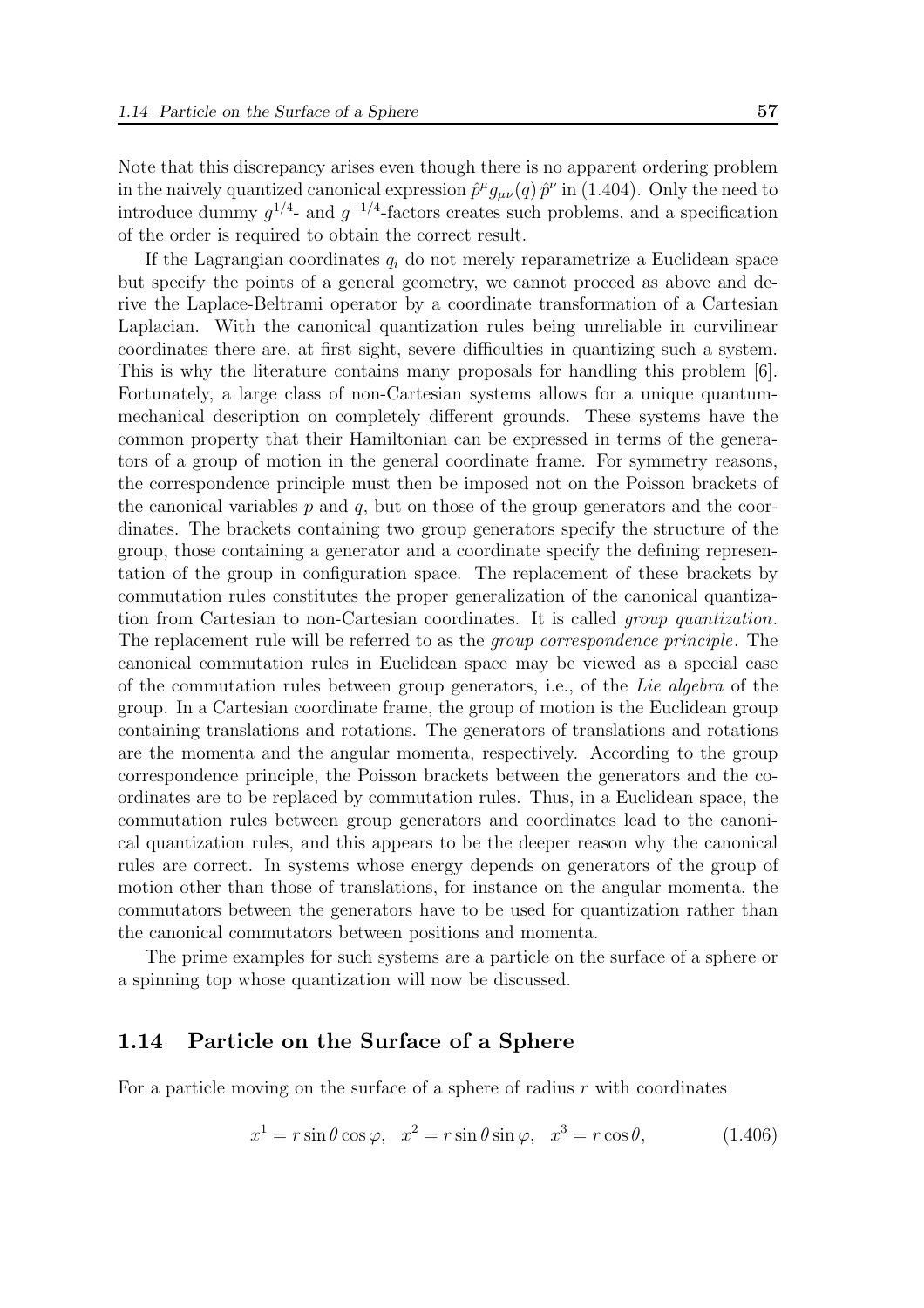the Lagrangian reads

$$
L = \frac{Mr^2}{2}(\dot{\theta}^2 + \sin^2 \theta \dot{\varphi}^2). \tag{1.407}
$$

The canonical momenta are

$$
p_{\theta} = Mr^2 \dot{\theta}, \quad p_{\varphi} = Mr^2 \sin^2 \theta \dot{\varphi}, \tag{1.408}
$$

and the classical Hamiltonian is given by

$$
H = \frac{1}{2Mr^2} \left( p_\theta^2 + \frac{1}{\sin^2 \theta} p_\varphi^2 \right).
$$
 (1.409)

According to the canonical quantization rules, the momenta should become operators

$$
\hat{p}_{\theta} = -i\hbar \frac{1}{\sin^{1/2} \theta} \partial_{\theta} \sin^{1/2} \theta, \quad \hat{p}_{\varphi} = -i\hbar \partial_{\varphi}.
$$
\n(1.410)

But as explained in the previous section, these momentum operators are not expected to give the correct Hamiltonian operator when inserted into the Hamiltonian (1.409). Moreover, there exists no proper coordinate transformation from the surface of the sphere to Cartesian coordinates<sup>19</sup> such that a particle on a sphere cannot be treated via the safe Cartesian quantization rules (1.268):

$$
\begin{array}{rcl}\n[\hat{p}_i, \hat{x}^j] & = & -i\hbar \delta_i{}^j, \\
[\hat{x}^i, \hat{x}^j] & = & 0, \\
[\hat{p}_i, \hat{p}_j] & = & 0.\n\end{array} \tag{1.411}
$$

The only help comes from the group properties of the motion on the surface of the sphere. The angular momentum

$$
\mathbf{L} = \mathbf{x} \times \mathbf{p} \tag{1.412}
$$

can be quantized uniquely in Cartesian coordinates and becomes an operator

$$
\hat{\mathbf{L}} = \hat{\mathbf{x}} \times \hat{\mathbf{p}} \tag{1.413}
$$

whose components satisfy the commutation rules of the Lie algebra of the rotation group

$$
[\hat{L}_i, \hat{L}_j] = i\hbar \hat{L}_k \qquad (i, j, k \text{ cyclic}). \tag{1.414}
$$

Note that there is no factor-ordering problem since the  $\hat{x}^{i}$ 's and the  $\hat{p}_{i}$ 's appear with different indices in each  $\hat{L_k}$ . An important property of the angular momentum

<sup>&</sup>lt;sup>19</sup>There exist, however, certain infinitesimal nonholonomic coordinate transformations which are multivalued and can be used to transform infinitesimal distances in a curved space into those in a flat one. They are introduced and applied in Sections 10.2 and Appendix 10A, leading once more to the same quantum mechanics as the one described here.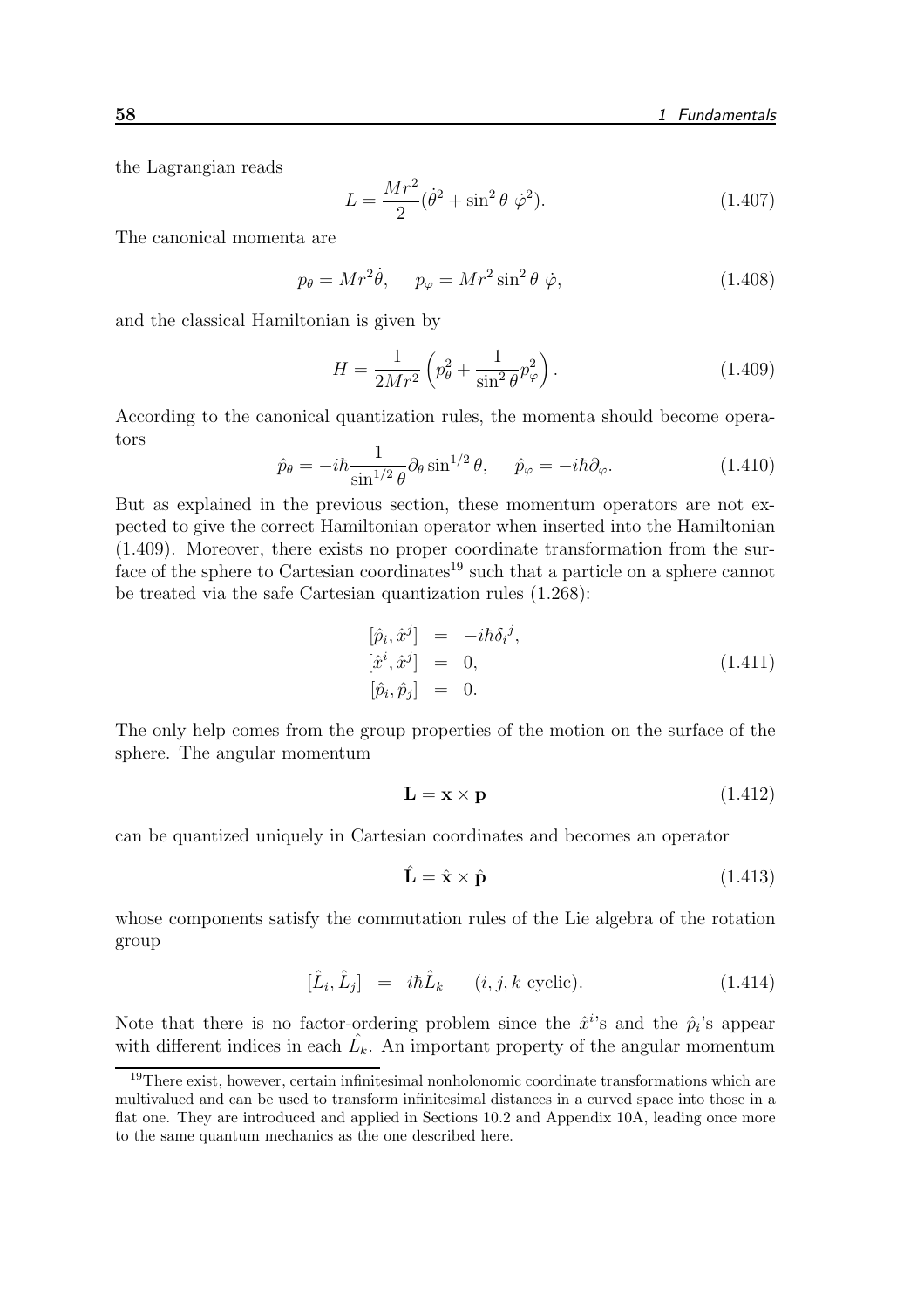operator is its homogeneity in x. It has the consequence that when going from Cartesian to spherical coordinates

$$
x^{1} = r \sin \theta \cos \varphi, \quad x^{2} = r \sin \theta \sin \varphi, \quad x^{3} = r \cos \theta,
$$
 (1.415)

the radial coordinate cancels making the angular momentum a differential operator involving only the angles  $\theta$ ,  $\varphi$ :

$$
\hat{L}_1 = i\hbar (\sin \varphi \, \partial_{\theta} + \cot \theta \cos \varphi \, \partial_{\varphi}), \n\hat{L}_2 = -i\hbar (\cos \varphi \, \partial_{\theta} - \cot \theta \sin \varphi \, \partial_{\varphi}), \n\hat{L}_3 = -i\hbar \partial_{\varphi}.
$$
\n(1.416)

There is then a natural way of quantizing the system which makes use of these operators  $\hat{L}_i$ . We re-express the classical Hamiltonian (1.409) in terms of the classical angular momenta

$$
L_1 = Mr^2 \left( -\sin \varphi \, \dot{\theta} - \sin \theta \cos \theta \cos \varphi \, \dot{\varphi} \right),
$$
  
\n
$$
L_2 = Mr^2 \left( \cos \varphi \, \dot{\theta} - \sin \theta \cos \theta \sin \varphi \, \dot{\varphi} \right),
$$
  
\n
$$
L_3 = Mr^2 \sin^2 \theta \, \dot{\varphi}
$$
\n(1.417)

as

$$
H = \frac{1}{2Mr^2} \mathbf{L}^2,\tag{1.418}
$$

and replace the angular momenta by the operators (1.416). The result is the Hamiltonian operator:

$$
\hat{H} = \frac{1}{2Mr^2}\hat{\mathbf{L}}^2 = -\frac{\hbar^2}{2Mr^2} \left[ \frac{1}{\sin\theta} \partial_\theta \left( \sin\theta \, \partial_\theta \right) + \frac{1}{\sin^2\theta} \partial_\varphi^2 \right]. \tag{1.419}
$$

The eigenfunctions diagonalizing the rotation-invariant operator  $\hat{L}^2$  are well known. They can be chosen to diagonalize simultaneously one component of  $\hat{L}_i$ , for instance the third one,  $\hat{L}_3$ , in which case they are equal to the spherical harmonics

$$
Y_{lm}(\theta,\varphi) = (-1)^m \left[ \frac{2l+1}{4\pi} \frac{(l-m)!}{(l+m)!} \right]^{1/2} P_l^m(\cos\theta) e^{im\varphi},\tag{1.420}
$$

with  $P_l^m(z)$  being the associated Legendre polynomials

$$
P_l^m(z) = \frac{1}{2^l l!} (1 - z^2)^{m/2} \frac{d^{l+m}}{dx^{l+m}} (z^2 - 1)^l.
$$
 (1.421)

The spherical harmonics are orthonormal with respect to the rotation-invariant scalar product

$$
\int_0^{\pi} d\theta \sin \theta \int_0^{2\pi} d\varphi Y_{lm}^*(\theta, \varphi) Y_{l'm'}(\theta, \varphi) = \delta_{ll'} \delta_{mm'}.
$$
 (1.422)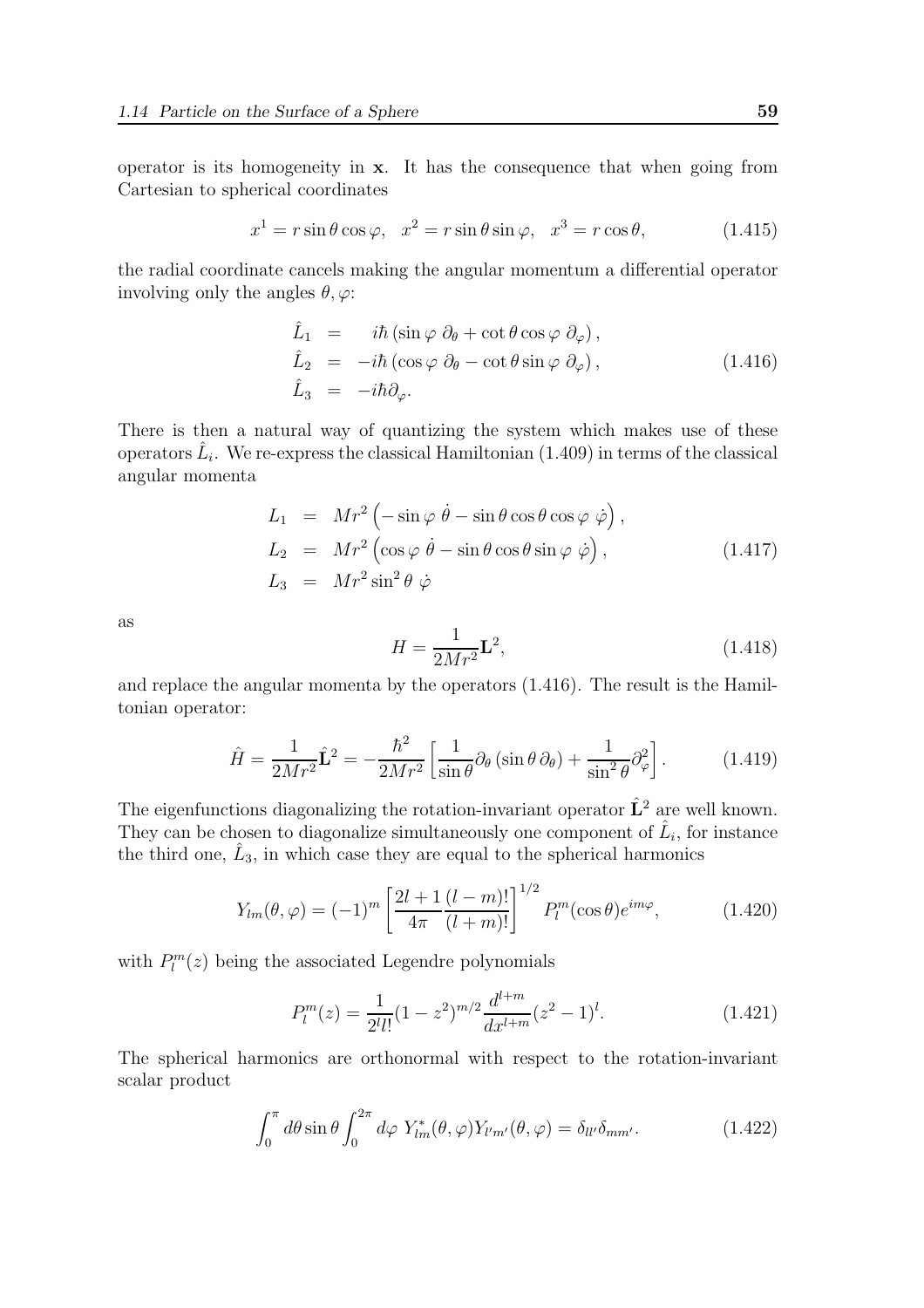Two important lessons can be learned from this group quantization. First, the correct Hamiltonian operator (1.419) does not agree with the canonically quantized one which would be obtained by inserting Eqs. (1.410) into (1.409). The correct result would, however, arise by distributing dummy factors

$$
g^{-1/4} = r^{-1} \sin^{-1/2} \theta, \quad g^{1/4} = r \sin^{1/2} \theta \tag{1.423}
$$

between the canonical momentum operators as observed earlier in Eq. (1.398). Second, just as in the case of polar coordinates, the correct Hamiltonian operator is equal to

$$
\hat{H} = -\frac{\hbar^2}{2M}\Delta,\tag{1.424}
$$

where  $\Delta$  is the Laplace-Beltrami operator associated with the metric

$$
g_{\mu\nu} = r^2 \begin{pmatrix} 1 & 0 \\ 0 & \sin^2 \theta \end{pmatrix}, \qquad (1.425)
$$

i.e.,

$$
\Delta = \frac{1}{r^2} \left[ \frac{1}{\sin \theta} \, \partial_{\theta} \left( \sin \theta \partial_{\theta} \right) + \frac{1}{\sin^2 \theta} \partial_{\varphi}^2 \right]. \tag{1.426}
$$

#### 1.15 Spinning Top

For a spinning top, the optimal starting point is again not the classical Lagrangian but the Hamiltonian expressed in terms of the classical angular momenta. In the symmetric case in which two moments of inertia coincide, it is written as

$$
H = \frac{1}{2I_{\xi}}(L_{\xi}^{2} + L_{\eta}^{2}) + \frac{1}{2I_{\zeta}}L_{\zeta}^{2},
$$
\n(1.427)

where  $L_{\xi}, L_{\eta}, L_{\zeta}$  are the components of the orbital angular momentum in the directions of the principal body axes with  $I_{\xi}, I_{\eta} \equiv I_{\xi}, I_{\zeta}$  being the corresponding moments of inertia. The classical angular momentum of an aggregate of mass points is given by

$$
\mathbf{L} = \sum_{\nu} \mathbf{x}_{\nu} \times \mathbf{p}_{\nu},\tag{1.428}
$$

where the sum over  $\nu$  runs over all mass points. The angular momentum possesses a unique operator

$$
\hat{\mathbf{L}} = \sum_{\nu} \hat{\mathbf{x}}_{\nu} \times \hat{\mathbf{p}}_{\nu},\tag{1.429}
$$

with the commutation rules (1.414) between the components  $\hat{L}_i$ . Since rotations do not change the distances between the mass points, they commute with the constraints of the rigid body. If the center of mass of the rigid body is placed at the origin, the only dynamical degrees of freedom are the orientations in space. They can uniquely be specified by the rotation matrix which brings the body from some standard orientation to the actual one. We may choose the standard orientation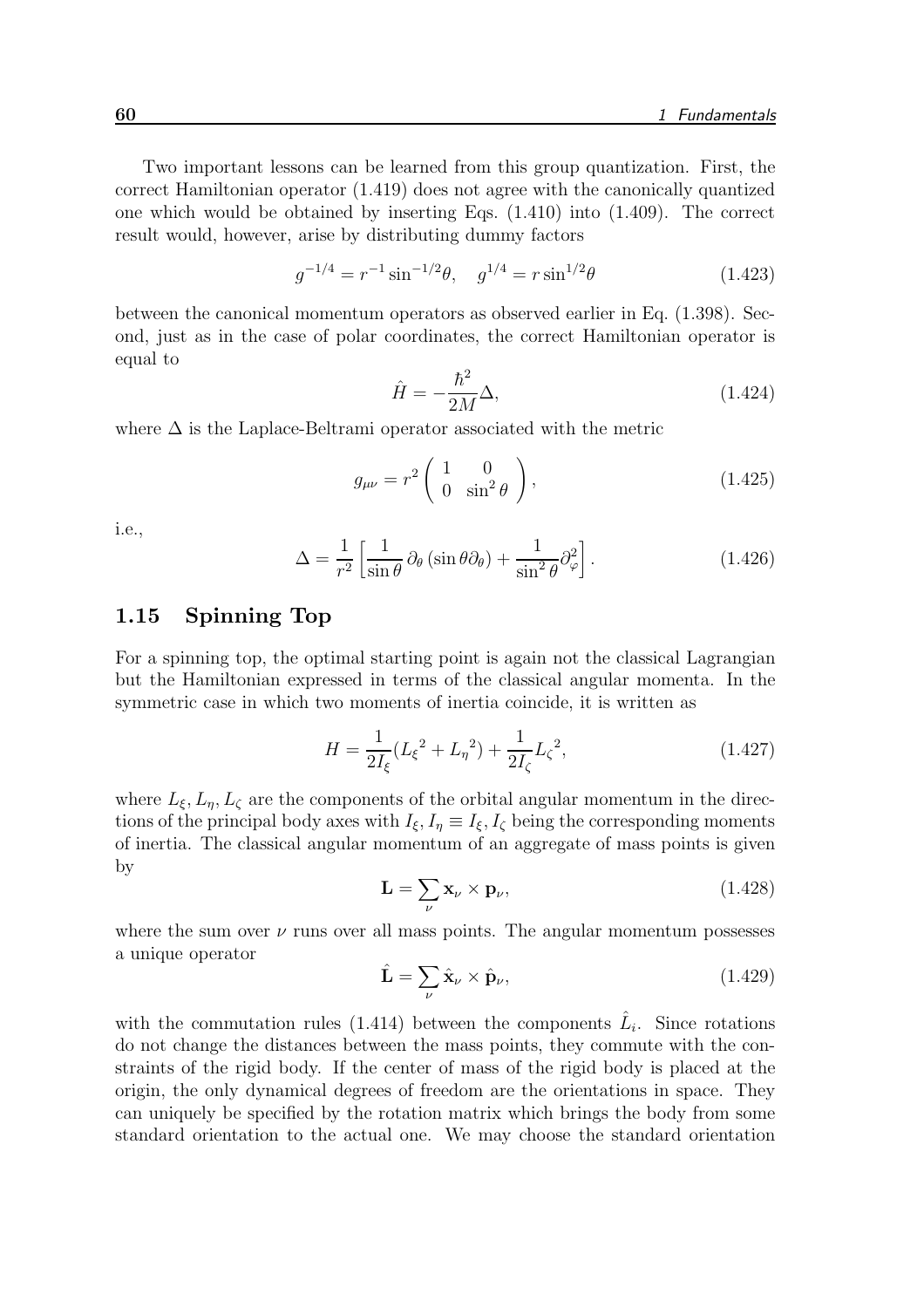to have the principal body axes aligned with the  $x, y, z$ -directions, respectively. An arbitrary orientation is obtained by applying all finite rotations to each point of the body. They are specified by the  $3 \times 3$  orthonormal matrices  $R_{ij}$ . The space of these matrices has three degrees of freedom. It can be decomposed, omitting the matrix indices as

$$
R(\alpha, \beta, \gamma) = R_3(\alpha) R_2(\beta) R_3(\gamma), \qquad (1.430)
$$

where  $R_3(\alpha)$ ,  $R_3(\gamma)$  are rotations around the z-axis by angles  $\alpha$ ,  $\gamma$ , respectively, and  $R_2(\beta)$  is a rotation around the y-axis by  $\beta$ . These rotation matrices can be expressed as exponentials

$$
R_i(\delta) \equiv e^{-i\delta L_i/\hbar},\tag{1.431}
$$

where  $\delta$  is the rotation angle and  $L_i$  are the  $3 \times 3$  matrix generators of the rotations with the elements

$$
(L_i)_{jk} = -i\hbar \epsilon_{ijk}.
$$
\n(1.432)

It is easy to check that these generators satisfy the commutation rules (1.414) of angular momentum operators. The angles  $\alpha, \beta, \gamma$  are referred to as *Euler angles*.

The  $3 \times 3$  rotation matrices make it possible to express the infinitesimal rotations around the three coordinate axes as differential operators of the three Euler angles. Let  $\psi(R)$  be the wave function of the spinning top describing the probability amplitude of the different orientations which arise from a standard orientation by the rotation matrix  $R = R(\alpha, \beta, \gamma)$ . Under a further rotation by  $R(\alpha', \beta', \gamma')$ , the wave function goes over into  $\psi'(R) = \psi(R^{-1}(\alpha', \beta', \gamma')R)$ . The transformation may be described by a unitary differential operator

$$
\hat{U}(\alpha', \beta', \gamma') \equiv e^{-i\alpha' \hat{L}_3} e^{-i\beta' \hat{L}_2} e^{-i\gamma' \hat{L}_3},\tag{1.433}
$$

where  $\hat{L}_i$  is the representation of the generators in terms of differential operators. To calculate these we note that the  $3 \times 3$  -matrix  $R^{-1}(\alpha, \beta, \gamma)$  has the following derivatives

$$
-i\hbar \partial_{\alpha} R^{-1} = R^{-1} L_3,
$$
  
\n
$$
-i\hbar \partial_{\beta} R^{-1} = R^{-1} (\cos \alpha L_2 - \sin \alpha L_1),
$$
  
\n
$$
-i\hbar \partial_{\gamma} R^{-1} = R^{-1} [\cos \beta L_3 + \sin \beta (\cos \alpha L_1 + \sin \alpha L_2)].
$$
\n(1.434)

The first relation is trivial, the second follows from the rotation of the generator

$$
e^{-i\alpha L_3/\hbar}L_2 e^{i\alpha L_3/\hbar} = \cos\alpha L_2 - \sin\alpha L_1,\tag{1.435}
$$

which is a consequence of Lie's expansion formula  $(1.297)$  together with the commutation rules (1.432) of the  $3 \times 3$  matrices  $L_i$ . The third requires, in addition, the rotation

$$
e^{-i\beta L_2/\hbar}L_3e^{i\beta L_2/\hbar} = \cos\beta L_3 + \sin\beta L_1. \tag{1.436}
$$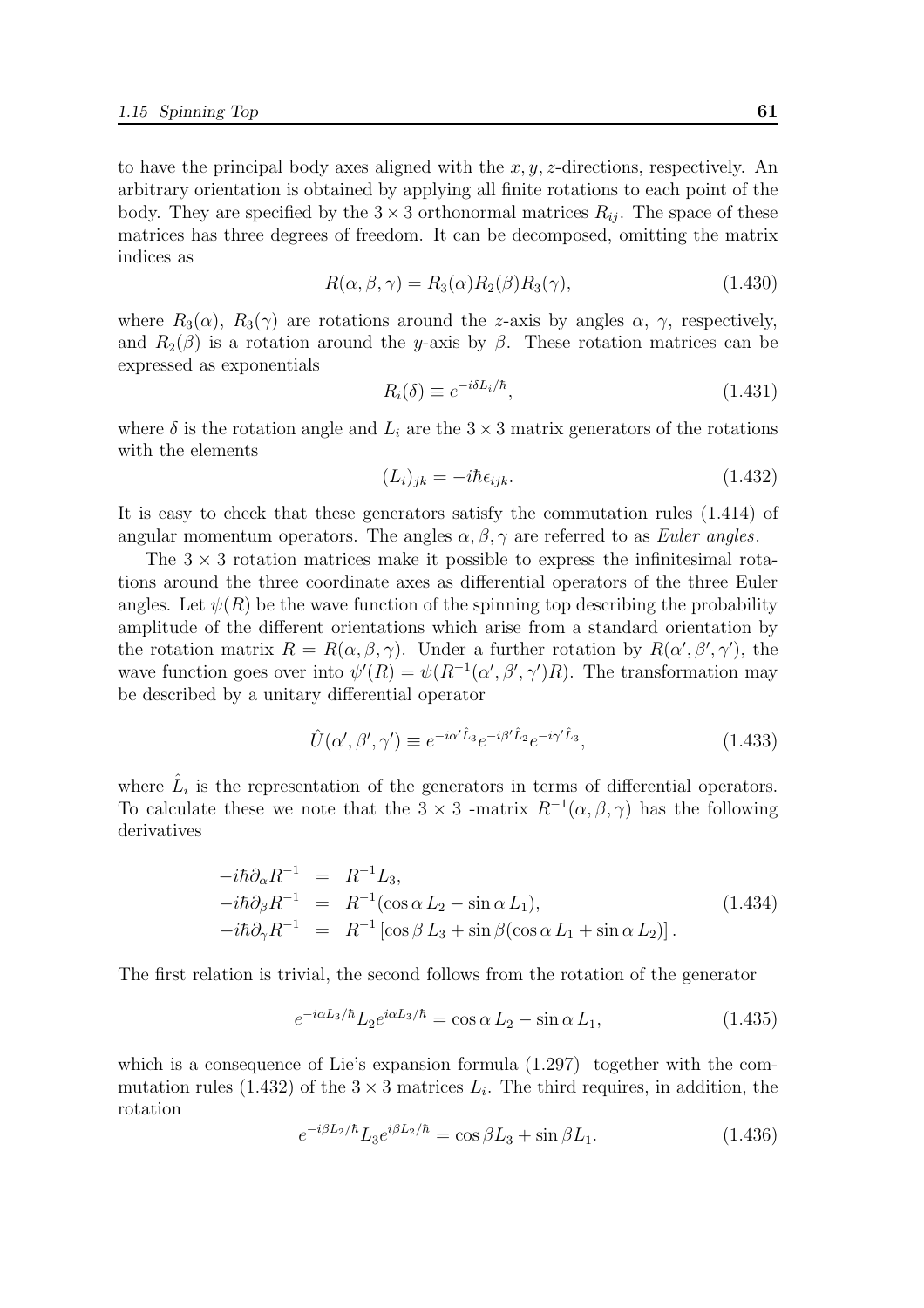Inverting the relations (1.434), we find the differential operators generating the rotations [7]:

$$
\hat{L}_1 = i\hbar \left( \cos \alpha \cot \beta \ \partial_{\alpha} + \sin \alpha \ \partial_{\beta} - \frac{\cos \alpha}{\sin \beta} \partial_{\gamma} \right),
$$
\n
$$
\hat{L}_2 = i\hbar \left( \sin \alpha \cot \beta \ \partial_{\alpha} - \cos \alpha \ \partial_{\beta} - \frac{\sin \alpha}{\sin \beta} \partial_{\gamma} \right),
$$
\n
$$
\hat{L}_3 = -i\hbar \partial_{\alpha}.
$$
\n(1.437)

After exponentiating these differential operators we derive

$$
\hat{U}(\alpha', \beta', \gamma')R^{-1}\hat{U}^{-1}(\alpha', \beta', \gamma')(\alpha, \beta, \gamma) = R^{-1}(\alpha, \beta, \gamma)R(\alpha', \beta', \gamma'),
$$
\n
$$
\hat{U}(\alpha', \beta', \gamma')R(\alpha, \beta, \gamma)\hat{U}^{-1}(\alpha', \beta', \gamma') = R^{-1}(\alpha', \beta', \gamma')R(\alpha, \beta, \gamma), \quad (1.438)
$$

so that  $\hat{U}(\alpha', \beta', \gamma')\psi(R) = \psi'(R)$ , as desired.

In the Hamiltonian (1.427), we need the components of  $\hat{L}$  along the body axes. They are obtained by rotating the  $3 \times 3$  matrices  $L_i$  by  $R(\alpha, \beta, \gamma)$  into

$$
L_{\xi} = RL_1 R^{-1} = \cos \gamma \cos \beta (\cos \alpha L_1 + \sin \alpha L_2)
$$
  
+  $\sin \gamma (\cos \alpha L_2 - \sin \alpha L_1) - \cos \gamma \sin \beta L_3$ ,  

$$
L_{\eta} = RL_2 R^{-1} = -\sin \gamma \cos \beta (\cos \alpha L_1 + \sin \alpha L_2)
$$
  
+  $\cos \gamma (\cos \alpha L_2 - \sin \alpha L_1) + \sin \gamma \sin \beta L_3$ ,  

$$
L_{\zeta} = RL_3 R^{-1} = \cos \beta L_3 + \sin \beta (\cos \alpha L_1 + \sin \alpha L_2),
$$
 (1.439)

and replacing  $L_i \to \hat{L}_i$  in the final expressions. Inserting (1.437), we find the operators

$$
\hat{L}_{\xi} = i\hbar \left( -\cos \gamma \cot \beta \partial_{\gamma} - \sin \gamma \partial_{\beta} + \frac{\cos \gamma}{\sin \beta} \partial_{\alpha} \right),
$$
\n
$$
\hat{L}_{\eta} = i\hbar \left( \sin \gamma \cot \beta \partial_{\gamma} - \cos \gamma \partial_{\beta} - \frac{\sin \gamma}{\sin \beta} \partial_{\alpha} \right),
$$
\n
$$
\hat{L}_{\zeta} = -i\hbar \partial_{\gamma}.
$$
\n(1.440)

Note that these commutation rules have an opposite sign with respect to those in Eqs. (1.414) of the operators  $\hat{L}_i$ :<sup>20</sup>

$$
[\hat{L}_{\xi}, \hat{L}_{\eta}] = -i\hbar \hat{L}_{\zeta}, \quad \xi, \eta, \zeta = \text{cyclic.} \tag{1.441}
$$

The sign is most simply understood by writing

$$
\hat{L}_{\xi} = a_{\xi}^i \hat{L}_i, \quad \hat{L}_{\eta} = a_{\eta}^i \hat{L}_i, \quad \hat{L}_{\zeta} = a_{\zeta}^i \hat{L}_i,
$$
\n(1.442)

<sup>&</sup>lt;sup>20</sup>When applied to functions not depending on  $\alpha$ , then, after replacing  $\beta \to \theta$  and  $\gamma \to \varphi$ , the operators agree with those in (1.416), up to the sign of  $\hat{L}_1$ .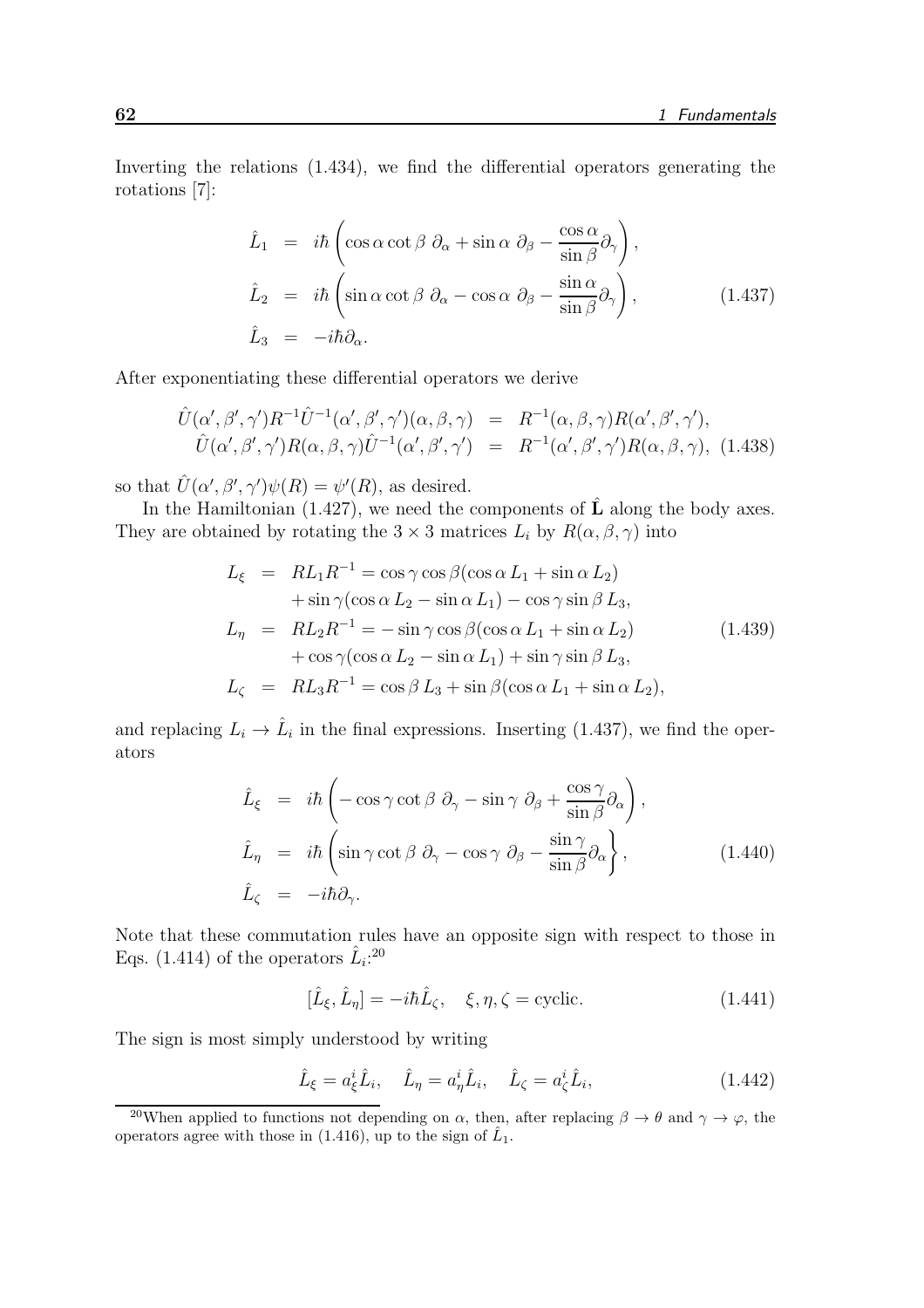where  $a_{\xi}^{i}, a_{\eta}^{i}, a_{\zeta}^{i}$ , are the components of the body axes. Under rotations these behave like  $[\hat{L}_i, a^j_\xi]$  $\zeta(\xi) = i\hbar \epsilon_{ijk} a_{\xi}^k$ , i.e., they are vector operators. It is easy to check that this property produces the sign reversal in (1.441) with respect to (1.414).

The correspondence principle is now applied to the Hamiltonian in Eq. (1.427) by placing operator hats on the  $L_a$ 's. The energy spectrum and the wave functions can then be obtained by using only the group commutators between  $\hat{L}_{\xi}, \hat{L}_{\eta}, \hat{L}_{\zeta}$ . The spectrum is

$$
E_{L\Lambda} = \hbar^2 \left[ \frac{1}{2I_{\xi}} L(L+1) + \left( \frac{1}{2I_{\zeta}} - \frac{1}{2I_{\xi}} \right) \Lambda^2 \right],
$$
 (1.443)

where  $L(L+1)$  with  $L = 0, 1, 2, \ldots$  are the eigenvalues of  $\hat{L}^2$ , and  $\Lambda = -L, \ldots, L$ are the eigenvalues of  $\hat{L}_{\zeta}$ . The wave functions are the representation functions of the rotation group. If the Euler angles  $\alpha, \beta, \gamma$  are used to specify the orientation of the body axes, the wave functions are

$$
\psi_{L\Lambda m}(\alpha,\beta,\gamma) = D_{m\Lambda}^{L}(-\alpha,-\beta,-\gamma). \tag{1.444}
$$

Here  $m'$  are the eigenvalues of  $\hat{L}_3$ , the magnetic quantum numbers, and  $D^L_{m\Lambda}(\alpha,\beta,\gamma)$ are the representation matrices of angular momentum  $L$ . In accordance with  $(1.433)$ , one may decompose

$$
D_{mm'}^{L}(\alpha,\beta,\gamma) = e^{-i(m\alpha+m'\gamma)}d_{mm'}^{L}(\beta), \qquad (1.445)
$$

with the matrices

$$
d_{mm'}^{L}(\beta) = \left[ \frac{(L+m')!(L-m')!}{(L+m)!(L-m)!} \right]^{1/2}
$$
  
 
$$
\times \left( \cos \frac{\beta}{2} \right)^{m+m'} \left( -\sin \frac{\beta}{2} \right)^{m-m'} P_{L-m'}^{(m'-m,m'+m)}(\cos \beta). \tag{1.446}
$$

For  $j = 1/2$ , these form the spinor representation of the rotations around the y-axis

$$
d_{m'm}^{1/2}(\beta) = \begin{pmatrix} \cos \beta/2 & -\sin \beta/2 \\ \sin \beta/2 & \cos \beta/2 \end{pmatrix}.
$$
 (1.447)

The indices have the order  $+1/2, -1/2$ . The full spinor representation function  $D^{1/2}(\alpha, \beta, \gamma)$  in (1.445) is most easily obtained by inserting into the general expression (1.433) the representation matrices of spin  $1/2$  for the generators  $\hat{L}_i$  with the commutation rules (1.414), the famous Pauli spin matrices:

$$
\sigma^1 = \begin{pmatrix} 0 & 1 \\ 1 & 0 \end{pmatrix}, \quad \sigma^2 = \begin{pmatrix} 0 & -i \\ i & 0 \end{pmatrix}, \quad \sigma^3 = \begin{pmatrix} 1 & 0 \\ 0 & -1 \end{pmatrix}.
$$
 (1.448)

Thus we can write

$$
D^{1/2}(\alpha, \beta, \gamma) = e^{-i\alpha\sigma_3/2} e^{-i\beta\sigma_2/2} e^{-i\gamma\sigma_3/2}.
$$
 (1.449)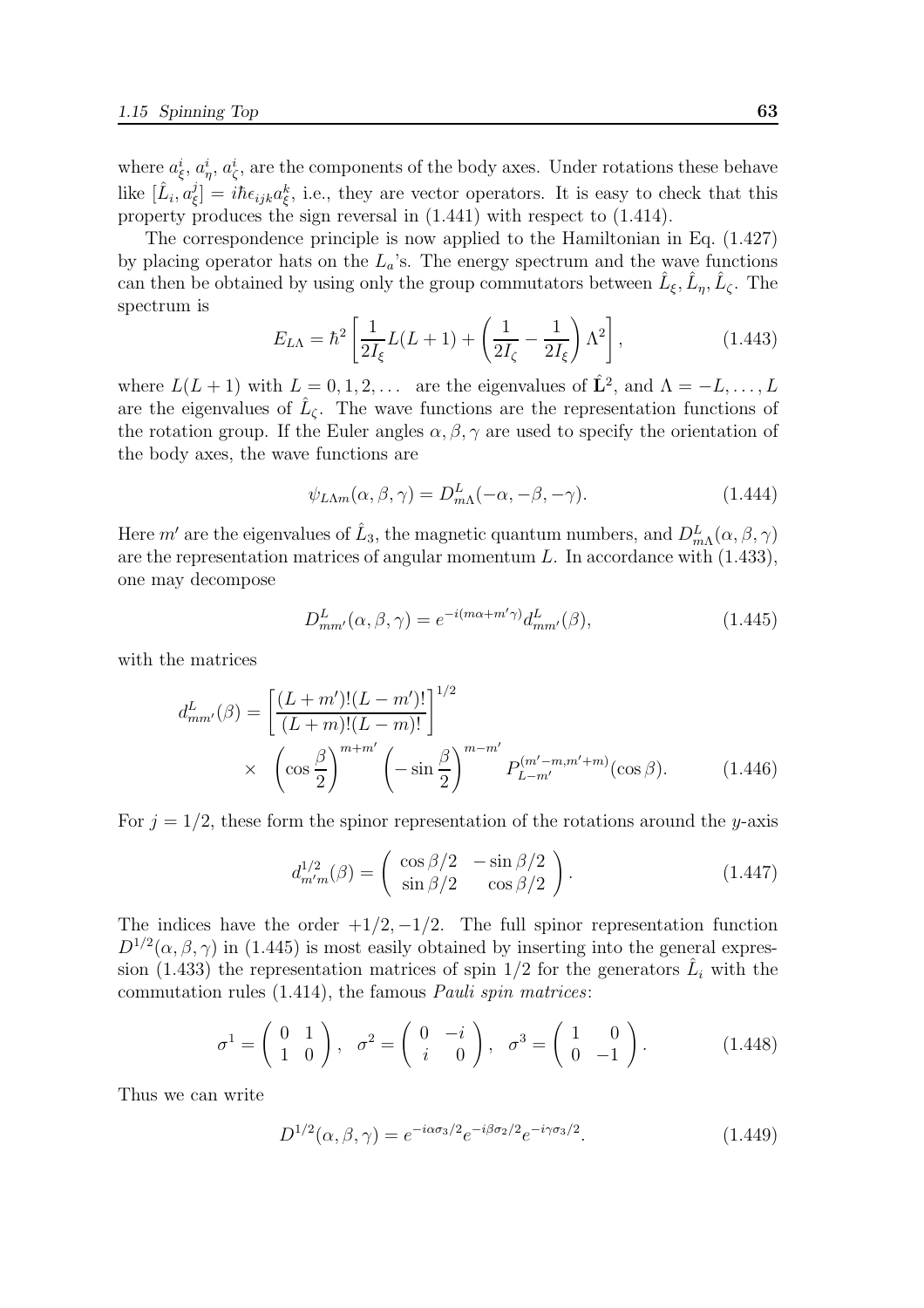The first and the third factor yield the pure phase factors in (1.445). The function  $d_{m'm}^{1/2}(\beta)$  is obtained by a simple power series expansion of  $e^{-i\beta \sigma^2/2}$ , using the fact that  $({\sigma}^2)^{2n} = 1$  and  $({\sigma}^2)^{2n+1} = {\sigma}^2$ :

$$
e^{-i\beta \sigma^2/2} = \cos \beta/2 - i \sin \beta/2 \sigma^2, \qquad (1.450)
$$

which is equal to (1.447).

For  $j = 1$ , the representation functions (1.446) form the vector representation

$$
d_{m'm}^1(\beta) = \begin{pmatrix} \frac{1}{2}(1+\cos\beta) & -\frac{1}{\sqrt{2}}\sin\beta & \frac{1}{2}(1-\cos\beta) \\ \frac{1}{\sqrt{2}}\sin\beta & \cos\beta & -\frac{1}{\sqrt{2}}\sin\beta \\ \frac{1}{2}(1-\cos\beta) & \frac{1}{\sqrt{2}}\sin\beta & \frac{1}{2}(1+\cos\beta) \end{pmatrix}.
$$
 (1.451)

where the indices have the order  $+1/2, -1/2$ . The vector representation goes over into the ordinary rotation matrices  $R_{ij}(\beta)$  by mapping the states  $|1m\rangle$  onto the spherical unit vectors  $\epsilon(0) = \hat{\mathbf{z}}, \ \epsilon(\pm 1) = \pm(\hat{\mathbf{x}} \pm i\hat{\mathbf{y}})/2$  using the matrix elements  $\langle i|1m\rangle = \epsilon^{i}(m)$ . Hence  $R(\beta)\epsilon(m) = \sum_{m'=-1}^{1} \epsilon(m')d^{1}_{m'm}(\beta)$ .

The representation functions  $D^1(\alpha,\beta,\gamma)$  can also be obtained by inserting into the general exponential (1.433) the representation matrices of spin 1 for the generators  $\hat{L}_i$  with the commutation rules (1.414). In Cartesian coordinates, these are  $\langle (\hat{L}_i)_{jk} = -i\epsilon_{ijk}$ , where  $\epsilon_{ijk}$  is the completely antisymmetric tensor with  $\epsilon_{123} = 1$ . In the spherical basis, these become  $(\hat{L}_i)_{mm'} = \langle m|i\rangle(\hat{L}_i)_{ij}\langle j|m'\rangle =$  $\epsilon_i^*(m)(\hat{L}_i)_{ij} \epsilon_j(m')$ . The exponential  $(e^{-i\beta \hat{L}_2})_{mm'}$  is equal to (1.451).

The functions  $P_l^{(\alpha,\beta)}$  $\mathcal{U}^{(\alpha,\rho)}(z)$  are the Jacobi polynomials [8], which can be expressed in terms of hypergeometric functions as

$$
P_l^{(\alpha,\beta)} \equiv \frac{(-1)^l}{l!} \frac{\Gamma(l+\beta+1)}{\Gamma(\beta+1)} F(-l,l+1+\alpha+\beta;1+\beta;(1+z)/2), \qquad (1.452)
$$

where

$$
F(a, b; c; z) \equiv 1 + \frac{ab}{c}z + \frac{a(a+1)b(b+1)z^{2}}{c(c+1)}z^{2} + \dots
$$
 (1.453)

The rotation functions  $d_{mm'}^L(\beta)$  satisfy the differential equation

$$
\left(-\frac{d^2}{d\beta^2} - \cot\beta \frac{d}{d\beta} + \frac{m^2 + m'^2 - 2mm'\cos\beta}{\sin^2\beta}\right) d_{mm'}^L(\beta) = L(L+1)d_{mm'}^L(\beta). \tag{1.454}
$$

The scalar products of two wave functions have to be calculated with a measure of integration that is invariant under rotations:

$$
\langle \psi_2 | \psi_1 \rangle \equiv \int_0^{2\pi} \int_0^{\pi} \int_0^{2\pi} d\alpha d\beta \sin \beta d\gamma \ \psi_2^*(\alpha, \beta, \gamma) \psi_1(\alpha, \beta, \gamma). \tag{1.455}
$$

The above eigenstates (1.445) satisfy the orthogonality relation

$$
\int_0^{2\pi} \int_0^{\pi} \int_0^{2\pi} d\alpha d\beta \sin \beta d\gamma \ D_{m'_1 m_1}^{L_1*}(\alpha, \beta, \gamma) D_{m'_2 m_2}^{L_2}(\alpha, \beta, \gamma)
$$

$$
= \delta_{m'_1 m'_2} \ \delta_{m_1 m_2} \delta_{L_1 L_2} \ \frac{8\pi^2}{2L_1 + 1}.
$$
 (1.456)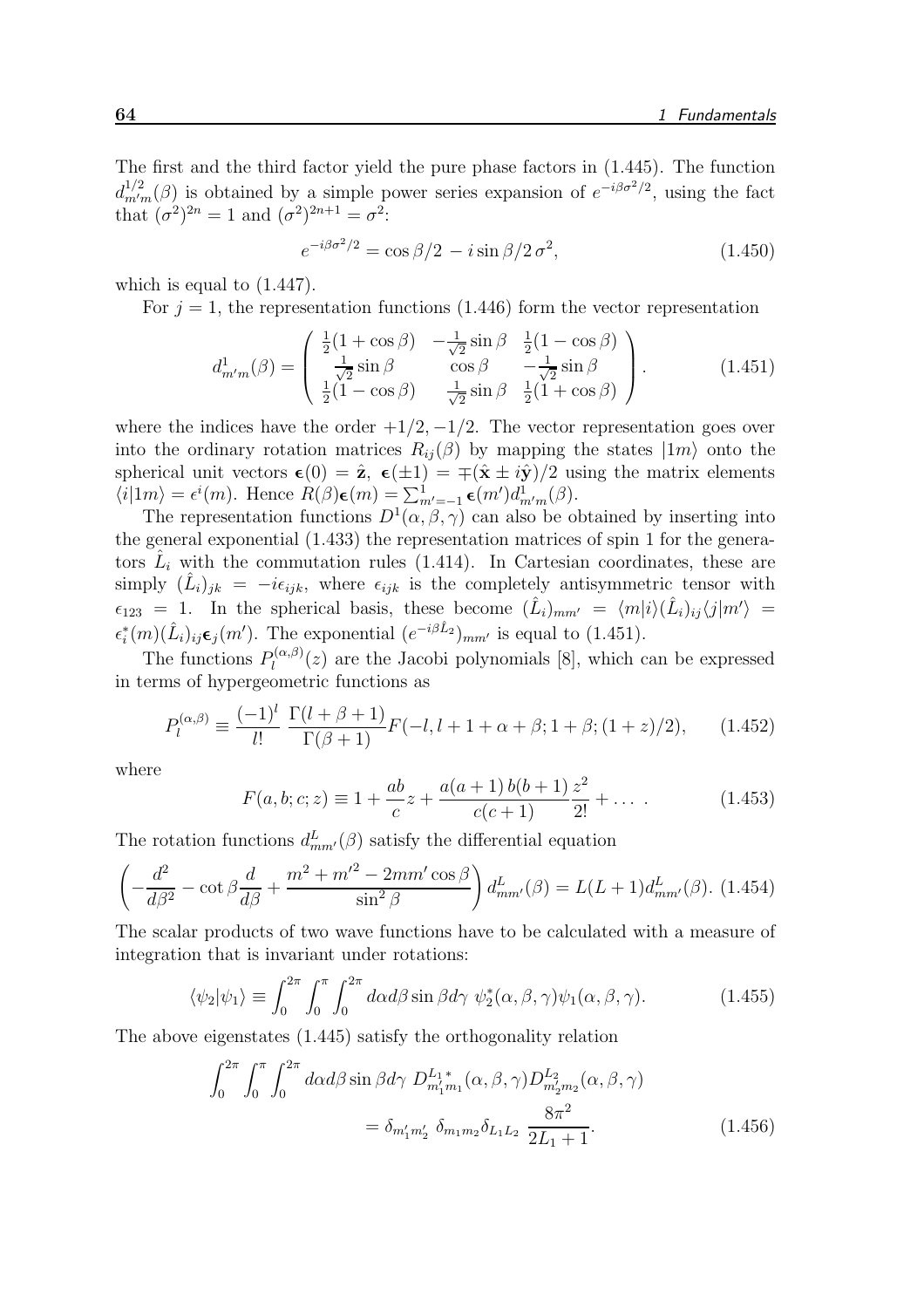Let us also contrast in this example the correct quantization via the commutation rules between group generators with the canonical approach which would start out with the classical Lagrangian. In terms of Euler angles, the Lagrangian reads

$$
L = \frac{1}{2} [I_{\xi}(\omega_{\xi}^{2} + \omega_{\eta}^{2}) + I_{\zeta}\omega_{\zeta}^{2}],
$$
\n(1.457)

where  $\omega_{\xi}, \omega_{\eta}, \omega_{\zeta}$  are the angular velocities measured along the principal axes of the top. To find these we note that the components in the rest system  $\omega_1, \omega_2, \omega_3$  are obtained from the relation

$$
\omega_k L_k = i\dot{R}R^{-1} \tag{1.458}
$$

as

$$
\omega_1 = -\dot{\beta}\sin\alpha + \dot{\gamma}\sin\beta\cos\alpha, \n\omega_2 = \dot{\beta}\cos\alpha + \dot{\gamma}\sin\beta\sin\alpha, \n\omega_3 = \dot{\gamma}\cos\beta + \dot{\alpha}.
$$
\n(1.459)

After the rotation (1.439) into the body-fixed system, these become

$$
\omega_{\xi} = \dot{\beta} \sin \gamma - \dot{\alpha} \sin \beta \cos \gamma, \n\omega_{\eta} = \dot{\beta} \cos \gamma + \dot{\alpha} \sin \beta \sin \gamma, \n\omega_{\zeta} = \dot{\alpha} \cos \beta + \dot{\gamma}.
$$
\n(1.460)

Explicitly, the Lagrangian is

$$
L = \frac{1}{2} [I_{\xi} (\dot{\beta}^2 + \dot{\alpha}^2 \sin^2 \beta) + I_{\zeta} (\dot{\alpha} \cos \beta + \dot{\gamma})^2].
$$
 (1.461)

Considering  $\alpha, \beta, \gamma$  as Lagrange coordinates  $q^{\mu}$  with  $\mu = 1, 2, 3$ , this can be written in the form  $(1.387)$  with the Hessian metric [recall  $(1.12)$  and  $(1.388)$ ]:

$$
g_{\mu\nu} = \begin{pmatrix} I_{\xi} \sin^2 \beta + I_{\zeta} \cos^2 \beta & 0 & I_{\zeta} \cos \beta \\ 0 & I_{\xi} & 0 \\ I_{\zeta} \cos \beta & 0 & I_{\zeta} \end{pmatrix},
$$
(1.462)

whose determinant is

$$
g = I_{\xi}^2 I_{\zeta} \sin^2 \beta. \tag{1.463}
$$

Hence the measure  $\int d^3q \sqrt{g}$  in the scalar product (1.384) agrees with the rotationinvariant measure (1.455) up to a trivial constant factor. Incidentally, this is also true for the asymmetric top with  $I_{\xi} \neq I_{\eta} \neq I_{\zeta}$ , where  $g = I_{\xi}^2 I_{\zeta} \sin^2 \beta$ , although the metric  $g_{\mu\nu}$  is then much more complicated (see Appendix 1C).

The canonical momenta associated with the Lagrangian (1.457) are, according to (1.387),

$$
p_{\alpha} = \partial L/\partial \dot{\alpha} = I_{\xi} \dot{\alpha} \sin^2 \beta + I_{\zeta} \cos \beta (\dot{\alpha} \cos \beta + \dot{\gamma}),
$$
  
\n
$$
p_{\beta} = \partial L/\partial \dot{\beta} = I_{\xi} \dot{\beta},
$$
  
\n
$$
p_{\gamma} = \partial L/\partial \dot{\gamma} = I_{\zeta} (\dot{\alpha} \cos \beta + \dot{\gamma}).
$$
\n(1.464)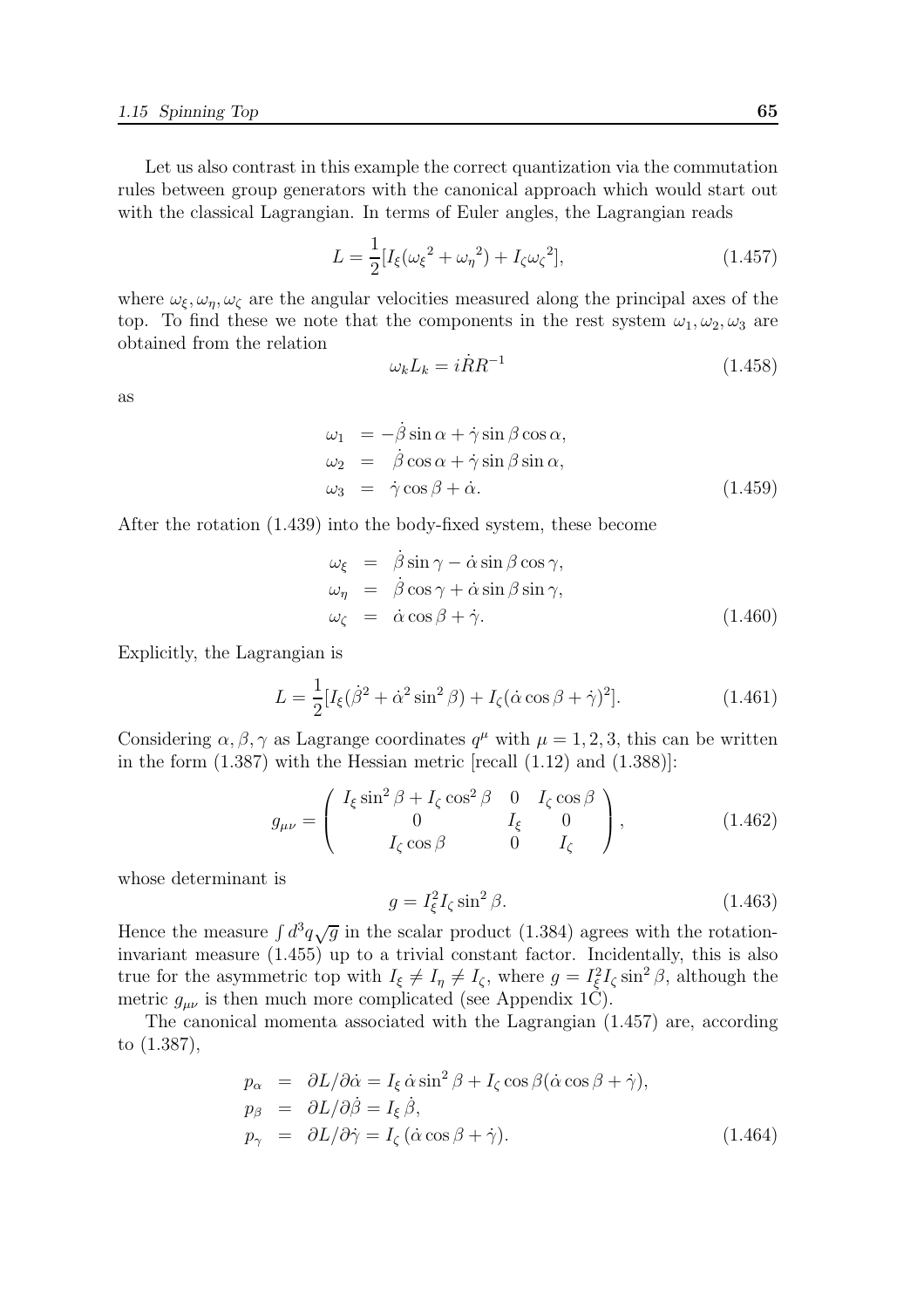After inverting the metric to

$$
g^{\mu\nu} = \frac{1}{I_{\xi}\sin^2\beta} \begin{pmatrix} 1 & 0 & -\cos\beta \\ 0 & \sin^2\beta & 0 \\ -\cos\beta & 0 & \cos^2\beta + I_{\xi}\sin^2\beta/I_{\zeta} \end{pmatrix}^{\mu\nu},
$$
(1.465)

we find the classical Hamiltonian

$$
H = \frac{1}{2} \left[ \frac{1}{I_{\xi}} p_{\beta}^2 + \left( \frac{\cos^2 \beta}{I_{\xi} \sin^2 \beta} + \frac{1}{I_{\zeta}} \right) p_{\gamma}^2 + \frac{1}{I_{\xi} \sin^2 \beta} p_{\alpha}^2 - \frac{2 \cos \beta}{I_{\xi} \sin^2 \beta} p_{\alpha} p_{\gamma} \right].
$$
 (1.466)

This Hamiltonian has no apparent ordering problem. One is therefore tempted to replace the momenta simply by the corresponding Hermitian operators which are, according to (1.391),

$$
\hat{p}_{\alpha} = -i\hbar \partial_{\alpha},
$$
\n
$$
\hat{p}_{\beta} = -i\hbar (\sin \beta)^{-1/2} \partial_{\beta} (\sin \beta)^{1/2} = -i\hbar (\partial_{\beta} + \frac{1}{2} \cot \beta),
$$
\n
$$
\hat{p}_{\gamma} = -i\hbar \partial_{\gamma}.
$$
\n(1.467)

Inserting these into (1.466) gives the canonical Hamiltonian operator

$$
\hat{H}_{\text{can}} = \hat{H} + \hat{H}_{\text{discr}},\tag{1.468}
$$

with

$$
\hat{H} = -\frac{\hbar^2}{2I_{\xi}} \left[ \partial_{\beta}^2 + \cot \beta \partial_{\beta} + \left( \frac{I_{\xi}}{I_{\zeta}} + \cot^2 \beta \right) \partial_{\gamma}^2 + \frac{1}{\sin^2 \beta} \partial_{\alpha}^2 - \frac{2 \cos \beta}{\sin^2 \beta} \partial_{\alpha} \partial_{\gamma} \right]
$$
\n(1.469)

and

$$
\hat{H}_{\text{discr}} \equiv \frac{1}{2} (\partial_{\beta} \cot \beta) + \frac{1}{4} \cot^2 \beta = \frac{1}{4 \sin^2 \beta} - \frac{3}{4}.
$$
\n(1.470)

The first term  $\hat{H}$  agrees with the correct quantum-mechanical operator derived above. Indeed, inserting the differential operators for the body-fixed angular momenta (1.440) into the Hamiltonian (1.427), we find  $\hat{H}$ . The term  $\hat{H}_{\text{discr}}$  is the discrepancy between the canonical and the correct Hamiltonian operator. It exists even though there is no apparent ordering problem, just as in the radial coordinate expression (1.404). The correct Hamiltonian could be obtained by replacing the classical  $p_\beta^2$  term in H by the operator  $g^{-1/4}$  $\hat{p}_\beta g^{1/2}$  $\hat{p}_\beta g^{-1/4}$ , by analogy with the treatment of the radial coordinates in  $\hat{H}$  of Eq. (1.398).

As another similarity with the two-dimensional system in radial coordinates and the particle on the surface of the sphere, we observe that while the canonical quantization fails, the Hamiltonian operator of the symmetric spinning top is correctly given by the Laplace-Beltrami operator (1.381) after inserting the metric (1.462)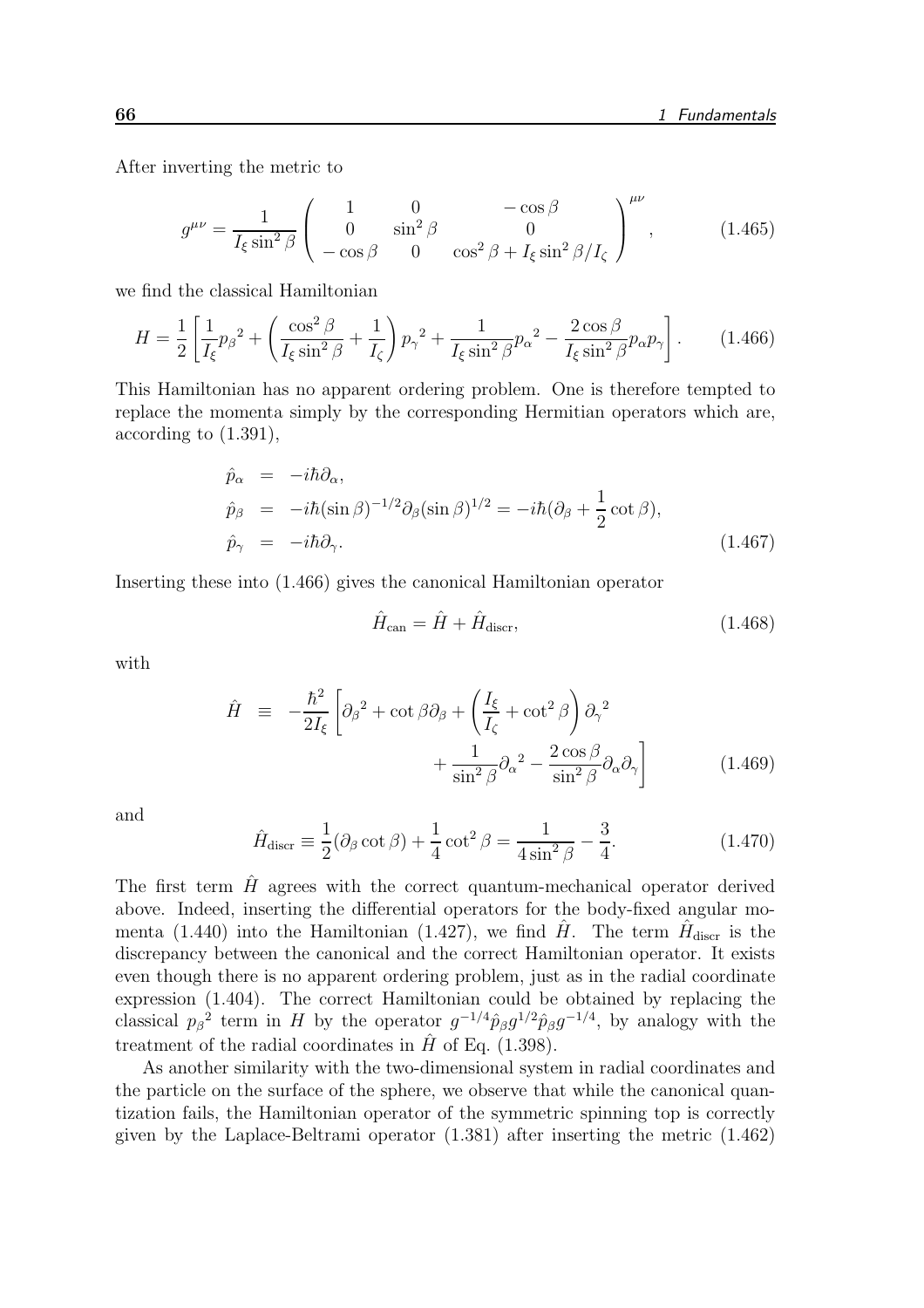and the inverse (1.465). It is straightforward although tedious to verify that this is also true for the completely asymmetric top [which has quite a complicated metric given in Appendix 1C, see Eqs.  $(1C.2)$ , and  $(1C.4)$ . This is an important nontrivial result, since for a spinning top, the Lagrangian cannot be obtained by reparametrizing a particle in a Euclidean space with curvilinear coordinates. The result suggests that a replacement

$$
g_{\mu\nu}(q)p^{\mu}p^{\nu}\to -\hbar^2\Delta\tag{1.471}
$$

produces the correct Hamiltonian operator in any non-Euclidean space.<sup>21</sup>

What is the characteristic non-Euclidean property of the  $\alpha, \beta, \gamma$  space? As we shall see in detail in Chapter 10, the relevant quantity is the curvature scalar R. The exact definition will be found in Eq. (10.42). For the asymmetric spinning top we find (see Appendix 1C)

$$
R = \frac{(I_{\xi} + I_{\eta} + I_{\zeta})^2 - 2(I_{\xi}^2 + I_{\eta}^2 + I_{\zeta}^2)}{2I_{\xi}I_{\eta}I_{\zeta}}.
$$
(1.472)

Thus, just like a particle on the surface of a sphere, the spinning top corresponds to a particle moving in a space with constant curvature. In this space, the correct correspondence principle can also be deduced from symmetry arguments. The geometry is most easily understood by observing that the  $\alpha, \beta, \gamma$  space may be considered as the surface of a sphere in four dimensions, as we shall see in more detail in Chapter 8.

An important non-Euclidean space of physical interest is encountered in the context of general relativity. Originally, gravitating matter was assumed to move in a spacetime with an arbitrary local curvature. In newer developments of the theory one also allows for the presence of a nonvanishing torsion. In such a general situation, where the group quantization rule is inapplicable, the correspondence principle has always been a matter of controversy [see the references after (1.405)] to be resolved in this text. In Chapters 10 and 8 we shall present a new quantum equivalence principle which is based on an application of simple geometrical principles to path integrals and which will specify a natural and unique passage from classical to quantum mechanics in any coordinate frame.<sup>22</sup> The configuration space may carry curvature and a certain class of torsions (gradient torsion). Several arguments suggest that our principle is correct. For the above systems with a Hamiltonian which can be expressed entirely in terms of generators of a group of motion in the underlying space, the new quantum equivalence principle will give the same results as the group quantization rule.

<sup>&</sup>lt;sup>21</sup>If the space has curvature and no torsion, this is the correct answer. If torsion is present, the correct answer will be given in Chapters 10 and 8.

<sup>&</sup>lt;sup>22</sup>H. Kleinert, Mod. Phys. Lett. A  $\downarrow$ , 2329 (1989) (http://www.physik.fu-berlin.de/  $k$ leinert/199); Phys. Lett. B 236, 315 (1990) ( $ibid.$ http/202).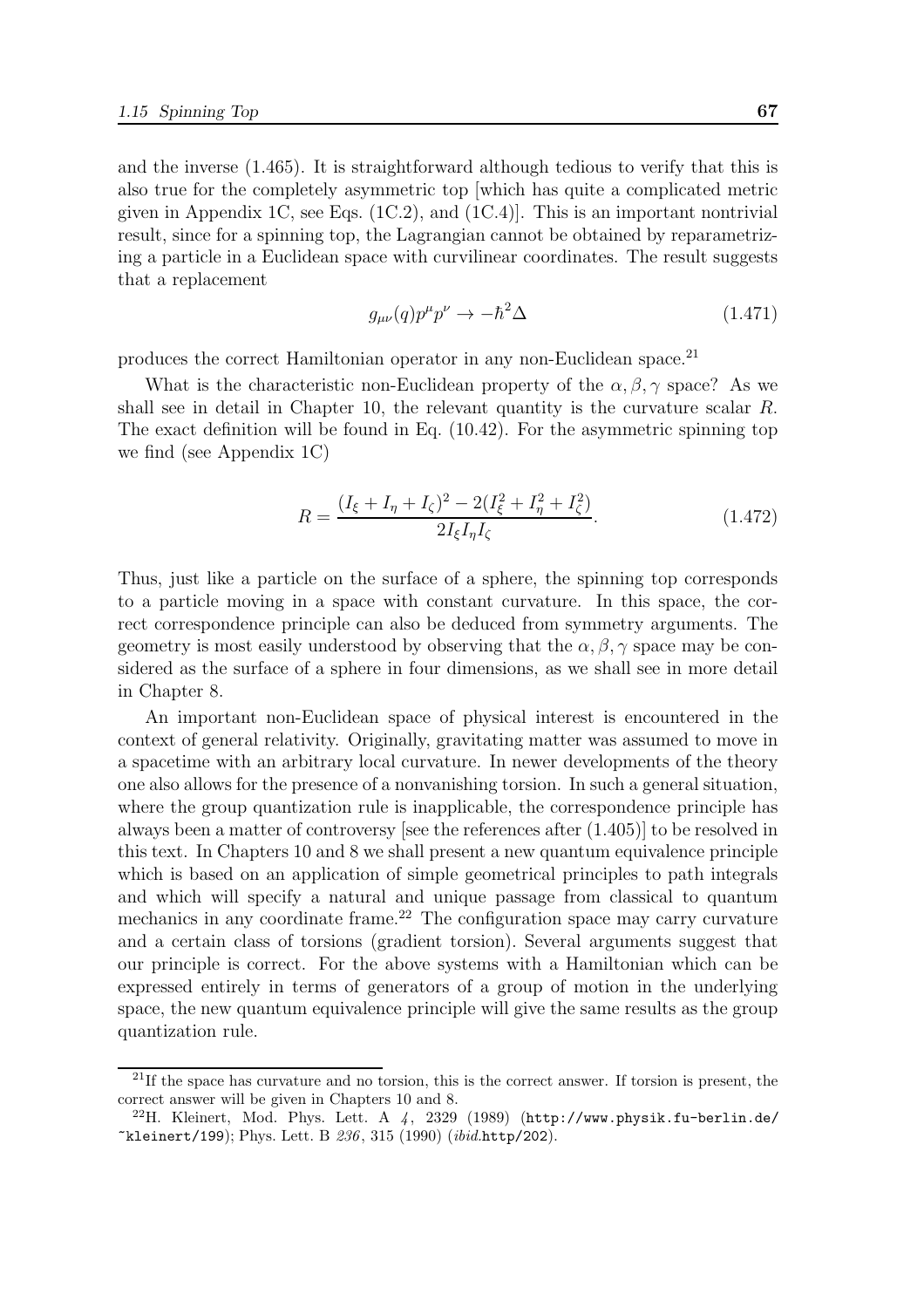## 1.16 Scattering

Most observations of quantum phenomena are obtained from scattering processes of fundamental particles.

#### 1.16.1 Scattering Matrix

Consider a particle impinging with a momentum  $\mathbf{p}_a$  and energy  $E = E_a = \mathbf{p}_a^2/2M$ upon a nonzero potential concentrated around the origin. After a long time, it will be found far from the potential with some momentum  $p_b$ . The energy will be unchanged:  $E = E_b = \mathbf{p}_b^2/2M$ . The probability amplitude for such a process is given by the time evolution amplitude in the momentum representation

$$
(\mathbf{p}_b t_b | \mathbf{p}_a t_a) \equiv \langle \mathbf{p}_b | e^{-i\hat{H}(t_b - t_a)/\hbar} | \mathbf{p}_a \rangle, \tag{1.473}
$$

where the limit  $t_b \to \infty$  and  $t_a \to -\infty$  has to be taken. Long before and after the collision, this amplitude oscillates with a frequency  $\omega = E/\hbar$  characteristic for free particles of energy  $E$ . In order to have a time-independent limit, we remove these oscillations, from  $(1.473)$ , and define the scattering matrix  $(S\text{-matrix})$  by the limit

$$
\langle \mathbf{p}_b | \hat{S} | \mathbf{p}_a \rangle \equiv \lim_{t_b - t_a \to \infty} e^{i(E_b t_b - E_a t_a)/\hbar} \langle \mathbf{p}_b | e^{-i\hat{H}(t_b - t_a)/\hbar} | \mathbf{p}_a \rangle. \tag{1.474}
$$

Most of the impinging particles will not scatter at all, so that this amplitude must contain a leading term, which is separated as follows:

$$
\langle \mathbf{p}_b | \hat{S} | \mathbf{p}_a \rangle = \langle \mathbf{p}_b | \mathbf{p}_a \rangle + \langle \mathbf{p}_b | \hat{S} | \mathbf{p}_a \rangle', \qquad (1.475)
$$

where

$$
\langle \mathbf{p}_b | \mathbf{p}_a \rangle = \langle \mathbf{p}_b | e^{-i\hat{H}(t_b - t_a)/\hbar} | \mathbf{p}_a \rangle = (2\pi\hbar)^3 \delta^{(3)}(\mathbf{p}_b - \mathbf{p}_a)
$$
 (1.476)

shows the normalization of the states [recall (1.186)]. This leading term is commonly subtracted from (1.474) to find the true scattering amplitude. Moreover, since potential scattering conserves energy, the remaining amplitude contains a  $\delta$ function ensuring energy conservation, and it is useful to divide this out, defining the so-called T-matrix by the decomposition

$$
\langle \mathbf{p}_b | \hat{S} | \mathbf{p}_a \rangle \equiv (2\pi \hbar)^3 \delta^{(3)} (\mathbf{p}_a - \mathbf{p}_a) - 2\pi \hbar i \delta (E_b - E_a) \langle \mathbf{p}_b | \hat{T} | \mathbf{p}_a \rangle. \tag{1.477}
$$

From the definition (1.474) and the hermiticity of  $\hat{H}$  it follows that the scattering matrix is a unitary matrix. This expresses the physical fact that the total probability of an incident particle to re-emerge at some time is unity (in quantum field theory the situation is more complicated due to emission and absorption processes).

In the basis states  $|\mathbf{p}^{\mathbf{m}}\rangle$  introduced in Eq. (1.180) which satisfy the completeness relation  $(1.182)$  and are normalized to unity in a finite volume V, the unitarity is expressed as

$$
\sum_{\mathbf{m'}} \langle \mathbf{p}^{\mathbf{m}} | \hat{S}^{\dagger} | \mathbf{p}^{\mathbf{m'}} \rangle \langle \mathbf{p}^{\mathbf{m'}} | \hat{S} | \mathbf{p}^{\mathbf{m'}} \rangle = \sum_{\mathbf{m'}} \langle \mathbf{p}^{\mathbf{m}} | \hat{S} | \mathbf{p}^{\mathbf{m'}} \rangle \langle \mathbf{p}^{\mathbf{m'}} | \hat{S}^{\dagger} | \mathbf{p}^{\mathbf{m'}} \rangle = 1. \quad (1.478)
$$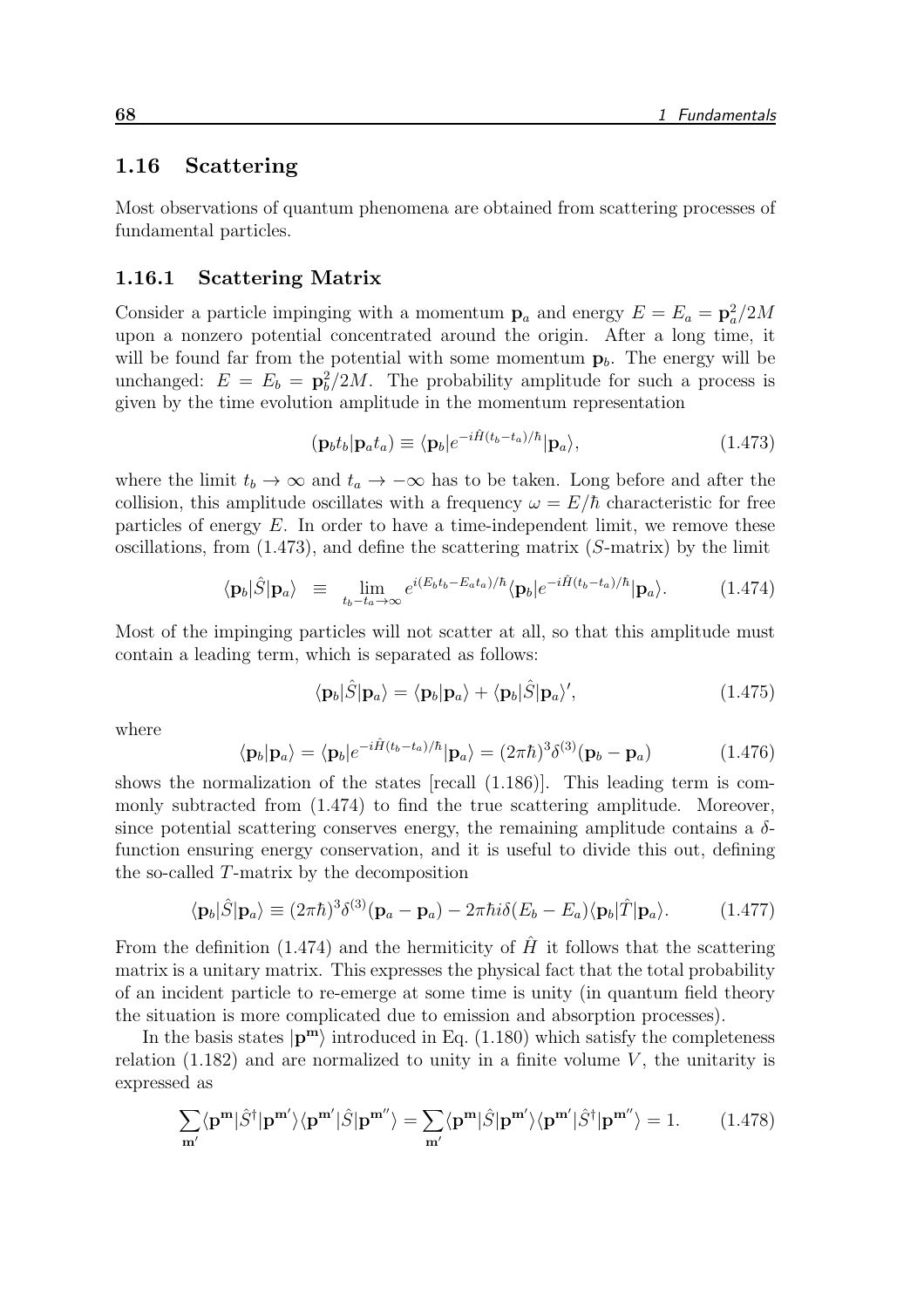Remembering the relation (1.185) between the discrete states  $|\mathbf{p}^{\mathbf{m}}\rangle$  and their continuous limits  $|\mathbf{p}\rangle$ , we see that

$$
\langle \mathbf{p}_b^{\mathbf{m}'} |\hat{S} | \mathbf{p}_a^{\mathbf{m}} \rangle \approx \frac{1}{L^3} \langle \mathbf{p}_b | \hat{S} | \mathbf{p}_a \rangle, \tag{1.479}
$$

where  $L^3$  is the spatial volume, and  $\mathbf{p}_b^{\mathbf{m}}$  and  $\mathbf{p}_a^{\mathbf{m}}$  are the discrete momenta closest to  $\mathbf{p}_b$  and  $\mathbf{p}_a$ . In the continuous basis  $|\mathbf{p}\rangle$ , the unitarity relation reads

$$
\int \frac{d^3 p}{(2\pi\hbar)^3} \langle \mathbf{p}_b | \hat{S}^\dagger | \mathbf{p} \rangle \langle \mathbf{p} | \hat{S} | \mathbf{p}_a \rangle = \int \frac{d^3 p}{(2\pi\hbar)^3} \langle \mathbf{p}_b | \hat{S} | \mathbf{p} \rangle \langle \mathbf{p} | \hat{S}^\dagger | \mathbf{p}_a \rangle = 1.
$$
 (1.480)

#### 1.16.2 Cross Section

The absolute square of  $\langle \mathbf{p}_b|\hat{S}|\mathbf{p}_a\rangle$  gives the probability  $P_{\mathbf{p}_b \leftarrow \mathbf{p}_a}$  for the scattering from the initial momentum state  $p_a$  to the final momentum state  $p_b$ . Omitting the unscattered particles, we have

$$
P_{\mathbf{p}_b \leftarrow \mathbf{p}_a} = \frac{1}{L^6} 2\pi \hbar \delta(0) 2\pi \hbar \delta(E_b - E_a) |\langle \mathbf{p}_b | \hat{T} | \mathbf{p}_a \rangle|^2.
$$
 (1.481)

The factor  $\delta(0)$  at zero energy is made finite by imagining the scattering process to take place with an incident time-independent plane wave over a finite total time T. Then  $2\pi\hbar\delta(0) = \int dt \, e^{iEt/\hbar}|_{E=0} = T$ , and the probability is proportional to the time  $T:$ 

$$
P_{\mathbf{p}_b \leftarrow \mathbf{p}_a} = \frac{1}{L^6} T 2\pi \hbar \delta (E_b - E_a) |\langle \mathbf{p}_b | \hat{T} | \mathbf{p}_a \rangle|^2.
$$
 (1.482)

By summing this over all discrete final momenta, or equivalently, by integrating this over the phase space of the final momenta [recall (1.184)], we find the total probability per unit time for the scattering to take place

$$
\frac{dP}{dt} = \frac{1}{L^6} \int \frac{d^3 p_b L^3}{(2\pi\hbar)^3} 2\pi\hbar \delta(E_b - E_a) |\langle \mathbf{p}_b | \hat{T} | \mathbf{p}_a \rangle|^2.
$$
 (1.483)

The momentum integral can be split into an integral over the final energy and the final solid angle. For non-relativistic particles, this goes as follows

$$
\int \frac{d^3 p_b}{(2\pi\hbar)^3} = \frac{1}{(2\pi\hbar)^3} \frac{M}{(2\pi\hbar)^3} \int d\Omega \int_0^\infty dE_b \, p_b,\tag{1.484}
$$

where  $d\Omega = d\phi_b d\cos\theta_b$  is the element of solid angle into which the particle is scattered. The energy integral removes the  $\delta$ -function in (1.483), and makes  $p_b$ equal to  $p_a$ .

The differential scattering cross section  $d\sigma/d\Omega$  is defined as the probability that a single impinging particle ends up in a solid angle  $d\Omega$  per unit time and unit current density. From (1.483) we identify

$$
\frac{d\sigma}{d\Omega} = \frac{d\dot{P}}{d\Omega} \frac{1}{j} = \frac{1}{L^3} \frac{Mp}{(2\pi\hbar)^3} 2\pi\hbar |T_{\mathbf{p}_b \mathbf{p}_a}|^2 \frac{1}{j},\tag{1.485}
$$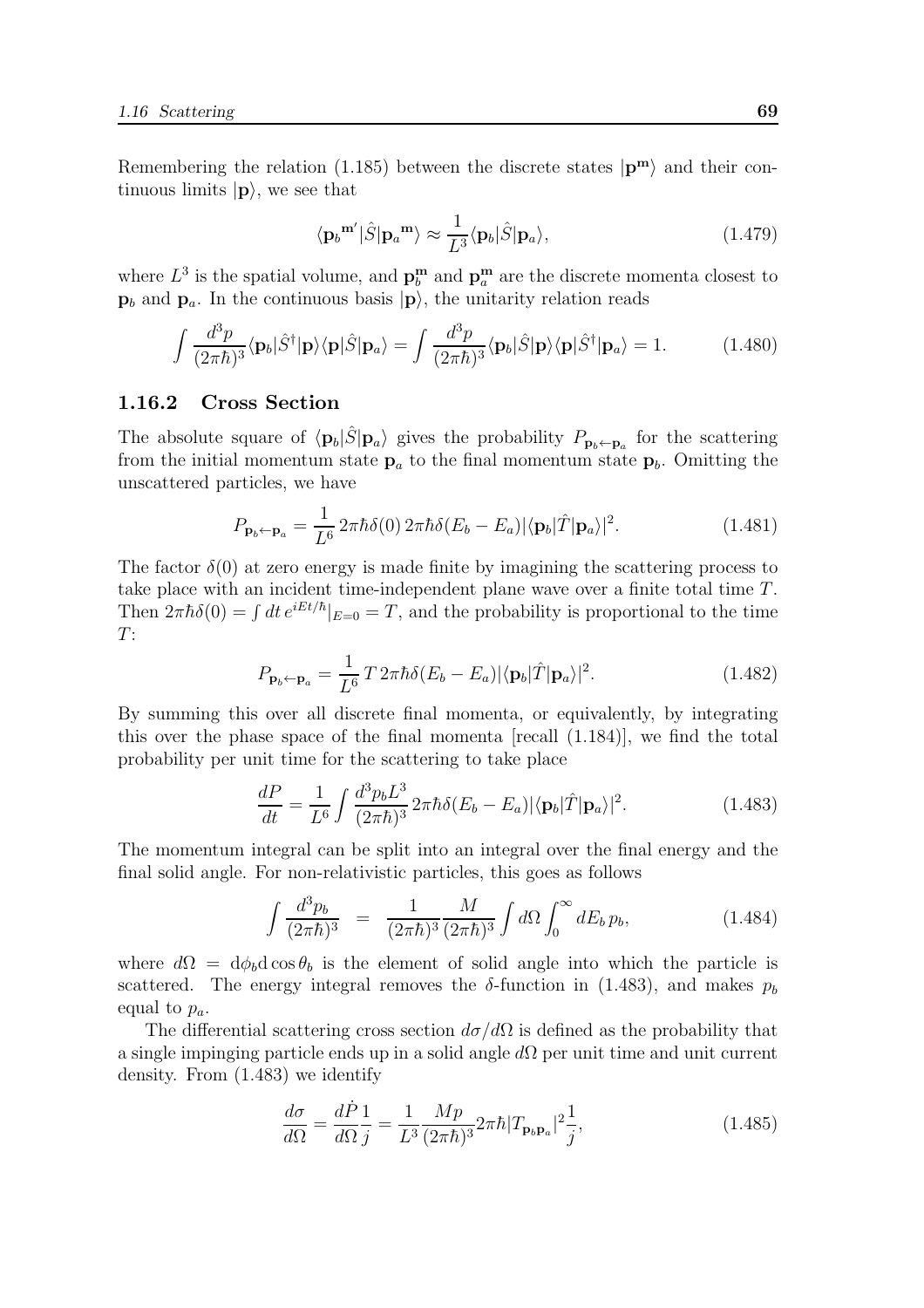where we have set

$$
\langle \mathbf{p}_b | \hat{T} | \mathbf{p}_a \rangle \equiv T_{\mathbf{p}_b \mathbf{p}_a},\tag{1.486}
$$

for brevity. In a volume  $L^3$ , the current density of a single impinging particle is given by the velocity  $v = p/M$  as

$$
j = \frac{1}{L^3} \frac{p}{M},
$$
\n(1.487)

so that the differential cross section becomes

$$
\frac{d\sigma}{d\Omega} = \frac{M^2}{(2\pi\hbar)^2} |T_{\mathbf{p}_b \mathbf{p}_a}|^2.
$$
\n(1.488)

If the scattered particle moves relativistically, we have to replace the constant mass M in (1.484) by  $E = \sqrt{p^2 + M^2}$  inside the momentum integral, where  $p = |\mathbf{p}|$ , so that

$$
\int \frac{d^3p}{(2\pi\hbar)^3} = \frac{1}{(2\pi\hbar)^3} \int d\Omega \int_0^\infty dp \, p^2
$$
\n
$$
= \frac{1}{(2\pi\hbar)^3} \int d\Omega \int_0^\infty dE E \, p. \tag{1.489}
$$

In the relativistic case, the initial current density is not proportional to  $p/M$  but to the relativistic velocity  $v = p/E$  so that

$$
j = \frac{1}{L^3} \frac{p}{E}.\tag{1.490}
$$

Hence the cross section becomes

$$
\frac{d\sigma}{d\Omega} = \frac{E^2}{(2\pi\hbar)^2} |T_{\mathbf{p}_b \mathbf{p}_a}|^2.
$$
\n(1.491)

#### 1.16.3 Born Approximation

To lowest order in the interaction strength, the operator  $\hat{S}$  in (1.474) is

$$
\hat{S} \approx 1 - i\hat{V}/\hbar. \tag{1.492}
$$

For a time-independent scattering potential, this implies

$$
T_{\mathbf{p}_b \mathbf{p}_a} \approx V_{\mathbf{p}_b \mathbf{p}_a} / \hbar,
$$
\n(1.493)

where

$$
V_{\mathbf{p}_b \mathbf{p}_a} \equiv \langle \mathbf{p}_b | \hat{V} | \mathbf{p}_a \rangle = \int d^3x \, e^{i(\mathbf{p}_b - \mathbf{p}_a) \mathbf{x}/\hbar} V(\mathbf{x}) = \tilde{V}(\mathbf{p}_b - \mathbf{p}_a)
$$
 (1.494)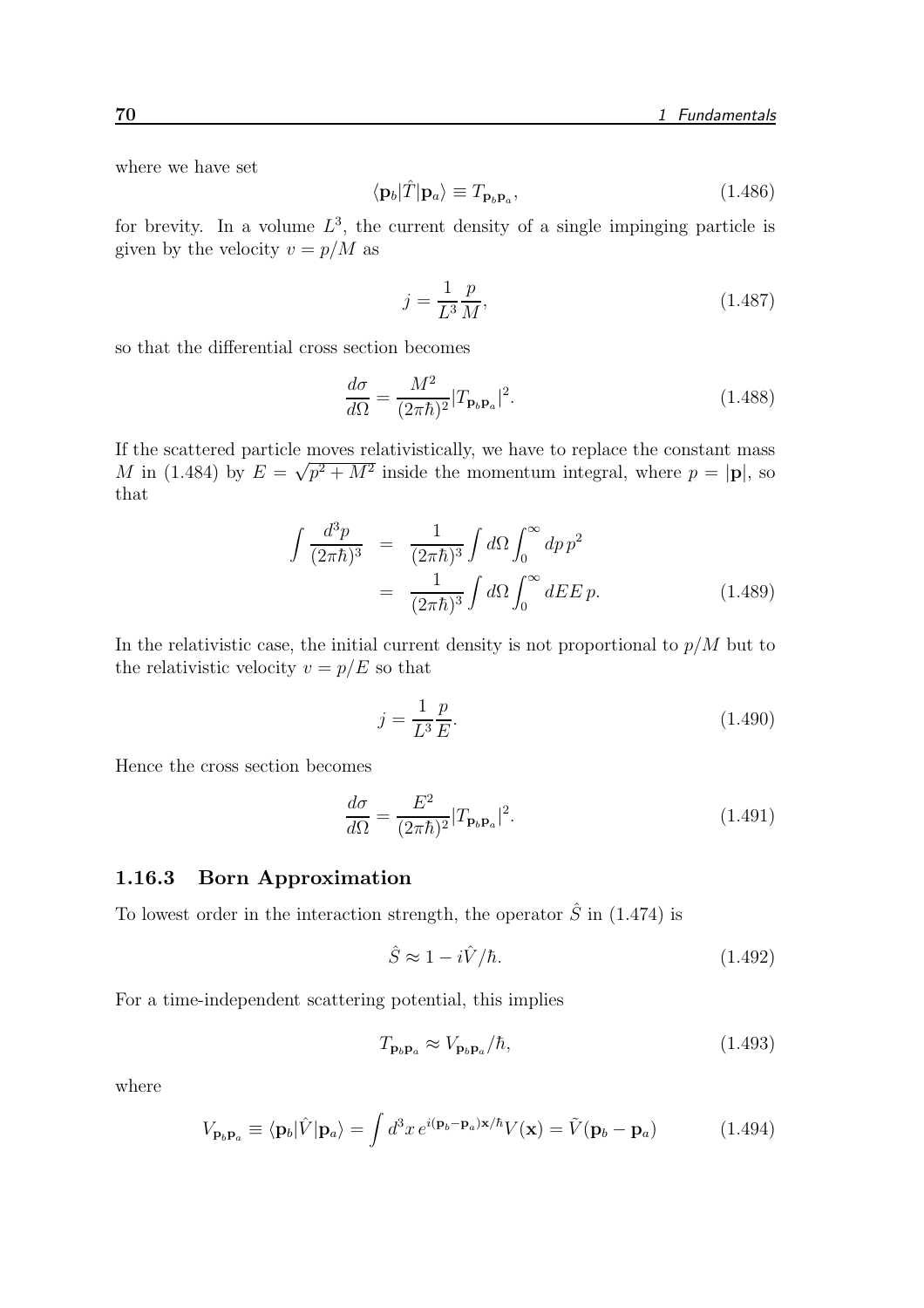is a function of the *momentum transfer*  $q \equiv p_b - p_a$  only. Then (1.491) reduces to the so called Born approximation (Born 1926)

$$
\frac{d\sigma}{d\Omega} \approx \frac{E^2}{(2\pi\hbar)^2\hbar^2} |V_{\mathbf{p}_b\mathbf{p}_a}|^2. \tag{1.495}
$$

The amplitude whose square is equal to the differential cross section is usually denoted by  $f_{\mathbf{p}_b \mathbf{p}_a}$ , i.e., one writes

$$
\frac{d\sigma}{d\Omega} = |f_{\mathbf{p}_b \mathbf{p}_a}|^2. \tag{1.496}
$$

By comparison with (1.495) we identify

$$
f_{\mathbf{p}_b \mathbf{p}_a} \equiv -\frac{M}{2\pi\hbar} R_{\mathbf{p}_b \mathbf{p}_a},\tag{1.497}
$$

where we have chosen the sign to agree with the convention in the textbook by Landau and Lifshitz [9].

#### 1.16.4 Partial Wave Expansion and Eikonal Approximation

The scattering amplitude is usually expanded in partial waves with the help of Legendre polynomials  $P_l(z) \equiv P_l^0(z)$  [see (1.421)] as

$$
f_{\mathbf{p}_b \mathbf{p}_a} = \frac{\hbar}{2ip} \sum_{l=0}^{\infty} (2l+1) P_l(\cos \theta) \left( e^{2i\partial_l(p)} - 1 \right)
$$
 (1.498)

where  $p \equiv |\mathbf{p}| = |\mathbf{p}_b| = |\mathbf{p}_a|$  and  $\theta$  is the scattering defined by  $\cos \theta \equiv \mathbf{p}_b \mathbf{p}_b/|\mathbf{p}_b||\mathbf{p}_a|$ . In terms of  $\theta$ , the momentum transfer  $\mathbf{q} = \mathbf{p}_b - \mathbf{p}_a$  has the size  $|\mathbf{q}| = 2p \sin(\theta/2)$ .

For small  $\theta$ , we can use the asymptotic form of the Legendre polynomials<sup>23</sup>

$$
P_l^{-m}(\cos \theta) \approx \frac{1}{l^m} J_m(l\theta),\tag{1.499}
$$

to rewrite (1.498) approximately as an integral

$$
f_{\mathbf{p}_b \mathbf{p}_a}^{\text{ei}} = \frac{p}{i\hbar} \int db \, b \, J_0(qb) \left\{ \exp \left[ 2i \delta_{pb/\hbar}(p) \right] - 1 \right\},\tag{1.500}
$$

where  $b \equiv l\hbar/p$  is the so called *impact parameter* of the scattering process. This is the *eikonal approximation* to the scattering amplitude. As an example, consider the *eikonal approximation* to the scattering amplitude. Coulomb scattering where  $V(r) = Ze^2/r$  and (2.751) yields

$$
\chi_{\mathbf{b},\mathbf{P}}^{\text{ei}}[\mathbf{v}] = -\frac{Ze^2M}{|\mathbf{P}|}\frac{1}{\hbar} \int_{-\infty}^{\infty} dz \frac{1}{\sqrt{b^2 + z^2}}.
$$
\n(1.501)

<sup>23</sup>M. Abramowitz and I. Stegun, op. cit., Formula 9.1.71.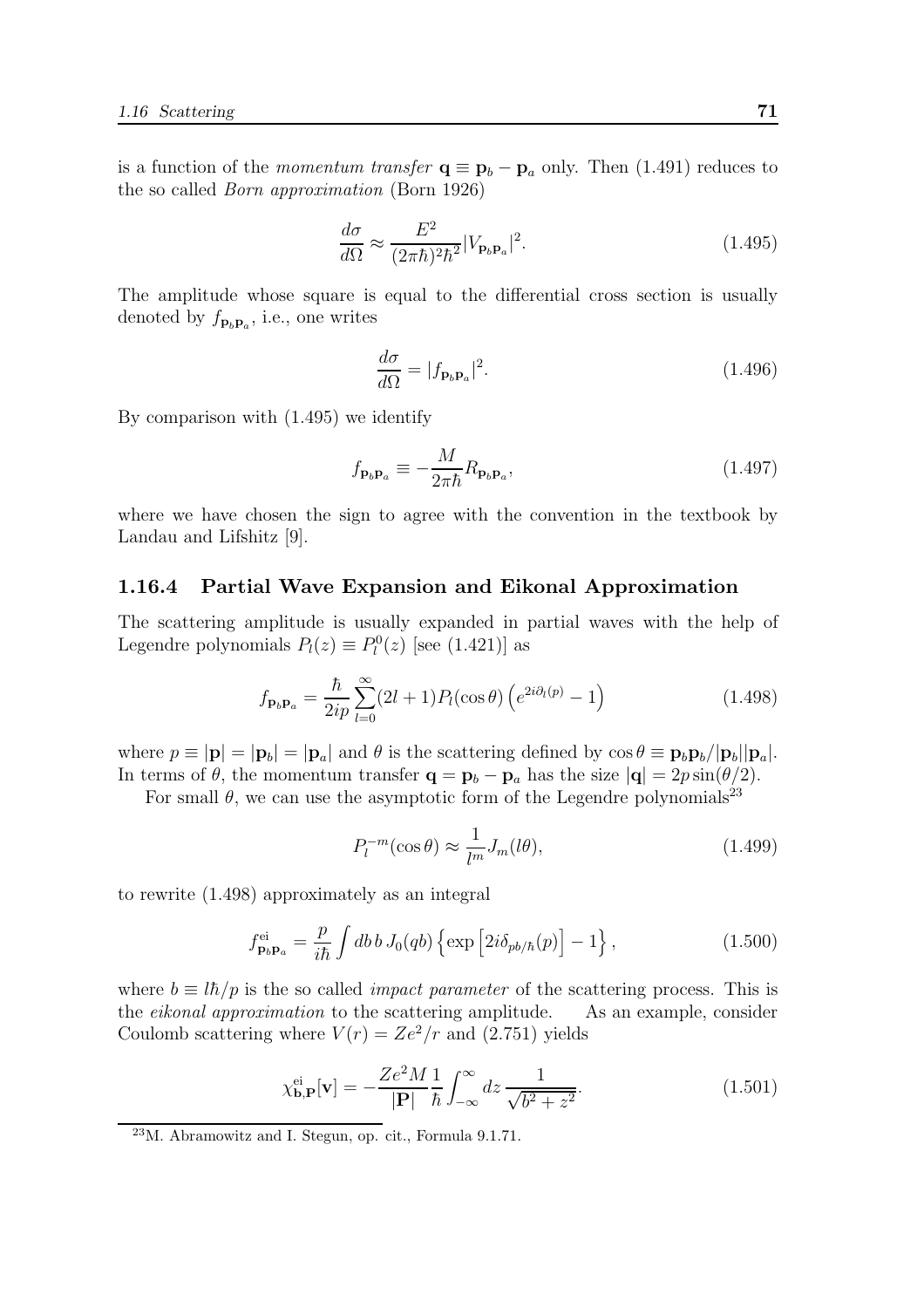The integral diverges logarithmically, but in a physical sample, the potential is screened at some distance R by opposite charges. Performing the integral up to  $R$ yields

$$
\chi_{\mathbf{b},\mathbf{P}}^{\text{ei}}[\mathbf{v}] = -\frac{Ze^2M}{|\mathbf{P}|} \frac{1}{\hbar} \int_b^R dr \frac{1}{\sqrt{r^2 - b^2}} = -\frac{Ze^2M}{|\mathbf{P}|} \frac{1}{\hbar} \log \frac{R + \sqrt{R^2 - b^2}}{b}
$$
  

$$
\approx -2\frac{Ze^2M}{|\mathbf{P}|} \frac{1}{\hbar} \log \frac{2R}{b}.
$$
 (1.502)

This implies

$$
\exp\left(\chi_{\mathbf{b},\mathbf{P}}^{\text{ei}}\right) \approx \left(\frac{b}{2R}\right)^{2i\gamma},\tag{1.503}
$$

where

$$
\gamma \equiv \frac{Ze^2M}{|\mathbf{P}|} \frac{1}{\hbar} \tag{1.504}
$$

is a dimensionless quantity since  $e^2 = \hbar c \alpha$  where  $\alpha$  is the dimensionless fine-structure  $constant^{24}$ 

$$
\alpha = \frac{e^2}{\hbar c} = 1/137.035\,997\,9\ldots\,. \tag{1.505}
$$

The integral over the impact parameter in (1.500) can now be performed and yields

$$
f_{\mathbf{p}_b \mathbf{p}_a}^{\text{ei}} \approx \frac{\hbar}{2ip} \frac{1}{\sin^{2+2i\gamma}(\theta/2)} \frac{\Gamma(1+i\gamma)}{\Gamma(-i\gamma)} e^{-2i\gamma \log(2pR/\hbar)}.\tag{1.506}
$$

Remarkably, this is the exact quantum mechanical amplitude of Coulomb scattering, except for the last phase factor which accounts for a finite screening length. This amplitude contains poles at momentum variables  $p = p_n$  whenever

$$
i\gamma_n \equiv \frac{Ze^2M\hbar}{p_n} = -n, \quad n = 1, 2, 3, \dots \tag{1.507}
$$

This corresponds to energies

$$
E^{(n)} = -\frac{p_n^2}{2M} = -\frac{MZ^2e^4}{\hbar^2} \frac{1}{2n^2},\tag{1.508}
$$

which are the well-known energy values of hydrogen-like atoms with nuclear charge Ze. The prefactor  $E_H \equiv e^2/a_H = Me^4/\hbar^2 = 4.359 \times 10^{-11}$  erg = 27.210 eV, is equal to twice the Rydberg energy (see also p. 964).

<sup>&</sup>lt;sup>24</sup>Throughout this book we use electromagnetic units where the electric field  $\mathbf{E} = -\nabla \phi$  has the energy density  $\mathcal{H} = \mathbf{E}^2/8\pi + \rho\phi$ , where  $\rho$  is the charge density, so that  $\mathbf{\nabla} \cdot \mathbf{E} = 4\pi\rho$  and  $e^2 = \hbar c \alpha$ . The fine-structure constant is measured most precisely via the quantum Hall effect, see M.E. Cage et al., IEEE Trans. Instrum. Meas.  $38, 284$  (1989). The magnetic field satisfies Ampère's law  $\nabla \times \mathbf{B} = 4\pi \mathbf{j}$ , where **j** is the current density.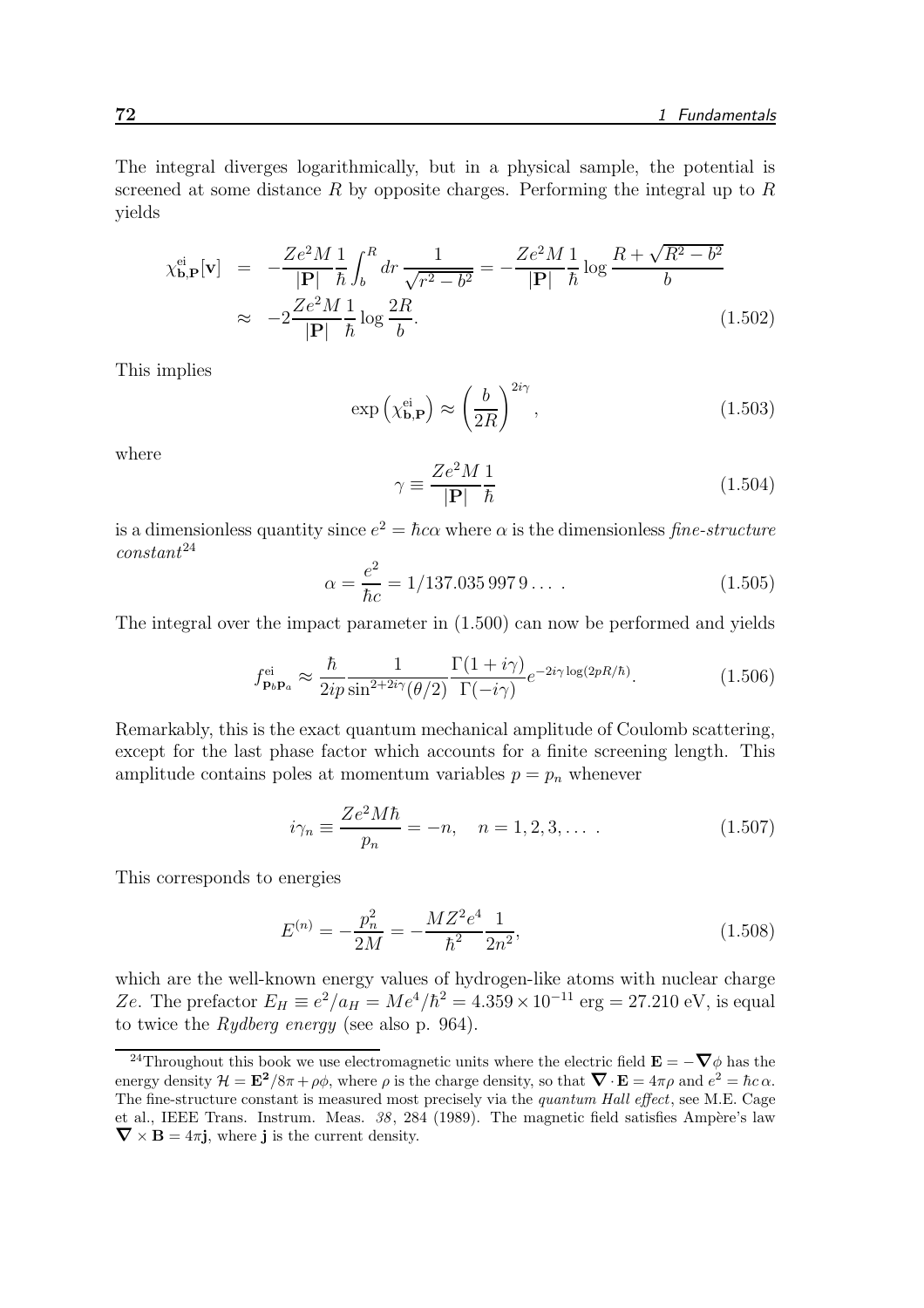## 1.16.5 Scattering Amplitude from Time Evolution Amplitude

There exists a heuristic formula expressing the scattering amplitude as a limit of the time evolution amplitude. For this we express the  $\delta$ -function in the energy as a large-time limit

$$
\delta(E_b - E_a) = \frac{M}{p_b} \delta(p_b - p_a) = \frac{M}{p_b} \lim_{t_b \to \infty} \left(\frac{t_b}{2\pi\hbar M/i}\right)^{1/2} \exp\left[-\frac{i}{\hbar} \frac{t_b}{2M} (p_b - p_a)^2\right],\tag{1.509}
$$

where  $p_b = |\mathbf{p}_b|$ . Inserting this into Eq. (1.477) and setting sloppily  $p_b = p_a$  for elastic scattering, the  $\delta$ -function is removed and we obtain the following expression for the scattering amplitude

$$
f_{\mathbf{p}_b \mathbf{p}_a} = \frac{p_b}{M} \frac{\sqrt{2\pi \hbar M/i}^3}{(2\pi \hbar)^3} \lim_{t_b \to \infty} \frac{1}{t_b^{1/2}} e^{iE_b(t_b - t_a)/\hbar} \left[ (\mathbf{p}_b t_b | \mathbf{p}_a t_a) - \langle \mathbf{p}_b | \mathbf{p}_a \rangle \right]. \tag{1.510}
$$

This treatment of a  $\delta$ -function is certainly unsatisfactory. A satisfactory treatment will be given in the path integral formulation in Section 2.22. At the present stage, we may proceed with more care with the following operator calculation. We rewrite the limit (1.474) with the help of the time evolution operator (2.5) as follows:

$$
\langle \mathbf{p}_b | \hat{S} | \mathbf{p}_a \rangle \equiv \lim_{t_b - t_a \to \infty} e^{i(E_b t_b - E_a t_a)/\hbar} (\mathbf{p}_b t_b | \mathbf{p}_a t_a)
$$
  

$$
= \lim_{t_b, -t_a \to \infty} \langle \mathbf{p}_b | \hat{U}_I(t_b, t_a) | \mathbf{p}_a \rangle,
$$
(1.511)

where  $\hat{U}_I(t_b, t_a)$  is the time evolution operator in Dirac's interaction picture (1.286).

### 1.16.6 Lippmann-Schwinger Equation

From the definition (1.286) it follows that the operator  $\hat{U}_I(t_b, t_a)$  satisfies the same composition law (1.254) as the ordinary time evolution operator  $U(t, t_a)$ :

$$
\hat{U}_I(t, t_a) = \hat{U}_I(t, t_b) \hat{U}_I(t_b, t_a).
$$
\n(1.512)

Now we observe that

$$
e^{-iH_0t/\hbar}\hat{U}_I(t,t_a) = e^{-iHt/\hbar}\hat{U}_I(0,t_a) = \hat{U}_I(0,t_a-t)e^{-iH_0t/\hbar},\tag{1.513}
$$

so that in the limit  $t_a \to -\infty$ 

$$
e^{-iH_0t/\hbar}\hat{U}_I(t,t_a) = e^{-iHt/\hbar}\hat{U}_I(0,t_a) \longrightarrow \hat{U}_I(0,t_a)e^{-iH_0t/\hbar}, \qquad (1.514)
$$

and therefore

$$
\lim_{t_a \to -\infty} \hat{U}_I(t_b, t_a) = \lim_{t_a \to -\infty} e^{iH_0 t_b/\hbar} e^{-iH t_b/\hbar} \hat{U}_I(0, t_a) = \lim_{t_a \to -\infty} e^{iH_0 t_b/\hbar} \hat{U}_I(0, t_a) e^{-iH_0 t_b/\hbar}, \quad (1.515)
$$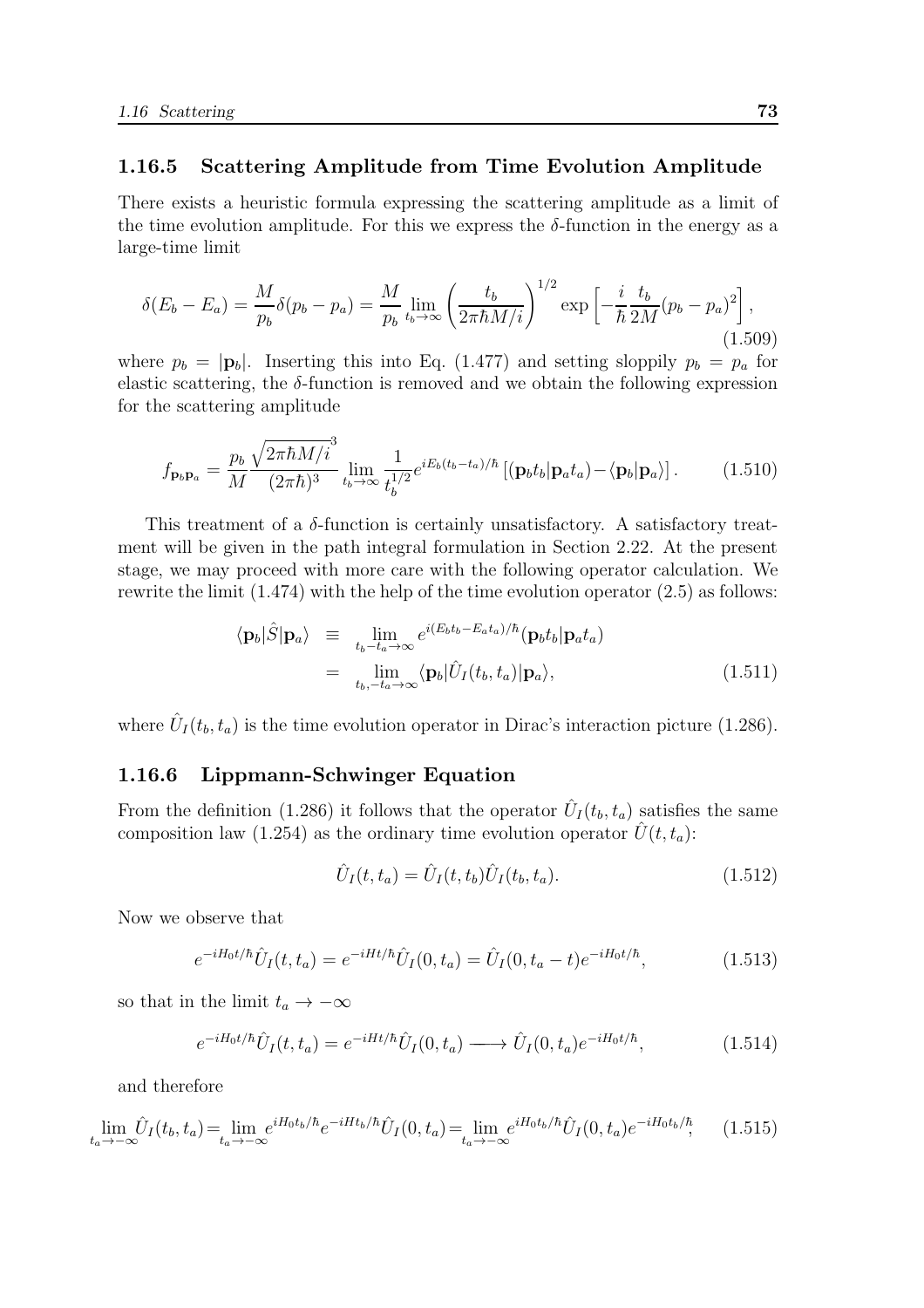which allows us to rewrite the scattering matrix  $(1.511)$  as

$$
\langle \mathbf{p}_b | \hat{S} | \mathbf{p}_a \rangle \equiv \lim_{t_b, -t_a \to \infty} e^{i(E_b - E_a)t_b/\hbar} \langle \mathbf{p}_b | \hat{U}_I(0, t_a) | \mathbf{p}_a \rangle. \tag{1.516}
$$

Note that in contrast to (1.474), the time evolution of the initial state goes now only over the negative time axis rather than the full one.

Taking the matrix elements of Eq. (1.291) between free-particle states  $\langle \mathbf{p}_b|$  and  $|\mathbf{p}_b\rangle$ , and using Eqs. (1.291) and (1.514), we obtain at  $t_b = 0$ 

$$
\langle \mathbf{p}_b | \hat{U}_I(0, t_a) | \mathbf{p}_b \rangle = \langle \mathbf{p}_b | \mathbf{p}_b \rangle - \frac{i}{\hbar} \int_{-\infty}^0 dt \, e^{i(E_b - E_a - i\eta)t/\hbar} \langle \mathbf{p}_b | \hat{V} \hat{U}_I(0, t_a) | \mathbf{p}_b \rangle. \tag{1.517}
$$

A small damping factor  $e^{\eta t/\hbar}$  is inserted to ensure convergence at  $t = -\infty$ . For a time-independent potential, the integral can be done and yields

$$
\langle \mathbf{p}_b | \hat{U}_I(0, t_a) | \mathbf{p}_b \rangle = \langle \mathbf{p}_b | \mathbf{p}_b \rangle - \frac{1}{E_b - E_a - i\eta} \langle \mathbf{p}_b | \hat{V} \hat{U}_I(0, t_a) | \mathbf{p}_b \rangle.
$$
 (1.518)

This is the famous Lippmann-Schwinger equation. Inserting this into (1.516), we obtain the equation for the scattering matrix

$$
\langle \mathbf{p}_b | \hat{S} | \mathbf{p}_a \rangle = \lim_{t_b, -t_a \to \infty} e^{i(E_b - E_a)t_b} \left[ \langle \mathbf{p}_b | \mathbf{p}_a \rangle - \frac{1}{E_b - E_a - i\eta} \langle \mathbf{p}_b | \hat{V} \hat{U}_I(0, t_a) | \mathbf{p}_b \rangle \right]. \tag{1.519}
$$

The first term in brackets is nonzero only if the momenta  $p_a$  and  $p_b$  are equal, in which case also the energies are equal,  $E_b = E_a$ , so that the prefactor can be set equal to one. In front of the second term, the prefactor oscillates rapidly as the time  $t_b$  grows large, making any finite function of  $E_b$  vanish, as a consequence of the Riemann-Lebesgue lemma. The second term contains, however, a pole at  $E_b = E_a$ for which the limit has to be done more carefully. The prefactor has the property

$$
\lim_{t_b \to \infty} \frac{e^{i(E_b - E_a)t_b/\hbar}}{E_b - E_a - i\eta} = \begin{cases} 0, & E_b \neq E_a, \\ i/\eta, & E_b = E_a. \end{cases} \tag{1.520}
$$

It is easy to see that this property defines a  $\delta$ -function in the energy:

$$
\lim_{t_b \to \infty} \frac{e^{i(E_b - E_a)t_b/\hbar}}{E_b - E_a - i\eta} = 2\pi i \delta(E_b - E_a).
$$
\n(1.521)

Indeed, let us integrate the left-hand side together with a smooth function  $f(E_b)$ , and set

$$
E_b \equiv E_a + \xi / t_b. \tag{1.522}
$$

Then the  $E_b$ -integral is rewritten as

$$
\int_{-\infty}^{\infty} d\xi \frac{e^{i\xi}}{\xi + i\eta} f(E_a + \xi/t_a). \tag{1.523}
$$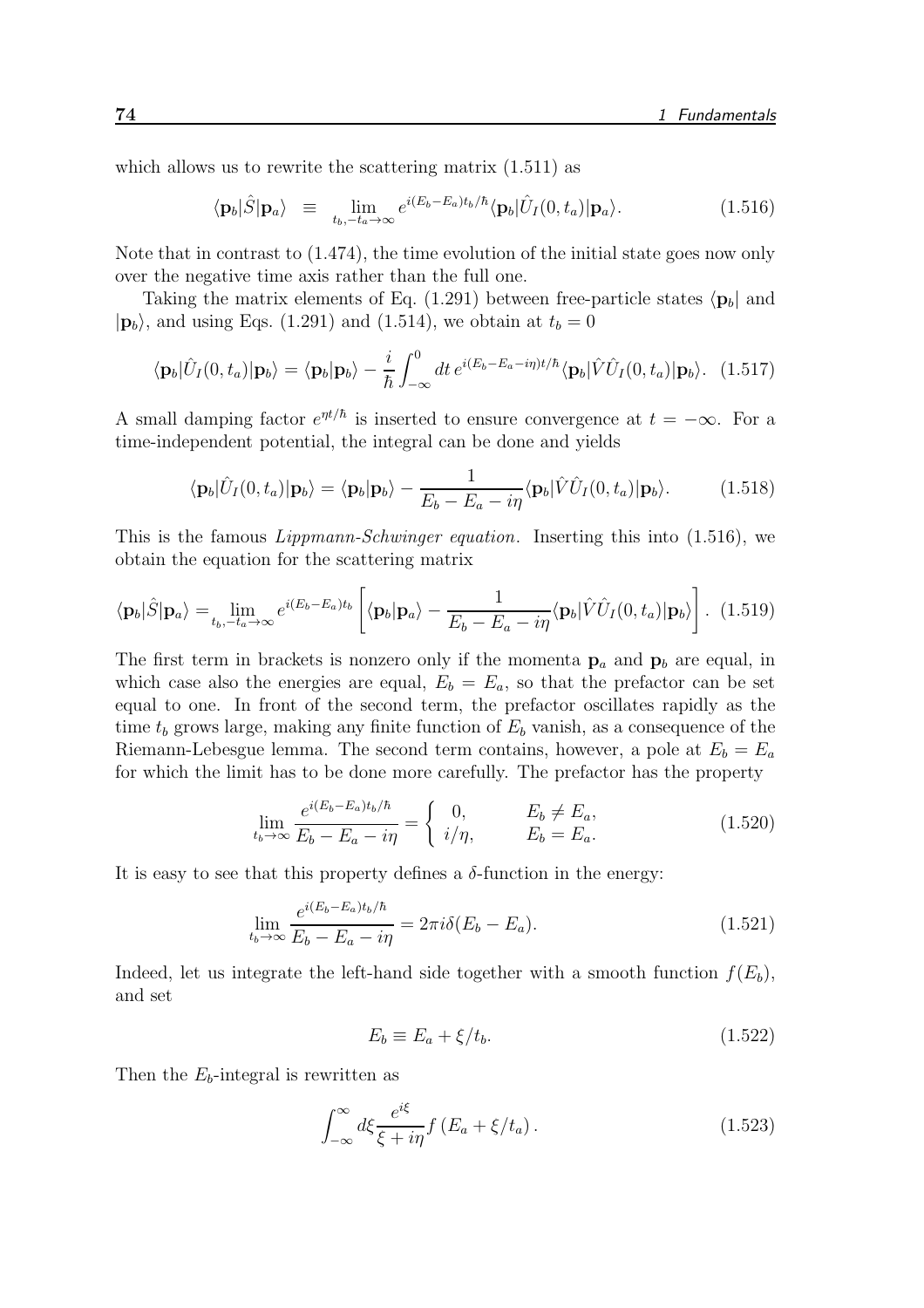In the limit of large  $t_a$ , the function  $f(E_a)$  can be taken out of the integral and the contour of integration can then be closed in the upper half of the complex energy plane, yielding  $2\pi i$ . Thus we obtain from  $(1.519)$  the formula  $(1.477)$ , with the T-matrix

$$
\langle \mathbf{p}_b | \hat{T} | \mathbf{p}_a \rangle = \frac{1}{\hbar} \langle \mathbf{p}_b | \hat{V} \hat{U}_I(0, t_a) | \mathbf{p}_b \rangle.
$$
 (1.524)

For a small potential  $\hat{V}$ , we approximate  $\hat{U}_I(0, t_a) \approx 1$ , and find the Born approximation (1.493).

The Lippmann-Schwinger equation can be recast as an integral equation for the T-matrix. Multiplying the original equation (1.518) by the matrix  $\langle \mathbf{p}_b|V|\mathbf{p}_a \rangle = V_{\mathbf{p}_b\mathbf{p}_c}$ from the left, we obtain

$$
T_{\mathbf{p}_b \mathbf{p}_a} = V_{\mathbf{p}_b \mathbf{p}_a} - \int \frac{d^3 p_c}{(2\pi\hbar)^3} V_{\mathbf{p}_b \mathbf{p}_c} \frac{1}{E_c - E_a - i\eta} T_{\mathbf{p}_c \mathbf{p}_a}.
$$
 (1.525)

To extract physical information from the  $T$ -matrix  $(1.524)$  it is useful to analyze the behavior of the interacting state  $\hat{U}_I(0, t_a)|\mathbf{p}_a\rangle$  in **x**-space. From Eq. (1.514), we see that it is an eigenstate of the full Hamiltonian operator  $H$  with the initial energy  $E_a$ . Multiplying this state by  $\langle \mathbf{x} |$  from the left, and inserting a complete set of momentum eigenstates, we calculate

$$
\langle \mathbf{x} | \hat{U}_I(0, t_a) | \mathbf{p}_a \rangle = \int \frac{d^3 p}{(2\pi\hbar)^3} \langle \mathbf{x} | \mathbf{p} \rangle \langle \mathbf{p} | \hat{U}_I(0, t_a) | \mathbf{p}_a \rangle = \int \frac{d^3 p}{(2\pi\hbar)^3} \langle \mathbf{x} | \mathbf{p} \rangle \langle \mathbf{p} | \hat{U}_I(0, t_a) | \mathbf{p}_a \rangle.
$$

Using Eq. (1.518), this becomes

$$
\langle \mathbf{x} | \hat{U}_I(0, t_a) | \mathbf{p}_a \rangle = \langle \mathbf{x} | \mathbf{p}_a \rangle + \int d^3 x' \int \frac{d^3 p_b}{(2\pi \hbar)^3 E_a - \mathbf{p}_b^2 / 2M + i\eta} V(\mathbf{x}') \langle \mathbf{x}' | \hat{U}_I(0, t_a) | \mathbf{p}_a \rangle.
$$
\n(1.526)

The function

$$
(\mathbf{x}|\mathbf{x}')_{E_a} = \int \frac{d^3 p_b}{(2\pi\hbar)^3} e^{i\mathbf{p}_b(\mathbf{x}-\mathbf{x}')/\hbar} \frac{i\hbar}{E_a - \mathbf{p}^2/2M + i\eta}
$$
(1.527)

is recognized as the fixed-energy amplitude (1.344) of the free particle. In three dimensions it reads [see (1.359)]

$$
(\mathbf{x}|\mathbf{x}')_{E_a} = -\frac{2Mi}{\hbar} \frac{e^{ip_a|\mathbf{x} - \mathbf{x}'|/\hbar}}{4\pi|\mathbf{x} - \mathbf{x}'|}, \quad p_a = \sqrt{2ME_a}.
$$
 (1.528)

In order to find the scattering amplitude, we consider the wave function (1.526) far away from the scattering center, i.e., at large  $|\mathbf{x}|$ . Under the assumption that  $V(\mathbf{x}')$ is nonzero only for small **x'**, we approximate  $|\mathbf{x} - \mathbf{x}'| \approx r - \hat{\mathbf{x}}\mathbf{x}'$ , where  $\hat{\mathbf{x}}$  is the unit vector in the direction of  $x$ , and  $(1.526)$  becomes

$$
\langle \mathbf{x} | \hat{U}_I(0, t_a) | \mathbf{p}_a \rangle \approx e^{i \mathbf{p}_a \mathbf{x}/\hbar} - \frac{e^{i p_a r}}{4 \pi r} \int d^4 x' e^{-i p_a \hat{\mathbf{x}} \mathbf{x}'} \frac{2M}{\hbar^2} V(\mathbf{x}') \langle \mathbf{x}' | \hat{U}_I(0, t_a) | \mathbf{p}_a \rangle.
$$
\n(1.529)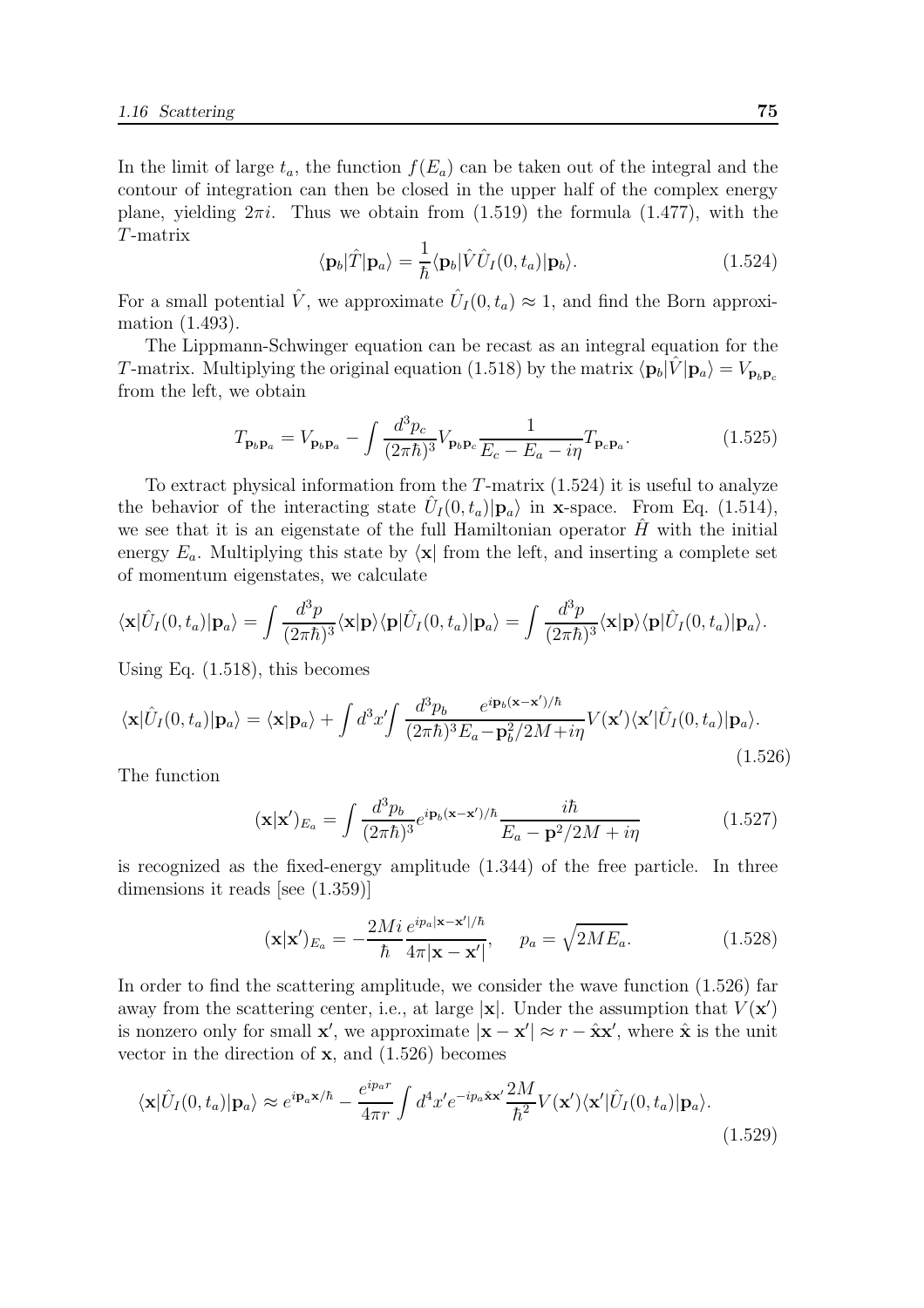In the limit  $t_a \to -\infty$ , the factor multiplying the spherical wave factor  $e^{ip_a r/\hbar}/r$ is the scattering amplitude  $f(\hat{\mathbf{x}})_{\mathbf{p}_a}$ , whose absolute square gives the cross section. For scattering to a final momentum  $\mathbf{p}_b$ , the outgoing particles are detected far away from the scattering center in the direction  $\hat{\mathbf{x}} = \hat{\mathbf{p}}_b$ . Because of energy conservation, we may set  $p_a\hat{\mathbf{x}} = \mathbf{p}_b$  and obtain the formula

$$
f_{\mathbf{p}_b \mathbf{p}_a} = \lim_{t_a \to -\infty} -\frac{M}{2\pi\hbar^2} \int d^4x_b e^{-i\mathbf{p}_b \mathbf{x}_b} V(\mathbf{x}_b) \langle \mathbf{x}_b | \hat{U}_I(0, t_a) | \mathbf{p}_a \rangle.
$$
 (1.530)

By studying the interacting state  $\hat{U}_I(0, t_a)|\mathbf{p}_a\rangle$  in **x**-space, we have avoided the singular  $\delta$ -function of energy conservation.

We are now prepared to derive formula (1.510) for the scattering amplitude. We observe that in the limit  $t_a \to -\infty$ , the amplitude  $\langle \mathbf{x}_b | \hat{U}_I(0, t_a) | \mathbf{p}_a \rangle$  can be obtained from the time evolution amplitude  $(\mathbf{x}_b t_b | \mathbf{x}_a t_a)$  as follows:

$$
\langle \mathbf{x}_b | \hat{U}_I(0, t_a) | \mathbf{p}_a \rangle = \langle \mathbf{x}_b | \hat{U}(0, t_a) | \mathbf{p}_a \rangle e^{-iE_a t_a/\hbar}
$$
\n
$$
= \lim_{t_a \to -\infty} \left( \frac{-2\pi i \hbar t_a}{M} \right)^{3/2} (\mathbf{x}_b t_b | \mathbf{x}_a t_a) e^{i(\mathbf{p}_a \mathbf{x}_a - p_a^2 t_a/2M)/\hbar} |_{\mathbf{x}_a = \mathbf{p}_a t_a/M}.
$$
\n(1.531)

This follows directly from the Fourier transformation

$$
\langle \mathbf{x}_b | \hat{U}(0, t_a) | \mathbf{p}_a \rangle e^{-iE_a t_a/\hbar} = \int d^3x_a (\mathbf{x}_b t_b | \mathbf{x}_a t_a) e^{i(\mathbf{p}_a \mathbf{x}_a - p_a^2 t_a/2M)/\hbar}, \tag{1.532}
$$

by substituting the dummy integration variable  $x_a$  by  $pt_a/M$ . Then the right-hand side becomes

$$
\left(\frac{-t_a}{M}\right)^3 \int d^3p \left(\mathbf{x}_b \, 0\right) \mathbf{p} t_a \ t_a \, e^{i(\mathbf{p}_a \mathbf{p} - p_a^2) t_a/2M\hbar}.\tag{1.533}
$$

Now, for large  $-t_a$ , the momentum integration is squeezed to  $\mathbf{p} = \mathbf{p}_a$ , and we obtain  $(1.531)$ . The appropriate limiting formula for the  $\delta$ -function

$$
\delta^{(D)}(\mathbf{p}_b - \mathbf{p}_a) = \lim_{t_a \to -\infty} \frac{(-t_a)^{D/2}}{\sqrt{2\pi i\hbar M^D}} \exp\left\{-\frac{i}{\hbar} \frac{t_a}{2M} (\mathbf{p}_b - \mathbf{p}_a)^2\right\} \tag{1.534}
$$

is easily obtained from Eq. (1.342) by an obvious substitution of variables. Its complex conjugate for  $D = 1$  was written down before in Eq. (1.509) with  $t_a$  replaced by  $-t<sub>b</sub>$ . The exponential on the right-hand side can just as well be multiplied by a factor  $e^{i(p_b^2 - p_a^2)^2/2M\hbar}$  which is unity when both sides are nonzero, so that it becomes  $e^{-i(\mathbf{p}_a \mathbf{p} - p_a^2)t_a/2M\hbar}$ . In this way we obtain a representation of the  $\delta$ -function by which the Fourier integral (1.533) goes over into (1.531). The phase factor  $e^{i(\mathbf{p}_a \mathbf{x}_a - p_a^2 t_a/2M)/\hbar}$ on the right-hand side of Eq. (1.531), which is unity in the limit performed in that equation, is kept in Eq. (4.580) for later convenience.

Formula (1.531) is a reliable starting point for extracting the scattering amplitude  $f_{\mathbf{p}_b \mathbf{p}_a}$  from the time evolution amplitude in **x**-space  $(\mathbf{x}_b \mathbf{0} | \mathbf{x}_a t_a)$  at  $\mathbf{x}_a = \mathbf{p}_a t_a/M$  by extracting the coefficient of the outcoming spherical wave  $e^{ip_a r/\hbar}/r$ .

As a cross check we insert the free-particle amplitude (1.341) into (1.531) and obtain the free undisturbed wave function  $e^{i\mathbf{p}_a\mathbf{x}}$ , which is the correct first term in Eq. (1.526) associated with unscattered particles.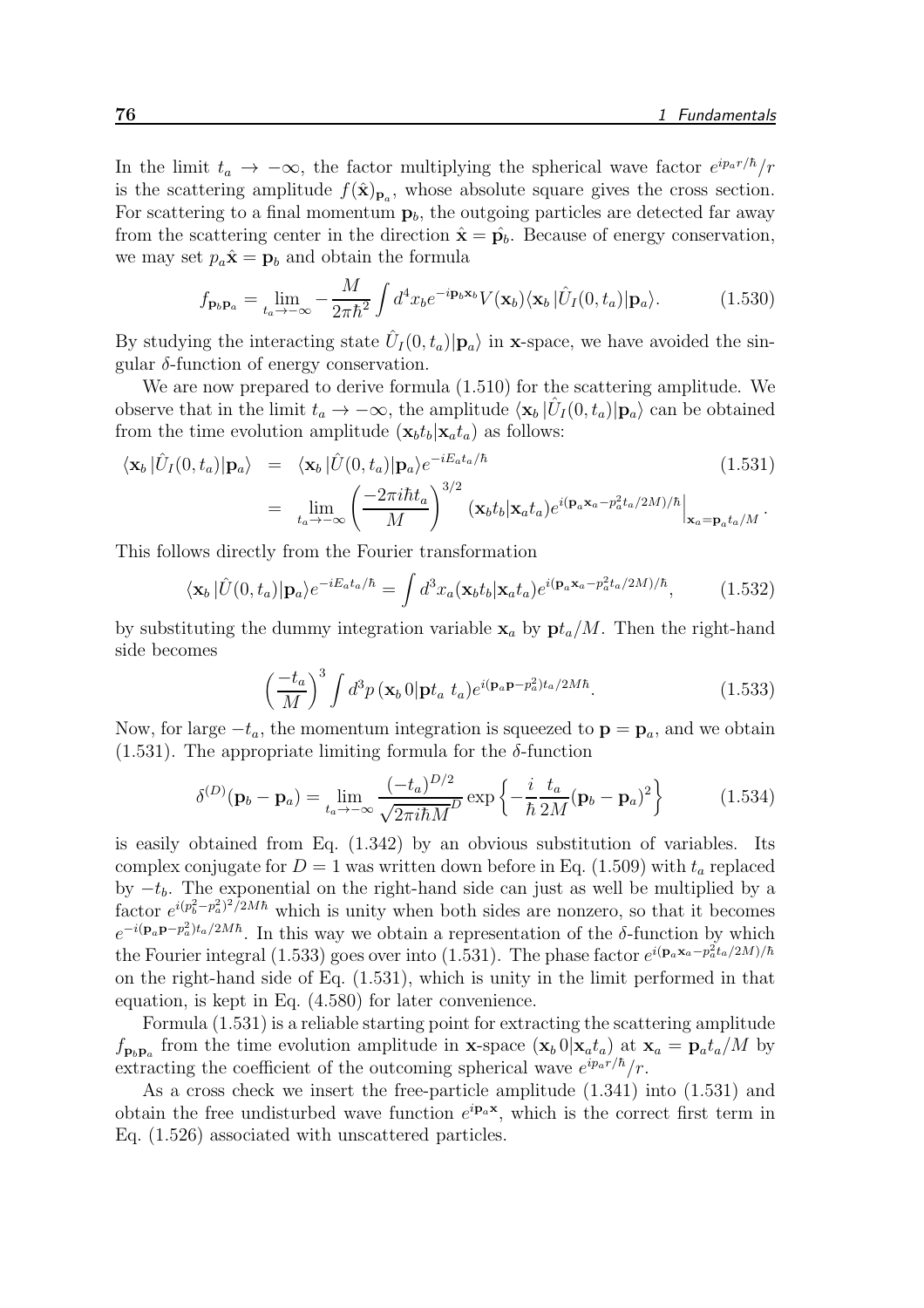## 1.17 Classical and Quantum Statistics

Consider a physical system with a constant number of particles N whose Hamiltonian has no explicit time dependence. If it is brought into contact with a thermal reservoir at a temperature T and has reached equilibrium, its thermodynamic properties can be obtained through the following rules: At the level of classical mechanics, each volume element in phase space

$$
\frac{dp\,dq}{h} = \frac{dp\,dq}{2\pi\hbar} \tag{1.535}
$$

is occupied with a probability proportional to the Boltzmann factor

$$
e^{-H(p,q)/k_BT},\tag{1.536}
$$

where  $k_B$  is the *Boltzmann constant*,

$$
k_B = 1.3806221(59) \times 10^{-16} \,\text{erg/Kelvin.} \tag{1.537}
$$

The number in parentheses indicates the experimental uncertainty of the two digits in front of it. The quantity  $1/k_BT$  has the dimension of an inverse energy and is commonly denoted by  $\beta$ . It will be called the *inverse temperature*, forgetting about the factor  $k_B$ . In fact, we shall sometimes take T to be measured in energy units  $k_B$ times Kelvin rather than in Kelvin. Then we may drop  $k_B$  in all formulas.

The integral over the Boltzmann factors of all phase space elements,  $25$ 

$$
Z_{\rm cl}(T) \equiv \int \frac{dp \, dq}{2\pi\hbar} \, e^{-H(p,q)/k_B T},\tag{1.538}
$$

is called the classical partition function. It contains all classical thermodynamic information of the system. Of course, for a general Hamiltonian system with many degrees of freedom, the phase space integral is  $\prod_{n=1}^{\infty} \int dp_n dq_n/2\pi\hbar$ . The reader may wonder why an expression containing Planck's quantum  $\hbar$  is called *classical*. The reason is that  $\hbar$  can really be omitted in calculating any thermodynamic average. In classical statistics it merely supplies us with an irrelevant normalization factor which makes  $Z$  dimensionless.

#### 1.17.1 Canonical Ensemble

In quantum statistics, the Hamiltonian is replaced by the operator  $H$  and the integral over phase space by the trace in the Hilbert space. This leads to the quantumstatistical partition function

$$
Z(T) \equiv \text{Tr}\left(e^{-\hat{H}/k_B T}\right) \equiv \text{Tr}\left(e^{-H(\hat{p}, \hat{x})/k_B T}\right),\tag{1.539}
$$

 $^{25}$ In the sequel we shall always work at a fixed volume V and therefore suppress the argument V everywhere.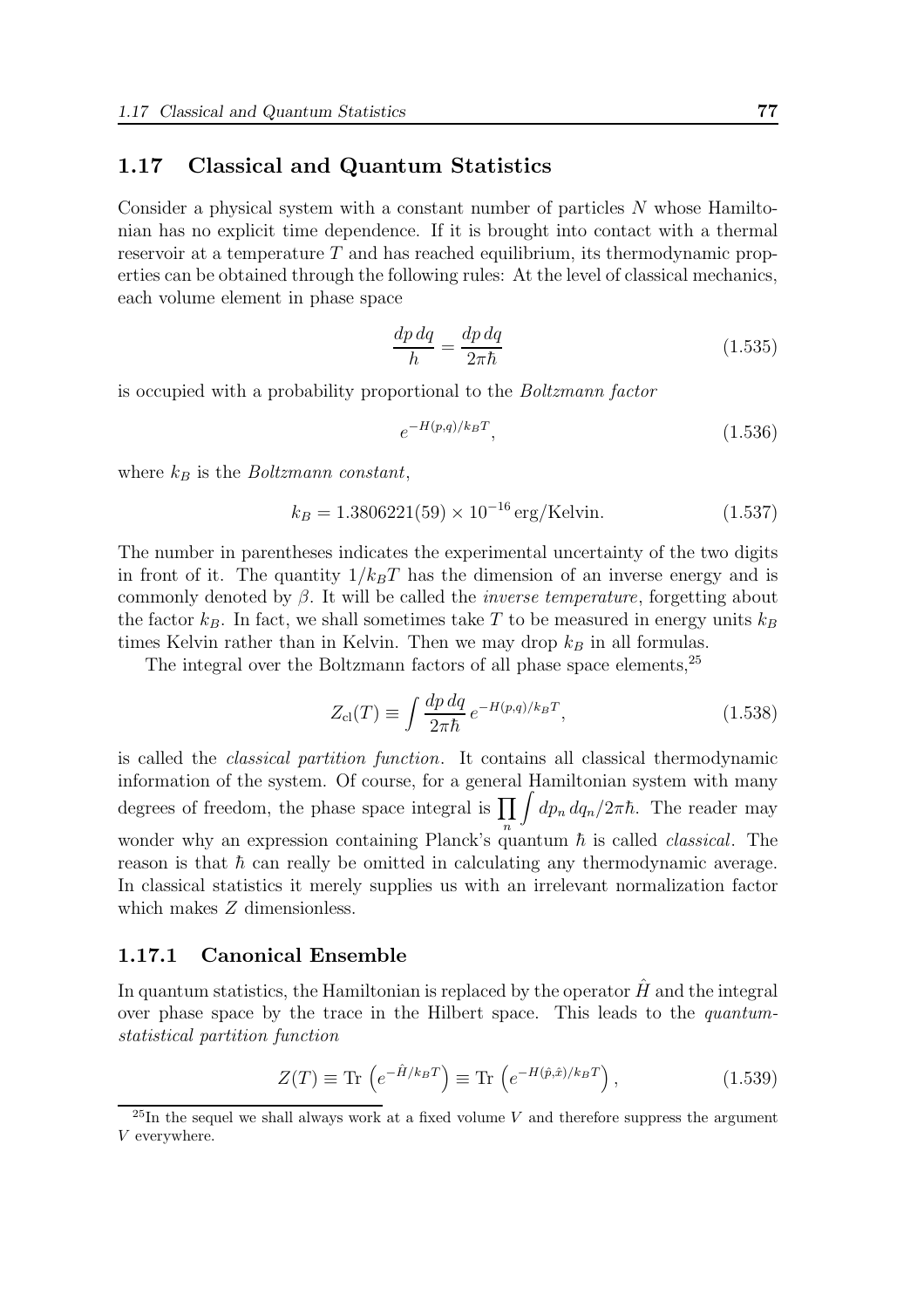where Tr $\hat{O}$  denotes the trace of the operator  $\hat{O}$ . If  $\hat{H}$  is an N-particle Schrödinger Hamiltonian, the quantum-statistical system is referred to as a *canonical ensemble*. The right-hand side of  $(1.539)$  contains the position operator  $\hat{x}$  in Cartesian coordinates rather than  $\hat{q}$  to ensure that the system can be quantized canonically. In cases such as the spinning top, the trace formula is also valid but the Hilbert space is spanned by the representation states of the angular momentum operators. In more general Lagrangian systems, the quantization has to be performed differently in the way to be described in Chapters 10 and 8.

At this point we make an important observation: The quantum partition function is related in a very simple way to the quantum-mechanical time evolution operator. To emphasize this relation we shall define the trace of this operator for time-independent Hamiltonians as the quantum-mechanical partition function:

$$
Z_{\text{QM}}(t_b - t_a) \equiv \text{Tr}\left(\hat{U}(t_b, t_a)\right) = \text{Tr}\left(e^{-i(t_b - t_a)\hat{H}/\hbar}\right). \tag{1.540}
$$

Obviously the quantum-statistical partition function  $Z(T)$  may be obtained from the quantum-mechanical one by continuing the time interval  $t_b - t_a$  to the negative imaginary value

$$
t_b - t_a = -\frac{i\hbar}{k_B T} \equiv -i\hbar\beta.
$$
 (1.541)

This simple formal relation shows that the trace of the time evolution operator contains all information on the thermodynamic equilibrium properties of a quantum system.

#### 1.17.2 Grand-Canonical Ensemble

For systems containing many bodies it is often convenient to study their equilibrium properties in contact with a particle reservoir characterized by a chemical potential  $\mu$ . For this one defines what is called the *grand-canonical quantum-statistical parti*tion function

$$
Z_G(T,\mu) = \text{Tr}\left(e^{-(\hat{H}-\mu\hat{N})/k_BT}\right). \tag{1.542}
$$

Here  $\hat{N}$  is the operator counting the number of particles in each state of the ensemble. The combination of operators in the exponent,

$$
\hat{H}_G = \hat{H} - \mu \hat{N},\tag{1.543}
$$

is called the grand-canonical Hamiltonian.

Given a partition function  $Z(T)$  at a fixed particle number N, the free energy is defined by

$$
F(T) = -k_B T \log Z(T). \qquad (1.544)
$$

Its grand-canonical version at a fixed chemical potential is

$$
F_G(T,\mu) = -k_B T \log Z_G(T,\mu). \tag{1.545}
$$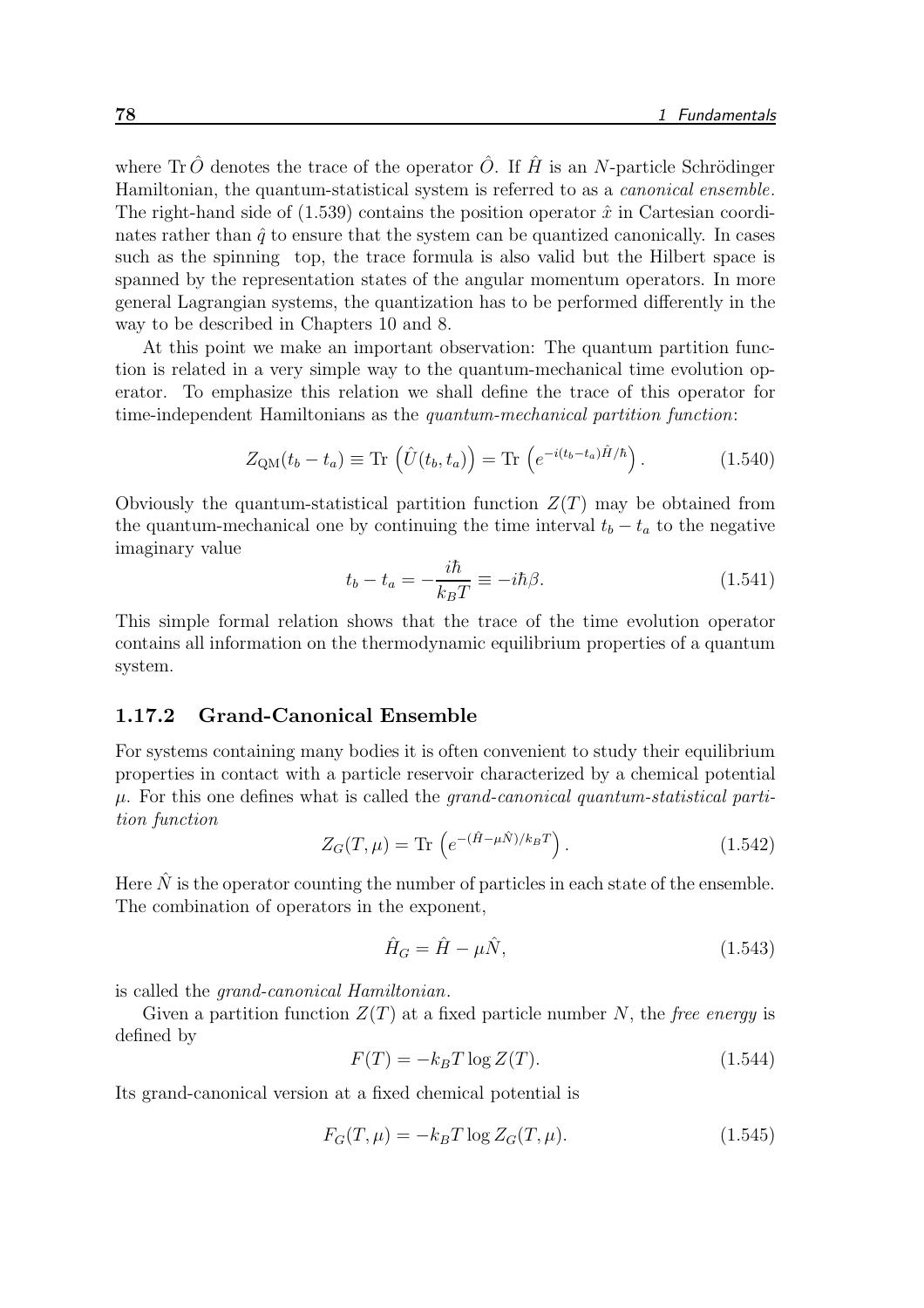The average energy or internal energy is defined by

$$
E = \text{Tr}\left(\hat{H}e^{-\hat{H}/k_BT}\right) / \text{Tr}\left(e^{-\hat{H}/k_BT}\right). \tag{1.546}
$$

It may be obtained from the partition function  $Z(T)$  by forming the temperature derivative

$$
E = Z^{-1}k_B T^2 \frac{\partial}{\partial T} Z(T) = k_B T^2 \frac{\partial}{\partial T} \log Z(T). \tag{1.547}
$$

In terms of the free energy (1.544), this becomes

$$
E = T^2 \frac{\partial}{\partial T} \left( -F(T)/T \right) = \left( 1 - T \frac{\partial}{\partial T} \right) F(T). \tag{1.548}
$$

For a grand-canonical ensemble we may introduce an average particle number defined by

$$
N = \text{Tr}\left(\hat{N}e^{-(\hat{H}-\mu\hat{N})/k_BT}\right) / \text{Tr}\left(e^{-(\hat{H}-\mu\hat{N})/k_BT}\right). \tag{1.549}
$$

This can be derived from the grand-canonical partition function as

$$
N = Z_G^{-1}(T,\mu)k_B T \frac{\partial}{\partial \mu} Z_G(T,\mu) = k_B T \frac{\partial}{\partial \mu} \log Z_G(T,\mu),\tag{1.550}
$$

or, using the grand-canonical free energy, as

$$
N = -\frac{\partial}{\partial \mu} F_G(T, \mu). \tag{1.551}
$$

The average energy in a grand-canonical system,

$$
E = \text{Tr}\left(\hat{H}e^{-(\hat{H}-\mu\hat{N})/k_BT}\right) / \text{Tr}\left(e^{-(\hat{H}-\mu\hat{N})/k_BT}\right),\tag{1.552}
$$

can be obtained by forming, by analogy with (1.547) and (1.548), the derivative

$$
E - \mu N = Z_G^{-1}(T, \mu) k_B T^2 \frac{\partial}{\partial T} Z_G(T, \mu)
$$
  
= 
$$
\left(1 - T \frac{\partial}{\partial T}\right) F_G(T, \mu).
$$
 (1.553)

For a large number of particles, the density is a rapidly growing function of energy. For a system of N free particles, for example, the number of states up to energy  $E$  is given by

$$
N(E) = \sum_{\mathbf{p}_i} \Theta(E - \sum_{i=1}^N \mathbf{p}_i^2 / 2M), \qquad (1.554)
$$

where each of the particle momenta  $\mathbf{p}_i$  is summed over all discrete momenta  $\mathbf{p}^{\mathbf{m}}$  in  $(1.179)$  available to a single particle in a finite box of volume  $V = L<sup>3</sup>$ . For a large  $V$ , the sum can be converted into an integral<sup>26</sup>

$$
N(E) = V^N \prod_{i=1}^N \left[ \int \frac{d^3 p_i}{(2\pi \hbar)^3} \right] \Theta(E - \sum_{i=1}^N \mathbf{p}_i^2 / 2M), \tag{1.555}
$$

 $26$ Remember, however, the exception noted in the footnote to Eq. (1.184) for systems possessing a condensate.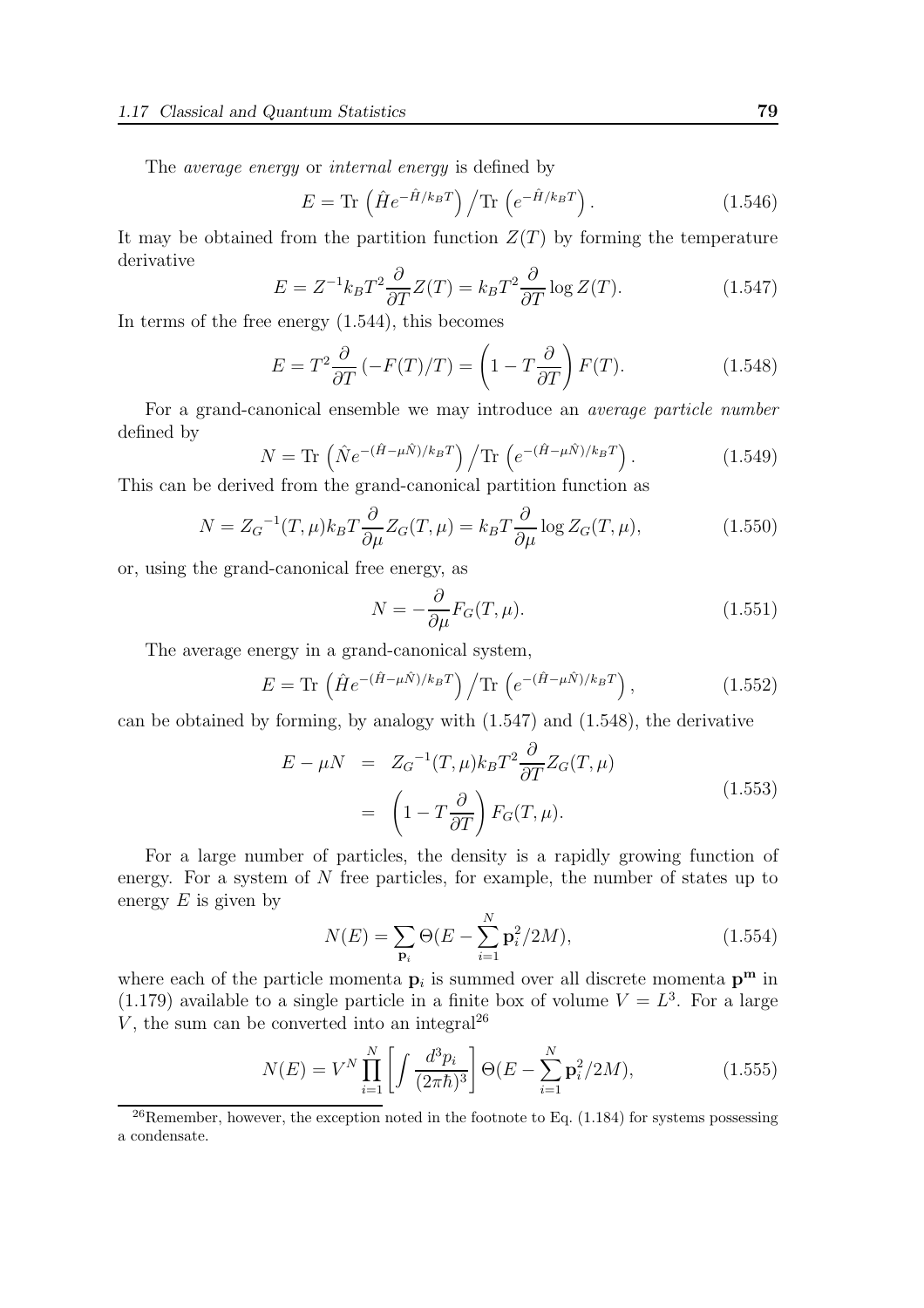which is simply  $[V/(2\pi\hbar)^3]^N$  times the volume  $\Omega_{3N}$  of a 3N-dimensional sphere of radius  $\sqrt{2ME}$ :  $\overline{N}$ 

$$
N(E) = \left[\frac{V}{(2\pi\hbar)^3}\right]^N \Omega_{3N}
$$
  

$$
\equiv \left[\frac{V}{(2\pi\hbar)^3}\right]^N \frac{(2\pi ME)^{3N/2}}{\Gamma(\frac{3}{2}N+1)}.
$$
 (1.556)

Recall the well-known formula for the volume of a unit sphere in D dimensions:

$$
\Omega_D = \pi^{D/2} / \Gamma(D/2 + 1). \tag{1.557}
$$

The surface is [see Eqs. (8.117) and (8.118) for a derivation]

$$
S_D = 2\pi^{D/2} / \Gamma(D/2). \tag{1.558}
$$

This follows directly from the integral<sup>27</sup>

$$
S_D = \int d^D p \,\delta(p-1) = \int d^D p \,2\delta(p^2 - 1) = \int d^D p \int_{-\infty}^{\infty} \frac{d\lambda}{\pi} e^{i\lambda(p^2 - 1)} \tag{1.559}
$$
\n
$$
\int \frac{d^D p}{\lambda(p^2 - 1)} \,d^D p \,2\delta(p^2 - 1) = \int d^D p \int_{-\infty}^{\infty} \frac{d\lambda}{\pi} e^{i\lambda(p^2 - 1)} \tag{1.559}
$$

$$
= \int_{-\infty}^{\infty} \frac{d\lambda}{\pi} \left(\frac{\pi}{-i\lambda}\right)^{D/2} e^{-i\lambda} = \frac{2\pi^{D/2}}{\Gamma(D/2)}\tag{1.560}
$$

Therefore, the density per energy  $\rho = \partial N/\partial E$  is given by

$$
\rho(E) = \left[\frac{V}{(2\pi\hbar)^3}\right]^N 2\pi M \frac{(2\pi ME)^{3N/2-1}}{\Gamma(\frac{3}{2}N)}.\tag{1.561}
$$

It grows with the very large power  $E^{3N/2}$  in the energy. Nevertheless, the integral for the partition function (1.582) is convergent, due to the overwhelming exponential falloff of the Boltzmann factor,  $e^{-E/k_BT}$ . As the two functions  $\rho(e)$  and  $e^{-e/k_BT}$ are multiplied with each other, the result is a function which peaks very sharply at the average energy E of the system. The position of the peak depends on the temperature  $T$ . For the free  $N$  particle system, for example,

$$
\rho(E)e^{-E/k_BT} \sim e^{(3N/2-1)\log E - E/k_BT}.\tag{1.562}
$$

This function has a sharp peak at

$$
E(T) = k_B T \left(\frac{3N}{2} - 1\right) \approx k_B T \frac{3N}{2}.\tag{1.563}
$$

The width of the peak is found by expanding (1.562) in  $\delta E = E - E(T)$ :

$$
\exp\left\{\frac{3N}{2}\log E(T) - \frac{E(T)}{k_B T} - \frac{1}{2E^2(T)}\frac{3N}{2}(\delta E)^2 + \ldots\right\}.
$$
 (1.564)

<sup>27</sup>I. S. Gradshteyn and I. M. Ryzhik, op. cit., Formula 3.382.7.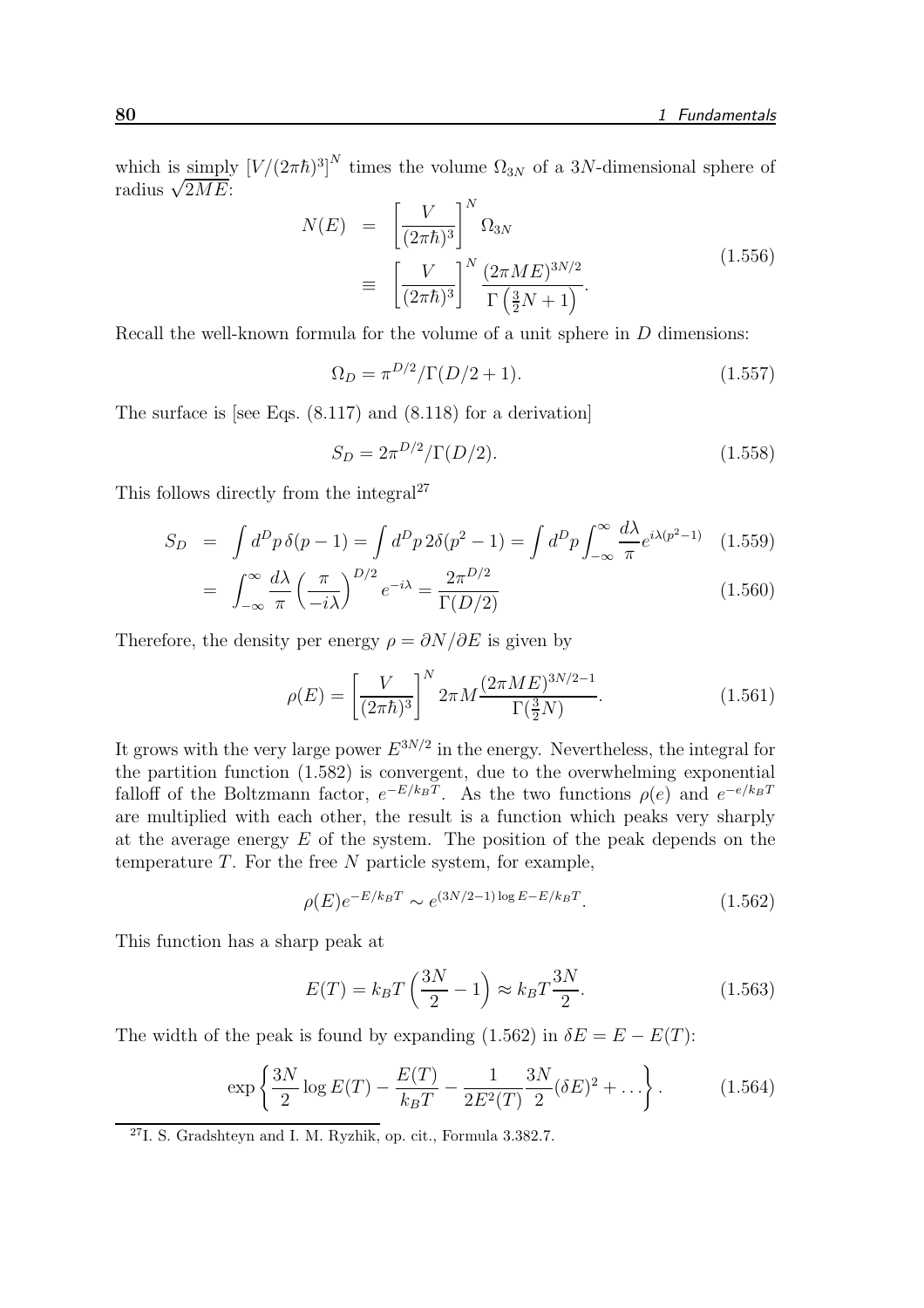Thus, as soon as  $\delta E$  gets to be of the order of  $E(T)/\sqrt{N}$ , the exponential is reduced by a factor of two with respect to  $E(T) \approx k_B T 3N/2$ . The deviation is of a relative order  $1/\sqrt{N}$ , i.e., the peak is very sharp. With N being very large, the peak at  $E(T)$  of width  $E(T)/\sqrt{N}$  can be idealized by a  $\delta$ -function, and we may write

$$
\rho(E)e^{-E/k_BT} \approx \delta(E - E(T))N(T)e^{-E(T)/k_BT}.
$$
\n(1.565)

The quantity  $N(T)$  measures the total number of states over which the system is distributed at the temperature T.

The entropy  $S(T)$  is now defined in terms of  $N(T)$  by

$$
N(T) = e^{S(T)/k_B}.
$$
\n(1.566)

Inserting this with (1.565) into (1.582), we see that in the limit of a large number of particles N:

$$
Z(T) = e^{-[E(T) - TS(T)]/k_B T}.
$$
\n(1.567)

Using (1.544), the free energy can thus be expressed in the form

$$
F(T) = E(T) - TS(T).
$$
\n(1.568)

By comparison with (1.548) we see that the entropy may be obtained from the free energy directly as

$$
S(T) = -\frac{\partial}{\partial T}F(T). \tag{1.569}
$$

For grand-canonical ensembles we may similarly consider

$$
Z_G(T,\mu) = \int dE \, dn \, \rho(E,n) e^{-(E-\mu n)/k_B T}, \qquad (1.570)
$$

where

$$
\rho(E,n)e^{-(E-\mu n)/k_BT} \tag{1.571}
$$

is now strongly peaked at  $E = E(T, \mu)$ ,  $n = N(T, \mu)$  and can be written approximately as

$$
\rho(E, n)e^{-(E-\mu n)/k_B T} \approx \delta(E - E(T, \mu))\delta(n - N(T, \mu)) \times e^{S(T, \mu)/k_B}e^{-[E(T, \mu) - \mu N(T, \mu)]/k_B T}.
$$
\n(1.572)

Inserting this back into  $(1.570)$  we find for large N

$$
Z_G(T,\mu) = e^{-[E(T,\mu) - \mu N(T,\mu) - TS(T,\mu)]/k_B T}.
$$
\n(1.573)

For the grand-canonical free energy (1.545), this implies the relation

$$
F_G(T,\mu) = E(T,\mu) - \mu N(T,\mu) - TS(T,\mu). \tag{1.574}
$$

By comparison with (1.553) we see that the entropy can be calculated directly from the derivative of the grand-canonical free energy

$$
S(T,\mu) = -\frac{\partial}{\partial T} F_G(T,\mu). \tag{1.575}
$$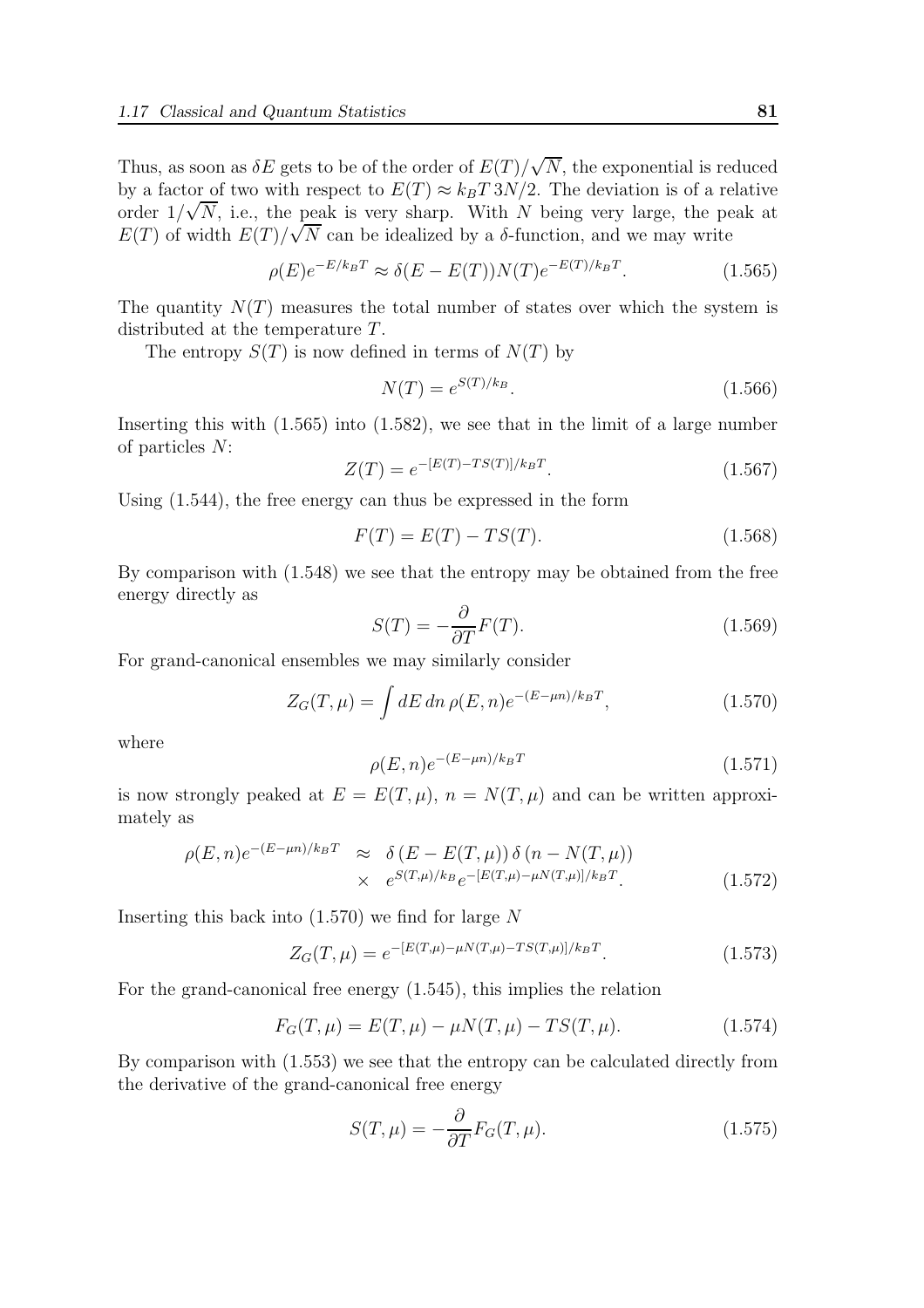The particle number is, of course, found from the derivative (1.551) with respect to the chemical potential, as follows directly from the definition (1.570).

The canonical free energy and the entropy appearing in the above equations depend on the particle number  $N$  and the volume  $V$  of the system, i.e., they are more explicitly written as  $F(T, N, V)$  and  $S(T, N, V)$ , respectively.

In the arguments of the grand-canonical quantities, the particle number  $N$  is replaced by the chemical potential  $\mu$ .

Among the arguments of the grand-canonical free energy  $F_G(T, \mu, V)$ , the volume V is the only one which grows with the system. Thus  $F_G(T, \mu, V)$  must be directly proportional to V. The proportionality constant defines the *pressure*  $p$  of the system:

$$
F_G(T, \mu, V) \equiv -p(T, \mu, V)V. \tag{1.576}
$$

Under infinitesimal changes of the three variables,  $F_G(T, \mu, V)$  changes as follows:

$$
dF_G(T, \mu, V) = -SdT - Nd\mu - pdV.
$$
\n(1.577)

The first two terms on the right-hand side follow from varying Eq. (1.574) at a fixed volume. When varying the volume, the definition (1.576) renders the last term.

Inserting  $(1.576)$  into  $(1.574)$ , we find Euler's relation:

$$
E = TS - Nd\mu - pV.\t\t(1.578)
$$

The energy has  $S, N, V$  as natural variables. Equivalently, we may write

$$
F = -\mu N - pV,\tag{1.579}
$$

where  $T, N, V$  are the natural variables.

# 1.18 Density of States and Tracelog

In many thermodynamic calculations, a quantity of fundamental interest is the density of states. To define it, we express the canonical partition function

$$
Z(T) = \text{Tr}\left(e^{-\hat{H}/k_B T}\right) \tag{1.580}
$$

as a sum over the Boltzmann factors of all eigenstates  $|n\rangle$  of the Hamiltonian:, i.e.

$$
Z(T) = \sum_{n} e^{-E_n/k_B T}.
$$
 (1.581)

This can be rewritten as an integral:

$$
Z(T) = \int dE \,\rho(E)e^{-E/k_BT}.\tag{1.582}
$$

The quantity

$$
\rho(E) = \sum_{n} \delta(E - E_n) \tag{1.583}
$$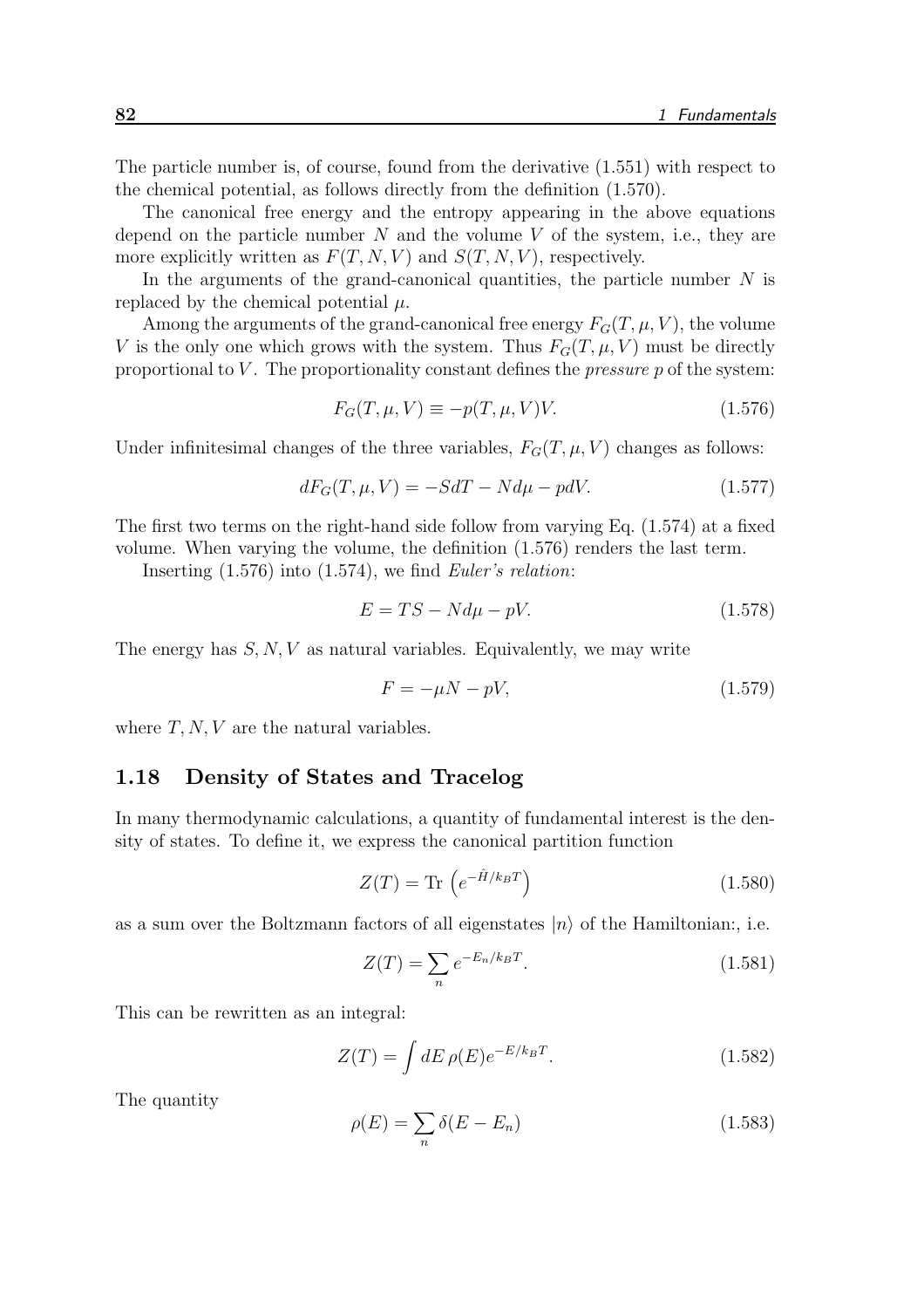specifies the *density of states* of the system in the energy interval  $(E, E + dE)$ . It may also be written formally as a trace of the density of states operator  $\hat{\rho}(E)$ :

$$
\rho(E) = \text{Tr}\,\hat{\rho}(E) \equiv \text{Tr}\,\delta(E - \hat{H}).\tag{1.584}
$$

The density of states is obviously the Fourier transform of the canonical partition function (1.580):

$$
\rho(E) = \int_{-i\infty}^{\infty} \frac{d\beta}{2\pi i} e^{\beta E} \text{Tr}\left(e^{-\beta \hat{H}}\right) = \int_{-i\infty}^{\infty} \frac{d\beta}{2\pi i} e^{\beta E} Z(1/k_B \beta). \tag{1.585}
$$

The integral

$$
N(E) = \int^{E} dE' \,\rho(E') \tag{1.586}
$$

is the number of states up to energy  $E$ . The integration may start anywhere below the ground state energy. The function  $N(E)$  is a sum of Heaviside step functions (1.313):

$$
N(E) = \sum_{n} \Theta(E - E_n). \tag{1.587}
$$

This equation is correct only with the Heaviside function which is equal to 1/2 at the origin, not with the one-sided version (1.306), as we shall see later. Indeed, if integrated to the energy of a certain level  $E_n$ , the result is

$$
N(E_n) = (n + 1/2). \tag{1.588}
$$

This formula will serve to determine the energies of bound states from approximations to  $\omega(E)$  in Section 4.7, for instance from the Bohr-Sommerfeld condition (4.190) via the relation (4.210). In order to apply this relation one must be sure that all levels have different energies. Otherwise  $N(E)$  jumps at  $E_n$  by half the degeneracy of this level. In Eq. (4A.9) we shall exhibit an example for this situation.

An important quantity related to  $\rho(E)$  which will appear frequently in this text is the trace of the logarithm, short tracelog, of the operator  $H - E$ .

$$
\operatorname{Tr}\log(\hat{H} - E) = \sum_{n} \log(E_n - E). \tag{1.589}
$$

It may be expressed in terms of the density of states (1.584) as

$$
\operatorname{Tr}\log(\hat{H}-E) = \operatorname{Tr}\int_{-\infty}^{\infty} dE' \,\delta(E'-\hat{H}) \log(E'-E) = \int_{-\infty}^{\infty} dE' \,\rho(E') \log(E'-E). \tag{1.590}
$$

The tracelog of the Hamiltonian operator itself can be viewed as a limit of an *operator* zeta function associated with  $H$ :

$$
\hat{\zeta}_{\hat{H}}(\nu) = \text{Tr}\,\hat{H}^{-\nu},\tag{1.591}
$$

whose trace is the generalized zeta-function

$$
\zeta_{\hat{H}}(\nu) \equiv \text{Tr}\left[\hat{\zeta}_{\hat{H}}(\nu)\right] = \text{Tr}\left(\hat{H}^{-\nu}\right) = \sum_{n} E_{n}^{-\nu}.\tag{1.592}
$$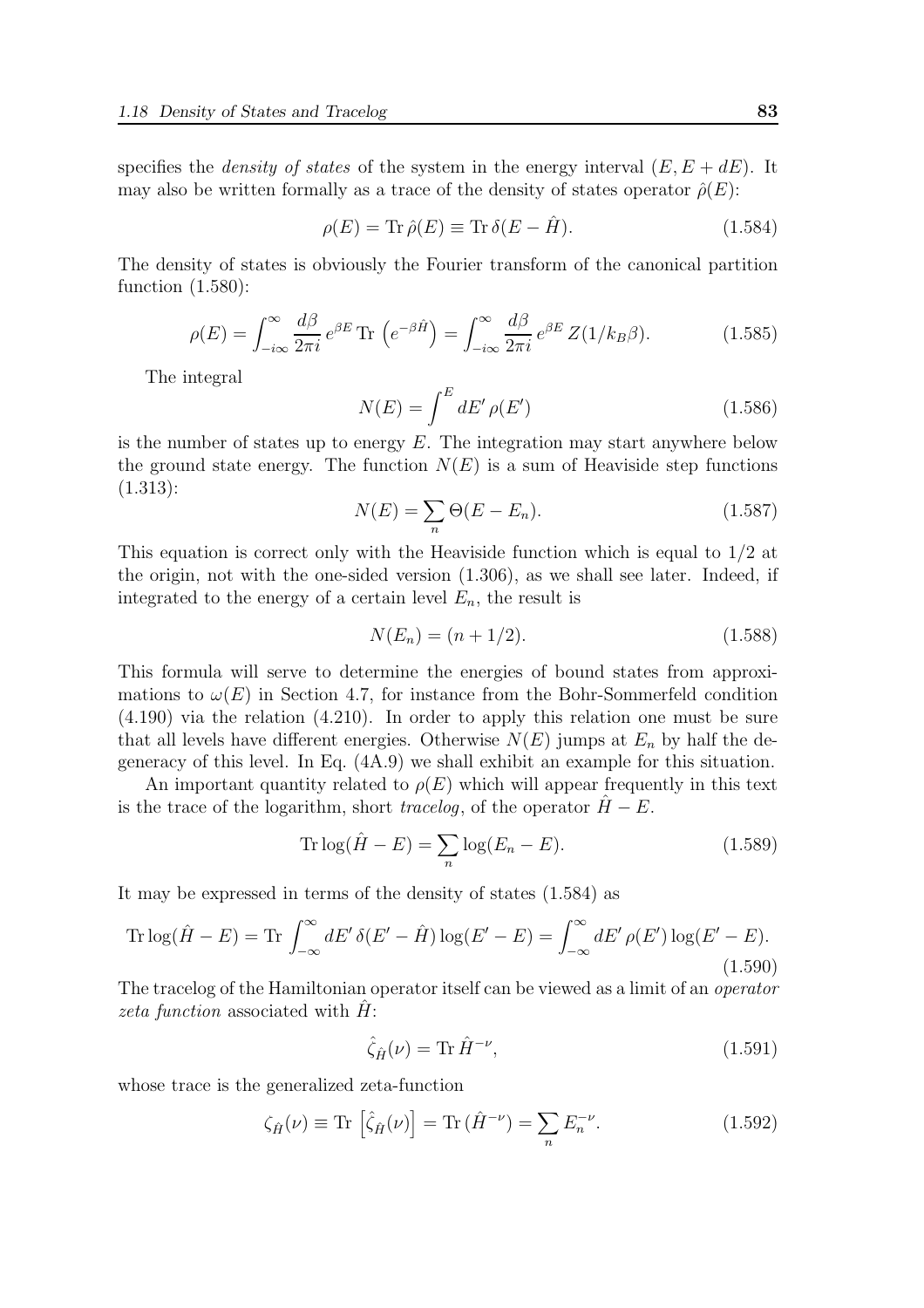For a linearly spaced spectrum  $E_n = n$  with  $n = 1, 2, 3, \ldots$ , this reduces to Riemann's zeta function (2.521).

From the generalized zeta function we can obtain the tracelog by forming the derivative

$$
\operatorname{Tr} \log \hat{H} = -\partial_{\nu} \zeta_{\hat{H}}(\nu)|_{\nu=0}.\tag{1.593}
$$

By differentiating the tracelog  $(1.589)$  with respect to E, we find the trace of the resolvent (1.319):

$$
\partial_E \text{Tr} \log(\hat{H} - E) = \text{Tr} \frac{1}{E - \hat{H}} = \sum_n \frac{1}{E - E_n} = \frac{1}{i\hbar} \sum_n R_n(E) = \frac{1}{i\hbar} \text{Tr} \hat{R}(E). \tag{1.594}
$$

Recalling Eq. (1.329) we see that the imaginary part of this quantity slightly above the real E-axis yields the density of states

$$
-\frac{1}{\pi}\operatorname{Im}\partial_E \operatorname{Tr}\log(\hat{H} - E - i\eta) = \sum_n \delta(E - E_n) = \rho(E). \tag{1.595}
$$

By integrating this over the energy we obtain the number of states function  $N(E)$ of Eq. (1.586):

$$
-\frac{1}{\pi}\operatorname{Im}\operatorname{Tr}\log(E-\hat{H}) = \sum_{n}\Theta(E-E_n) = N(E). \tag{1.596}
$$

# Appendix 1A Simple Time Evolution Operator

Consider the simplest nontrivial time evolution operator of a spin-1/2 particle in a magnetic field **B**. The reduced Hamiltonian operator is  $\hat{H}_0 = -\mathbf{B} \cdot \mathbf{\sigma}/2$ , so that the time evolution operator reads, in natural units with  $\hbar = 1$ ,

$$
e^{-i\hat{H}_0(t_b - t_a)} = e^{i(t_b - t_a)\mathbf{B} \cdot \boldsymbol{\sigma}/2}.
$$
\n(1A.1)

Expanding this as in (1.293) and using the fact that  $(\mathbf{B} \cdot \mathbf{\sigma})^{2n} = B^{2n}$  and  $(\mathbf{B} \cdot \mathbf{\sigma})^{2n+1} = B^{2n}(\mathbf{B} \cdot \mathbf{\sigma})$ , we obtain

$$
e^{-i\hat{H}_0(t_b - t_a)} = \cos[B(t_b - t_a)/2] + i\hat{\mathbf{B}} \cdot \boldsymbol{\sigma} \sin[B(t_b - t_a)/2], \qquad (1A.2)
$$

where  $\hat{\mathbf{B}} \equiv \mathbf{B}/|\mathbf{B}|$ . Suppose now that the magnetic field is not constant but has a small timedependent variation  $\delta \mathbf{B}(t)$ . Then we obtain from (1.253) [or the lowest expansion term in (1.293)]

$$
\delta e^{-i\hat{H}_0(t_b - t_a)} = \int_{t_a}^{t_b} dt \, e^{-i\hat{H}_0(t_b - t)} \delta \mathbf{B}(t) \cdot \boldsymbol{\sigma} e^{-i\hat{H}_0(t - t_a)}.
$$
\n(1A.3)

Using (1A.2), the integrand on the right-hand side becomes

$$
\left\{\cos[B(t_b-t)/2]+i\hat{\mathbf{B}}\cdot\boldsymbol{\sigma}\sin[B(t_b-t)/2]\right\}\delta\mathbf{B}(t)\cdot\boldsymbol{\sigma}\left\{\cos[B(t-t_a)/2]+i\hat{\mathbf{B}}\cdot\boldsymbol{\sigma}\sin[B(t-t_a)/2]\right\}.\tag{1A.4}
$$

We simplify this with the help of the formula [recall (1.448)]

$$
\sigma^i \sigma^j = \delta_{ij} + i \epsilon_{ijk} \sigma^k \tag{1A.5}
$$

so that

$$
\hat{\mathbf{B}} \cdot \mathbf{\sigma} \, \delta \mathbf{B}(t) \cdot \mathbf{\sigma} = \hat{\mathbf{B}} \cdot \delta \mathbf{B}(t) + i[\hat{\mathbf{B}} \times \delta \mathbf{B}(t)] \cdot \mathbf{\sigma}, \quad \delta \mathbf{B}(t) \cdot \mathbf{\sigma} \, \hat{\mathbf{B}} \cdot \mathbf{\sigma} = \hat{\mathbf{B}} \cdot \delta \mathbf{B}(t) - i[\hat{\mathbf{B}} \times \delta \mathbf{B}(t)] \cdot \mathbf{\sigma}, \tag{1A.6}
$$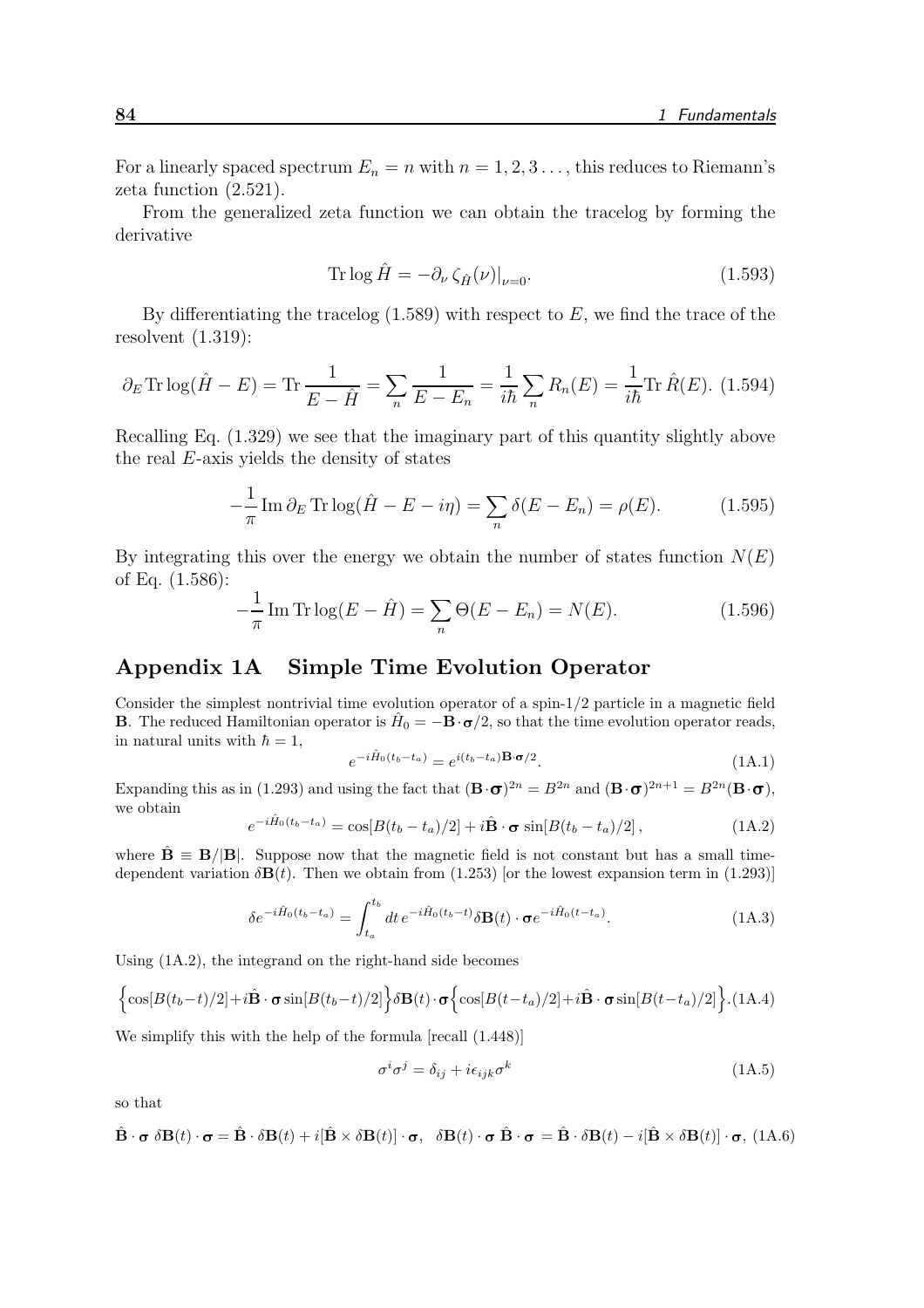and

$$
\hat{\mathbf{B}} \cdot \boldsymbol{\sigma} \, \delta \mathbf{B}(t) \cdot \boldsymbol{\sigma} \, \hat{\mathbf{B}} \cdot \boldsymbol{\sigma} = \left[ \hat{\mathbf{B}} \cdot \delta \mathbf{B}(t) \right] \hat{\mathbf{B}} \cdot \boldsymbol{\sigma} + i [\hat{\mathbf{B}} \times \delta \mathbf{B}(t)] \cdot \boldsymbol{\sigma} \, \hat{\mathbf{B}} \cdot \boldsymbol{\sigma} \n= i [\hat{\mathbf{B}} \times \delta \mathbf{B}(t)] \cdot \hat{\mathbf{B}} + \left\{ [\hat{\mathbf{B}} \cdot \delta \mathbf{B}(t)] \hat{\mathbf{B}} - [\hat{\mathbf{B}} \times \delta \mathbf{B}(t)] \times \hat{\mathbf{B}} \right\} \cdot \boldsymbol{\sigma}. \quad (1A.7)
$$

The first term on the right-hand side vanishes, the second term is equal to  $\delta \mathbf{B}$ , since  $\hat{\mathbf{B}}^2 = 1$ . Thus we find for the integrand in (1A.4):

$$
\cos B(t_b - t)/2 \cos B(t - t_a)/2 \delta \mathbf{B}(t) \cdot \boldsymbol{\sigma}
$$
  
+ $i \sin B(t_b - t)/2 \cos B(t - t_a)/2 {\hat{\mathbf{B}} \cdot \delta \mathbf{B}(t) + i [\hat{\mathbf{B}} \times \delta \mathbf{B}(t)] \cdot \boldsymbol{\sigma}}$   
+ $i \cos B(t_b - t)/2 \sin B(t - t_a)/2 {\hat{\mathbf{B}} \cdot \delta \mathbf{B}(t) - i [\hat{\mathbf{B}} \times \delta \mathbf{B}(t)] \cdot \boldsymbol{\sigma}}$   
+ $\sin B(t_b - t)/2 \sin B(t - t_a)/2 \delta \mathbf{B} \cdot \boldsymbol{\sigma}$  (1A.8)

which can be combined to give

$$
\left\{ \cos B[(t_b + t_a)/2 - t] \, \delta \mathbf{B}(t) - \sin B[(t_b + t_a)/2 - t] \, \left[ \hat{\mathbf{B}} \times \delta \mathbf{B}(t) \right] \right\} \cdot \sigma + i \sin[B(t_b - t_a)/2] \, \hat{\mathbf{B}} \cdot \delta \mathbf{B}(t). \tag{1A.9}
$$

Integrating this from  $t_a$  to  $t_b$  we obtain the variation (1A.3).

# Appendix 1B Convergence of the Fresnel Integral

Here we prove the convergence of the Fresnel integral (1.337) by relating it to the Gauss integral. According to Cauchy's integral theorem, the sum of the integrals along the three pieces of the



Figure 1.4 Triangular closed contour for Cauchy integral

closed contour shown in Fig. 1.4 vanishes since the integrand  $e^{-z^2}$  is analytic in the triangular domain:

$$
\oint dz e^{-z^2} = \int_0^A dz e^{-z^2} + \int_A^B dz e^{-z^2} + \int_B^O dz e^{-z^2} = 0.
$$
\n(1B.1)

Let R be the radius of the arc. Then we substitute in the three integrals the variable  $z$  as follows:

0 A: 
$$
z = p
$$
,  $dz = dp$ ,  $z^2 = p^2$   
\nB 0:  $z = pe^{i\pi/4}$ ,  $dz = dp e^{i\pi/4}$ ,  $z^2 = ip^2$   
\nAB:  $z = Re^{i\varphi}$ ,  $dz = i Rdp$ ,  $z^2 = p^2$ ,

and obtain the equation

$$
\int_0^R dp \, e^{-p^2} + e^{i\pi/4} \int_R^0 dp \, e^{-ip^2} + \int_0^{\pi/4} d\varphi \, iR \, e^{-R^2(\cos 2\varphi + i\sin 2\varphi) + i\varphi} = 0. \tag{1B.2}
$$

The first integral converges rapidly to  $\sqrt{\pi}/2$  for  $R \to \infty$ . The last term goes to zero in this limit. To see this we estimate its absolute value as follows:

$$
\left| \int_0^{\pi/4} d\varphi \, iR \, e^{-R^2(\cos 2\varphi + i\sin 2\varphi) + i\varphi} \right| < R \int_0^{\pi/4} d\varphi \, e^{-R^2 \cos 2\varphi} . \tag{1B.3}
$$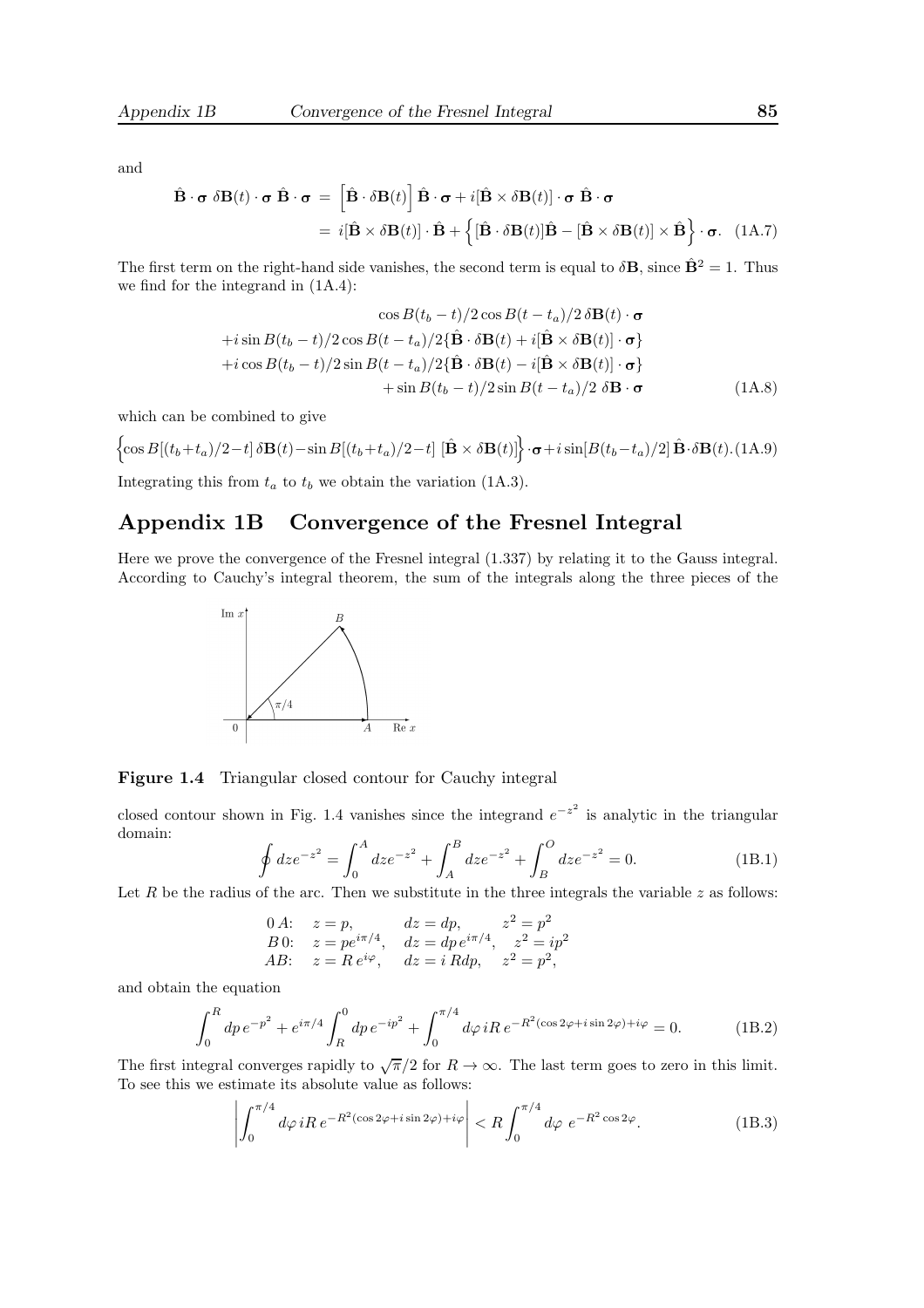The right-hand side goes to zero exponentially fast, except for angles  $\varphi$  close to  $\pi/4$  where the cosine in the exponent vanishes. In the dangerous regime  $\alpha \in (\pi/4 - \epsilon, \pi/4)$  with small  $\epsilon > 0$ , one certainly has  $\sin 2\varphi > \sin 2\alpha$ , so that

$$
R\int_{\alpha}^{\pi/4} d\varphi \, e^{-R^2 \cos 2\varphi} < R\int_{\alpha}^{\pi/4} d\varphi \, \frac{\sin 2\varphi}{\sin 2\alpha} \, e^{-R^2 \cos 2\varphi}.\tag{1B.4}
$$

The right-hand integral can be performed by parts and yields

$$
\alpha R e^{-R^2 \cos 2\alpha} + \frac{1}{R \sin 2\alpha} \left[ e^{-R^2 \cos 2\varphi} \right]_{\varphi = \alpha}^{\varphi = \pi/4}, \tag{1B.5}
$$

which goes to zero like  $1/R$  for large R. Thus we find from (1B.2) the limiting formula  $\int_{\infty}^{0} dp e^{-ip^2} =$  $-e^{-i\pi/4}\sqrt{\pi/2}$ , or

$$
\int_{\infty}^{\infty} dp e^{-ip^2} = e^{-i\pi/4} \sqrt{\pi},\qquad(1B.6)
$$

which goes into Fresnel's integral formula (1.337) by substituting  $p \to p\sqrt{a/2}$ .

# Appendix 1C The Asymmetric Top

The Lagrangian of the asymmetric top with three different moments of inertia reads

$$
L = \frac{1}{2} [I_{\xi} \omega_{\xi}^{2} + I_{\eta} \omega_{\eta}^{2} + I_{\zeta} \omega_{\zeta}^{2}].
$$
 (1C.1)

It has the Hessian metric [recall (1.12) and (1.388)]

$$
g_{11} = I_{\xi} \sin^2 \beta + I_{\zeta} \cos^2 \beta - (I_{\xi} - I_{\eta}) \sin^2 \beta \sin^2 \gamma,
$$
  
\n
$$
g_{21} = -(I_{\xi} - I_{\eta}) \sin \beta \sin \gamma \cos \gamma,
$$
  
\n
$$
g_{31} = I_{\zeta} \cos \beta,
$$
  
\n
$$
g_{22} = I_{\eta} + (I_{\xi} - I_{\eta}) \sin^2 \gamma,
$$
  
\n
$$
g_{32} = 0,
$$
  
\n
$$
g_{33} = I_{\zeta},
$$
  
\n(1C.2)

rather than (1.462). The determinant is

$$
g = I_{\xi} I_{\eta} I_{\zeta} \sin^2 \beta, \tag{1C.3}
$$

and the inverse metric has the components

$$
g^{11} = \frac{1}{g} \{I_{\eta} + (I_{\xi} - I_{\eta}) \sin^2 \gamma\} I_{\zeta},
$$
  
\n
$$
g^{21} = \frac{1}{g} \sin \beta \sin \gamma \cos \gamma (I_{\xi} - I_{\eta}) I_{\zeta},
$$
  
\n
$$
g^{31} = \frac{1}{g} \{ \cos \beta [-\sin^2 \gamma (I_{\xi} - I_{\eta}) - I_{\eta}] \} I_{\zeta},
$$
  
\n
$$
g^{22} = \frac{1}{g} \{ \sin^2 \beta [I_{\xi} - \sin^2 \gamma (I_{\xi} - I_{\eta})] \} I_{\zeta},
$$
  
\n
$$
g^{32} = \frac{1}{g} \{ \sin \beta \cos \beta \sin \gamma \cos \gamma (I_{\eta} - I_{\xi}) \} I_{\zeta},
$$
  
\n
$$
g^{33} = \frac{1}{g} \{ \sin^2 \beta I_{\xi} I_{\eta} + \cos^2 \beta I_{\eta} I_{\zeta} + \cos^2 \beta \sin^2 \gamma (I_{\xi} - I_{\eta}) I_{\zeta} \}.
$$
\n(1C.4)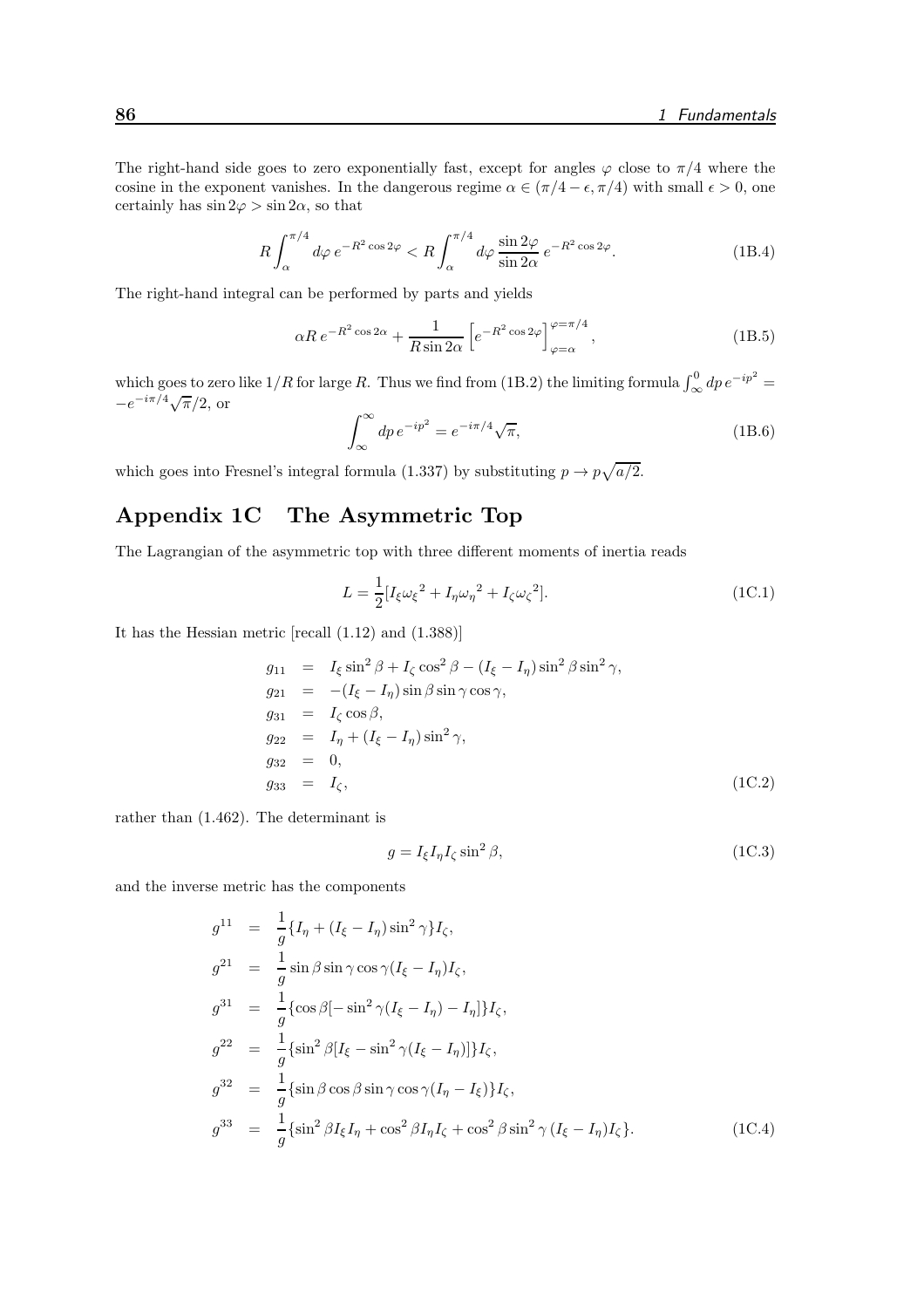From this we find the components of the Riemann connection, the Christoffel symbol defined in Eq. (1.70):

$$
\begin{array}{rcl}\n\bar{\Gamma}_{11}^{11} & = & \left[\cos\beta\cos\gamma\sin\gamma(I_{\eta}^{2} - I_{\eta}I_{\zeta} - I_{\xi}^{2} + I_{\xi}I_{\zeta}\right)\right]/I_{\xi}I_{\eta}, \\
\bar{\Gamma}_{21}^{11} & = & \left\{\cos\beta\left[\sin^{2}\gamma(I_{\xi}^{2} - I_{\eta}^{2} - (I_{\xi} - I_{\eta})I_{\zeta}\right)\right. \\
& & \left. + I_{\eta}(I_{\xi} + I_{\eta} - I_{\zeta})\right]/2\sin\beta I_{\xi}I_{\eta}, \\
\bar{\Gamma}_{22}^{11} & = & 0, \\
\bar{\Gamma}_{32}^{11} & = & \left[\sin^{2}\gamma(I_{\xi}^{2} - I_{\eta}^{2} - (I_{\xi} - I_{\eta})I_{\zeta}\right] - I_{\eta}(I_{\xi} - I_{\eta} + I_{\zeta})\right]/2\sin\beta I_{\xi}I_{\eta}, \\
\bar{\Gamma}_{33}^{1} & = & 0, \\
\bar{\Gamma}_{11}^{2} & = & \left\{\cos\beta\sin\beta\left[\sin^{2}\gamma(I_{\xi}^{2} - I_{\eta}^{2} - I_{\zeta}(I_{\xi} - I_{\eta})\right) - I_{\xi}(I_{\xi} - I_{\zeta})\right]\right]/I_{\xi}I_{\eta}, \\
\bar{\Gamma}_{21}^{2} & = & \left\{\cos\beta\cos\gamma\sin\gamma[I_{\xi}^{2} - I_{\eta}^{2} - I_{\zeta}(I_{\xi} - I_{\eta})\right]\right)/2I_{\xi}I_{\eta}, \\
\bar{\Gamma}_{22}^{2} & = & 0, \\
\bar{\Gamma}_{32}^{2} & = & \left[\cos\gamma\sin\gamma(I_{\xi}^{2} - I_{\eta}^{2} - I_{\zeta}(I_{\xi} - I_{\eta})\right]/2I_{\xi}I_{\eta}, \\
\bar{\Gamma}_{22}^{2} & = & 0, \\
\bar{\Gamma}_{32}^{2} & = & \left[\cos\gamma\sin\gamma(I_{\xi}^{2} - I_{\eta}^{2} - I_{\zeta}(I_{\xi} - I_{\eta})\right]/2I_{\xi}I_{\eta}, \\
\bar{\Gamma}_{33}^{2} & = & 0, \\
\bar{\Gamma}_{13}^{3} & = & \left\{\
$$

The other components follow from the symmetry in the first two indices  $\bar{\Gamma}_{\mu\nu}{}^{\lambda} = \bar{\Gamma}_{\nu\mu}^{\lambda}$ . From this Christoffel symbol we calculate the Ricci tensor, to be defined in Eq. (10.41),

$$
\bar{R}_{11} = \{ \sin^2 \beta [\sin^2 \gamma (I_{\eta}^3 - I_{\xi}^2 - (I_{\xi} I_{\eta} - I_{\zeta}^2)(I_{\xi} - I_{\eta})) \newline + ((I_{\xi} + I_{\zeta})^2 - I_{\eta}^2)(I_{\xi} - I_{\zeta})] + I_{\zeta}^3 - I_{\zeta}(I_{\xi} - I_{\eta})^2 \} / 2I_{\xi} I_{\eta} I_{\zeta},
$$
\n
$$
\bar{R}_{21} = \{ \sin \beta \sin \gamma \cos \gamma [I_{\eta}^3 - I_{\xi}^3 + (I_{\xi} I_{\eta} - I_{\zeta}^2)(I_{\eta} - I_{\xi})] \} / 2I_{\xi} I_{\eta} I_{\zeta},
$$
\n
$$
\bar{R}_{31} = -\{ \cos \beta [(I_{\xi} - I_{\eta})^2 - I_{\zeta}^2] \} / 2I_{\xi} I_{\eta},
$$
\n
$$
\bar{R}_{22} = \{ \sin^2 \gamma [I_{\xi}^3 - I_{\eta}^3 + (I_{\xi} I_{\eta} - I_{\zeta}^2)(I_{\xi} - I_{\eta})] + I_{\eta}^3 - (I_{\xi} - I_{\zeta})^2 I_{\eta} \} / 2I_{\xi} I_{\eta} I_{\zeta},
$$
\n
$$
\bar{R}_{32} = 0,
$$
\n
$$
\bar{R}_{33} = -[(I_{\xi} - I_{\eta})^2 - I_{\zeta}^2] / 2I_{\xi} I_{\eta}.
$$
\n(1C.6)

Contraction with  $g^{\mu\nu}$  gives the curvature scalar

$$
\bar{R} = [2(I_{\xi}I_{\eta} + I_{\eta}I_{\zeta} + I_{\zeta}I_{\xi}) - I_{\xi}^{2} - I_{\eta}^{2} - I_{\zeta}^{2}]/2I_{\xi}I_{\eta}I_{\zeta}.
$$
\n(1C.7)

Since the space under consideration is free of torsion, the Christoffel symbol  $\bar{\Gamma}_{\mu\nu}{}^{\lambda}$  is equal to the full affine connection  $\Gamma_{\mu\nu}{}^{\lambda}$ . The same thing is true for the curvature scalars  $\dot{\bar{R}}$  and R calculated from  $\bar{\Gamma}_{\mu\nu}{}^{\lambda}$  and  $\Gamma_{\mu\nu}{}^{\lambda}$ , respectively.